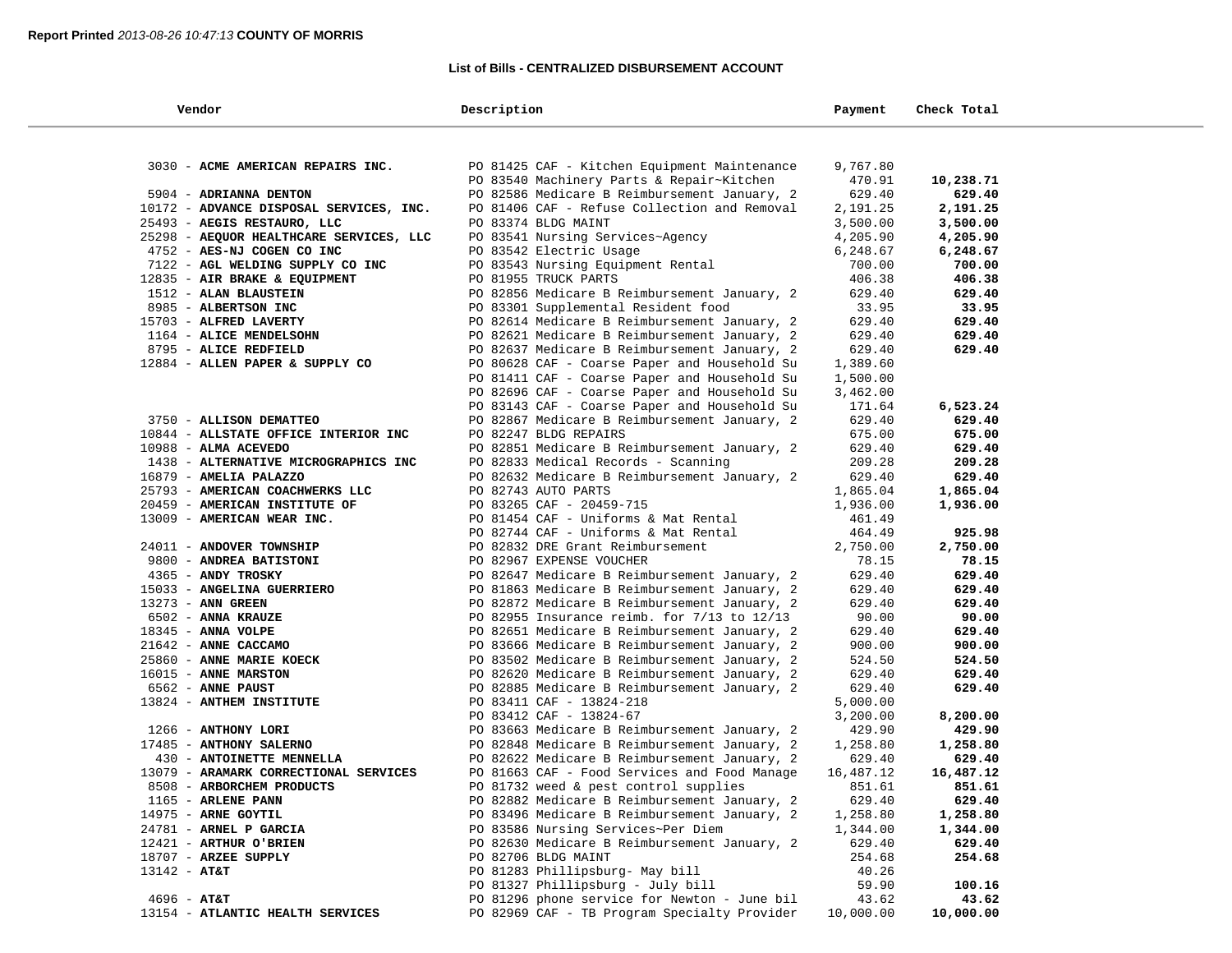| 7584 - ATLANTIC HEALTH SYSTEM                                                                                                                                                                             |                 | PO 78312 INMATE MEDICAL CARE                                                                                                                                                                                                                                                      | 2,125.76           |           |
|-----------------------------------------------------------------------------------------------------------------------------------------------------------------------------------------------------------|-----------------|-----------------------------------------------------------------------------------------------------------------------------------------------------------------------------------------------------------------------------------------------------------------------------------|--------------------|-----------|
|                                                                                                                                                                                                           |                 | PO 80639 INMATE MEDICAL CARE                                                                                                                                                                                                                                                      | 1,062.75           |           |
|                                                                                                                                                                                                           |                 | PO 80638 INMATE PEGUERO MEDICAL CARE 11,161.50                                                                                                                                                                                                                                    |                    | 14,350.01 |
| 10650 - ATLANTIC TACTICAL OF NJ, INC.                                                                                                                                                                     |                 | PO 75926 Please Order - Ammo - Det. Sgt. W. 2,677.27                                                                                                                                                                                                                              |                    | 2,677.27  |
| 20872 - ATLANTIC TOMORROWS OFFICE                                                                                                                                                                         |                 | PO 81164 Front Office copier color print cha 114.73                                                                                                                                                                                                                               |                    | 114.73    |
| 20872 - ATLANTIC TOMORROWS OFFICE                                                                                                                                                                         |                 | PO 81664 COLOR COPIES                                                                                                                                                                                                                                                             | 162.82             | 162.82    |
| 1983 - ATLANTIC TRAINING CENTER<br>237 - AUDREY GOLDBERG<br>237 - AUDREY GOLDBERG<br>237 - AUDREY GOLDBERG<br>237 - AVIS MCINTOSH<br>282597 Medicare B Rei                                                |                 |                                                                                                                                                                                                                                                                                   | 127.50             | 127.50    |
|                                                                                                                                                                                                           |                 | PO 82597 Medicare B Reimbursement January, 2 629.40                                                                                                                                                                                                                               |                    | 629.40    |
|                                                                                                                                                                                                           |                 | PO 83158 Medicare B Reimbursement January, 2 629.40                                                                                                                                                                                                                               |                    | 629.40    |
| 3899 - AVTECH INSTITUTE                                                                                                                                                                                   |                 | PO 83236 CAF - 3899-430                                                                                                                                                                                                                                                           | 820.00             |           |
|                                                                                                                                                                                                           |                 |                                                                                                                                                                                                                                                                                   |                    |           |
|                                                                                                                                                                                                           |                 |                                                                                                                                                                                                                                                                                   |                    |           |
|                                                                                                                                                                                                           |                 |                                                                                                                                                                                                                                                                                   |                    |           |
|                                                                                                                                                                                                           |                 |                                                                                                                                                                                                                                                                                   |                    |           |
|                                                                                                                                                                                                           |                 |                                                                                                                                                                                                                                                                                   |                    |           |
|                                                                                                                                                                                                           |                 |                                                                                                                                                                                                                                                                                   |                    |           |
|                                                                                                                                                                                                           |                 |                                                                                                                                                                                                                                                                                   |                    | 10,123.99 |
|                                                                                                                                                                                                           |                 | 3899 - AVTECH INSTITUTE<br>2012 - AVERS CHEVROLET OLDS<br>2014 - ANERS CHEVROLET OLDS<br>2014 - BARBARA POBURSKI PO 82745 AUTO PARTS<br>2014 - BARBARA KIELY PO 83348 courier for senate primary, 2 629.40<br>2014 - BARBARA SANGSTER PO                                          |                    |           |
|                                                                                                                                                                                                           |                 |                                                                                                                                                                                                                                                                                   |                    | 2,296.66  |
|                                                                                                                                                                                                           |                 |                                                                                                                                                                                                                                                                                   |                    | 97.08     |
|                                                                                                                                                                                                           |                 |                                                                                                                                                                                                                                                                                   |                    | 629.40    |
|                                                                                                                                                                                                           |                 |                                                                                                                                                                                                                                                                                   |                    | 100.00    |
| 20141 - BARBARA SANGSTER                                                                                                                                                                                  |                 |                                                                                                                                                                                                                                                                                   |                    | 944.10    |
| 5880 - BARBARASUE PRATT SCHMIDT                                                                                                                                                                           |                 | PO 83322 Special Primary Election- Pre-Elect                                                                                                                                                                                                                                      | 265.00             | 265.00    |
| 776 - BARBARULA LAW OFFICES                                                                                                                                                                               |                 | PO 82956 Legal services-July, 2013                                                                                                                                                                                                                                                | 4,836.00           | 4,836.00  |
| 12060 - BARKEL FLEMMING                                                                                                                                                                                   |                 | PO 83587 Nursing Services~Per Diem                                                                                                                                                                                                                                                | 1,344.00           | 1,344.00  |
| 11400 - BARON HR HEALTHCARE LLC                                                                                                                                                                           |                 |                                                                                                                                                                                                                                                                                   |                    | 1,268.80  |
|                                                                                                                                                                                                           |                 |                                                                                                                                                                                                                                                                                   |                    |           |
|                                                                                                                                                                                                           |                 |                                                                                                                                                                                                                                                                                   |                    | 2,962.17  |
|                                                                                                                                                                                                           |                 | 2003 - <b>ERAIT ANN DERICATE PROPERTY AND PEARMALLY CONSUMITENANCE SUPPLIES<br/> 2008 - <b>BATRICE DANTEL</b><br/> 2008 - <b>BEATRICE DANTEL</b><br/> 2008 - <b>BEATRICE DANTEL</b><br/> 2008 - <b>BEATRICE DANTEL</b><br/> 2008 - <b>BEATRICE DANTEL PROPERTY OF BUSINES</b></b> |                    | 209.80    |
|                                                                                                                                                                                                           |                 |                                                                                                                                                                                                                                                                                   |                    | 629.40    |
|                                                                                                                                                                                                           |                 |                                                                                                                                                                                                                                                                                   |                    | 910.80    |
|                                                                                                                                                                                                           |                 |                                                                                                                                                                                                                                                                                   |                    | 629.40    |
|                                                                                                                                                                                                           |                 |                                                                                                                                                                                                                                                                                   |                    | 127.15    |
|                                                                                                                                                                                                           |                 |                                                                                                                                                                                                                                                                                   |                    | 174.10    |
|                                                                                                                                                                                                           |                 |                                                                                                                                                                                                                                                                                   |                    | 629.40    |
|                                                                                                                                                                                                           |                 |                                                                                                                                                                                                                                                                                   |                    | 206.36    |
|                                                                                                                                                                                                           |                 |                                                                                                                                                                                                                                                                                   |                    | 629.40    |
|                                                                                                                                                                                                           |                 |                                                                                                                                                                                                                                                                                   |                    | 19.45     |
|                                                                                                                                                                                                           |                 |                                                                                                                                                                                                                                                                                   |                    | 106.62    |
| 23982 - BEYER CHRYSLER JEEP<br>23983 - BEYER FORD<br>23983 - BEYER FORD<br>23983 - BEYER FORD<br>23983 - BEYER FORD<br>23983 - BEYER FORD<br>23983 - BEYER FORD<br>2997 - BFI<br>2997 - BFI<br>2997 - PET |                 |                                                                                                                                                                                                                                                                                   | 341.39             | 341.39    |
|                                                                                                                                                                                                           |                 |                                                                                                                                                                                                                                                                                   | 198.69             | 198.69    |
|                                                                                                                                                                                                           |                 | PO 78701 Please Order - Office Furniture for                                                                                                                                                                                                                                      | 15,550.00          | 15,550.00 |
|                                                                                                                                                                                                           |                 |                                                                                                                                                                                                                                                                                   | 280.00             | 280.00    |
|                                                                                                                                                                                                           |                 | 24779 - EINU ILLIMOOTTIL JOSEPH PO 83588 Nursing Services~Per Diem<br>16109 - BIO-REFERENCE LABORATORIES,INC PO 81433 CAF - Medical Laboratory Diagnostic<br>13379 - BLAINE WINDOW HARDWARE INC PO 82717 BLDG MAINT                                                               | 2,602.60           | 2,602.60  |
|                                                                                                                                                                                                           |                 |                                                                                                                                                                                                                                                                                   | 45.64              | 45.64     |
| 3703 - BLEJWAS ASSOCIATES INC.                                                                                                                                                                            | PO 81712 HVAC   |                                                                                                                                                                                                                                                                                   | 1,119.96           | 1,119.96  |
| 13239 - BOB BARKER COMPANY, INC.                                                                                                                                                                          |                 | PO 79966 PROTECTIVE INMATE HEAD COVERS                                                                                                                                                                                                                                            | 54.85              |           |
|                                                                                                                                                                                                           |                 | PO 80090 Laptop Headphones                                                                                                                                                                                                                                                        | 63.39              |           |
|                                                                                                                                                                                                           |                 | PO 80558 Resident Clothing and Hygiene items                                                                                                                                                                                                                                      | 729.88             |           |
|                                                                                                                                                                                                           | PO 80777 Towels |                                                                                                                                                                                                                                                                                   | 174.03             | 1,022.15  |
|                                                                                                                                                                                                           |                 | PO 83210 Medicare B Reimbursement January, 2                                                                                                                                                                                                                                      |                    | 1,258.80  |
| 24192 - BOBBIE CLARY<br>10800 - BOMARK INSTRUMENTS INC                                                                                                                                                    |                 | PO 81549 Instrument calibration                                                                                                                                                                                                                                                   | 1,258.80<br>825.00 | 825.00    |
|                                                                                                                                                                                                           |                 | PO 81959 AUTO BODY SUPPLIES                                                                                                                                                                                                                                                       | 106.92             |           |
| 13413 - BOONTON AUTO PARTS                                                                                                                                                                                |                 | PO 82756 AUTO PAINT SUPPLIES                                                                                                                                                                                                                                                      | 723.56             | 830.48    |
|                                                                                                                                                                                                           |                 |                                                                                                                                                                                                                                                                                   |                    |           |
| 2485 - BOROUGH OF BUTLER                                                                                                                                                                                  |                 | PO 82453 CAF - 2013 Municipal Alliance Funds                                                                                                                                                                                                                                      | 4,310.11           | 4,310.11  |
| 13560 - BOROUGH OF BUTLER                                                                                                                                                                                 |                 | PO 82997 Boro of Butler Electric                                                                                                                                                                                                                                                  | 242.02             | 242.02    |
| 25553 - BREANN BARROW                                                                                                                                                                                     |                 | PO 83369 courier for senate primary wharton                                                                                                                                                                                                                                       | 100.00             | 100.00    |
| 5643 - BUNKY'S TOWING & AUTO REPAIR                                                                                                                                                                       |                 | PO 81458 TRUCK PARTS                                                                                                                                                                                                                                                              | 500.00             | 500.00    |
| 4865 - CAMPBELL FOUNDRY COMPANY                                                                                                                                                                           |                 | PO 81826 Flat Grate                                                                                                                                                                                                                                                               | 206.00             | 206.00    |
| 24595 - CAPOZZI OVERHEAD DOORS, INC.                                                                                                                                                                      |                 | PO 82718 CAF - Garage Door Repair                                                                                                                                                                                                                                                 | 792.00             | 792.00    |
| $18089$ - CARLO TOSI                                                                                                                                                                                      |                 | PO 81911 Medicare B Reimbursement January, 2                                                                                                                                                                                                                                      | 629.40             | 629.40    |
| 1939 - CARLOS RIVERA                                                                                                                                                                                      |                 | PO 82634 Medicare B Reimbursement January, 2                                                                                                                                                                                                                                      | 629.40             | 629.40    |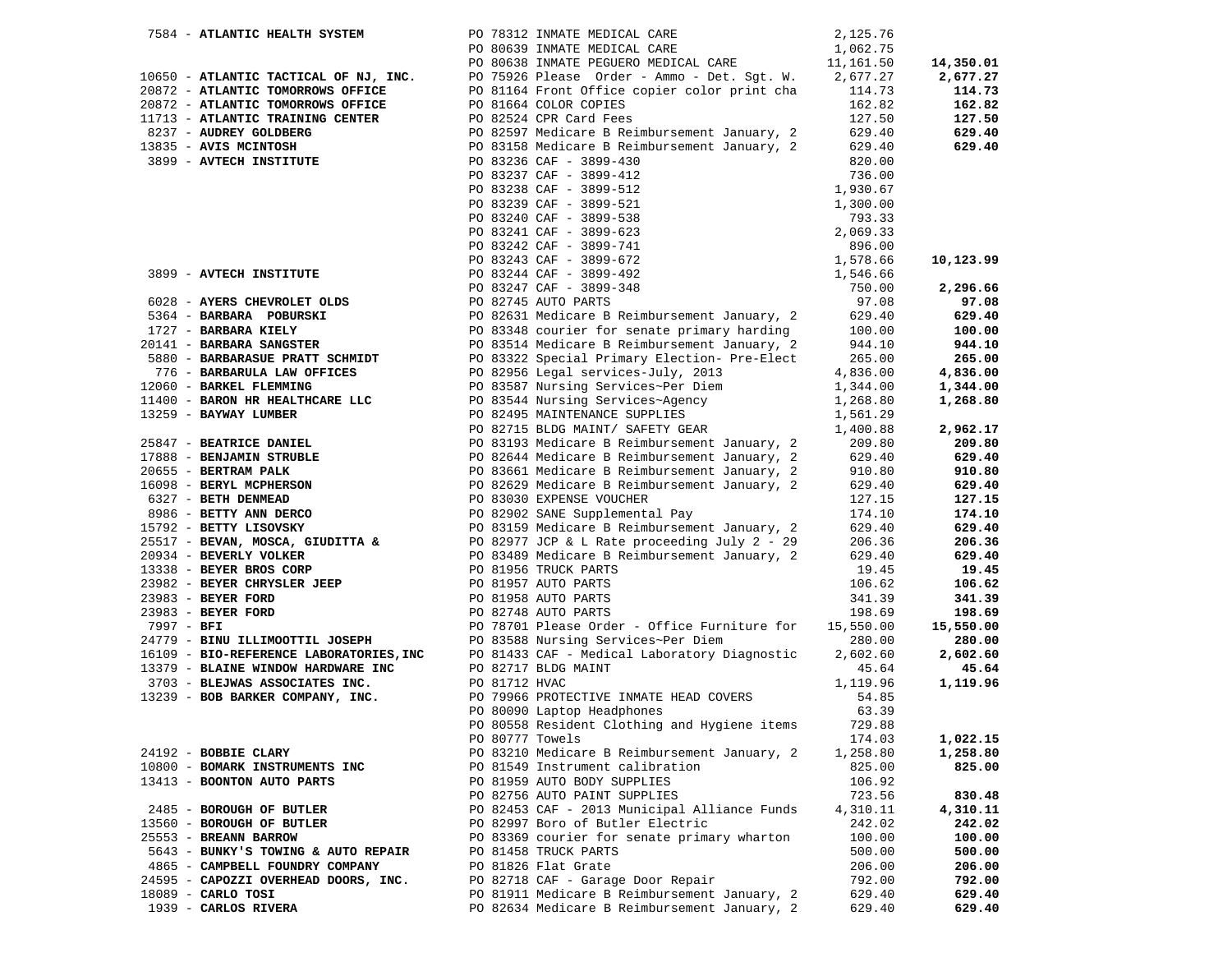|                                                                                                    |                                                                                                                                                                                                                                                | 629.40     | 629.40     |
|----------------------------------------------------------------------------------------------------|------------------------------------------------------------------------------------------------------------------------------------------------------------------------------------------------------------------------------------------------|------------|------------|
|                                                                                                    |                                                                                                                                                                                                                                                | 47.00      | 47.00      |
|                                                                                                    |                                                                                                                                                                                                                                                | 629.40     | 629.40     |
|                                                                                                    |                                                                                                                                                                                                                                                | 1,258.80   | 1,258.80   |
|                                                                                                    |                                                                                                                                                                                                                                                | 629.40     | 629.40     |
|                                                                                                    | 25848 - CARMEN FRANKLIN<br>25848 - CARMEN N. AYALA<br>273194 - CARMEN PEREZ<br>27352 - CAROL ALCOCK<br>27352 - CAROL DI ANTHONY<br>27352 - CAROL DI ANTHONY<br>27352 - CAROL DI ANTHONY<br>27352 - CAROL DI ANTHONY<br>27352 - CAROL DI ANTHON | 629.40     | 629.40     |
|                                                                                                    |                                                                                                                                                                                                                                                | 629.40     | 629.40     |
|                                                                                                    |                                                                                                                                                                                                                                                | 2,499.00   | 2,499.00   |
| 25474 - CARRELLE L CALIXTE<br>793 - CENTENNIAL PRODUCTS INC.                                       | PO 81581 Morgue Supplies                                                                                                                                                                                                                       | 1,205.08   | 1,205.08   |
| 20487 - CENTURYLINK                                                                                | PO 81282 phone service for Newton office - J                                                                                                                                                                                                   | 246.74     | 246.74     |
| 7940 - CHARLES NADARAJAH                                                                           | PO 83590 Nursing Services~Per Diem                                                                                                                                                                                                             | 1,680.00   | 1,680.00   |
| 24918 - CHARLIE KRANZ                                                                              | PO 83171 Medicare B Reimbursement January, 2                                                                                                                                                                                                   | 629.40     | 629.40     |
| 14980 - CHARLOTTE GRAHAM                                                                           | PO 82601 Medicare B Reimbursement January, 2                                                                                                                                                                                                   |            | 629.40     |
|                                                                                                    |                                                                                                                                                                                                                                                | 629.40     |            |
| 10993 - CHARLOTTE SIMANDY                                                                          | PO 82849 Medicare B Reimbursement January, 2                                                                                                                                                                                                   | 1,258.80   | 1,258.80   |
| 17862 - CHARLOTTE STEUBE                                                                           | PO 82643 Medicare B Reimbursement January, 2                                                                                                                                                                                                   | 629.40     | 629.40     |
| 13777 - CHATHAM TOWNSHIP                                                                           | PO 82451 CAF - 2013 Municipal Alliance Fund                                                                                                                                                                                                    | 733.71     | 733.71     |
| 21866 - CHILDREN ON THE GREEN                                                                      | PO 82988 CAF - Grant in Aid Funding 2013 GIA                                                                                                                                                                                                   | 2,781.00   | 2,781.00   |
| 8334 - CHRISTINE VALMY INTERNATIONAL                                                               | PO 83250 CAF - 8334-457                                                                                                                                                                                                                        | 799.50     | 799.50     |
| 21531 - CLAIRE TROGANI                                                                             | PO 83354 courier for senate primary montvill                                                                                                                                                                                                   | 100.00     | 100.00     |
| 12000 - CLARIS BERNARD                                                                             | PO 82577 Medicare B Reimbursement January, 2                                                                                                                                                                                                   | 629.40     | 629.40     |
| LZUUU - <b>CLARIS BERNARD</b><br>2882 - <b>CLARITA HARRISON</b><br>NESTI                           | PO 82838 Medicare B Reimbursement January, 2                                                                                                                                                                                                   | 1,258.80   | 1,258.80   |
| 25571 - CLEARY GIACOBBE ALFIERI &                                                                  | PO 83054 Legal services-ADA and LAD                                                                                                                                                                                                            | 2,040.00   | 2,040.00   |
| 20928 - CLINICAL RESEARCH ACADEMY                                                                  | PO 83137 CAF - 20928-608                                                                                                                                                                                                                       | 5,000.00   | 5,000.00   |
| 15556 - CONNIE KATSAKOS                                                                            | PO 82612 Medicare B Reimbursement January, 2                                                                                                                                                                                                   | 629.40     | 629.40     |
| 13976 - CONSOLIDATED STEEL                                                                         | PO 82152 INSTALL - SLIDE GATE - W&M BUILDING                                                                                                                                                                                                   | 7,920.00   | 7,920.00   |
| 20668 - CONTECH CONSTRUCTION PRODUCTS                                                              | PO 81633 Morris County Br. #131 Bellview Av                                                                                                                                                                                                    | 5,256.00   | 5,256.00   |
| 8043 - CONTRACT PHARMACY SERVICES INC                                                              | PO 81419 CAF - Pharmaceutical and related se                                                                                                                                                                                                   | 21,032.96  | 21,032.96  |
| 12612 - COPPER SERVICES                                                                            | PO 82913 Conference Call Service                                                                                                                                                                                                               | 7.48       | 7.48       |
| 14644 - CORNERSTONE FAMILY PROGRAMS                                                                | PO 83530 CAF - Adult Day Care Center                                                                                                                                                                                                           | 15,461.11  |            |
|                                                                                                    | PO 83545 CAF - Social Work Services                                                                                                                                                                                                            | 21,000.00  | 36,461.11  |
| 14027 - COUNTY COLLEGE OF MORRIS                                                                   | PO 83139 Expenditures in connection with maj                                                                                                                                                                                                   | 546,456.60 | 546,456.60 |
| 14022 - COUNTY COLLEGE OF MORRIS                                                                   | PO 83146 2ND HALF 8/13 - OPERATING BUDGET                                                                                                                                                                                                      | 398,409.91 | 398,409.91 |
| 14029 - COUNTY COLLEGE OF MORRIS                                                                   |                                                                                                                                                                                                                                                | 15,333.33  | 15,333.33  |
| 14031 - COUNTY CONCRETE CORP.                                                                      |                                                                                                                                                                                                                                                | 785.00     | 785.00     |
|                                                                                                    | PO 83866 CAF - 2013 Printing Services - Augu<br>PO 79155 concrete supply<br>PO 80898 concrete material                                                                                                                                         | 904.50     | 904.50     |
|                                                                                                    |                                                                                                                                                                                                                                                | 117,514.09 | 117,514.09 |
|                                                                                                    |                                                                                                                                                                                                                                                |            |            |
|                                                                                                    |                                                                                                                                                                                                                                                | 8,228.49   | 8,228.49   |
|                                                                                                    |                                                                                                                                                                                                                                                | 30.05      |            |
| 14077 - CSL WATER QUALITY INC<br>PO 82297 Chemicals & Sprays<br>PO 83546 Chemicals for Boiler Room | 14031 - COUNTY CONCRETE CORP.<br>14031 - COUNTY CONCRETE CORP.<br>13 - COUNTY OF MORRIS<br>13 - COUNTY OF MORRIS<br>13 - COUNTY OF MORRIS<br>13 - COUNTY OF MORRIS<br>13 - COUNTY OF MORRIS<br>13 - COUNTY OF MORRIS<br>140819 1ST HALF AUGUST | 332.09     | 362.14     |
|                                                                                                    |                                                                                                                                                                                                                                                | 1,104.50   |            |
|                                                                                                    | 24867 - CUTTING EDGE ACADEMY<br>1189 - CYNTHIA CRAMOND<br>2895 - CYNTHIA GORDON<br>2895 - CYNTHIA GORDON<br>2895 - CYNTHIA GORDON<br>2895 - CYNTHIA GORDON<br>20083491 Medicare B Reimbursement January, 2                                     | 45.00      | 1,149.50   |
|                                                                                                    |                                                                                                                                                                                                                                                | 360.45     | 360.45     |
|                                                                                                    |                                                                                                                                                                                                                                                | 1,258.80   | 1,258.80   |
|                                                                                                    |                                                                                                                                                                                                                                                | 629.40     | 629.40     |
| $10285$ - D & D SPORTS & MARINE INC                                                                | PO 83094 CAF - OJT-13S-25-WIA/DW                                                                                                                                                                                                               | 4,000.00   | 4,000.00   |
|                                                                                                    | PO 81660 SEWER MAIN CLEAN OUT                                                                                                                                                                                                                  | 1,800.00   | 1,800.00   |
| 6064 - D NORTON SEWER AND DRAIN<br>11783 - D.R. JOHNSON & ASSOCIATES, LLC                          | PO 83311 CAF - Reviewing of Land Development                                                                                                                                                                                                   | 2,295.87   | 2,295.87   |
| 14123 - DAILY RECORD                                                                               | PO 82900 Annual Subscription                                                                                                                                                                                                                   | 265.45     | 265.45     |
| 14123 - DAILY RECORD                                                                               | PO 82980 Daily Record English 0101797589 & S                                                                                                                                                                                                   | 174.00     | 174.00     |
| 14123 - DAILY RECORD                                                                               | PO 82987 Insurance Fund Audit 2012                                                                                                                                                                                                             | 122.88     | 122.88     |
| 14123 - DAILY RECORD                                                                               | PO 83615 ADVERTISEMENT                                                                                                                                                                                                                         | 84.14      | 84.14      |
| $10992$ - DAISY WATSON                                                                             | PO 83174 Medicare B Reimbursement January, 2                                                                                                                                                                                                   | 1,258.80   | 1,258.80   |
| $15642$ - DALE KRAMER                                                                              | PO 83320 Reimbursement of Special Primary El                                                                                                                                                                                                   | 190.83     | 190.83     |
| 4603 - DANIEL CARTER                                                                               | PO 83456 EXPENSE VOUCHER                                                                                                                                                                                                                       | 59.97      | 59.97      |
| 11155 - DANILO LAPID                                                                               | PO 83592 Nursing Services~Per Diem                                                                                                                                                                                                             | 1,680.00   | 1,680.00   |
| 25386 - DAVID JEAN-LOUIS                                                                           | PO 83593 Nursing Services~Per Diem                                                                                                                                                                                                             | 2,093.00   | 2,093.00   |
| 10375 - DAVID ROBERTS                                                                              | PO 83364 courier for senate primary randolp                                                                                                                                                                                                    | 100.00     | 100.00     |
| 11569 - DEBORAH J MERZ                                                                             | PO 83349 courier for senate primary jefferso                                                                                                                                                                                                   | 100.00     | 100.00     |
| 14202 - DECOTIIS, FITZPATRICK &                                                                    | PO 83735 County Police and Sheriff's Office                                                                                                                                                                                                    | 1,266.40   | 1,266.40   |
| 8844 - DEE LOBO                                                                                    | PO 82615 Medicare B Reimbursement January, 2                                                                                                                                                                                                   | 629.40     | 629.40     |
| $274$ - DEER PARK                                                                                  | PO 81696 Office Water                                                                                                                                                                                                                          | 6.27       | 6.27       |
| $274$ - DEER PARK                                                                                  | PO 82187 drinking water for ETS                                                                                                                                                                                                                | 48.22      | 48.22      |
| $274$ - DEER PARK                                                                                  | PO 82293 Water for Boiler Room                                                                                                                                                                                                                 | 8.36       | 8.36       |
|                                                                                                    |                                                                                                                                                                                                                                                |            |            |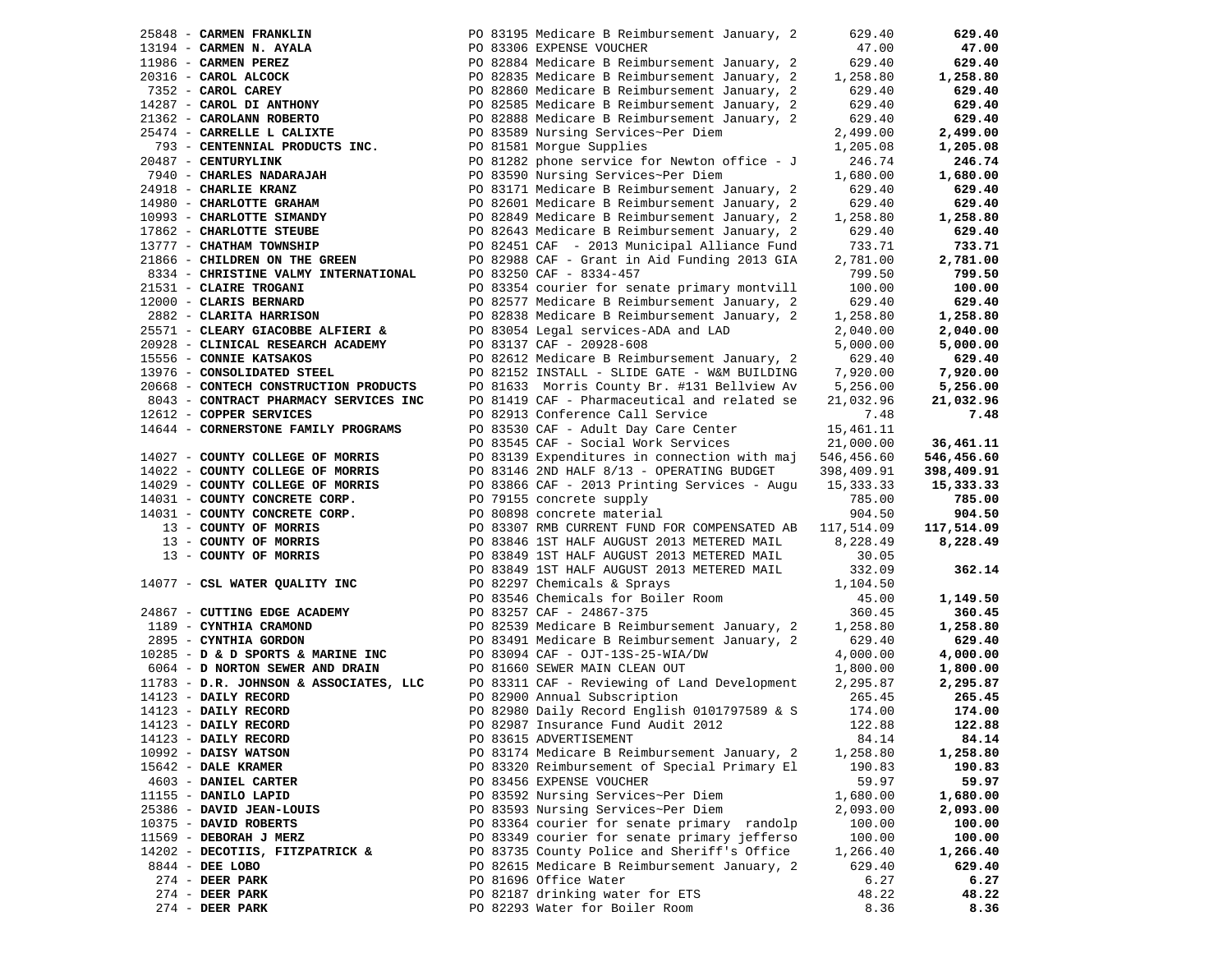|                                                                                                 | PO 82725 7/1/13 bottled water delivery                                                                         | 16.13     | 16.13     |
|-------------------------------------------------------------------------------------------------|----------------------------------------------------------------------------------------------------------------|-----------|-----------|
| $2/4$ - DEER PARK<br>274 - DEER PARK<br>11778 - DEIRDRE HATTON<br>21922 - DEIRDRE'S HOUSE       | PO 82984 WATER SUPPLIES                                                                                        | 14.04     | 14.04     |
|                                                                                                 | PO 83634 WATER<br>PO 83359 courier for senate primary mt olive<br>PO 82659 9/27/13 Training N. Arnold - Threat | 39.62     | 39.62     |
|                                                                                                 | PO 83359 courier for senate primary mt olive                                                                   | 100.00    | 100.00    |
|                                                                                                 |                                                                                                                | 40.00     | 40.00     |
| 10692 - DELIVERY CONCEPTS EAST                                                                  | PO 80994 AUTO PARTS                                                                                            | 194.25    | 194.25    |
| 25850 - DENNIS COLDITZ                                                                          | PO 83202 Medicare B Reimbursement January, 2                                                                   | 314.70    | 314.70    |
| $21638$ - DENNIS GRAU                                                                           | PO 83547 Resident Activities                                                                                   | 150.00    | 150.00    |
| 14265 - DENTRUST DENTAL INC.                                                                    | PO 81434 CAF - Dental Services for Inmates                                                                     | 4,881.00  | 4,881.00  |
| 22536 - DIANA KRUG                                                                              | PO 83328 Special Primary Election - Tuesday,                                                                   | 250.00    | 250.00    |
| 14312 - DIRECT SUPPLY INC                                                                       | PO 83548 Fans for Resident Rooms                                                                               | 1,548.26  | 1,548.26  |
| $12199$ - DISCOVER RX                                                                           | PO 83549 CAF - Pharmaceutical and related Se                                                                   | 32,128.70 | 32,128.70 |
| 24335 - DISCOVERY BENEFITS INC.                                                                 | PO 83511 COBRA Benefits - Main County and Mo                                                                   | 947.60    | 947.60    |
| 24335 - DISCOVERY BENEFITS INC.                                                                 | PO 83512 COBRA Benefits - OTA - July, 2013                                                                     | 71.50     | 71.50     |
| 2584 - DIV OF CRIMINAL JUSTICE                                                                  | PO 81193 Training                                                                                              | 2,600.00  | 2,600.00  |
| 25851 - DOMINIC GALLO                                                                           |                                                                                                                |           | 314.70    |
|                                                                                                 | PO 83203 Medicare B Reimbursement January, 2                                                                   | 314.70    |           |
| 21658 - DONNA A JOHNSON                                                                         | PO 83535 Employee Reimbursement                                                                                | 30.00     | 30.00     |
| 15092 - DONNA HARDEN<br>15638 - DONNA KOWALSKI<br>1224 - DOROTHY ALLEN<br>1168 - DOROTHY BROOME | PO 83173 Medicare B Reimbursement January, 2                                                                   | 629.40    | 629.40    |
|                                                                                                 | PO 82839 Medicare B Reimbursement January, 2                                                                   | 1,258.80  | 1,258.80  |
|                                                                                                 | PO 82565 Medicare B Reimbursement January, 2                                                                   | 629.40    | 629.40    |
|                                                                                                 | PO 83167 Medicare B Reimbursement January, 2                                                                   | 629.40    | 629.40    |
| 12369 - DOROTHY COLQUHOUN                                                                       | PO 83186 Medicare B Reimbursement January, 2                                                                   | 629.40    | 629.40    |
| 12368 - DOROTHY COLQUHOUN                                                                       | PO 83187 Medicare B Reimbursement January, 2                                                                   | 209.80    | 209.80    |
| 2960 - DOROTHY FONG                                                                             | PO 82871 Medicare B Reimbursement January, 2                                                                   | 629.40    | 629.40    |
| 9517 - DOROTHY VALLEAU                                                                          | PO 82650 Medicare B Reimbursement January, 2                                                                   | 629.40    | 629.40    |
| 18557 - DOROTHY WULFERS                                                                         | PO 83185 Medicare B Reimbursement January, 2                                                                   | 1,228.80  | 1,228.80  |
| 13421 - DOUGLAS BOOSER                                                                          | PO 82534 Medicare B Reimbursement January, 2                                                                   | 1,258.80  | 1,258.80  |
| 24438 - DOUGLAS W. SHINNICK                                                                     | PO 83342 courier for the senate primary elec                                                                   | 100.00    | 100.00    |
| 14379 - DOVER BRAKE & CLUTCH CO INC                                                             | PO 82757 TRUCK PARTS                                                                                           | 793.00    | 793.00    |
| 1707 - DREW PAOLELLA                                                                            | PO 83339 courier for special senate election                                                                   | 100.00    | 100.00    |
| 2317 - DRINKER, BIDDLE & REATH, LLP                                                             | PO 83841 BOND COUNSEL SERVICES 5/22/13-7/10/                                                                   | 1,350.00  | 1,350.00  |
| 18527 - DUDLEY WOODBRIDGE                                                                       | PO 83182 Medicare B Reimbursement January, 2                                                                   | 1,258.80  | 1,258.80  |
| $14438$ - E.A. MORSE & CO. INC.                                                                 | PO 81417 CAF - Black Lightning Powder Free N                                                                   | 2,495.94  |           |
|                                                                                                 | PO 81430 CAF - Black Lightning Powder Free N                                                                   | 707.00    | 3,202.94  |
| 3160 - EASTWICK COLLEGE                                                                         | PO 83423 CAF - 3160-53                                                                                         | 800.00    | 800.00    |
| 172 - EDI/ERGOSPACE DESIGN INC                                                                  | PO 81277 Task chairs                                                                                           | 1,341.00  |           |
|                                                                                                 | PO 81278 lateral file cabinets for ETS dept.                                                                   | 3,732.96  | 5,073.96  |
| 12467 - EDITHA MARQUEZ                                                                          | PO 83591 Nursing Services~Per Diem                                                                             | 280.00    | 280.00    |
| 7292 - EDUARDO VARGAS                                                                           | PO 82652 Medicare B Reimbursement January, 2                                                                   | 629.40    | 629.40    |
| $11015$ - EDWARD RICE                                                                           | PO 82638 Medicare B Reimbursement January, 2                                                                   | 629.40    | 629.40    |
| 17942 - EILEEN SWEEDY                                                                           | PO 82641 Medicare B Reimbursement January, 2                                                                   | 629.40    | 629.40    |
| 14779 - ELAINE FRANCHI                                                                          | PO 82593 Medicare B Reimbursement January, 2                                                                   | 629.40    | 629.40    |
| 21649 - ELEANOR CARROLL                                                                         | PO 82582 Medicare B Reimbursement January, 2                                                                   | 629.40    | 629.40    |
| 17946 - ELEANOR SYLVESTER                                                                       | PO 83662 Medicare B Reimbursement January, 2                                                                   | 1,067.40  | 1,067.40  |
| 336 - ELECTION GRAPHICS, INC.                                                                   | PO 82660 Election Graphics Student Council M                                                                   | 6,700.00  | 6,700.00  |
| 14501 - ELEVATOR MAINTENANCE CORP                                                               | PO 81400 CAF - Elevator Maintenance and Insp                                                                   | 683.33    |           |
|                                                                                                 | PO 82708 CAF - Elevator Maintenance and Insp                                                                   | 3,200.00  | 3,883.33  |
| 13283 - ELIJAH BLAIR JR                                                                         | PO 83209 Medicare B Reimbursement January, 2                                                                   | 629.40    | 629.40    |
| 1170 - ELIZABETH BAUERLE                                                                        | PO 83177 Medicare B Reimbursement January, 2                                                                   | 629.40    | 629.40    |
| 13263 - ELIZABETH LASSITER                                                                      | PO 82618 Medicare B Reimbursement January, 2                                                                   | 629.40    | 629.40    |
| 1802 - ELIZABETH LORI                                                                           | PO 83664 Medicare B Reimbursement January, 2                                                                   | 429.90    | 429.90    |
| 13305 - ELIZABETH N. BELZ                                                                       | PO 82575 Medicare B Reimbursement January, 2                                                                   | 629.40    | 629.40    |
| 12646 - ELIZABETH WYKA                                                                          | PO 83319 Special Primary Election Day Observ                                                                   | 100.00    | 100.00    |
| 14301 - ELLEN DIDIMAMOFF                                                                        | PO 82540 Medicare B Reimbursement January, 2                                                                   | 1,258.80  | 1,258.80  |
| 20233 - ELLEN DODD                                                                              | PO 83156 Medicare B Reimbursement January, 2                                                                   | 1,258.80  | 1,258.80  |
| 24190 - ELOUISE KING                                                                            | PO 83493 Medicare B Reimbursement January, 2                                                                   | 755.40    | 755.40    |
| 25853 - ELTON WALLACE                                                                           | PO 83204 Medicare B Reimbursement January, 2                                                                   |           | 314.70    |
|                                                                                                 | PO 83533 Adult Briefs                                                                                          | 314.70    |           |
| 17157 - EMERALD PROFESSIONAL                                                                    | PO 83007 JANITORIAL & GROUNDSKEEPING SERVICE                                                                   | 22,868.50 | 22,868.50 |
| 2047 - EMPLOYMENT HORIZONS, INC.                                                                |                                                                                                                | 992.00    |           |
|                                                                                                 | PO 83621 CAF - Lawn Cutting and Office Clean                                                                   | 36,858.00 | 37,850.00 |
| 20998 - EPIC MANAGEMENT INC.                                                                    | PO 83713 CAF - Construction Management Sercv                                                                   | 21,037.00 | 21,037.00 |
| 18180 - ERNEST E. TUCKER, MD                                                                    | PO 82649 Medicare B Reimbursement January, 2                                                                   | 629.40    | 629.40    |
| $11270$ - ESCAPE RV                                                                             | PO 82758 TRUCK PARTS                                                                                           | 291.56    | 291.56    |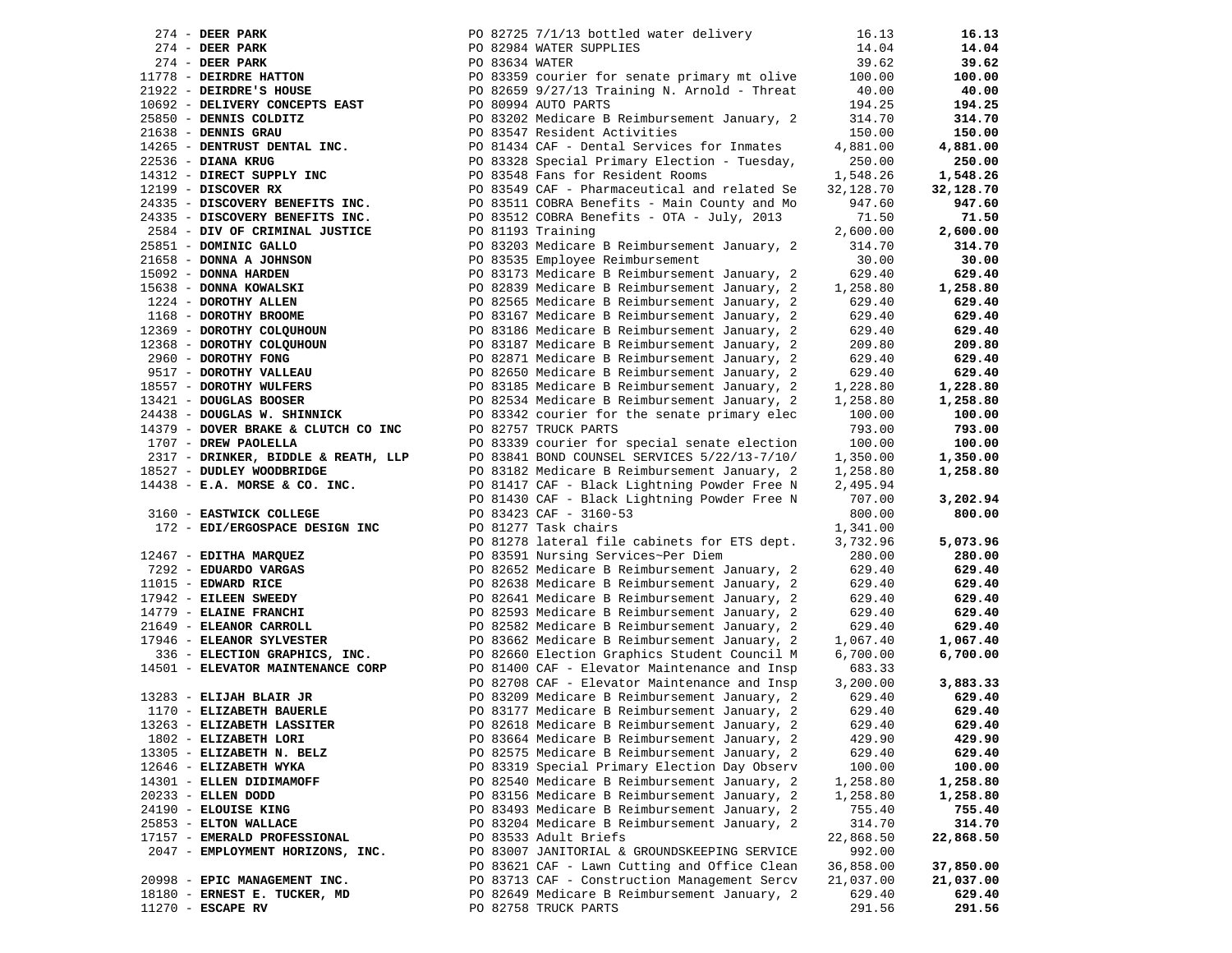|                | 14575 - ESSEX COUNTY COLLEGE                                                                                                                                                                                                                                         |                 | PO 82814 Summer I, 2013 Chargeback for J. Wa                                                                                                                                                                                                     | 203.50     | 203.50    |
|----------------|----------------------------------------------------------------------------------------------------------------------------------------------------------------------------------------------------------------------------------------------------------------------|-----------------|--------------------------------------------------------------------------------------------------------------------------------------------------------------------------------------------------------------------------------------------------|------------|-----------|
|                | 6038 - ESSEX COUNTY HOSPITAL                                                                                                                                                                                                                                         | PO 82819        |                                                                                                                                                                                                                                                  | 22,968.05  | 22,968.05 |
|                |                                                                                                                                                                                                                                                                      |                 |                                                                                                                                                                                                                                                  | 419.60     | 419.60    |
|                |                                                                                                                                                                                                                                                                      |                 |                                                                                                                                                                                                                                                  | 209.80     | 209.80    |
|                |                                                                                                                                                                                                                                                                      |                 |                                                                                                                                                                                                                                                  | 419.60     | 419.60    |
|                |                                                                                                                                                                                                                                                                      |                 | 7390 - ESTATE OF SAM MATRISCIANO PO 83657 Medicare B Reimbursement January, 2                                                                                                                                                                    | 209.80     | 209.80    |
|                |                                                                                                                                                                                                                                                                      |                 |                                                                                                                                                                                                                                                  | 1,258.80   | 1,258.80  |
|                |                                                                                                                                                                                                                                                                      |                 |                                                                                                                                                                                                                                                  | 692.40     | 692.40    |
|                |                                                                                                                                                                                                                                                                      |                 |                                                                                                                                                                                                                                                  | 629.40     | 629.40    |
|                |                                                                                                                                                                                                                                                                      |                 |                                                                                                                                                                                                                                                  | 1,258.80   | 1,258.80  |
|                |                                                                                                                                                                                                                                                                      |                 |                                                                                                                                                                                                                                                  | 1,695.75   | 1,695.75  |
|                |                                                                                                                                                                                                                                                                      |                 |                                                                                                                                                                                                                                                  | 1,258.80   | 1,258.80  |
|                |                                                                                                                                                                                                                                                                      |                 |                                                                                                                                                                                                                                                  | 24, 257.67 | 24,257.67 |
|                |                                                                                                                                                                                                                                                                      |                 |                                                                                                                                                                                                                                                  | 4,407.00   | 4,407.00  |
|                |                                                                                                                                                                                                                                                                      |                 |                                                                                                                                                                                                                                                  | 82.46      |           |
|                |                                                                                                                                                                                                                                                                      |                 | 7390 - ESTATE OF SAM MATRISCIANU<br>10403 - EUGENE JACKSON<br>24195 - EVA DAVIS<br>24195 - EVA DAVIS<br>11531 - EVELYN BROWN<br>10525 - EVELYN NELSON<br>20265 - EVELYN NELSON<br>10525 - EVELYN NELSON<br>10525 - EVELYN TOLENTINO<br>10625 - E | 33.53      | 115.99    |
|                | 8538 - FINCH FUEL OIL COMPANY, INC.                                                                                                                                                                                                                                  |                 | PO 82514 FUEL OIL                                                                                                                                                                                                                                | 793.38     | 793.38    |
|                | 14702 - FIRE FIGHTERS EQUIPMENT CO INC                                                                                                                                                                                                                               | PO 81415 OXYGEN |                                                                                                                                                                                                                                                  | 240.00     |           |
|                |                                                                                                                                                                                                                                                                      |                 | PO 82904 Service Check-Clean Water Expense                                                                                                                                                                                                       | 172.40     | 412.40    |
|                | 9388 - FIREFIGHTER ONE LLC                                                                                                                                                                                                                                           |                 | PO 83310 name tape for uniforms                                                                                                                                                                                                                  | 36.00      | 36.00     |
|                | 3051 - LAZ PARKING                                                                                                                                                                                                                                                   |                 | PO 83628 CAF - Juror Parking at the Headquar 3,024.00                                                                                                                                                                                            |            | 3,024.00  |
|                | 25854 - FISHER CRAIGE                                                                                                                                                                                                                                                |                 | PO 83189 Medicare B Reimbursement January, 2                                                                                                                                                                                                     | 629.40     | 629.40    |
|                | 747 - FISHER HEALTHCARE                                                                                                                                                                                                                                              |                 | PO 80616 Morgue Supplies                                                                                                                                                                                                                         | 795.32     |           |
|                |                                                                                                                                                                                                                                                                      |                 | PO 82723 Morgue Supplies                                                                                                                                                                                                                         | 450.20     | 1,245.52  |
|                | 12151 - FLEMINGTON BUICK CHEVROLET                                                                                                                                                                                                                                   |                 | PO 81962 AUTO PARTS                                                                                                                                                                                                                              | 180.21     |           |
|                |                                                                                                                                                                                                                                                                      |                 | PO 82759 AUTO PARTS                                                                                                                                                                                                                              | 129.00     |           |
|                |                                                                                                                                                                                                                                                                      |                 | PO 83108 AUTO PARTS                                                                                                                                                                                                                              | 453.65     | 762.86    |
|                | 14114 - FLORENCE D'AGOSTINO                                                                                                                                                                                                                                          |                 | PO 83518 Medicare B Reimbursement January, 2                                                                                                                                                                                                     | 629.40     | 629.40    |
|                | 10484 - FLORHAM PARK POLICE DEPT.                                                                                                                                                                                                                                    |                 |                                                                                                                                                                                                                                                  | 440.00     | 440.00    |
|                | 4618 - FRANK ALOIA                                                                                                                                                                                                                                                   |                 | PO 83518 Medicare B Reimbursement January, 2<br>PO 82852 DRE Grant Reimbursement<br>PO 83454 EXPENSE VOUCHER<br>PO 83578 Petty Cash Reimbursement                                                                                                | 90.00      | 90.00     |
|                | 21088 - FRANK PINTO                                                                                                                                                                                                                                                  |                 |                                                                                                                                                                                                                                                  | 294.20     | 294.20    |
|                |                                                                                                                                                                                                                                                                      |                 |                                                                                                                                                                                                                                                  | 1,258.80   | 1,258.80  |
|                |                                                                                                                                                                                                                                                                      |                 | 17855 - FREDERICK STEPHENS, JR.<br>17855 - FREDERICK STEPHENS, JR. PO 83184 Medicare B Reimbursement January, 2<br>12078 - G- FORCE CONSTRUCTION LLC<br>17955 - FREDERICK STEPHENS, JR. PO 82248 REPL WINDOWS<br>17955 - GAJENDRAKU SA           | 3,900.00   | 3,900.00  |
|                |                                                                                                                                                                                                                                                                      |                 |                                                                                                                                                                                                                                                  | 100.00     | 100.00    |
|                | 25849 - GAJENDRAKU SANDESARA                                                                                                                                                                                                                                         |                 |                                                                                                                                                                                                                                                  | 209.80     | 209.80    |
|                | 8711 - GALLS, LLC                                                                                                                                                                                                                                                    |                 | PO 80633 EQUIPMENT AND UNIFORMS                                                                                                                                                                                                                  | 334.46     | 334.46    |
|                | 14852 - GANN LAW BOOKS                                                                                                                                                                                                                                               |                 | PO 80323 SUBSCRIPTION RENEWAL                                                                                                                                                                                                                    | 277.00     | 277.00    |
|                | 14726 - GEN-EL SAFETY & INDUSTRIAL                                                                                                                                                                                                                                   |                 | PO 80370 Remote Antenna                                                                                                                                                                                                                          | 483.12     |           |
|                |                                                                                                                                                                                                                                                                      |                 | PO 81827 Signs, Cone Top                                                                                                                                                                                                                         | 216.20     | 699.32    |
|                | 2942 - GENEVIEVE DEFIORE                                                                                                                                                                                                                                             |                 | PO 82584 Medicare B Reimbursement January, 2                                                                                                                                                                                                     | 629.40     | 629.40    |
|                | 10047 - GENEVIEVE HAYES                                                                                                                                                                                                                                              |                 | PO 82604 Medicare B Reimbursement January, 2                                                                                                                                                                                                     | 629.40     | 629.40    |
|                | 11985 - BOTSKO GEORGE JR                                                                                                                                                                                                                                             |                 | PO 82566 Medicare B Reimbursement January, 2                                                                                                                                                                                                     | 629.40     | 629.40    |
|                |                                                                                                                                                                                                                                                                      |                 | PO 83332 Reimbursement of Special Primary El                                                                                                                                                                                                     | 85.28      | 85.28     |
|                |                                                                                                                                                                                                                                                                      |                 | PO 82837 Medicare B Reimbursement January, 2                                                                                                                                                                                                     | 1,258.80   | 1,258.80  |
|                | 10824 - GEORGE COPPOLA<br>416 - GEORGE ERATH<br>6593 - GEORGE TRIMMER                                                                                                                                                                                                |                 | PO 83165 Medicare B Reimbursement January, 2                                                                                                                                                                                                     | 1,258.80   | 1,258.80  |
|                |                                                                                                                                                                                                                                                                      |                 |                                                                                                                                                                                                                                                  | 1,120.00   | 1,120.00  |
|                | CORGO CONGERT CONSUMER<br>2003 / MERICAN PO 83165 Medicare B Reimbursement Ja<br>2009 - <b>GEORGINA GRAY-HORSLEY</b><br>2008 - <b>GERALD STARK SR.</b><br>2008 - <b>GERALD STARK SR.</b><br>2008 - <b>GERALD STARK SR.</b><br>2008 - <b>GERALD STARK SR.</b><br>2008 |                 | PO 82555 Medicare B Reimbursement January, 2                                                                                                                                                                                                     | 1,258.80   | 1,258.80  |
|                | 13278 - GLENN BEEKMAN                                                                                                                                                                                                                                                |                 | PO 82571 Medicare B Reimbursement January, 2                                                                                                                                                                                                     | 629.40     | 629.40    |
|                | 14212 - GLENN DEGROAT                                                                                                                                                                                                                                                |                 | PO 83162 Medicare B Reimbursement January, 2                                                                                                                                                                                                     | 1,258.80   | 1,258.80  |
|                | 9241 - GLOBALSTAR USA                                                                                                                                                                                                                                                |                 | PO 82242 Satellite Phone Service 59.37                                                                                                                                                                                                           |            | 59.37     |
|                | 5878 - GLORIA STEWART                                                                                                                                                                                                                                                |                 | PO 82557 Medicare B Reimbursement January, 2                                                                                                                                                                                                     | 1,258.80   | 1,258.80  |
|                | 11983 - GLORIA ZAPRAUSKIS                                                                                                                                                                                                                                            |                 | PO 82563 Medicare B Reimbursement January, 2                                                                                                                                                                                                     | 1,258.80   | 1,258.80  |
|                | 14956 - GOODYEAR AUTO SERVICE                                                                                                                                                                                                                                        | PO 83111 TIRES  |                                                                                                                                                                                                                                                  | 1,209.42   | 1,209.42  |
|                | $14983 -$ GRAINGER                                                                                                                                                                                                                                                   |                 | PO 81661 CHEMICAL RESISTANT GLOVES                                                                                                                                                                                                               | 19.05      | 19.05     |
|                | $14984$ - GRAINGER                                                                                                                                                                                                                                                   |                 | PO 82701 SAFETY / BLDG MAINT/ BULBS                                                                                                                                                                                                              | 1,116.96   | 1,116.96  |
|                | 804 - GRAY SUPPLY CORP                                                                                                                                                                                                                                               | PO 81733 EQUIP  |                                                                                                                                                                                                                                                  | 440.00     | 440.00    |
| $1638 - GSETA$ |                                                                                                                                                                                                                                                                      |                 | PO 81397 Annual membership dues for both ETS                                                                                                                                                                                                     | 1,400.00   | 1,400.00  |
|                | $12012$ - GTS WELCO                                                                                                                                                                                                                                                  |                 | PO 83555 Resident Oxygen                                                                                                                                                                                                                         | 1,735.38   | 1,735.38  |
|                | 15490 - GUARANTEED REBUILDERS INC                                                                                                                                                                                                                                    |                 | PO 81963 TRUCK PARTS                                                                                                                                                                                                                             | 135.00     |           |
|                |                                                                                                                                                                                                                                                                      |                 | PO 82760 TRUCK PARTS                                                                                                                                                                                                                             | 185.00     | 320.00    |
|                | $10972$ - GUY DEODATO                                                                                                                                                                                                                                                |                 | PO 82541 Medicare B Reimbursement January, 2                                                                                                                                                                                                     | 1,258.80   | 1,258.80  |
|                | 15105 - GWENDOLINE HARRIS                                                                                                                                                                                                                                            |                 | PO 82603 Medicare B Reimbursement January, 2                                                                                                                                                                                                     | 629.40     | 629.40    |
|                | 9728 - HARRIET VALLECER RN                                                                                                                                                                                                                                           |                 | PO 83597 Nursing Services~Per Diem                                                                                                                                                                                                               | 560.00     | 560.00    |
|                |                                                                                                                                                                                                                                                                      |                 |                                                                                                                                                                                                                                                  |            |           |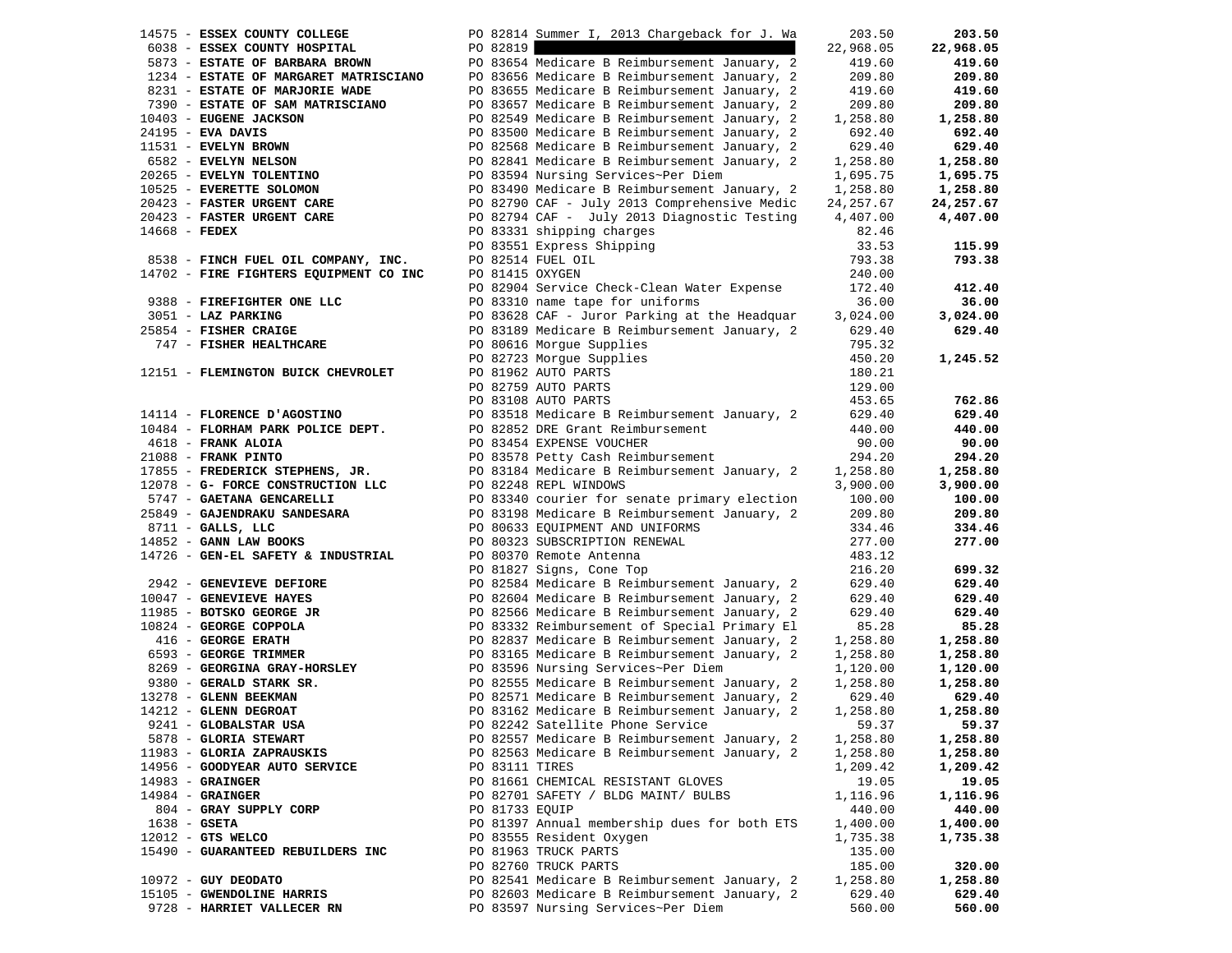| 8197 - HATEF QUAZI                            |                         | PO 82844 Medicare B Reimbursement January, 2                                                 | 1,258.80             | 1,258.80           |
|-----------------------------------------------|-------------------------|----------------------------------------------------------------------------------------------|----------------------|--------------------|
| 7684 - HELEN HACKNEY                          |                         | PO 83324 Special Primary Election- Pre-Elect                                                 | 380.00               | 380.00             |
| 15691 - HELEN LARSON                          |                         | PO 83516 Medicare B Reimbursement January, 2                                                 | 1,049.00             | 1,049.00           |
| 20660 - HELEN NELSON                          |                         | PO 82842 Medicare B Reimbursement January, 2                                                 | 1,258.80             | 1,258.80           |
| 1698 - HELEN PENNELLA                         |                         | PO 83325 Special Primary Election- Pre-Elect                                                 | 385.00               | 385.00             |
| 18194 - HELEN TYCZKOWSKI                      |                         | PO 83176 Medicare B Reimbursement January, 2                                                 | 629.40               | 629.40             |
| 25845 - HELEN WILKENS                         |                         | PO 83197 Medicare B Reimbursement January, 2                                                 | 209.80               | 209.80             |
| 15159 - HELRICK'S INC                         | PO 81830 Frames         |                                                                                              | 50.73                | 50.73              |
| 11530 - HENRY ARTEAGA                         |                         | PO 82853 Medicare B Reimbursement January, 2                                                 | 629.40               | 629.40             |
| 14507 - HENRY ELLIOTT                         |                         | PO 82542 Medicare B Reimbursement January, 2                                                 | 1,258.80             | 1,258.80           |
| 14868 - HENRY GARTNER                         |                         | PO 82596 Medicare B Reimbursement January, 2                                                 | 629.40               | 629.40             |
| 24349 - HESS CORPORATION                      |                         | PO 83045 GAS - HESS SUPPLY - 1317                                                            | 35.83                | 35.83              |
| 24349 - HESS CORPORATION                      |                         | PO 83046 GAS - HESS - SUPPLY - 1316                                                          | 4,921.42             | 4,921.42           |
| 2891 - HILDE KLINE                            |                         | PO 82610 Medicare B Reimbursement January, 2                                                 | 629.40               | 629.40             |
| 5622 - HOFFMAN SERVICES INC.                  |                         | PO 83090 ANNUAL OSHA INSPECTION                                                              | 1,390.00             |                    |
|                                               | PO 83112 LIFT REPAIR    |                                                                                              | 570.00               | 1,960.00           |
| 20737 - HOOVER TRUCK CENTERS INC              | PO 81964 TRUCK PARTS    |                                                                                              | 44.85                | 44.85              |
| $20932 - IDA RANDLE$                          |                         | PO 82635 Medicare B Reimbursement January, 2                                                 | 629.40               | 629.40             |
| 20646 - IDENTIFIX INC                         |                         | PO 81464 DIRECT HIT RENEWAL                                                                  | 1,698.60             | 1,698.60           |
| 8785 - RUBINO IGNAZIO                         |                         | PO 82553 Medicare B Reimbursement January, 2                                                 | 1,258.80             | 1,258.80           |
| 17802 - ILENE M. ST. JOHN                     |                         | PO 82845 Medicare B Reimbursement January, 2                                                 | 1,258.80             | 1,258.80           |
| 10767 - ILLIENE CHARLES, RN                   |                         | PO 83598 Nursing Services~Per Diem                                                           | 1,400.00             | 1,400.00           |
| 4592 - INFORMATION & TECHNOLOGY               | PO 83149 CAF - 4592-554 |                                                                                              | 773.00               |                    |
|                                               | PO 83150 CAF - 4592-678 |                                                                                              | 840.00               |                    |
|                                               | PO 83151 CAF - 4592-679 |                                                                                              | 780.00               |                    |
|                                               | PO 83152 CAF - 4592-677 |                                                                                              | 750.00               |                    |
|                                               | PO 83153 CAF - 4592-676 |                                                                                              | 840.00               |                    |
|                                               | PO 83154 CAF - 4592-682 |                                                                                              | 750.00               |                    |
|                                               | PO 83155 CAF - 4592-681 |                                                                                              | 840.00               |                    |
|                                               | PO 83213 CAF - 4592-674 |                                                                                              | 840.00               | 6,413.00           |
| 4592 - INFORMATION & TECHNOLOGY               | PO 83214 CAF - 4592-759 |                                                                                              | 840.00               |                    |
|                                               | PO 83215 CAF - 4592-675 |                                                                                              | 810.00               |                    |
|                                               | PO 83216 CAF - 4592-709 |                                                                                              | 1,152.00             |                    |
|                                               | PO 83217 CAF - 4592-752 |                                                                                              | 840.00               |                    |
|                                               | PO 83218 CAF - 4592-757 |                                                                                              | 840.00               |                    |
|                                               | PO 83219 CAF - 4592-758 |                                                                                              | 810.00               |                    |
|                                               | PO 83220 CAF - 4592-760 |                                                                                              | 840.00               |                    |
|                                               | PO 83418 CAF - 4592-754 |                                                                                              | 840.00               | 6,972.00           |
| 4592 - INFORMATION & TECHNOLOGY               | PO 83419 CAF - 4592-753 |                                                                                              | 780.00               | 780.00             |
| 15373 - INTAB INC                             |                         | PO 81787 large pull tite seals for elections                                                 | 498.92               | 498.92             |
| 15374 - INTEGRATED COMPUTER SOLUTIONS         |                         | PO 81748 Repair Service for E. Rochford                                                      | 404.00               | 404.00             |
| 2881 - IRIS BLAKE                             |                         | PO 82572 Medicare B Reimbursement January, 2                                                 | 629.40               | 629.40             |
|                                               |                         |                                                                                              |                      |                    |
| 24019 - IRIS GREEN                            |                         | PO 83188 Medicare B Reimbursement January, 2                                                 | 629.40               | 629.40             |
| $18422$ - IRVING WEISS<br>21366 - ISABEL RUIZ |                         | PO 82562 Medicare B Reimbursement January, 2<br>PO 82886 Medicare B Reimbursement January, 2 | 1,258.80<br>629.40   | 1,258.80<br>629.40 |
| 17661 - ISABELLE SIMON                        |                         | PO 82389 Medicare B Reimbursement January, 2                                                 | 629.40               | 629.40             |
| $17605 - J.A.$ SEXAUER                        |                         | PO 83561 Machinery Repairs & Parts                                                           | 307.51               | 307.51             |
| 9916 - JACQUELINE ARBOLINO                    |                         | PO 83360 courier for cartridges netcong                                                      | 100.00               | 100.00             |
| 730 - JACQUELYN M. DONNELLEY                  |                         | PO 82587 Medicare B Reimbursement January, 2                                                 | 629.40               | 629.40             |
| 9361 - JAGDISH DANG                           |                         | PO 83558 CAF - Psychiatric Consulting Servic                                                 | 2,200.00             | 2,200.00           |
| 21369 - JAMES DEACON                          |                         | PO 83179 Medicare B Reimbursement January, 2                                                 | 1,258.80             | 1,258.80           |
| 21373 - JAMES GRUBBS                          |                         | PO 82544 Medicare B Reimbursement January, 2                                                 |                      | 1,258.80           |
| 12197 - JAMES H WOLF                          |                         | PO 83557 CAF - Qualified Licenced Physician                                                  | 1,258.80<br>2,210.00 | 2,210.00           |
| 21124 - JAMES SCOTT HARVIN                    |                         | PO 83351 courier for senate primary long hil                                                 | 100.00               |                    |
| 2801 - JAMES SWEENEY                          |                         | PO 83363 courier for senate primary pequanno                                                 | 100.00               | 100.00<br>100.00   |
|                                               |                         |                                                                                              |                      |                    |
| 10989 - JAMES VOELKER JR                      |                         | PO 82893 Medicare B Reimbursement January, 2                                                 | 629.40<br>100.00     | 629.40             |
| 25552 - JAMIE D. PETERSON                     |                         | PO 83356 courier for senate priamry morris t                                                 |                      | 100.00             |
| 13544 - JANE BURTON                           |                         | PO 83192 Medicare B Reimbursement January, 2                                                 | 419.60               | 419.60             |
| $17228$ - JANE RAE                            |                         | PO 82887 Medicare B Reimbursement January, 2                                                 | 629.40               | 629.40             |
| 21645 - JANET BEALE-GRAHAM                    |                         | PO 83504 Medicare B Reimbursement January, 2                                                 | 1,153.90             | 1,153.90           |
| 3749 - JANET NIENSTADT                        |                         | PO 82881 Medicare B Reimbursement January, 2                                                 | 629.40               | 629.40             |
| 25395 - JANET SEEBOHM                         |                         | PO 82889 Medicare B Reimbursement January, 2                                                 | 629.40               | 629.40             |
| 2442 - JANET TRIGGS                           |                         | PO 83355 courier for senate primary morris p                                                 | 100.00               | 100.00             |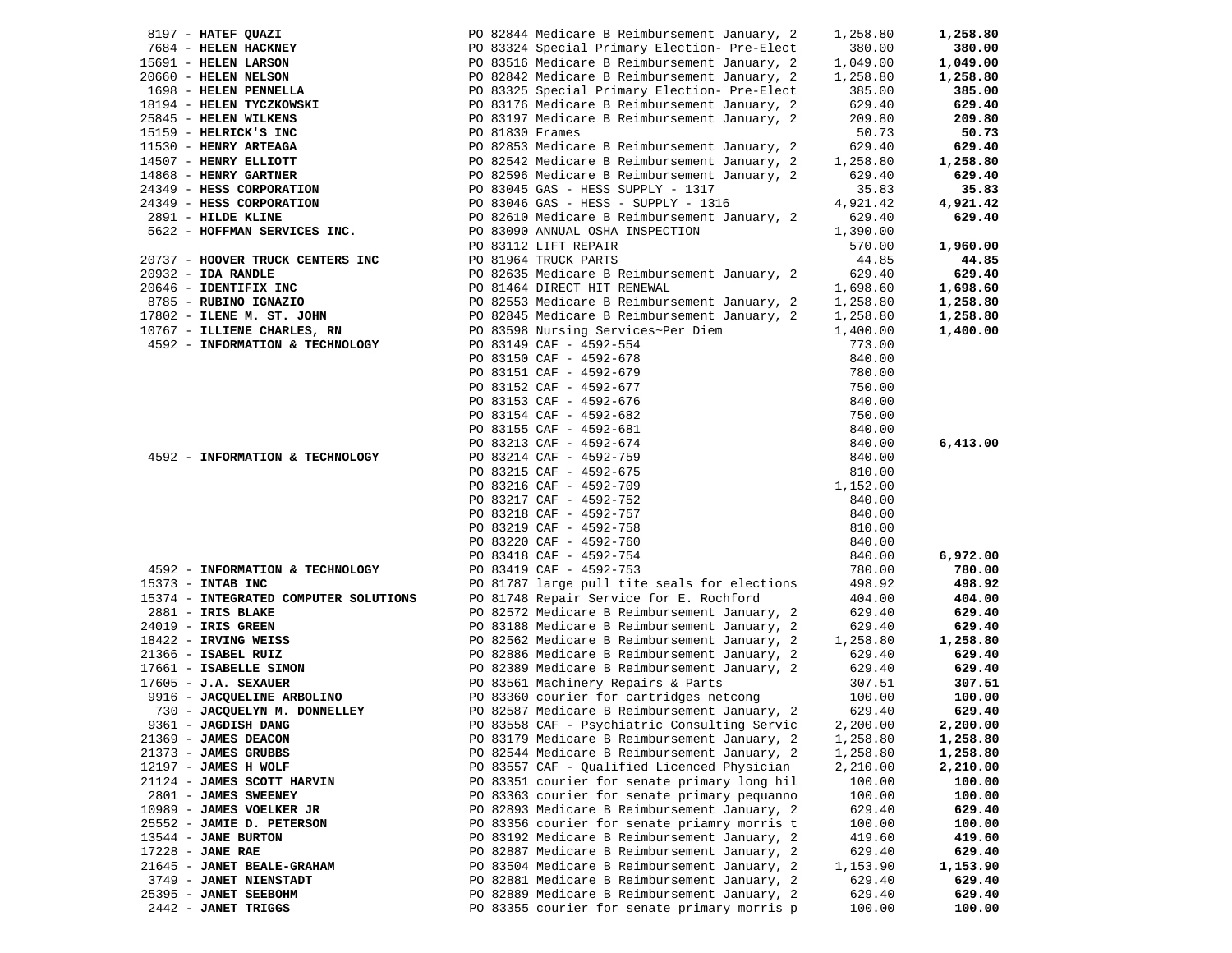| 1477 - JANICE TRUSZ                                                                                                                                                                                                      |                | PO 83501 Medicare B Reimbursement January, 2       | 944.10      | 944.10      |
|--------------------------------------------------------------------------------------------------------------------------------------------------------------------------------------------------------------------------|----------------|----------------------------------------------------|-------------|-------------|
|                                                                                                                                                                                                                          |                | PO 82840 Medicare B Reimbursement January, 2       | 1,258.80    | 1,258.80    |
|                                                                                                                                                                                                                          |                | PO 82817 Reimbursement #2 - Huntsville AL          | 806.26      | 806.26      |
|                                                                                                                                                                                                                          |                | PO 82590 Medicare B Reimbursement January, 2       | 629.40      | 629.40      |
| 11467 - JASCINTH MCINTOSH<br>7417 - JASON DELTURCO<br>10862 - JEAN FRANCIS<br>11442 - JEAN LONERGAN                                                                                                                      |                | PO 83163 Medicare B Reimbursement January, 2       | 1,258.80    | 1,258.80    |
| 20591 - JEFFREY PAUL                                                                                                                                                                                                     |                | PO 83008 Office Supplies                           | 50.26       | 50.26       |
| 20591 - JEFFREY PAUL                                                                                                                                                                                                     |                | PO 83426 Mobile Command Center Expenses            | 282.68      | 282.68      |
|                                                                                                                                                                                                                          |                |                                                    |             |             |
| 26028 - JENNIFER MOAN                                                                                                                                                                                                    |                | PO 83537 Employee Reimbursement                    | 102.50      | 102.50      |
| 26028 - JENNIFER MOAN                                                                                                                                                                                                    |                | PO 83538 Employee Reimbursement                    | 72.00       | 72.00       |
| 24187 - JENNIFER SHELL                                                                                                                                                                                                   |                | PO 82645 Medicare B Reimbursement January, 2       | 629.40      | 629.40      |
| 960 - JERSEY CENTRAL POWER & LIGHT                                                                                                                                                                                       |                | PO 83047 ELECTRIC - MORRISTOWN - 0528              | 63,999.80   | 63,999.80   |
| 960 - JERSEY CENTRAL POWER & LIGHT                                                                                                                                                                                       | PO 83508 JCP&L |                                                    | 38.33       | 38.33       |
| 960 - JERSEY CENTRAL POWER & LIGHT                                                                                                                                                                                       |                | PO 83562 Electric Usage                            | 71,086.73   | 71,086.73   |
| 16888 - JERSEY PAPER PLUS INC                                                                                                                                                                                            |                | PO 81953 CAF - Coarse Paper and Household Su       | 3,038.49    |             |
|                                                                                                                                                                                                                          |                | PO 82707 CAF - Coarse Paper and Household Su       | 2,039.50    |             |
|                                                                                                                                                                                                                          |                | PO 82976 CAF - Coarse Paper and Household Su       | 23.60       | 5,101.59    |
| 1622 - JERSEY TRACTOR-TRAILER                                                                                                                                                                                            |                | PO 83245 CAF - 1622-796                            | 3,200.00    |             |
|                                                                                                                                                                                                                          |                | PO 83249 CAF - 1622-586                            | 800.00      |             |
|                                                                                                                                                                                                                          |                | PO 83252 CAF - 1622-795<br>PO 83497 3--            | 3,200.00    |             |
|                                                                                                                                                                                                                          |                |                                                    |             |             |
|                                                                                                                                                                                                                          |                | PO 83407 CAF - 1622-813<br>PO 83415 CAF - 1622-827 | 1,044.00    |             |
|                                                                                                                                                                                                                          |                |                                                    | 3,200.00    | 11,444.00   |
| $11571 - JESSTCA HERMANS$<br>11571 - JESSICA HERMANS<br>20888 - JESSY JACOB<br>13249 - JOAN BARRY<br>3751 - JOAN KING<br>25724 - JOAN LARSON<br>16017 - JOAN MARTIN<br>13233 - JOAN MOSCHELLA<br>24772 - JOANN WEINSTEIN |                | PO 83346 courier for senate primary election       | 100.00      | 100.00      |
|                                                                                                                                                                                                                          |                | PO 83599 Nursing Services~Per Diem                 | 210.00      | 210.00      |
|                                                                                                                                                                                                                          |                | PO 82855 Medicare B Reimbursement January, 2       | 629.40      | 629.40      |
|                                                                                                                                                                                                                          |                | PO 82877 Medicare B Reimbursement January, 2       | 629.40      | 629.40      |
|                                                                                                                                                                                                                          |                | PO 82616 Medicare B Reimbursement January, 2       | 629.40      | 629.40      |
|                                                                                                                                                                                                                          |                | PO 82624 Medicare B Reimbursement January, 2       | 629.40      | 629.40      |
|                                                                                                                                                                                                                          |                | PO 83181 Medicare B Reimbursement January, 2       | 629.40      | 629.40      |
|                                                                                                                                                                                                                          |                | PO 83503 Medicare B Reimbursement January, 2       | 2,517.60    | 2,517.60    |
| 20914 - JOHN BERNI JR                                                                                                                                                                                                    |                | PO 82576 Medicare B Reimbursement January, 2       | 629.40      | 629.40      |
|                                                                                                                                                                                                                          |                | PO 82535 Medicare B Reimbursement January, 2       | 1,258.80    | 1,258.80    |
| 24191 - JOHN CIARAMELLA                                                                                                                                                                                                  |                |                                                    |             |             |
| 5599 - JOHN CRAIGHEAD                                                                                                                                                                                                    |                | PO 83457 EXPENSE VOUCHER                           | 82.80       | 82.80       |
| $10520 - JOHN$ FOX                                                                                                                                                                                                       |                | PO 83492 Medicare B Reimbursement January, 2       | 1,762.80    | 1,762.80    |
| $10520 - 0044$<br>$17848 - JOHN J. STEELE$                                                                                                                                                                               |                | PO 83495 Medicare B Reimbursement January, 2       | 881.40      | 881.40      |
| 25485 - JOHN JUSULAVAGE                                                                                                                                                                                                  |                | PO 82876 Medicare B Reimbursement January, 2       | 629.40      | 629.40      |
| 18302 - JOHN L. VAN WINKLE                                                                                                                                                                                               |                | PO 83168 Medicare B Reimbursement January, 2       | 629.40      | 629.40      |
| 1256 - JOHN LANZARA                                                                                                                                                                                                      |                | PO 83200 Medicare B Reimbursement January, 2       | 629.40      | 629.40      |
| 9456 - JOHN MCGOVERN                                                                                                                                                                                                     |                | PO 83175 Medicare B Reimbursement January, 2       | 629.40      | 629.40      |
| 5929 - JOHN PERRY                                                                                                                                                                                                        |                | PO 82843 Medicare B Reimbursement January, 2       | 1,258.80    | 1,258.80    |
| 16082 - JOHN R. MCGILL                                                                                                                                                                                                   |                | PO 82625 Medicare B Reimbursement January, 2       | 629.40      | 629.40      |
| 5674 - JOHNSON & CONWAY LLP                                                                                                                                                                                              |                | PO 83294 Legal Services July, 2013                 | 2,307.11    |             |
|                                                                                                                                                                                                                          |                | PO 83295 Berkshire Valley Road Easement            | 139.43      |             |
|                                                                                                                                                                                                                          |                | PO 83297 Open Space Preservation Trust Fund        | 2,827.01    |             |
|                                                                                                                                                                                                                          |                |                                                    |             | 5,273.55    |
| 2695 - JOHNSTONE SUPPLY                                                                                                                                                                                                  | PO 83616 HVAC  |                                                    | 3,225.54    | 3,225.54    |
| 2695 - JOHNSTONE SUPPLY                                                                                                                                                                                                  | PO 83616 HVAC  |                                                    | $-2,165.12$ | $-2,165.12$ |
| 12395 - JOSEPH ELLIOTT                                                                                                                                                                                                   |                | PO 82588 Medicare B Reimbursement January, 2       | 629.40      | 629.40      |
| 1172 - JOSEPH LOSAPIO                                                                                                                                                                                                    |                | PO 82879 Medicare B Reimbursement January, 2       | 629.40      | 629.40      |
| 5319 - JOSEPH NOTOWICZ                                                                                                                                                                                                   |                | PO 83196 Medicare B Reimbursement January, 2       | 629.40      |             |
|                                                                                                                                                                                                                          |                | PO 83329 August 13, 2013 Special Primary Ele       | 387.50      | 1,016.90    |
| 2239 - JOSEPH STUPPIELLO                                                                                                                                                                                                 |                | PO 82556 Medicare B Reimbursement January, 2       | 1,258.80    | 1,258.80    |
| 20664 - JOSEPHINE SIKORA                                                                                                                                                                                                 |                | PO 82846 Medicare B Reimbursement January, 2       | 1,258.80    | 1,258.80    |
| 8783 - JOYCE WALL                                                                                                                                                                                                        |                | PO 83201 Medicare B Reimbursement January, 2       | 629.40      | 629.40      |
| 6601 - JOYCELENE ADAMS                                                                                                                                                                                                   |                | PO 83183 Medicare B Reimbursement January, 2       | 629.40      | 629.40      |
| 4486 - JUDITH BEECHER                                                                                                                                                                                                    |                | PO 83207 Medicare B Reimbursement January, 2       | 839.20      | 839.20      |
| 10974 - JUDITH CLIFF                                                                                                                                                                                                     |                | PO 82538 Medicare B Reimbursement January, 2       | 1,258.80    | 1,258.80    |
|                                                                                                                                                                                                                          |                |                                                    |             |             |
| 9999 - JUDITH FYFFE                                                                                                                                                                                                      |                | PO 82543 Medicare B Reimbursement January, 2       | 1,258.80    | 1,258.80    |
| 24384 - JUDITH WOOP                                                                                                                                                                                                      |                | PO 83316 Special Primary Election Day Observ       | 100.00      | 100.00      |
| 13399 - JULIE BOLCAR                                                                                                                                                                                                     |                | PO 82854 Medicare B Reimbursement January, 2       | 629.40      | 629.40      |
| 10496 - JUMBOOL DRIVING SCHOOL                                                                                                                                                                                           |                | PO 83393 CAF - 10496-579                           | 3,140.00    | 3,140.00    |
| 7026 - JUNE TAYLOR                                                                                                                                                                                                       |                | PO 82891 Medicare B Reimbursement January, 2       | 629.40      | 629.40      |
| 7432 - JUNE WITTY                                                                                                                                                                                                        |                | PO 82901 Supplemental Nurse Pay SANE/SART          | 89.90       | 89.90       |
| 15539 - JUST JIM CLEANING SERVICE                                                                                                                                                                                        |                | PO 83031 CLEANING & SANITIZING APARTMENT           | 375.00      | 375.00      |
| 11239 - KAREN WEBSTER                                                                                                                                                                                                    |                | PO 82974 EXPENSE VOUCHER                           | 31.60       | 31.60       |
|                                                                                                                                                                                                                          |                |                                                    |             |             |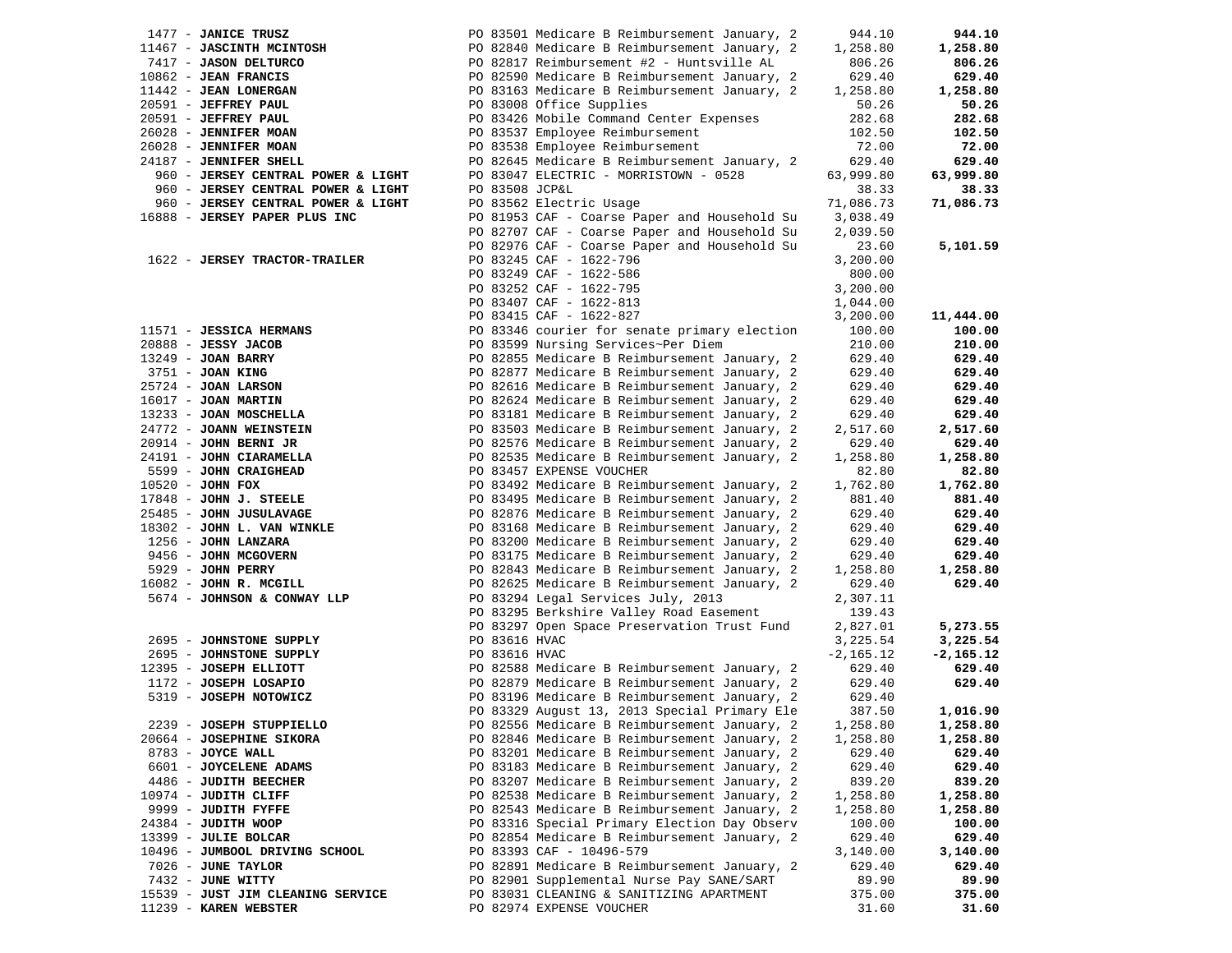| 10025 - KATHLEEN HALL      |                                                                                                                                                                                                      |  | PO 82548 Medicare B Reimbursement January, 2                                         | 1,258.80   | 1,258.80   |
|----------------------------|------------------------------------------------------------------------------------------------------------------------------------------------------------------------------------------------------|--|--------------------------------------------------------------------------------------|------------|------------|
| 9982 - KATHLIN FACEY       |                                                                                                                                                                                                      |  | PO 82591 Medicare B Reimbursement January, 2                                         | 629.40     | 629.40     |
|                            |                                                                                                                                                                                                      |  | 24997 - KAY FRANCES WALKER PO 83327 Special Primary Election-Pre-Elect               | 435.00     | 435.00     |
| 24869 - KELLY-ANN FREY     |                                                                                                                                                                                                      |  | PO 83305 EXPENSE VOUCHER                                                             | 75.35      | 75.35      |
| $10214$ - KEN ROBERTS      |                                                                                                                                                                                                      |  | PO 83574 Resident Activities                                                         | 75.00      | 75.00      |
|                            | 15574 - KENVIL POWER EQUIPMENT, INC.                                                                                                                                                                 |  | PO 81453 TRUCK PARTS                                                                 | 44.39      | 44.39      |
| 11955 - KIMBERLY JOHNSON   |                                                                                                                                                                                                      |  | PO 82970 travel reimbursement                                                        | 57.75      | 57.75      |
|                            | 11406 - KONKUS CORPORATION                                                                                                                                                                           |  | PO 83653 CAF - Rehabilitation for Saffin Pon                                         | 82,301.04  | 82,301.04  |
|                            | 11406 - KONKUS CORPORATION                                                                                                                                                                           |  | PO 83709 CAF - Replacement of Bi-County Brid 9,800.00                                |            | 9,800.00   |
| 11406 - KONKUS CORPORATION |                                                                                                                                                                                                      |  | PO 83710 CAF - Replacement of County Bridge                                          | 8,450.05   |            |
|                            |                                                                                                                                                                                                      |  | PO 83710 CAF - Replacement of County Bridge                                          | 90,872.27  | 99,322.32  |
|                            | 25301 - KOVATCH MOBILE EQUIPMENT CORP.                                                                                                                                                               |  | PO 71909 CAF - One Heavy Duty CBRN Hazmat Tr                                         | 291,713.00 | 291,713.00 |
|                            | 25301 - KOVATCH MOBILE EQUIPMENT CORP.                                                                                                                                                               |  | PO 77066 CAF - One Heavy Duty CBRN Hazmat Tr                                         | 4,375.00   | 4,375.00   |
|                            | 801 - KRISTINE A. BEIRNE                                                                                                                                                                             |  | PO 83304 EXPENSE VOUCHER                                                             | 36.15      | 36.15      |
|                            | 15657 - KURT'S LOCKSMITH SERVICE, LLC                                                                                                                                                                |  | PO 81659 INSTALLATION OF DOOR LOCK                                                   | 461.00     | 461.00     |
|                            | 12650 - KYOCERA MITA AMERICA, INC.                                                                                                                                                                   |  | PO 81423 COPIER LEASE PAYMENTS                                                       | 1,920.01   | 1,920.01   |
|                            |                                                                                                                                                                                                      |  | PO 82714 OFFICE MACHINE RENTAL                                                       | 634.32     | 634.32     |
|                            | 12650 - KYOCERA MITA AMERICA, INC.                                                                                                                                                                   |  |                                                                                      |            |            |
|                            | 12726 - LANGUAGE LINE SERVICES                                                                                                                                                                       |  | PO 81402 June bill - interpretation services                                         | 85.00      | 85.00      |
|                            | 15688 - LANIGAN ASSOCIATES INC                                                                                                                                                                       |  | PO 79371 Body Armor - 5 Vests at \$858.55 ea.                                        | 4,292.75   | 4,292.75   |
| 5932 - LARRY PETERS        |                                                                                                                                                                                                      |  | PO 82978 Public Safety Youth Academy                                                 | 447.49     | 447.49     |
|                            | 20143 - LASCOMP INSTITUTE                                                                                                                                                                            |  | PO 83246 CAF - 20143-784                                                             | 3,200.00   | 3,200.00   |
|                            | 15694 - LASHEN ELECTRONICS INC                                                                                                                                                                       |  | PO 82003 EOC Equipment                                                               | 364.78     | 364.78     |
| 689 - LAURA GARUBO         |                                                                                                                                                                                                      |  | PO 83178 Medicare B Reimbursement January, 2                                         | 629.40     | 629.40     |
| 20594 - LAURA TSENG        |                                                                                                                                                                                                      |  | PO 82559 Medicare B Reimbursement January, 2                                         | 1,258.80   | 1,258.80   |
| 21125 - LAUREN LAVISTA     |                                                                                                                                                                                                      |  | PO 83373 tempory help for special senate ele                                         | 125.00     | 125.00     |
|                            | 25383 - LAW OFFICE OF ROBERT J. GREENBAUM PO 82958 Legal services, July, 2013                                                                                                                        |  |                                                                                      | 6,180.00   | 6,180.00   |
|                            | 5244 - LAWRENCE VAN RIPER JR.                                                                                                                                                                        |  | PO 82561 Medicare B Reimbursement January, 2                                         | 1,258.80   | 1,258.80   |
| 9379 - LEONA GAMINO        |                                                                                                                                                                                                      |  | PO 82600 Medicare B Reimbursement January, 2                                         | 629.40     | 629.40     |
| 491 - LEONARD LAUTER       |                                                                                                                                                                                                      |  | PO 82551 Medicare B Reimbursement January, 2                                         | 1,258.80   | 1,258.80   |
| 857 - LEVITT'S LLC         |                                                                                                                                                                                                      |  | PO 83670 SUNRISE LAKE DAM PROJECT                                                    | 325.25     | 325.25     |
|                            | 5068 - LEXIS NEXIS/MATTHEW BENDER                                                                                                                                                                    |  | PO 77501 Admin Code Title 4A Civil Service a                                         | 198.00     | 198.00     |
|                            |                                                                                                                                                                                                      |  | 21896 - LIBERTY MECHANICAL CONTRACTORS, INC PO 83138 CAF - Chiller Plant Replacement | 9,875.00   |            |
|                            |                                                                                                                                                                                                      |  | PO 83138 CAF - Chiller Plant Replacement                                             | 17,408.27  | 27,283.27  |
|                            | 10837 - LIFE RAFT & SURVIVAL EQUIPMENT                                                                                                                                                               |  | PO 75752 JACKETs for Marine Police                                                   | 2,087.70   | 2,087.70   |
| 21126 - LINDA ALVEN        |                                                                                                                                                                                                      |  | PO 83367 courier for senate primary roxbury                                          | 100.00     | 100.00     |
| 17759 - LINDA SPANN        |                                                                                                                                                                                                      |  | PO 82640 Medicare B Reimbursement January, 2                                         | 629.40     | 629.40     |
|                            | 15816 - LONGFELLOWS SANDWICH DELI                                                                                                                                                                    |  | PO 82532 Lunch for Blood Drive                                                       | 198.00     | 198.00     |
|                            | 15816 - LONGFELLOWS SANDWICH DELI                                                                                                                                                                    |  | PO 83087 Department Director's Meeting                                               | 62.00      | 62.00      |
|                            | 15816 - LONGFELLOWS SANDWICH DELI                                                                                                                                                                    |  | PO 83317 Special Primary Election Day Lunch                                          | 326.00     | 326.00     |
| 8786 - LORI TRAETTINO      |                                                                                                                                                                                                      |  | PO 82892 Medicare B Reimbursement January, 2                                         | 629.40     | 629.40     |
| 15111 - LOUISE HARSANYI    |                                                                                                                                                                                                      |  | PO 82873 Medicare B Reimbursement January, 2                                         | 629.40     | 629.40     |
|                            |                                                                                                                                                                                                      |  | PO 83600 Nursing Services~Per Diem                                                   | 2,712.50   | 2,712.50   |
|                            |                                                                                                                                                                                                      |  | PO 82574 Medicare B Reimbursement January, 2                                         | 629.40     | 629.40     |
|                            |                                                                                                                                                                                                      |  | PO 82865 Medicare B Reimbursement January, 2                                         | 629.40     | 629.40     |
|                            | 19111 - LOOISE RARSANTI<br>1928 - LUCILLE BROWN<br>13573 - LUCILLE DEZENZO<br>14412 - LUCILLE DUETSCH<br>15711 - LUCILLE LAWRENCE<br>666 - LUCY CANNIZZO<br>2030 - LUCY CHARLES<br>7391 - LUCY LILLY |  | PO 82836 Medicare B Reimbursement January, 2                                         | 1,258.80   | 1,258.80   |
|                            |                                                                                                                                                                                                      |  | PO 82617 Medicare B Reimbursement January, 2                                         | 629.40     | 629.40     |
|                            |                                                                                                                                                                                                      |  | PO 82968 EXPENSE VOUCHER                                                             | 103.15     | 103.15     |
|                            |                                                                                                                                                                                                      |  | PO 82580 Medicare B Reimbursement January, 2                                         | 629.40     | 629.40     |
| 7391 - LUCY LILLY          |                                                                                                                                                                                                      |  | PO 82878 Medicare B Reimbursement January, 2                                         | 629.40     | 629.40     |
|                            | 15926 - M.C. SCHOOL OF TECHNOLOGY                                                                                                                                                                    |  | PO 83409 CAF - 15926-137                                                             | 431.30     |            |
|                            |                                                                                                                                                                                                      |  | PO 83410 CAF - 15926-136                                                             | 472.16     |            |
|                            |                                                                                                                                                                                                      |  | PO 83413 CAF - 15926-112                                                             | 578.85     |            |
|                            |                                                                                                                                                                                                      |  | PO 83420 CAF - 15926-76                                                              | 417.68     | 1,899.99   |
| 20783 - MA. LIZA IMPERIAL  |                                                                                                                                                                                                      |  | PO 83550 Nursing Services~Per Diem                                                   | 837.90     | 837.90     |
| 17579 - MABLE SEAWICK      |                                                                                                                                                                                                      |  | PO 82890 Medicare B Reimbursement January, 2                                         | 629.40     | 629.40     |
|                            | 15951 - MADISON PLUMBING SUPPLY CO                                                                                                                                                                   |  | PO 83642 PLUMBING                                                                    | 134.45     | 134.45     |
|                            |                                                                                                                                                                                                      |  |                                                                                      |            |            |
|                            | 7568 - MADUKWE IMO IBOKO, RN                                                                                                                                                                         |  | PO 83601 Nursing Services~Per Diem                                                   | 560.00     | 560.00     |
| 5879 - MAGNOLIA TITUS      |                                                                                                                                                                                                      |  | PO 82850 Medicare B Reimbursement January, 2                                         | 1,258.80   | 1,258.80   |
|                            | 6514 - MAJOR POLICE SUPPLY                                                                                                                                                                           |  | PO 81386 Replacement - Emergency Lighting &                                          | 3,222.42   |            |
|                            |                                                                                                                                                                                                      |  | PO 82761 AUTO PARTS                                                                  | 15.90      | 3,238.32   |
| 6054 - MALDONADO XIOMARA   |                                                                                                                                                                                                      |  | PO 83037 2012 WORK BOOTS                                                             | 90.00      | 90.00      |
| 15445 - MAMIE JACOBUS      |                                                                                                                                                                                                      |  | PO 82606 Medicare B Reimbursement January, 2                                         | 629.40     | 629.40     |
| 3210 - MANPOWER            |                                                                                                                                                                                                      |  | PO 81395 temporary staffing                                                          | 1,487.78   |            |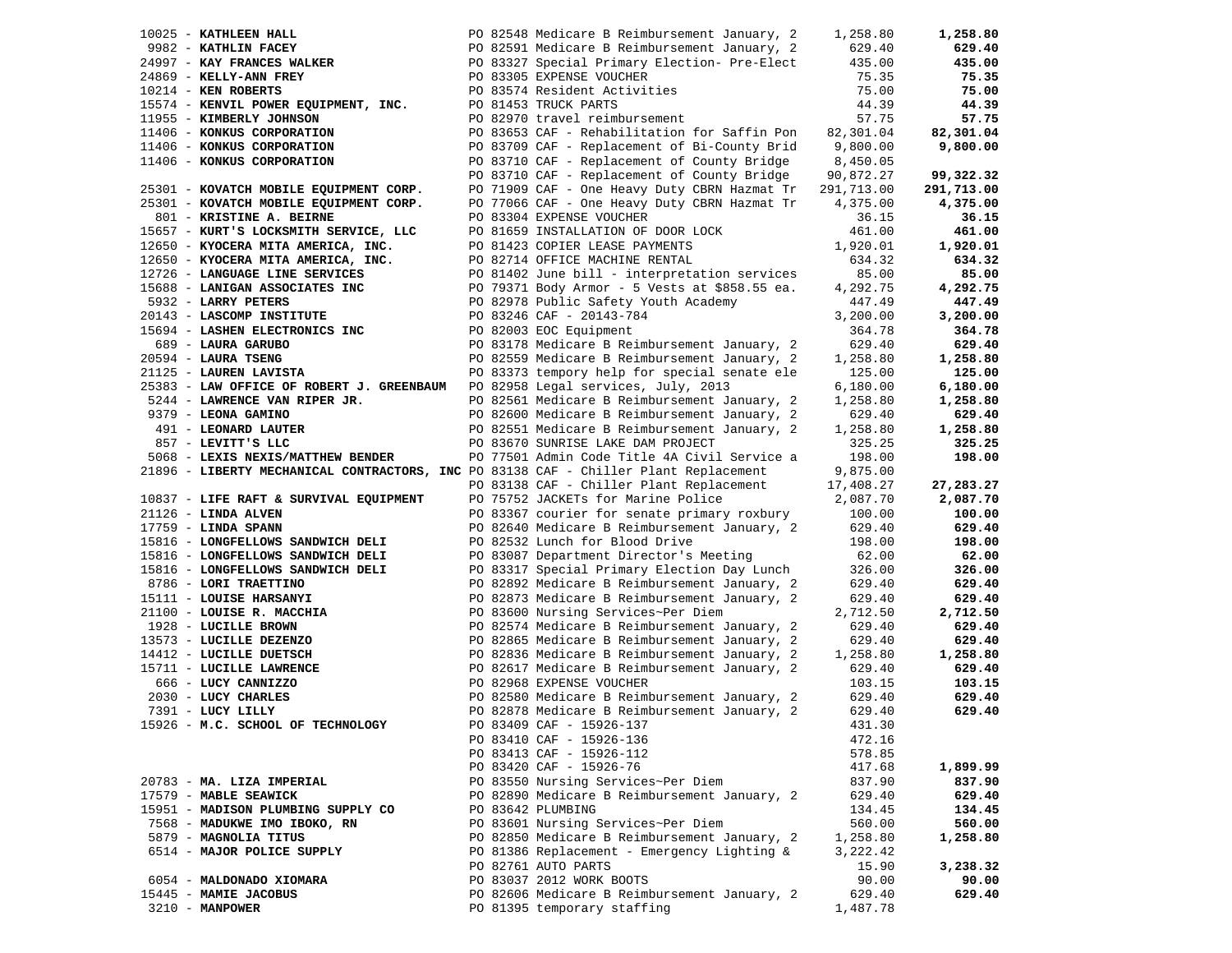|                                                                                                   |                     |                                                                                                                                                                                                                                                                           | 1,213.33   | 2,701.11   |
|---------------------------------------------------------------------------------------------------|---------------------|---------------------------------------------------------------------------------------------------------------------------------------------------------------------------------------------------------------------------------------------------------------------------|------------|------------|
|                                                                                                   |                     |                                                                                                                                                                                                                                                                           | 629.40     | 629.40     |
|                                                                                                   |                     |                                                                                                                                                                                                                                                                           | 1,067.40   | 1,067.40   |
|                                                                                                   |                     | 21371 - MARGARET BREE<br>20717 - MARGARET FAUST<br>20717 - MARGARET FAUST<br>2083667 Medicare B Reimbursement January, 2<br>20823 Medicare B Reimbursement January, 2<br>200823 Medicare B Reimbursement January, 2<br>200823 Medicare B R                                | 629.40     | 629.40     |
|                                                                                                   |                     |                                                                                                                                                                                                                                                                           | 629.40     | 629.40     |
|                                                                                                   |                     |                                                                                                                                                                                                                                                                           | 629.40     |            |
|                                                                                                   |                     |                                                                                                                                                                                                                                                                           |            | 629.40     |
| 25396 - MARGARITA PONZANO<br>11653 - MARIA CAMPOS                                                 |                     | PO 82883 Medicare B Reimbursement January, 2<br>PO 82883 Medicare B Reimbursement J<br>PO 83602 Nursing Services~Per Diem                                                                                                                                                 | 629.40     | 629.40     |
| 11653 - MARIA CAMPOS                                                                              |                     |                                                                                                                                                                                                                                                                           | 280.00     | 280.00     |
| 25080 - MARIA CARMELITA OBLINA<br>443 - MARIA FONSECA                                             |                     | PO 83603 Nursing Services~Per Diem                                                                                                                                                                                                                                        | 924.00     | 924.00     |
|                                                                                                   |                     | PO 82869 Medicare B Reimbursement January, 2                                                                                                                                                                                                                              | 629.40     | 629.40     |
| 8222 - MARIE ALBERT<br>10975 - MARIE UGLIALORO                                                    |                     | PO 82564 Medicare B Reimbursement January, 2                                                                                                                                                                                                                              | 629.40     | 629.40     |
|                                                                                                   |                     | PO 82560 Medicare B Reimbursement January, 2                                                                                                                                                                                                                              | 1,258.80   | 1,258.80   |
| 20609 - MARILYN CRANDON                                                                           |                     | PO 82863 Medicare B Reimbursement January, 2                                                                                                                                                                                                                              | 629.40     | 629.40     |
| 21905 - MARILYN L CIOFFI<br>18512 - MARILYN WIRTZ                                                 |                     | PO 83318 Special Primary Election Day Observ                                                                                                                                                                                                                              | 100.00     | 100.00     |
|                                                                                                   |                     | PO 83191 Medicare B Reimbursement January, 2                                                                                                                                                                                                                              | 314.70     | 314.70     |
| 18512 - MARILYN WIRTZ<br>11023 - MARTHA YAGHI<br>10981 - MARY CONKLIN<br>18075 - MARY ELAINE TODD |                     | PO 83604 Nursing Services~Per Diem                                                                                                                                                                                                                                        | 560.00     | 560.00     |
|                                                                                                   |                     | PO 82859 Medicare B Reimbursement January, 2                                                                                                                                                                                                                              | 629.40     | 629.40     |
|                                                                                                   |                     |                                                                                                                                                                                                                                                                           |            |            |
|                                                                                                   |                     | PO 82859 Medicare B Reimbursement January, 2<br>18075 - <b>MARY ELAINE TODD</b><br>9983 - <b>MARY HARDMAN</b><br>20781 - <b>MARY JANE M. ARCINAS</b><br>20781 - <b>MARY JANE M. ARCINAS</b><br>20781 - <b>MARY JANE M. ARCINAS</b><br>20781 - <b>MARY JANE M. ARCINAS</b> | 629.40     | 629.40     |
|                                                                                                   |                     |                                                                                                                                                                                                                                                                           | 629.40     | 629.40     |
|                                                                                                   |                     |                                                                                                                                                                                                                                                                           | 560.00     | 560.00     |
| $21323 - \text{MARY NORMAL KOLLER}$                                                               |                     | PO 82880 Medicare B Reimbursement January, 2                                                                                                                                                                                                                              | 629.40     | 629.40     |
| 18076 - MARY TOGNO                                                                                |                     | PO 83498 Medicare B Reimbursement January, 2                                                                                                                                                                                                                              | 881.40     | 881.40     |
| $17620$ - MARY V SHEA                                                                             |                     | PO 83170 Medicare B Reimbursement January, 2                                                                                                                                                                                                                              | 629.40     | 629.40     |
| 3457 - MASTER GRINDING & SECURITY                                                                 |                     | PO 81828 Chipper Blades Sharpening                                                                                                                                                                                                                                        | 144.00     | 144.00     |
| 20661 - MAUREEN BURIAN                                                                            |                     | PO 82569 Medicare B Reimbursement January, 2                                                                                                                                                                                                                              | 629.40     | 629.40     |
| 9986 - MAVIS BROWN                                                                                |                     | PO 82533 Medicare B Reimbursement January, 2 1,258.80                                                                                                                                                                                                                     |            | 1,258.80   |
| $10976$ - MAVIS GRAY                                                                              |                     | PO 82545 Medicare B Reimbursement January, 2 1,258.80                                                                                                                                                                                                                     |            | 1,258.80   |
| 16065 - MC VOCATIONAL SCHOOL DISTRICT                                                             |                     |                                                                                                                                                                                                                                                                           | 1,239.00   | 1,239.00   |
| 16096 - MCMASTER-CARR SUPPLY CO                                                                   |                     | PO 83484 ADULT EDUCATION COURSE<br>PO 81662 DRILL BITS                                                                                                                                                                                                                    | 301.88     |            |
|                                                                                                   |                     | PO 81465 TRUCK PARTS                                                                                                                                                                                                                                                      | 109.60     | 411.48     |
| 8443 - MELOJANE CELESTINO                                                                         |                     |                                                                                                                                                                                                                                                                           |            | 1,400.00   |
|                                                                                                   |                     | PO 83606 Nursing Services~Per Diem 1,400.00<br>PO 82862 DRE Grant Reimbursement 220.00                                                                                                                                                                                    |            |            |
| 24004 - MENDHAM BOROUGH                                                                           |                     |                                                                                                                                                                                                                                                                           |            | 220.00     |
| 21365 - MERITSUM WHITE                                                                            |                     | PO 82655 Medicare B Reimbursement January, 2 629.40                                                                                                                                                                                                                       |            | 629.40     |
| 6518 - METALS USA PLATES &                                                                        |                     | PO 82323 County Br. 131 Bellview Ave                                                                                                                                                                                                                                      | 1,576.00   | 1,576.00   |
|                                                                                                   |                     | 19158 - MGL PRINTING SOLUTIONS<br>16158 - MGL PRINTING SOLUTIONS<br>23296 - MICHAEL GUADAGNO<br>23296 - MICHAEL GUADAGNO                                                                                                                                                  |            | 797.00     |
|                                                                                                   |                     |                                                                                                                                                                                                                                                                           |            | 1,258.80   |
| 17101 - MICHAEL POPOVICH                                                                          |                     | PO 83212 Medicare B Reimbursement January, 2 146.90                                                                                                                                                                                                                       |            | 146.90     |
| 1766 - MICHELE PUZIO                                                                              |                     | PO 83365 courier for senate primary rockaway                                                                                                                                                                                                                              | 100.00     | 100.00     |
| 24951 - MICHELLE CAPILI                                                                           |                     | PO 83607 Nursing Services~Per Diem                                                                                                                                                                                                                                        | 1,120.00   | 1,120.00   |
| 295 - MID-ATLANTIC TRUCK CENTRE INC                                                               |                     | PO 81954 TRUCK PARTS                                                                                                                                                                                                                                                      | 66.36      |            |
|                                                                                                   |                     | PO 82766 TRUCK PARTS                                                                                                                                                                                                                                                      | 144.56     | 210.92     |
|                                                                                                   |                     |                                                                                                                                                                                                                                                                           |            | 897.00     |
|                                                                                                   |                     |                                                                                                                                                                                                                                                                           |            | 629.40     |
|                                                                                                   |                     |                                                                                                                                                                                                                                                                           |            | 3,937.50   |
|                                                                                                   |                     | 20658 - MILTON SMITH<br>20658 - MILTON SMITH<br>25428 - MIRLENE ESTRIPLET<br>25428 - MIRLENE ESTRIPLET<br>25428 - MIRLENE ESTRIPLET<br>2697.00<br>25428 - MOBILEX USA<br>2697.3<br>26297.4 PO 83575 Resident Testing<br>297.3<br>2498 - MOONLIGHT                         |            | 1,417.36   |
| 16248 - MOBILEX USA<br>16248 - MOE DISTRIBUTORS INC.                                              |                     |                                                                                                                                                                                                                                                                           |            | 297.34     |
|                                                                                                   |                     |                                                                                                                                                                                                                                                                           |            | 541.22     |
|                                                                                                   |                     |                                                                                                                                                                                                                                                                           |            | 1,449.11   |
|                                                                                                   |                     |                                                                                                                                                                                                                                                                           |            |            |
|                                                                                                   |                     |                                                                                                                                                                                                                                                                           |            | 165.00     |
| 16273 - MOORE MEDICAL LLC                                                                         |                     | PO 78774 CAF - Medical Supplies & OTC Suppli                                                                                                                                                                                                                              |            |            |
|                                                                                                   |                     | PO 80082 CAF - Medical Supplies & OTC Suppli                                                                                                                                                                                                                              | 2,762.15   | 2,820.83   |
| $4033$ - MOPEC INC.                                                                               |                     | PO 82298 Morque Supplies                                                                                                                                                                                                                                                  | 3,611.90   |            |
|                                                                                                   |                     | PO 83263 Morgue Supplies                                                                                                                                                                                                                                                  | 99.53      | 3,711.43   |
| 16283 - MORRIS BRICK AND STONE CO.                                                                | PO 82716 MASON      |                                                                                                                                                                                                                                                                           | 879.40     | 879.40     |
| 6213 - MORRIS COUNTY ENGRAVING LLC                                                                | PO 80690 OTHER OPER |                                                                                                                                                                                                                                                                           | 150.00     | 150.00     |
| 16288 - MORRIS COUNTY FARMS INC                                                                   |                     | PO 82703 GRNDS MAINT                                                                                                                                                                                                                                                      | 150.00     | 150.00     |
| 3883 - MORRIS COUNTY MOSQUITO                                                                     |                     | PO 83840 2013 APPROPRIATION                                                                                                                                                                                                                                               | 200,000.00 | 200,000.00 |
| 19483 - M.C. MUA                                                                                  |                     | PO 82929 DUMPSTER SERVICE: JULY 2013                                                                                                                                                                                                                                      | 350.00     | 350.00     |
| 16293 - MORRIS IMAGING ASSOC II PA                                                                |                     | PO 80640 INMATE MEDICAL CARE                                                                                                                                                                                                                                              | 296.00     | 296.00     |
| 16298 - MORRIS PLAINS MUNICIPAL ALL.                                                              |                     | PO 82452 CAF - 2013 Municipal Alliance Funds 1,532.46                                                                                                                                                                                                                     |            | 1,532.46   |
| 16316 - MORRISTOWN AUTO BODY INC                                                                  |                     | PO 83113 AUTO PARTS                                                                                                                                                                                                                                                       | 115.00     | 115.00     |
| 16321 - MORRISTOWN LUMBER &                                                                       |                     | PO 81412 MISC. MAINT. SUPPLIES                                                                                                                                                                                                                                            | 16.58      |            |
|                                                                                                   |                     | PO 81987 Sheetrock and Dowels for Fire Props                                                                                                                                                                                                                              | 261.55     |            |
|                                                                                                   |                     |                                                                                                                                                                                                                                                                           |            |            |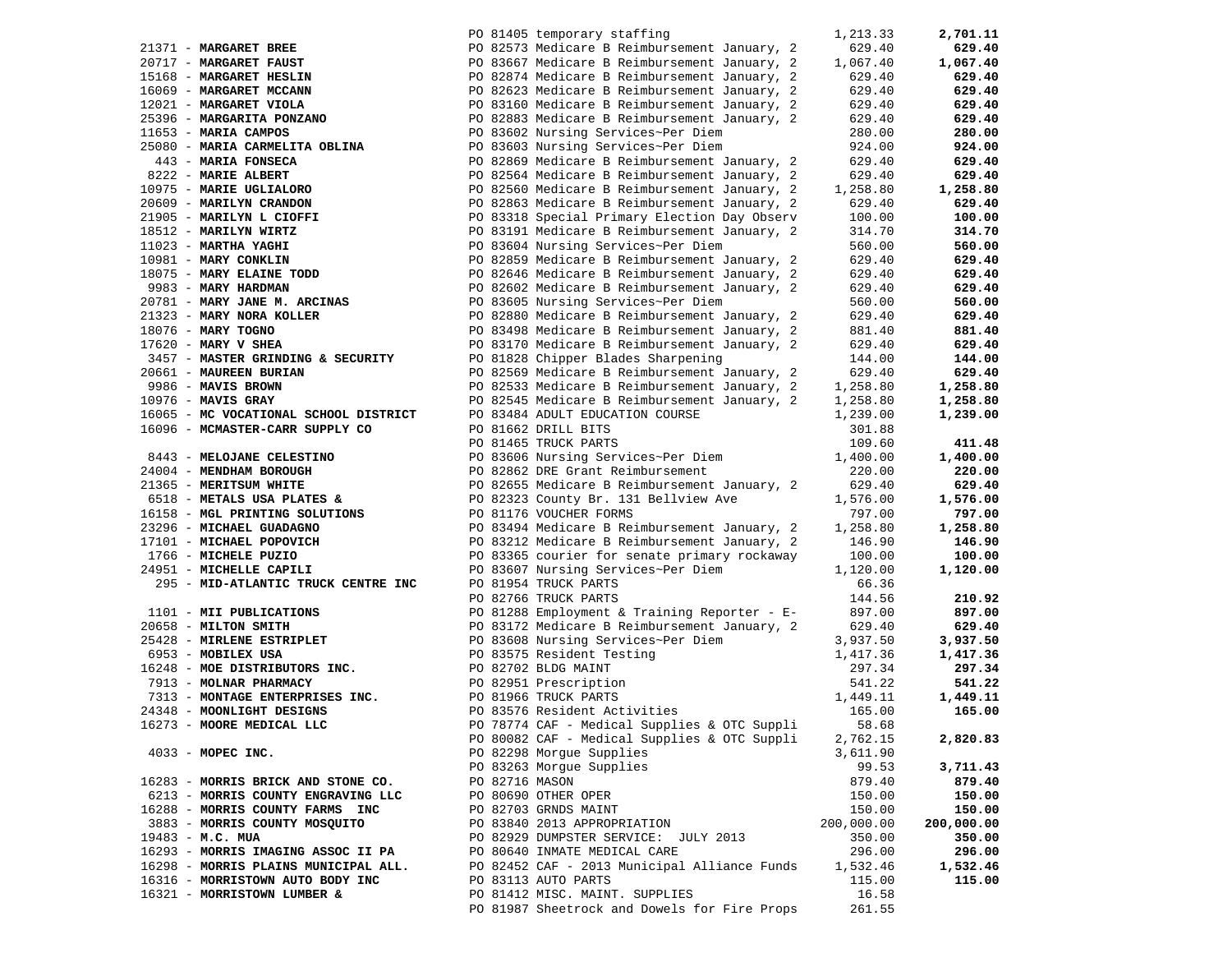|                                                                                                                                                                                                                                                                                                              |  | PO 81965 SHOP SUPPLIES<br>PO 82319 EMS Support                                                                                                                                                                                          | 65.14            |                  |
|--------------------------------------------------------------------------------------------------------------------------------------------------------------------------------------------------------------------------------------------------------------------------------------------------------------|--|-----------------------------------------------------------------------------------------------------------------------------------------------------------------------------------------------------------------------------------------|------------------|------------------|
|                                                                                                                                                                                                                                                                                                              |  |                                                                                                                                                                                                                                         | 16.64            |                  |
|                                                                                                                                                                                                                                                                                                              |  | PO 82523 Various sizes of HEX Huts and Machi 63.75<br>16327 - <b>MORRISTOWN MEMORIAL HOSPITAL</b> PO 83309 Morgue Use April to June 2013<br>16323 - MORRISTOWN MEMORIAL HOSPITAL PO 83839 NORTHERN NJ SAFE COMMUNITIES APRIL- 23,960.88 |                  | 423.66           |
|                                                                                                                                                                                                                                                                                                              |  |                                                                                                                                                                                                                                         |                  | 990.00           |
|                                                                                                                                                                                                                                                                                                              |  |                                                                                                                                                                                                                                         |                  | 23,960.88        |
|                                                                                                                                                                                                                                                                                                              |  |                                                                                                                                                                                                                                         |                  |                  |
|                                                                                                                                                                                                                                                                                                              |  |                                                                                                                                                                                                                                         |                  | 6,929.95         |
|                                                                                                                                                                                                                                                                                                              |  |                                                                                                                                                                                                                                         |                  | 1,789.55         |
|                                                                                                                                                                                                                                                                                                              |  |                                                                                                                                                                                                                                         |                  | 431.40           |
|                                                                                                                                                                                                                                                                                                              |  |                                                                                                                                                                                                                                         |                  | 1,912.86         |
|                                                                                                                                                                                                                                                                                                              |  |                                                                                                                                                                                                                                         |                  | 187.99           |
|                                                                                                                                                                                                                                                                                                              |  |                                                                                                                                                                                                                                         |                  | 629.40           |
|                                                                                                                                                                                                                                                                                                              |  |                                                                                                                                                                                                                                         |                  |                  |
|                                                                                                                                                                                                                                                                                                              |  |                                                                                                                                                                                                                                         |                  |                  |
|                                                                                                                                                                                                                                                                                                              |  |                                                                                                                                                                                                                                         |                  |                  |
|                                                                                                                                                                                                                                                                                                              |  |                                                                                                                                                                                                                                         |                  |                  |
|                                                                                                                                                                                                                                                                                                              |  |                                                                                                                                                                                                                                         |                  | 473.17           |
|                                                                                                                                                                                                                                                                                                              |  |                                                                                                                                                                                                                                         |                  | 629.40           |
|                                                                                                                                                                                                                                                                                                              |  |                                                                                                                                                                                                                                         |                  | 629.40           |
|                                                                                                                                                                                                                                                                                                              |  |                                                                                                                                                                                                                                         |                  | 629.40           |
|                                                                                                                                                                                                                                                                                                              |  |                                                                                                                                                                                                                                         |                  | 226.23           |
|                                                                                                                                                                                                                                                                                                              |  |                                                                                                                                                                                                                                         |                  | 629.40           |
|                                                                                                                                                                                                                                                                                                              |  |                                                                                                                                                                                                                                         |                  | 3,200.00         |
|                                                                                                                                                                                                                                                                                                              |  |                                                                                                                                                                                                                                         |                  |                  |
|                                                                                                                                                                                                                                                                                                              |  |                                                                                                                                                                                                                                         |                  | 88,342.29        |
|                                                                                                                                                                                                                                                                                                              |  |                                                                                                                                                                                                                                         |                  | 257.00<br>50.00  |
| 90 83043 NATURAL GAS - DOVER PROBATION<br>PO 83043 NATURAL GAS - DOVER PROBATION<br>PO 83044 NATURAL GAS - DOVER PROBATION<br>PO 83044 NATURAL GAS - WHAT CAS - WHAT CAS - WHAT COLLARILE<br>PO 82857 Nedicare B Reimbursement January                                                                       |  |                                                                                                                                                                                                                                         |                  |                  |
|                                                                                                                                                                                                                                                                                                              |  |                                                                                                                                                                                                                                         | 205.00           |                  |
|                                                                                                                                                                                                                                                                                                              |  | PO 83392 CAF - NEWSER-12M-WIA<br>PO 83394 CAF - NEWSER-12M-WIA                                                                                                                                                                          |                  |                  |
|                                                                                                                                                                                                                                                                                                              |  |                                                                                                                                                                                                                                         |                  |                  |
|                                                                                                                                                                                                                                                                                                              |  |                                                                                                                                                                                                                                         |                  |                  |
|                                                                                                                                                                                                                                                                                                              |  |                                                                                                                                                                                                                                         |                  |                  |
|                                                                                                                                                                                                                                                                                                              |  |                                                                                                                                                                                                                                         |                  |                  |
|                                                                                                                                                                                                                                                                                                              |  |                                                                                                                                                                                                                                         |                  | 19,091.00        |
|                                                                                                                                                                                                                                                                                                              |  |                                                                                                                                                                                                                                         |                  |                  |
|                                                                                                                                                                                                                                                                                                              |  |                                                                                                                                                                                                                                         |                  |                  |
|                                                                                                                                                                                                                                                                                                              |  |                                                                                                                                                                                                                                         |                  |                  |
|                                                                                                                                                                                                                                                                                                              |  |                                                                                                                                                                                                                                         |                  | 3,910.00         |
| 90 83392 CAF - NEWSER-12M-WIA<br>90 83394 CAF - NEWSER-12M-WIA<br>90 83394 CAF - NEWSER-12M-WIA<br>90 83395 CAF - NEWSER-12M-WIA<br>90 83396 CAF - NEWSER-12M-WIA<br>90 83396 CAF - NEWSER-12M-WIA<br>90 83396 CAF - NEWSER-12M-WIA<br>90 8<br>2708 - NFPA INTERNATIONAL<br>12499 - NJ COALITION AGAING CITY |  |                                                                                                                                                                                                                                         |                  | 165.00           |
| 12499 - NJ COALITION AGAINST SEXUAL PO 81515 Training                                                                                                                                                                                                                                                        |  |                                                                                                                                                                                                                                         | 30.00            | 30.00            |
| 9556 - NJ COST                                                                                                                                                                                                                                                                                               |  | PO 83035 NJ COST EXPO                                                                                                                                                                                                                   | 65.00            | 65.00            |
|                                                                                                                                                                                                                                                                                                              |  | 10622 - NJ COUNTY JAIL WARDEN'S ASSOCIATION PO 81427 2013 WARDEN ASSOCIATION MEMBERSHIP 100.00                                                                                                                                          |                  | 100.00           |
|                                                                                                                                                                                                                                                                                                              |  |                                                                                                                                                                                                                                         |                  | 250.00           |
|                                                                                                                                                                                                                                                                                                              |  |                                                                                                                                                                                                                                         |                  | 180.36           |
| 16611 - NJ COUNTY SUPERINTENDENT ASSOC<br>16630 - NJ HERALD<br>2290 - NJ SECTION AWRA<br>2290 - NJ SECTION AWRA<br>2290 - NJ SECTION AWRA<br>2290 - NJ STATE LEAGUE OF<br>2008 - NJ TAXI & BLACK CAR SERVICES LLC<br>2008 - NJ TAXI & BLACK                                                                  |  |                                                                                                                                                                                                                                         |                  | 225.00           |
|                                                                                                                                                                                                                                                                                                              |  |                                                                                                                                                                                                                                         |                  | 660.00           |
|                                                                                                                                                                                                                                                                                                              |  |                                                                                                                                                                                                                                         |                  | 178.50           |
|                                                                                                                                                                                                                                                                                                              |  | 20279 - NJCTBA, PATRICIA MARSH, PO 82519 NJACTB Annual Educational Conference                                                                                                                                                           | 2,610.00         | 2,610.00         |
|                                                                                                                                                                                                                                                                                                              |  | 10662 - NMS LABS 6,210.17 6,210.17 6,210.17                                                                                                                                                                                             |                  |                  |
| 10488 - NORITSU AMERICA CORPORATION<br>24270 - NORMAN COMLY                                                                                                                                                                                                                                                  |  | PO 81174 CAF - Film Scanner Fully Digital Dr<br>PO 82579 Medicare B Reimbursement January, 2                                                                                                                                            | 89,970.98        | 89,970.98        |
| 25783 - NORTH JERSEY DETAIL, LLC                                                                                                                                                                                                                                                                             |  | PO 81374 Tinted Windows for Ford Taurus                                                                                                                                                                                                 | 629.40<br>250.00 | 629.40<br>250.00 |
| 16738 - NORTHEASTERN HARDWARE CO INC                                                                                                                                                                                                                                                                         |  | PO 81829 Nylon Mason Line, Tank Sprayer                                                                                                                                                                                                 | 71.75            | 71.75            |
| 16786 - O'MULLAN & BRADY P.C.                                                                                                                                                                                                                                                                                |  | PO 82959 County Counsel - legal services                                                                                                                                                                                                | 13,533.00        | 13,533.00        |
| 4654 - OFFICE TEAM                                                                                                                                                                                                                                                                                           |  | PO 80372 Temporary Employee                                                                                                                                                                                                             | 1,284.39         |                  |
|                                                                                                                                                                                                                                                                                                              |  | PO 80977 Temporary Employee-Kimberly Johnson                                                                                                                                                                                            | 382.42           |                  |
|                                                                                                                                                                                                                                                                                                              |  | PO 81169 Temporary employee-Kimberly Johnson                                                                                                                                                                                            | 1,103.49         | 2,770.30         |
| 10248 - OKCHIN MEERBERGER                                                                                                                                                                                                                                                                                    |  | PO 83206 Medicare B Reimbursement January, 2                                                                                                                                                                                            | 524.50           | 524.50           |
| 10846 - OLD DOMINION BRUSH COMPANY                                                                                                                                                                                                                                                                           |  | PO 82767 TRUCK PARTS                                                                                                                                                                                                                    | 196.25           | 196.25           |
| 12760 - OLGA ABRAMIDES                                                                                                                                                                                                                                                                                       |  | PO 83506 Medicare B Reimbursement January, 2                                                                                                                                                                                            | 129.90           | 129.90           |
| 13539 - OLGA BURNS                                                                                                                                                                                                                                                                                           |  | PO 83194 Medicare B Reimbursement January, 2                                                                                                                                                                                            | 1,049.00         | 1,049.00         |
| 14489 - OLIVE EICK                                                                                                                                                                                                                                                                                           |  | PO 82868 Medicare B Reimbursement January, 2                                                                                                                                                                                            | 629.40           | 629.40           |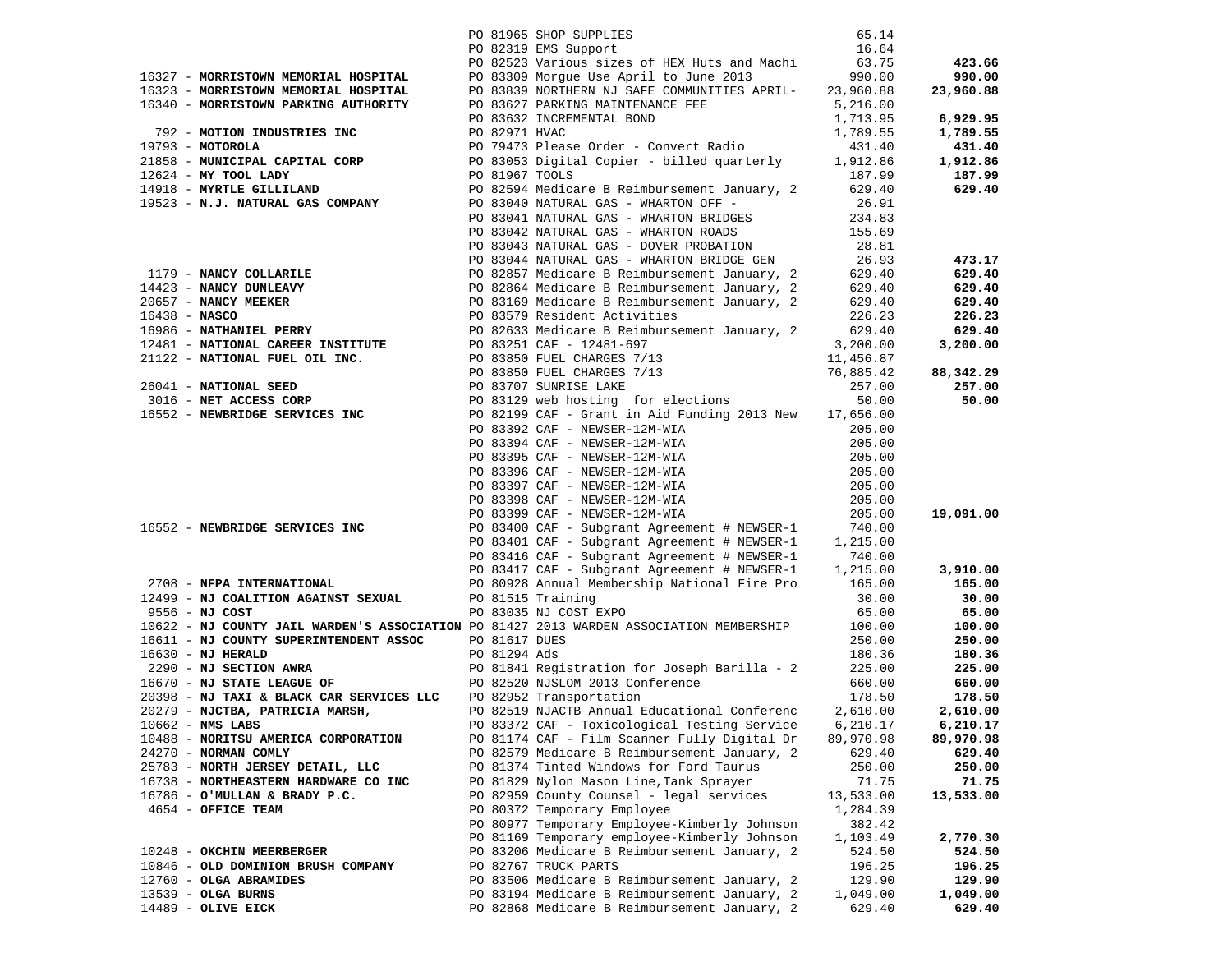| 8687 - ON TIME TRANSPORT INC.    | PO 82491 Resident Transportation                                                                                                                                                                                                                                           | 1,850.00  | 1,850.00  |
|----------------------------------|----------------------------------------------------------------------------------------------------------------------------------------------------------------------------------------------------------------------------------------------------------------------------|-----------|-----------|
| 14076 - OPHELIA V. CRUSE         | PO 83033 EXPENSE VOUCHER                                                                                                                                                                                                                                                   | 45.25     | 45.25     |
|                                  |                                                                                                                                                                                                                                                                            |           | 10,240.00 |
|                                  |                                                                                                                                                                                                                                                                            |           | 109.29    |
|                                  |                                                                                                                                                                                                                                                                            |           | 1,050.00  |
|                                  |                                                                                                                                                                                                                                                                            |           | 352.00    |
|                                  |                                                                                                                                                                                                                                                                            |           | 629.40    |
|                                  |                                                                                                                                                                                                                                                                            |           | 629.40    |
|                                  |                                                                                                                                                                                                                                                                            |           | 84.89     |
|                                  |                                                                                                                                                                                                                                                                            |           | 629.40    |
|                                  |                                                                                                                                                                                                                                                                            |           | 196.68    |
|                                  |                                                                                                                                                                                                                                                                            |           |           |
|                                  |                                                                                                                                                                                                                                                                            |           | 734.30    |
|                                  |                                                                                                                                                                                                                                                                            |           | 58.94     |
|                                  |                                                                                                                                                                                                                                                                            |           | 629.40    |
|                                  |                                                                                                                                                                                                                                                                            |           | 1,258.80  |
|                                  |                                                                                                                                                                                                                                                                            |           | 100.00    |
|                                  |                                                                                                                                                                                                                                                                            |           | 3,756.72  |
|                                  |                                                                                                                                                                                                                                                                            |           | 260.00    |
|                                  |                                                                                                                                                                                                                                                                            |           | 17.11     |
|                                  |                                                                                                                                                                                                                                                                            |           | 629.40    |
|                                  |                                                                                                                                                                                                                                                                            |           | 1,309.71  |
|                                  |                                                                                                                                                                                                                                                                            |           | 12.54     |
|                                  |                                                                                                                                                                                                                                                                            |           | 167.51    |
|                                  |                                                                                                                                                                                                                                                                            |           | 3,997.50  |
|                                  |                                                                                                                                                                                                                                                                            |           | 468.09    |
|                                  |                                                                                                                                                                                                                                                                            |           |           |
|                                  |                                                                                                                                                                                                                                                                            |           | 125.00    |
|                                  |                                                                                                                                                                                                                                                                            |           | 629.40    |
|                                  |                                                                                                                                                                                                                                                                            |           | 5,104.51  |
|                                  |                                                                                                                                                                                                                                                                            |           | 1,529.54  |
|                                  |                                                                                                                                                                                                                                                                            |           | 3,200.00  |
|                                  |                                                                                                                                                                                                                                                                            |           | 672.78    |
|                                  |                                                                                                                                                                                                                                                                            |           | 16,900.00 |
|                                  |                                                                                                                                                                                                                                                                            |           | 1,924.45  |
|                                  |                                                                                                                                                                                                                                                                            |           | 1,924.45  |
|                                  |                                                                                                                                                                                                                                                                            |           |           |
|                                  |                                                                                                                                                                                                                                                                            |           | 996.25    |
|                                  |                                                                                                                                                                                                                                                                            |           | 449.97    |
|                                  |                                                                                                                                                                                                                                                                            |           | 1,258.80  |
|                                  |                                                                                                                                                                                                                                                                            |           | 1,258.80  |
|                                  |                                                                                                                                                                                                                                                                            |           | 310.87    |
|                                  |                                                                                                                                                                                                                                                                            |           | 2,080.00  |
|                                  |                                                                                                                                                                                                                                                                            |           |           |
|                                  | 3837 - GW THE THOMSTER TRY PROGRESS TRANSFER TRANSFER (1913)<br>1923 - PRODUCE CONFIDENT TRANSFER (1913) 2012 CM (1914)<br>1923 - PRODUCE TRANSFER TRANSFER (1913) 2013 CM (1914)<br>21131 - PRODUCE TRANSFER (1914) 2013 - 2014 (1914                                     | 1,111.28  | 1,111.28  |
|                                  |                                                                                                                                                                                                                                                                            | 8,500.00  | 8,500.00  |
|                                  | 90 83405 CAR - 17255-280<br>17259 - <b>RAY ALLEN MANUFACTURING LLC</b><br>20346 - <b>REIVAX CONTRACTING CORP</b><br>25435 - <b>RENATA STOKES</b><br>25435 - <b>RENATA STOKES</b><br>25435 - <b>RENATA STOKES</b><br>25435 - <b>RESIDEX, LLC</b><br>263229 Emergency Repair | 72.20     | 72.20     |
|                                  |                                                                                                                                                                                                                                                                            | 716.76    | 716.76    |
|                                  |                                                                                                                                                                                                                                                                            | 1,258.80  | 1,258.80  |
|                                  |                                                                                                                                                                                                                                                                            | 979.54    |           |
|                                  |                                                                                                                                                                                                                                                                            | 1,044.38  | 2,023.92  |
|                                  |                                                                                                                                                                                                                                                                            | 1,258.80  | 1,258.80  |
|                                  |                                                                                                                                                                                                                                                                            | 629.40    | 629.40    |
| 10985 - RICHARD RILEY            | PO 82554 Medicare B Reimbursement January, 2                                                                                                                                                                                                                               | 1,258.80  | 1,258.80  |
| 24259 - RICHARD STOCKTON COLLEGE | PO 80641 TRAINING                                                                                                                                                                                                                                                          | 897.00    | 897.00    |
| 25422 - RINCY M PAZBAYATTIL JOSE | PO 83609 Nursing Services~Per Diem                                                                                                                                                                                                                                         | 560.00    | 560.00    |
| 25852 - RITA FORTENBERRY         | PO 83205 Medicare B Reimbursement January, 2                                                                                                                                                                                                                               | 629.40    | 629.40    |
| 17338 - RITACCO CONSTRUCTION INC | PO 83711 CAF - Replacment of County Bridge #                                                                                                                                                                                                                               | 1,350.00  |           |
|                                  | PO 83711 CAF - Replacment of County Bridge #                                                                                                                                                                                                                               | 31,751.07 | 33,101.07 |
|                                  | PO 82825 PETTY CASH REIMBURSEMENT                                                                                                                                                                                                                                          |           |           |
| 1395 - ROBERT ALVIENE            |                                                                                                                                                                                                                                                                            | 130.32    | 130.32    |
| 1614 - ROBERT BECKMANN           | PO 83455 EXPENSE VOUCHER                                                                                                                                                                                                                                                   | 79.99     | 79.99     |
| 21644 - ROBERT DURR              | PO 82583 Medicare B Reimbursement January, 2                                                                                                                                                                                                                               | 629.40    | 629.40    |
| 12365 - ROBERT JORDAN            | PO 82607 Medicare B Reimbursement January, 2                                                                                                                                                                                                                               | 629.40    | 629.40    |
| 20663 - ROBERT REDER             | PO 82636 Medicare B Reimbursement January, 2                                                                                                                                                                                                                               | 629.40    | 629.40    |
| 20921 - ROBERT VOELKER           | PO 83497 Medicare B Reimbursement January, 2                                                                                                                                                                                                                               | 1,258.80  | 1,258.80  |
| 22834 - ROBERTA HERSH            | PO 83326 Special Primary Election- Pre-Elect                                                                                                                                                                                                                               | 440.00    | 440.00    |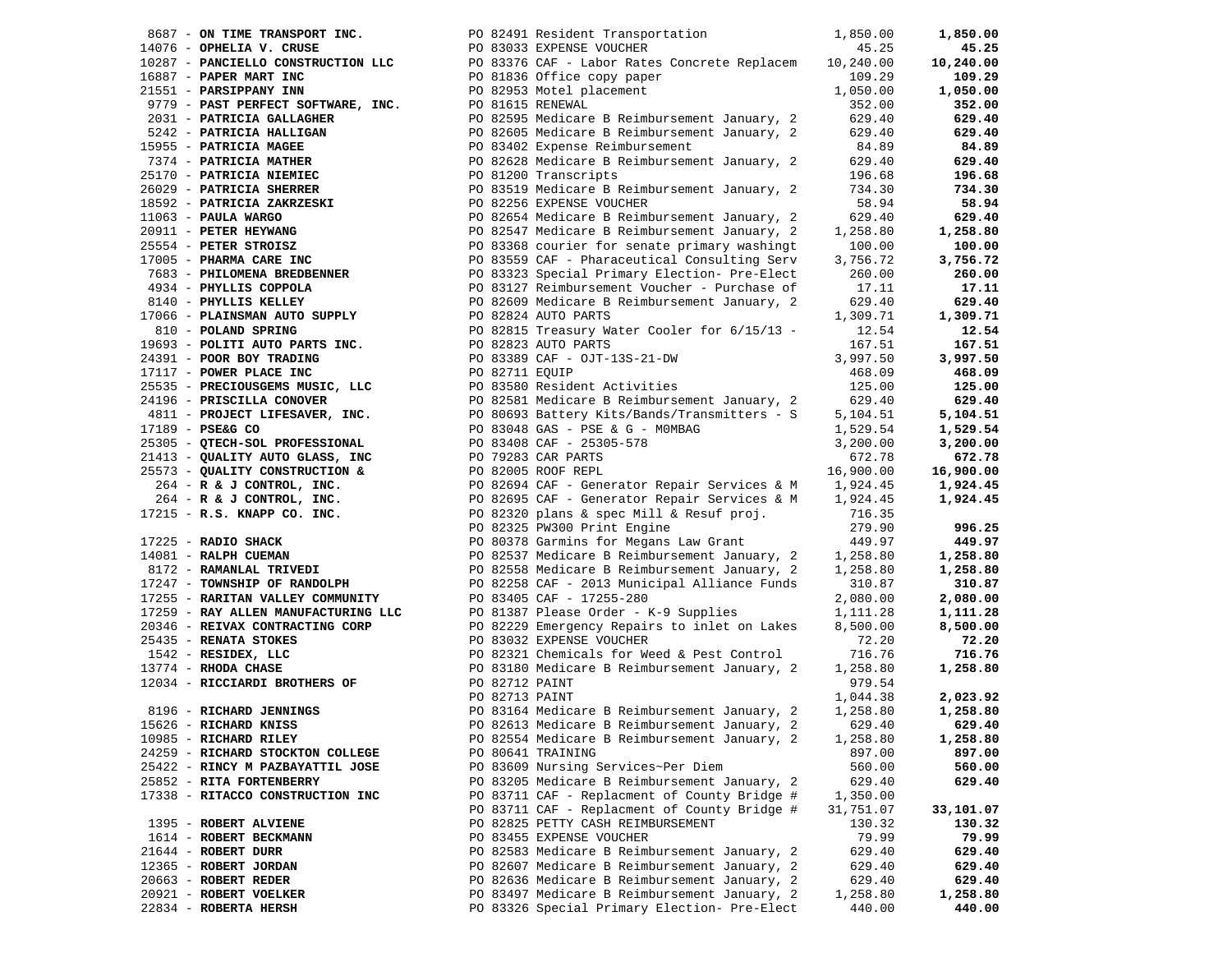| 9520 - ROCKAWAY GLASS CO., INC. PO 80661 BLDG MAINT                                                           |                                                                                                                                                                                                                                                    | 365.00               | 365.00     |
|---------------------------------------------------------------------------------------------------------------|----------------------------------------------------------------------------------------------------------------------------------------------------------------------------------------------------------------------------------------------------|----------------------|------------|
|                                                                                                               | 9642 - ROGER KOENEN<br>9642 - ROGER SAVAGE<br>9642 - ROGER SAVAGE<br>97803 - ROGER SAVAGE<br>97805 - ROSA CUARTAS<br>97805 - ROSE DUMAPIT<br>97805 - ROSE DUMAPIT<br>97805 - ROSE DUMAPIT<br>97805 - ROSE DUMAPIT<br>97805 - ROSE DUMAPIT<br>97805 |                      | 100.00     |
|                                                                                                               |                                                                                                                                                                                                                                                    |                      | 629.40     |
|                                                                                                               |                                                                                                                                                                                                                                                    |                      | 30.00      |
|                                                                                                               |                                                                                                                                                                                                                                                    |                      | 104.90     |
|                                                                                                               |                                                                                                                                                                                                                                                    |                      | 1,400.00   |
|                                                                                                               |                                                                                                                                                                                                                                                    |                      | 629.40     |
| $24397 - ROSEMARY BATANE COBCOBO$                                                                             |                                                                                                                                                                                                                                                    | 1,400.00             | 1,400.00   |
| 5345 - ROUTE 23 AUTO MALL LLC                                                                                 | PO 83611 Nursing Services~Per Diem<br>PO 81970 AUTO PARTS                                                                                                                                                                                          | 1,069.09             |            |
|                                                                                                               | PO 82908 AUTO PARTS                                                                                                                                                                                                                                | 955.08               | 2,024.17   |
| 17419 - ROYAL COMMUNICATIONS INC.                                                                             | PO 80317 QUOTE # 13.55 INSTALL-EMERGENCY L                                                                                                                                                                                                         | 6,775.00             |            |
|                                                                                                               | PO 81745 Service on Vehicle - T. Reilly/SERT 150.00                                                                                                                                                                                                |                      |            |
|                                                                                                               | PO 81971 TRUCK PARTS                                                                                                                                                                                                                               | 55.00                |            |
|                                                                                                               | PO 82497 RADIO REMOVAL/INSTALL NEW VEHICLE                                                                                                                                                                                                         | 5,396.50             |            |
|                                                                                                               | PO 82765 AUTO PARTS                                                                                                                                                                                                                                | 75.00                | 12,451.50  |
| 10040 - RUBY FULLER<br>3234 - RUDOLPH BRIGHT                                                                  |                                                                                                                                                                                                                                                    |                      | 629.40     |
|                                                                                                               | PO 82589 Medicare B Reimbursement January, 2         629.40<br>PO 82567 Medicare B Reimbursement January, 2        629.40                                                                                                                          |                      | 629.40     |
| 9938 - RUTGERS CENTER FOR CONTINUING                                                                          |                                                                                                                                                                                                                                                    | 2,596.00             |            |
|                                                                                                               |                                                                                                                                                                                                                                                    | 1,038.00             |            |
|                                                                                                               |                                                                                                                                                                                                                                                    | 1,756.00             |            |
|                                                                                                               | PO 83248 CAF - 9938-692<br>PO 83255 CAF - 9938-383<br>PO 83258 CAF - 9938-782<br>PO 83406 CAF - 9938-573<br>PO 83256 CAF - 17452-380                                                                                                               | 1,298.00             | 6,688.00   |
|                                                                                                               |                                                                                                                                                                                                                                                    |                      | 800.00     |
| 17452 - RUTGERS, THE STATE UNIVERSITY<br>13447 - RUTH BOWSER                                                  |                                                                                                                                                                                                                                                    |                      | 629.40     |
|                                                                                                               | PO 83161 Medicare B Reimbursement January, 2 629.40<br>PO 77263 OFFICE FURNITURE                                                                                                                                                                   |                      | 473.85     |
| 25515 - SAFCO PRODUCTS COMPANY TO PO 77263 OFFICE FURNITURE<br>1723 - SAL PAOLELLA PO 83366 courier for senat | PO 83366 courier for senate primary riverdal 100.00                                                                                                                                                                                                |                      | 100.00     |
| 24238 - SCANTRON CORPORATION                                                                                  | PO 82012 Exam Answer Sheets                                                                                                                                                                                                                        | 476.28               | 476.28     |
| 17546 - SCHIFANO CONSTRUCTION CORP.                                                                           | PO 83712 CAF - Milling & Resurfacing of Gree 16,300.00                                                                                                                                                                                             |                      |            |
|                                                                                                               | PO 83712 CAF - Milling & Resurfacing of Gree $422,023.93$                                                                                                                                                                                          |                      | 438,323.93 |
| 21319 - SCHINDLER ELEVATOR CORPORATION                                                                        | PO 83563 Contract Charges                                                                                                                                                                                                                          | 2,334.14             | 2,334.14   |
| 3032 - SCIENTIFIC WATER CONDITIONING                                                                          | PO 81716 3RD QUARTER - 2013                                                                                                                                                                                                                        | 175.00               | 175.00     |
|                                                                                                               | PO 83564 CAF - Phsyical, Occupational and Sp 140,809.59                                                                                                                                                                                            |                      | 140,809.59 |
| 24284 - SELECT REHABILITATION INC.<br>24186 - SERAFIN GONZALEZ<br>24186 - SERAFIN GONZALEZ                    | PO 82598 Medicare B Reimbursement January, 2                                                                                                                                                                                                       | 629.40               | 629.40     |
| 19848 - J.A. SEXAUER                                                                                          |                                                                                                                                                                                                                                                    | 3,893.53             | 3,893.53   |
| 17635 - SHERWIN WILLIAMS                                                                                      |                                                                                                                                                                                                                                                    | 37.51                | 37.51      |
| 19858 - SHERWIN WILLIAMS                                                                                      |                                                                                                                                                                                                                                                    | 904.44               |            |
|                                                                                                               |                                                                                                                                                                                                                                                    | 100.39               | 1,004.83   |
| 17699 - SMITH MOTOR CO., INC.                                                                                 |                                                                                                                                                                                                                                                    | 122.66               |            |
|                                                                                                               | PO 83639 CAF - Plumbing Supplies<br>PO 80970 paint and brushes<br>PO 80970 paint and brushes<br>PO 81414 PAINT AND PAINT SUPPLIES<br>PO 83567 Paint & Painting Supplies<br>PO 81975 AUTO PARTS<br>PO 82747 AUTO PAPTS                              | 206.35               | 329.01     |
|                                                                                                               | PO 82747 AUTO PARTS<br>PO 82658 Educational Program                                                                                                                                                                                                | 400.00               | 400.00     |
| 13396 - SNAKES-N-SCALES AND TURTLE<br>6981 - SODEXO INC & AFFILIATES<br>6981 - SODEXO INC & AFFILIATES        | PO 82282 SODEXO REFRESHMENTS FOR MHSAAB MTG 132.80                                                                                                                                                                                                 |                      | 132.80     |
| 6981 - SODEXO INC & AFFILIATES                                                                                | PO 82986 Sodexo Inc                                                                                                                                                                                                                                | 102.10               | 102.10     |
| 6981 - SODEXO INC & AFFILIATES                                                                                | PO 83057 Clerk of the Board Dedication                                                                                                                                                                                                             | 330.20               | 330.20     |
| 6981 - SODEXO INC & AFFILIATES                                                                                |                                                                                                                                                                                                                                                    |                      | 6,017.02   |
| 6981 - SODEXO INC & AFFILIATES                                                                                | PO 83300 CAF - Dietary Services<br>PO 83303 CAF - Dietary Services                                                                                                                                                                                 | 6,017.02<br>8,306.70 | 8,306.70   |
| 6981 - SODEXO INC & AFFILIATES                                                                                |                                                                                                                                                                                                                                                    |                      | 56.90      |
| 6981 - SODEXO INC & AFFILIATES                                                                                |                                                                                                                                                                                                                                                    |                      | 197,909.06 |
| 6981 - SODEXO INC & AFFILIATES                                                                                | PO 83568 CAF - Housekeeping, Facility Mainte 173,288.65                                                                                                                                                                                            |                      | 173,288.65 |
| 6981 - SODEXO INC & AFFILIATES                                                                                |                                                                                                                                                                                                                                                    | 83,318.72            | 83,318.72  |
| 6981 - SODEXO INC & AFFILIATES                                                                                | PO 83568 CAF - HOUSERECHING, 1988<br>PO 83569 CAF - Laundry Services<br>PO 83570 CAF - Dietary Services                                                                                                                                            | 266,179.07           | 266,179.07 |
| 11448 - SONIA JOHNSTON                                                                                        | PO 82875 Medicare B Reimbursement January, 2 629.40                                                                                                                                                                                                |                      | 629.40     |
| 17755 - SOUTHEAST MORRIS COUNTY                                                                               | PO 83581 Water Usage                                                                                                                                                                                                                               | 6,356.70             | 6,356.70   |
| 20804 - SPECIALTY MEDICAL PRODUCTS INC.                                                                       | PO 83582 Nursing-Wound Care                                                                                                                                                                                                                        | 773.10               | 773.10     |
| 5031 - SPRINT NEXTEL                                                                                          | PO 81806 Air Cards                                                                                                                                                                                                                                 | 161.97               | 161.97     |
| 11992 - STANCIL SOLUTIONS                                                                                     | PO 81426 TELEPHONE RECORDING SYSTEM SERVICE                                                                                                                                                                                                        | 7,337.00             | 7,337.00   |
| 4611 - STAPLES BUSINESS ADVANTAGE                                                                             | PO 77980 Supplies                                                                                                                                                                                                                                  | 189.63               | 189.63     |
| 4611 - STAPLES BUSINESS ADVANTAGE                                                                             | PO 81232 Office Supplies                                                                                                                                                                                                                           | 192.94               | 192.94     |
| 4611 - STAPLES BUSINESS ADVANTAGE                                                                             | PO 81401 OFFICE SUPPLIES                                                                                                                                                                                                                           | 943.65               | 943.65     |
| 4611 - STAPLES BUSINESS ADVANTAGE                                                                             | PO 81695 Office Supplies                                                                                                                                                                                                                           | 88.32                | 88.32      |
| 4611 - STAPLES BUSINESS ADVANTAGE                                                                             | PO 82265 OFFICE SUPPLIES                                                                                                                                                                                                                           | 198.67               | 198.67     |
| 4611 - STAPLES BUSINESS ADVANTAGE                                                                             | PO 82479 LETTERHEAD                                                                                                                                                                                                                                | 16.38                | 16.38      |
| 4611 - STAPLES BUSINESS ADVANTAGE                                                                             | PO 82657 7/13 supplies                                                                                                                                                                                                                             | 578.91               | 578.91     |
| 4611 - STAPLES BUSINESS ADVANTAGE                                                                             | PO 82822 Treasury Office Supplies                                                                                                                                                                                                                  | 59.38                | 59.38      |
| 4611 - STAPLES BUSINESS ADVANTAGE                                                                             | PO 82829 Transportation Office Supplies                                                                                                                                                                                                            | 95.73                | 95.73      |
|                                                                                                               |                                                                                                                                                                                                                                                    |                      |            |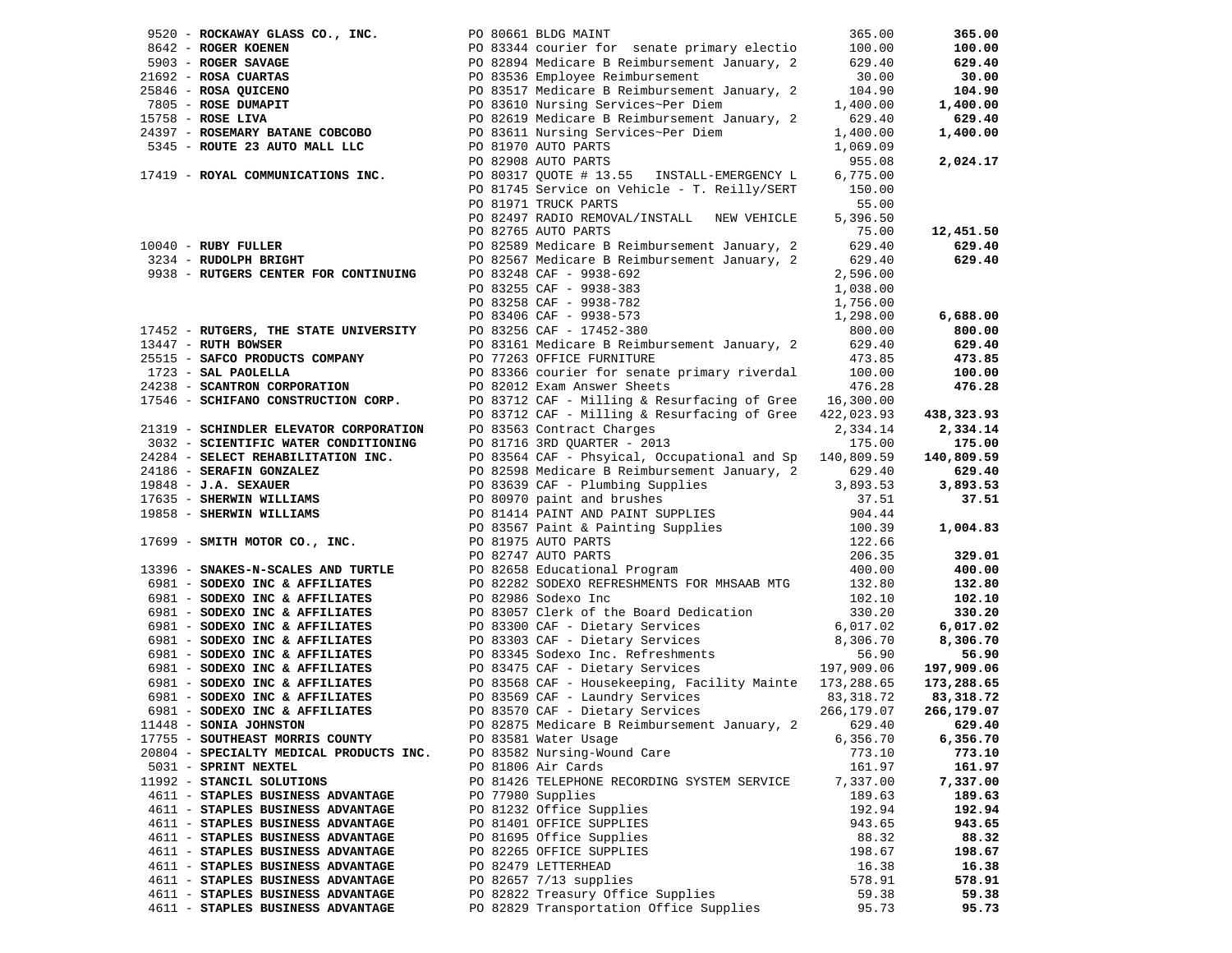| 4611 - STAPLES BUSINESS ADVANTAGE                                                                                                                                                                                                            |                | PO 82903 MEDICAL SERVICES - OFFICE SUPPLIES                                                                                                                                                                                                            | 108.40           | 108.40    |
|----------------------------------------------------------------------------------------------------------------------------------------------------------------------------------------------------------------------------------------------|----------------|--------------------------------------------------------------------------------------------------------------------------------------------------------------------------------------------------------------------------------------------------------|------------------|-----------|
| 4611 - STAPLES BUSINESS ADVANTAGE                                                                                                                                                                                                            |                | PO 82906 Office Supplies                                                                                                                                                                                                                               | 450.00           | 450.00    |
| 4611 - STAPLES BUSINESS ADVANTAGE                                                                                                                                                                                                            |                | PO 82911 Supplies                                                                                                                                                                                                                                      | 192.97           | 192.97    |
| 4611 - STAPLES BUSINESS ADVANTAGE                                                                                                                                                                                                            |                | PO 82925 office supplies                                                                                                                                                                                                                               | 318.01           | 318.01    |
| 4611 - STAPLES BUSINESS ADVANTAGE                                                                                                                                                                                                            |                | PO 82961 Order for shredder bags/files/pens                                                                                                                                                                                                            | 43.98            | 43.98     |
| 4611 - STAPLES BUSINESS ADVANTAGE                                                                                                                                                                                                            |                |                                                                                                                                                                                                                                                        | 64.60            | 64.60     |
| 4611 - STAPLES BUSINESS ADVANTAGE                                                                                                                                                                                                            |                |                                                                                                                                                                                                                                                        | 139.10           | 139.10    |
| 4611 - STAPLES BUSINESS ADVANTAGE                                                                                                                                                                                                            |                |                                                                                                                                                                                                                                                        | 158.07           | 158.07    |
| 4611 - STAPLES BUSINESS ADVANTAGE                                                                                                                                                                                                            |                |                                                                                                                                                                                                                                                        | 259.03           | 259.03    |
| 4611 - STAPLES BUSINESS ADVANTAGE                                                                                                                                                                                                            |                | PO 02962 Order for copy paper<br>PO 02962 Order for copy paper<br>PO 02982 SUPPLIES<br>PO 03050 Office Supplies<br>PO 03103 Various Office Supplies<br>PO 03142 Office Supplies<br>PO 03302 OFFICE SUPPLIES<br>PO 03572 Newspaper for Bistro           | 96.28            | 96.28     |
| 4611 - STAPLES BUSINESS ADVANTAGE                                                                                                                                                                                                            |                |                                                                                                                                                                                                                                                        | 203.11           | 203.11    |
|                                                                                                                                                                                                                                              |                |                                                                                                                                                                                                                                                        |                  |           |
| 4611 - STAPLES BUSINESS ADVANTAGE                                                                                                                                                                                                            |                |                                                                                                                                                                                                                                                        | 45.15            | 45.15     |
| $17819$ - STAR LEDGER                                                                                                                                                                                                                        |                |                                                                                                                                                                                                                                                        | 176.54           | 176.54    |
| 5021 - STATE SHUTTLE INC                                                                                                                                                                                                                     |                | PO 83221 CAF - Subgrant Agreement #STASHUT-1                                                                                                                                                                                                           | 3,650.20         |           |
|                                                                                                                                                                                                                                              |                | PO 83422 CAF - Subgrant Agreement #STASHUT-1                                                                                                                                                                                                           | 3,650.20         | 7,300.40  |
| 12252 - STEPHANIE TARNOWSKI                                                                                                                                                                                                                  |                | PO 83352 courier for senate primary mendham                                                                                                                                                                                                            | 100.00           | 100.00    |
| 5948 - STEPHEN TURKO                                                                                                                                                                                                                         |                | PO 83166 Medicare B Reimbursement January, 2                                                                                                                                                                                                           | 1,258.80         | 1,258.80  |
| 24120 - STEVE SEIDLER                                                                                                                                                                                                                        |                | PO 81750 CAF - K-9 Supervisory Trainer                                                                                                                                                                                                                 | 1,110.00         | 1,110.00  |
| 15211 - STEVEN B. HODES, DVM PA                                                                                                                                                                                                              |                | PO 81383 Medical - Hydro/Jazz/Ronan                                                                                                                                                                                                                    | 210.20           | 210.20    |
| 24132 - STS TIRE & AUTO CENTERS                                                                                                                                                                                                              | PO 81973 TIRES |                                                                                                                                                                                                                                                        | 787.48           | 787.48    |
| 24132 - STS TIRE & AUTO CENTERS                                                                                                                                                                                                              | PO 82909 TIRES |                                                                                                                                                                                                                                                        | 392.00           | 392.00    |
| 17901 - SUBURBAN CONSULTING                                                                                                                                                                                                                  |                | PO 83321 old Ref# CF08000826000                                                                                                                                                                                                                        | 3,365.00         | 3,365.00  |
| 11950 - SUMITA SAKPAL                                                                                                                                                                                                                        |                | PO 83199 Medicare B Reimbursement January, 2                                                                                                                                                                                                           | 1,049.00         | 1,049.00  |
| 20734 - SUMMIT TRANSMISSION BRAKE                                                                                                                                                                                                            |                | PO 82764 TRANSMISSION REPAIR                                                                                                                                                                                                                           | 225.00           | 225.00    |
| 24806 - SUNRICE SHOPRITE                                                                                                                                                                                                                     |                | PO 82528 Public Safety Youth Academy                                                                                                                                                                                                                   | 1,567.91         | 1,567.91  |
|                                                                                                                                                                                                                                              |                | PO 81418 DVR'S/SECURITY SYSTEM SUPPLIES                                                                                                                                                                                                                | 1,039.20         | 1,039.20  |
|                                                                                                                                                                                                                                              |                | PO 83499 Medicare B Reimbursement January, 2                                                                                                                                                                                                           |                  | 2,517.60  |
|                                                                                                                                                                                                                                              |                |                                                                                                                                                                                                                                                        | 2,517.60         |           |
|                                                                                                                                                                                                                                              |                |                                                                                                                                                                                                                                                        | 12.11            | 12.11     |
| 24806 - SUNRICE SHOPRITE<br>8033 - SUPERCRIPUTE INC<br>813 - SUPERCRIPUTE INCREASE PO 81418 DVR'S SECURITY SYSTEM SUPPLIE<br>20356 - SUSAN ALLARD<br>20356 - SUSAN ALLARD<br>20356 - SUSAN ALLARD<br>20356 - SUSAN ALLARD<br>27 - SUSAN JAEG |                | PO 83357 courier for senate primary mt arlin                                                                                                                                                                                                           | 100.00           | 100.00    |
|                                                                                                                                                                                                                                              |                | PO 83353 courier for senate primary mine hil                                                                                                                                                                                                           | 100.00           | 100.00    |
|                                                                                                                                                                                                                                              |                | PO 82599 Medicare B Reimbursement January, 2                                                                                                                                                                                                           | 629.40           | 629.40    |
|                                                                                                                                                                                                                                              |                |                                                                                                                                                                                                                                                        | 627.60           | 627.60    |
|                                                                                                                                                                                                                                              |                |                                                                                                                                                                                                                                                        | 2,896.25         | 2,896.25  |
|                                                                                                                                                                                                                                              |                | PO 82639 Medicare B Reimbursement January, 2                                                                                                                                                                                                           | 629.40           | 629.40    |
|                                                                                                                                                                                                                                              |                | PO 82861 Medicare B Reimbursement January, 2                                                                                                                                                                                                           | 629.40           | 629.40    |
|                                                                                                                                                                                                                                              |                | PO 82975 CAF - Design Services & Constructio                                                                                                                                                                                                           | 9,523.40         | 9,523.40  |
| 18067 - T J'S SPORTWIDE TROPHY                                                                                                                                                                                                               |                | PO 81429 PLAQUE AND ENGRAVING                                                                                                                                                                                                                          | 48.80            | 48.80     |
| 16110 - T. Y. LIN INTERNATIONAL                                                                                                                                                                                                              |                | PO 83312 CAF - Construction Support Services                                                                                                                                                                                                           | 5,533.64         |           |
|                                                                                                                                                                                                                                              |                | PO 83313 CAF - Superstructure Replacement of                                                                                                                                                                                                           | 1,189.25         |           |
|                                                                                                                                                                                                                                              |                | PO 83314 old Ref# CF05000378000                                                                                                                                                                                                                        | 2,315.07         | 9,037.96  |
|                                                                                                                                                                                                                                              |                | PO 83338 tempory help for special senate ele                                                                                                                                                                                                           | 125.00           | 125.00    |
| 11318 - <b>TARA SANTA</b><br>18096 - <b>TAX COLLECTOR</b>                                                                                                                                                                                    |                | PO 83693 SEWER - MORRISTOWN                                                                                                                                                                                                                            | 70,165.90        | 70,165.90 |
| 17975 - TAYLOR & FRIEDBERG, LLC                                                                                                                                                                                                              |                |                                                                                                                                                                                                                                                        | 312.25           | 312.25    |
| 17990 - TELESEARCH INC                                                                                                                                                                                                                       |                |                                                                                                                                                                                                                                                        | 589.75           |           |
|                                                                                                                                                                                                                                              |                |                                                                                                                                                                                                                                                        | 467.59           |           |
|                                                                                                                                                                                                                                              |                |                                                                                                                                                                                                                                                        | 1,188.91         |           |
|                                                                                                                                                                                                                                              |                | FO 82255 BUBLIC HEARING<br>PO 82255 BUBLIC HEARING<br>PO 77881 Temporary staffing<br>PO 81393 Temporary staffing<br>PO 81398 temporary staffing<br>PO 81399 temporary staffing<br>PO 81299 temporary staffing<br>PO 81300 temporary staffing<br>PO 813 | 1,123.00         |           |
|                                                                                                                                                                                                                                              |                |                                                                                                                                                                                                                                                        |                  |           |
|                                                                                                                                                                                                                                              |                |                                                                                                                                                                                                                                                        | 542.10<br>553.00 |           |
|                                                                                                                                                                                                                                              |                |                                                                                                                                                                                                                                                        |                  |           |
|                                                                                                                                                                                                                                              |                | PO 81300 temporary staffing                                                                                                                                                                                                                            | 936.75           |           |
|                                                                                                                                                                                                                                              |                | PO 82787 Adjuster Temp D. Harlee for w/e 6/2                                                                                                                                                                                                           | 2,619.75         | 8,020.85  |
| 17990 - TELESEARCH INC                                                                                                                                                                                                                       |                | PO 82816 Adjuster's Temp D. Harlee w/e 7/21/                                                                                                                                                                                                           | 672.75           | 672.75    |
| 14846 - TERESA GALLAGHER                                                                                                                                                                                                                     |                | PO 82546 Medicare B Reimbursement January, 2                                                                                                                                                                                                           | 1,258.80         | 1,258.80  |
| 11311 - TERRI MCINERNEY                                                                                                                                                                                                                      |                | PO 83358 courier for senate primary mt lakes                                                                                                                                                                                                           | 100.00           | 100.00    |
| 11987 - TERRY CRUMP                                                                                                                                                                                                                          |                | PO 82578 Medicare B Reimbursement January, 2                                                                                                                                                                                                           | 629.40           | 629.40    |
| 21294 - TETRA TECH INC.                                                                                                                                                                                                                      |                | PO 81991 CAF - UASI Emergency Management and                                                                                                                                                                                                           | 12, 176.28       | 12,176.28 |
| 21294 - TETRA TECH INC.                                                                                                                                                                                                                      |                | PO 81992 CAF - UASI Emergency Management and                                                                                                                                                                                                           | 6,908.55         | 6,908.55  |
| 4859 - THE INSTITUTE FOR FORENSIC                                                                                                                                                                                                            |                | PO 82828 Psch Evaluations                                                                                                                                                                                                                              | 2,550.00         | 2,550.00  |
| 17242 - THE LAW OFFICE OF                                                                                                                                                                                                                    |                | PO 82965 Morris View collections-legal servi                                                                                                                                                                                                           | 571.50           | 571.50    |
| 20797 - THE MUSIAL GROUP PA                                                                                                                                                                                                                  |                | PO 83036 CAF - Construction Inspection Servi                                                                                                                                                                                                           | 3,350.00         | 3,350.00  |
| 19739 - THE RBA GROUP INC.                                                                                                                                                                                                                   |                | PO 83528 old Ref# CF09001500000                                                                                                                                                                                                                        | 11,740.16        | 11,740.16 |
| 5711 - THE TAB GROUP                                                                                                                                                                                                                         |                | PO 81765 CAF - Records Storage                                                                                                                                                                                                                         | 165.75           | 165.75    |
| 18003 - THERESE TERRERI                                                                                                                                                                                                                      |                | PO 82648 Medicare B Reimbursement January, 2                                                                                                                                                                                                           | 629.40           | 629.40    |
|                                                                                                                                                                                                                                              |                |                                                                                                                                                                                                                                                        |                  |           |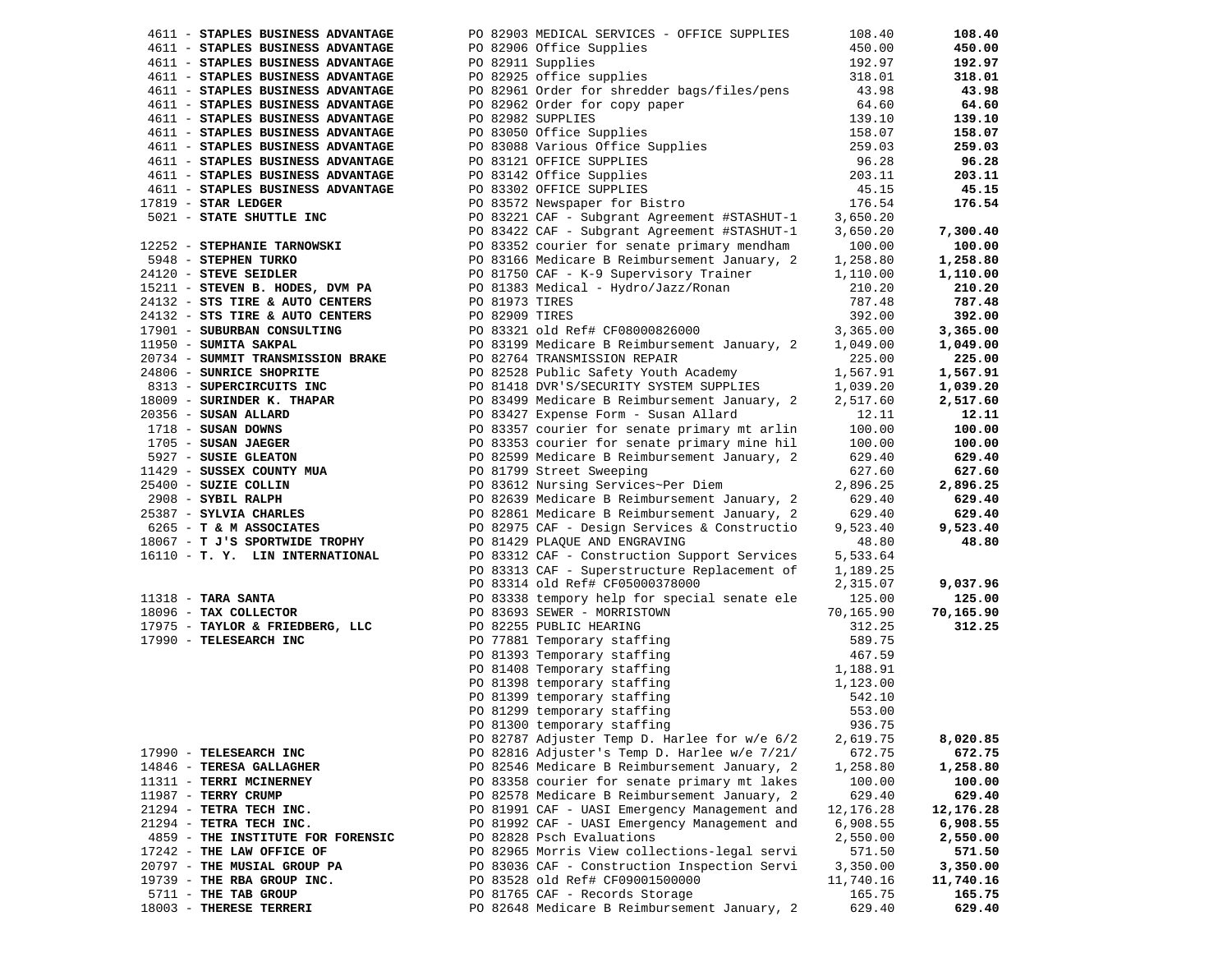|              |                                                                                                                                         |                                                                                                                                                                                                                                                                                                                                                                                                                            | 629.40    | 629.40     |
|--------------|-----------------------------------------------------------------------------------------------------------------------------------------|----------------------------------------------------------------------------------------------------------------------------------------------------------------------------------------------------------------------------------------------------------------------------------------------------------------------------------------------------------------------------------------------------------------------------|-----------|------------|
|              |                                                                                                                                         |                                                                                                                                                                                                                                                                                                                                                                                                                            | 629.40    | 629.40     |
|              |                                                                                                                                         |                                                                                                                                                                                                                                                                                                                                                                                                                            | 90.00     | 90.00      |
|              |                                                                                                                                         |                                                                                                                                                                                                                                                                                                                                                                                                                            |           | 629.40     |
|              |                                                                                                                                         | PO 82653 Medicare B Reimbursement January, 2 629.40<br>PO 70070 Electric / Solar Energy 596.44                                                                                                                                                                                                                                                                                                                             |           | 596.44     |
|              |                                                                                                                                         | 2000 - IRONA SOLAR MORRIS COUNTY 1 LLC 2000 PO 70070 Electric / Solar Energy<br>21479 - TIOGA SOLAR MORRIS COUNTY 1 LLC 20000 Electric / Solar Energy<br>21479 - TIOGA SOLAR MORRIS COUNTY 1 LLC 200000 Electric / Solar Energy<br>2147                                                                                                                                                                                    |           |            |
|              |                                                                                                                                         |                                                                                                                                                                                                                                                                                                                                                                                                                            |           | 2,324.81   |
|              |                                                                                                                                         |                                                                                                                                                                                                                                                                                                                                                                                                                            |           | 2,301.12   |
|              |                                                                                                                                         |                                                                                                                                                                                                                                                                                                                                                                                                                            |           |            |
|              |                                                                                                                                         |                                                                                                                                                                                                                                                                                                                                                                                                                            |           |            |
|              |                                                                                                                                         |                                                                                                                                                                                                                                                                                                                                                                                                                            |           | 3,562.40   |
|              | 11350 - TOMCO CONSTRUCTION                                                                                                              | PO 83675 LEWIS MORRIS PARK - SUNRISE LAKE DA 2,260.00                                                                                                                                                                                                                                                                                                                                                                      |           | 2,260.00   |
|              | 20802 - TONI SINNER                                                                                                                     | PO 83337 tempory help for special senate ele                                                                                                                                                                                                                                                                                                                                                                               | 125.00    | 125.00     |
|              | 1122 - TOWNSHIP OF MORRIS                                                                                                               | PO 83343 CAF - 2013 Municipal Alliance Funds 16,113.55                                                                                                                                                                                                                                                                                                                                                                     |           | 16, 113.55 |
|              | 17379 - TOWNSHIP OF ROXBURY                                                                                                             | PO 83336 CAF - 2013 Municipal Alliance Funds 3,926.72                                                                                                                                                                                                                                                                                                                                                                      |           | 3,926.72   |
|              | 19990 - TREASURER-STATE OF NEW JERSEY                                                                                                   |                                                                                                                                                                                                                                                                                                                                                                                                                            |           |            |
|              |                                                                                                                                         | PO 81756 Medical Waste Generator                                                                                                                                                                                                                                                                                                                                                                                           | 85.00     | 85.00      |
|              | 11758 - TREASURER-STATE OF NJ                                                                                                           | PO 81550 Radioactive Materials Licensing Reg                                                                                                                                                                                                                                                                                                                                                                               | 205.00    | 205.00     |
|              | 20005 - TRICO EQUIPMENT SERVICES LLC                                                                                                    | PO 82762 EQUIPMENT PARTS                                                                                                                                                                                                                                                                                                                                                                                                   | 230.25    | 230.25     |
|              | 12333 - TRIMBOLI & PRUSINOWSKI, LLC<br>24804 - TRITEC OFFICE EQUIPMENT INC                                                              | PO 82957 Legal services - July, 2013                                                                                                                                                                                                                                                                                                                                                                                       | 6,656.38  | 6,656.38   |
|              |                                                                                                                                         | PO 82266 COLOR COPIES                                                                                                                                                                                                                                                                                                                                                                                                      | 435.05    | 435.05     |
|              |                                                                                                                                         | PO 82947 MAINTENANCE CONTRACT *COMBBW * BW                                                                                                                                                                                                                                                                                                                                                                                 | 11,494.67 | 11,494.67  |
|              |                                                                                                                                         | PO 83573 Office Machine Rental                                                                                                                                                                                                                                                                                                                                                                                             | 314.86    | 314.86     |
|              | 24804 - TRITEC OFFICE EQUIPMENT INC<br>24804 - TRITEC OFFICE EQUIPMENT INC<br>25390 - TRUCHSIA HANABERGH<br>1739 - TURTLE & HUGHES, INC | PO 83505 Medicare B Reimbursement January, 2                                                                                                                                                                                                                                                                                                                                                                               | 839.20    | 839.20     |
|              | 1739 - TURTLE & HUGHES, INC                                                                                                             | PO 81667 LIGHTING/ELECTRICAL SUPPLIES 2,300.63                                                                                                                                                                                                                                                                                                                                                                             |           |            |
|              |                                                                                                                                         |                                                                                                                                                                                                                                                                                                                                                                                                                            |           |            |
|              |                                                                                                                                         | PO 82493 MAINTENANCE SUPPLIES                                                                                                                                                                                                                                                                                                                                                                                              | 626.61    |            |
|              | 217 - US LIFE INSURANCE COMPANY<br>9285 - U.S. SECURITY ASSOCIATES, INC.                                                                | PO 82677 MAINTENANCE PARTS                                                                                                                                                                                                                                                                                                                                                                                                 | 1,059.73  | 3,986.97   |
|              |                                                                                                                                         | PO 81409 Group Life                                                                                                                                                                                                                                                                                                                                                                                                        | 415.92    | 415.92     |
|              |                                                                                                                                         | PO 81384 CAF - Unarmed Security Guardsf for 2,369.37                                                                                                                                                                                                                                                                                                                                                                       |           | 2,369.37   |
|              |                                                                                                                                         |                                                                                                                                                                                                                                                                                                                                                                                                                            |           | 629.40     |
|              | 18232 - UNITED PARCEL SERVICE                                                                                                           | PO 82642 Medicare B Reimbursement January, 2 629.40<br>PO 83526 UPS shipment by Gerald Rohsler to T 53.93                                                                                                                                                                                                                                                                                                                  |           | 53.93      |
|              | 18251 - UNIVERSAL SUPPLY GROUP, INC.<br>15732 - UNIVERSAL UNIFORM SALES CO INC                                                          | PO 83383 HOT WATER HEATER PARTS - W&M BUILDI 13.57<br>PO 83383 HOT WATER HEATER PARTS - W&M BUILDI 13.57                                                                                                                                                                                                                                                                                                                   |           | 13.57      |
|              |                                                                                                                                         |                                                                                                                                                                                                                                                                                                                                                                                                                            |           | 249.00     |
|              | 15732 - UNIVERSAL UNIFORM SALES CO INC                                                                                                  |                                                                                                                                                                                                                                                                                                                                                                                                                            |           | 785.94     |
|              |                                                                                                                                         | $\begin{tabular}{lllllllllllll} \texttt{PO 81647 } \texttt{CAF} & \texttt{-} \texttt{Customer Fitted Uniforms} & & & & & \texttt{785.94} \\ \texttt{PO 81648 } \texttt{CAF} & \texttt{-} \texttt{Customer Fitted Uniforms} & & & \texttt{901.00} \\ \texttt{PO 83583 Resident Activities & & & \texttt{75.00} \\ \texttt{PO 82153 QUOTE} & \texttt{\# 11-08 ELECTRICAL INSTALL -} & & \texttt{13,560.92} \\ \end{tabular}$ |           | 901.00     |
|              | 15732 - UNIVERSAL UNIFORM SALES CO INC                                                                                                  |                                                                                                                                                                                                                                                                                                                                                                                                                            |           |            |
|              |                                                                                                                                         |                                                                                                                                                                                                                                                                                                                                                                                                                            |           | 75.00      |
|              |                                                                                                                                         |                                                                                                                                                                                                                                                                                                                                                                                                                            |           | 13,560.92  |
|              |                                                                                                                                         |                                                                                                                                                                                                                                                                                                                                                                                                                            |           | 30.59      |
|              |                                                                                                                                         |                                                                                                                                                                                                                                                                                                                                                                                                                            |           | 10,305.75  |
|              |                                                                                                                                         |                                                                                                                                                                                                                                                                                                                                                                                                                            |           | 411.09     |
|              |                                                                                                                                         |                                                                                                                                                                                                                                                                                                                                                                                                                            |           | 29.63      |
|              |                                                                                                                                         |                                                                                                                                                                                                                                                                                                                                                                                                                            |           | 36.27      |
|              |                                                                                                                                         |                                                                                                                                                                                                                                                                                                                                                                                                                            |           | 78.67      |
|              |                                                                                                                                         |                                                                                                                                                                                                                                                                                                                                                                                                                            |           | 400.69     |
|              |                                                                                                                                         |                                                                                                                                                                                                                                                                                                                                                                                                                            |           | 459.00     |
|              |                                                                                                                                         |                                                                                                                                                                                                                                                                                                                                                                                                                            |           | 5,037.10   |
|              |                                                                                                                                         |                                                                                                                                                                                                                                                                                                                                                                                                                            |           |            |
|              |                                                                                                                                         |                                                                                                                                                                                                                                                                                                                                                                                                                            |           |            |
|              |                                                                                                                                         |                                                                                                                                                                                                                                                                                                                                                                                                                            |           | 1,700.09   |
|              |                                                                                                                                         |                                                                                                                                                                                                                                                                                                                                                                                                                            |           | 629.40     |
|              |                                                                                                                                         |                                                                                                                                                                                                                                                                                                                                                                                                                            |           | 387.50     |
|              |                                                                                                                                         |                                                                                                                                                                                                                                                                                                                                                                                                                            |           | 629.40     |
|              |                                                                                                                                         |                                                                                                                                                                                                                                                                                                                                                                                                                            |           | 870.00     |
|              | 16028 - VINCENT MASSALONGO                                                                                                              | PO 82626 Medicare B Reimbursement January, 2                                                                                                                                                                                                                                                                                                                                                                               | 629.40    | 629.40     |
|              | 25802 - VINNIES AUTO BODY                                                                                                               | PO 81666 Repairs on Mule Vehicle "2009"                                                                                                                                                                                                                                                                                                                                                                                    | 300.00    | 300.00     |
|              | 21650 - VIOLET FORBES                                                                                                                   | PO 83157 Medicare B Reimbursement January, 2                                                                                                                                                                                                                                                                                                                                                                               | 629.40    | 629.40     |
|              | 14766 - VIRGINIA FORTE                                                                                                                  | PO 83208 Medicare B Reimbursement January, 2                                                                                                                                                                                                                                                                                                                                                                               | 629.40    | 629.40     |
|              | 14319 - VISITING NURSE ASSOC. OF                                                                                                        | PO 82950 CAF - 2013 funding through the Olde                                                                                                                                                                                                                                                                                                                                                                               | 7,685.00  |            |
|              |                                                                                                                                         |                                                                                                                                                                                                                                                                                                                                                                                                                            |           |            |
|              |                                                                                                                                         | PO 83531 CAF - Grant in Aid Funding 2013                                                                                                                                                                                                                                                                                                                                                                                   | 14,131.00 | 21,816.00  |
|              | 21185 - VIVIAN BLANDURA                                                                                                                 | PO 83613 Nursing Services~Per Diem                                                                                                                                                                                                                                                                                                                                                                                         | 280.00    | 280.00     |
|              | 16784 - VIVIAN O'KEEFE                                                                                                                  | PO 83515 Medicare B Reimbursement January, 2                                                                                                                                                                                                                                                                                                                                                                               | 839.20    | 839.20     |
| $8384 - VMC$ |                                                                                                                                         | PO 82926 CAF - 2013 funding through the Olde                                                                                                                                                                                                                                                                                                                                                                               | 7,043.00  | 7,043.00   |
|              | 25815 - VOLKER CRANE LLC                                                                                                                | PO 83009 old Ref# CF20001286000<br>QOUTE                                                                                                                                                                                                                                                                                                                                                                                   | 6,850.00  | 6,850.00   |
|              | 6146 - W.B. MASON COMPANY INC                                                                                                           | PO 82324 Engineering supplies                                                                                                                                                                                                                                                                                                                                                                                              | 33.86     |            |
|              |                                                                                                                                         | PO 82972 office supplies                                                                                                                                                                                                                                                                                                                                                                                                   | 128.04    |            |
|              |                                                                                                                                         | PO 82733 Office supplies                                                                                                                                                                                                                                                                                                                                                                                                   | 758.60    |            |
|              |                                                                                                                                         |                                                                                                                                                                                                                                                                                                                                                                                                                            |           |            |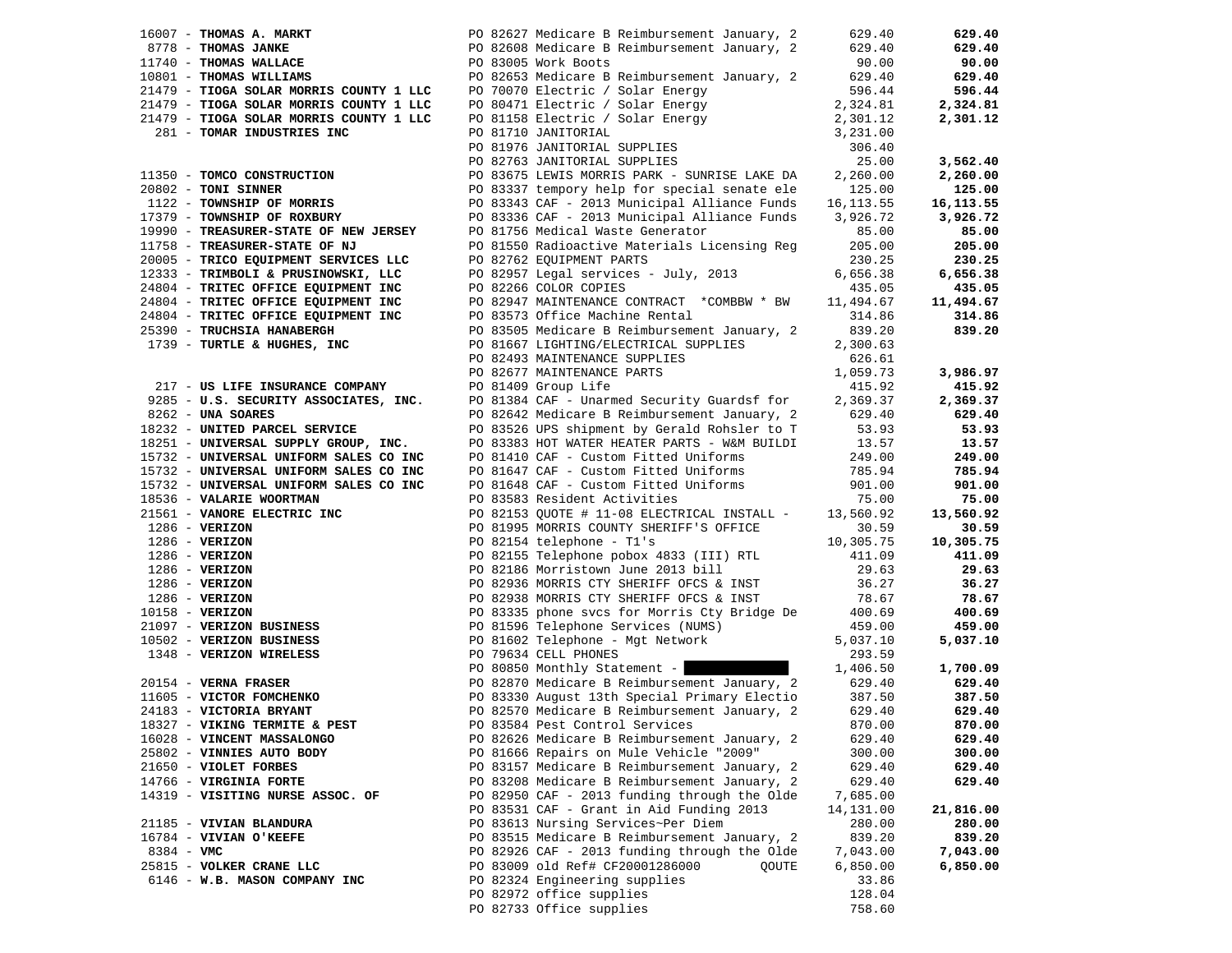|                                          | PO 82912 Supplies                                                            | 342.50    |           |
|------------------------------------------|------------------------------------------------------------------------------|-----------|-----------|
|                                          | PO 82924 Office Supplies<br>PO 82983 STAMPER<br>PO 83524 Office Supply Order | 465.60    |           |
|                                          |                                                                              | 52.00     |           |
|                                          |                                                                              | 22.75     |           |
|                                          | PO 83525 Kitchen and Paper Order                                             | 382.38    | 2,185.73  |
| 6146 - W.B. MASON COMPANY INC            | PO 83298 OFFICE SUPPLIES                                                     | 404.52    | 404.52    |
| 10107 - WAL-MART STORE                   | PO 83128 Resident Supplemental Craft & 4H Su                                 | 222.58    | 222.58    |
| 9795 - WALLABY TALES LLC                 | PO 82944 Educational Presentation                                            | 295.00    | 295.00    |
| 20598 - WALTER PETERSON                  | PO 82552 Medicare B Reimbursement January, 2                                 | 1,258.80  | 1,258.80  |
| 18388 - WARREN COUNTY COMMUNITY COLL.    | PO 72365 CAF - 18388-270                                                     | 2,560.00  |           |
|                                          | PO 83253 CAF - 18388-142                                                     | 872.00    |           |
|                                          | PO 83254 CAF - 18388-518                                                     | 1,942.00  |           |
|                                          | PO 83381 CAF - 18388-696                                                     | 939.00    |           |
|                                          | PO 83382 CAF - 18388-662                                                     | 451.99    |           |
|                                          | PO 83414 CAF - 18388-202                                                     | 800.00    | 7,564.99  |
| 24231 - WATERS, MCPHERSON, MCNEILL, P.C. | PO 82964 Sussex Turnpike Improvement Project                                 | 5,292.20  | 5,292.20  |
| 24231 - WATERS, MCPHERSON, MCNEILL, P.C. | PO 83051 Powerville Road, Boonton Twp. proje                                 | 3,840.00  | 3,840.00  |
| 11776 - WAYNE ARVIDSON                   | PO 83350 courier for senate primary lincole                                  | 100.00    | 100.00    |
| 13392 - WEBSTER PLUMBING &               | PO 83379 CAF - Labor Rates Plumbing                                          | 1,043.80  | 1,043.80  |
| 18437 - WEST PAYMENT CENTER              | PO 81650 NJ Session Laws "2012" Hardbound                                    | 189.50    | 189.50    |
| 10812 - WEST PAYMENT CENTER              | PO 81497 information charges: June 2013 513.40                               |           | 513.40    |
| 10812 - WEST PAYMENT CENTER              | PO 81760 nj sessions laws for 2012                                           | 379.00    | 379.00    |
| 10812 - WEST PAYMENT CENTER              | PO 82963 Discount plan charges                                               | 289.00    | 289.00    |
| 8343 - WHARTON BOROUGH POLICE DEPT       | PO 82866 DRE Grant Reimbursement                                             | 220.00    | 220.00    |
| 18453 - WHARTON WATER DEPARTMENT         | PO 83038 WATER - WHARTON                                                     | 88.94     | 88.94     |
| 24307 - WHIPPANY LODGING LLC.            | PO 82954 Motel placement                                                     | 525.00    | 525.00    |
| 25844 - WILFRIED SMITH                   | PO 83190 Medicare B Reimbursement January, 2                                 | 629.40    | 629.40    |
| 20610 - WILLIAM CALLERY                  | PO 83665 Medicare B Reimbursement January, 2                                 | 450.00    | 450.00    |
| 21372 - WILLIAM JOHNSON                  | PO 82550 Medicare B Reimbursement January, 2                                 | 1,258.80  | 1,258.80  |
| 15625 - WILLIAM KNIGHT                   | PO 82611 Medicare B Reimbursement January, 2                                 | 629.40    | 629.40    |
| 25391 - WILLIE CHAVIS                    | PO 82536 Medicare B Reimbursement January, 2                                 | 1,258.80  | 1,258.80  |
| 3793 - WOODRUFF ENERGY                   | PO 83585 Gas Usage                                                           | 11,317.62 | 11,317.62 |
| $18564$ - XEROX CORP                     | PO 83134 meter usage on WC7335 color copier                                  | 198.11    | 198.11    |
| 20132 - ZEE MEDICAL INC.                 | PO 81154 medical supplies                                                    | 216.65    | 216.65    |
| $20140$ - ZERISH FYFFE                   | PO 82592 Medicare B Reimbursement January, 2                                 | 629.40    | 629.40    |
|                                          |                                                                              |           |           |

--------------

 **------------- 4,814,236.19** 

 **Total to be paid from Fund 01 Current Fund 2,676,352.50 Total to be paid from Fund 02 Grant Fund 1,093,952.65 <br>
<b>Total to be paid from Fund 04 County Capital** 1989,298.20 Total to be paid from Fund 04 County Capital  **Total to be paid from Fund 13 Dedicated Trust 154,632.84** 

TOTAL **4,814,236.19**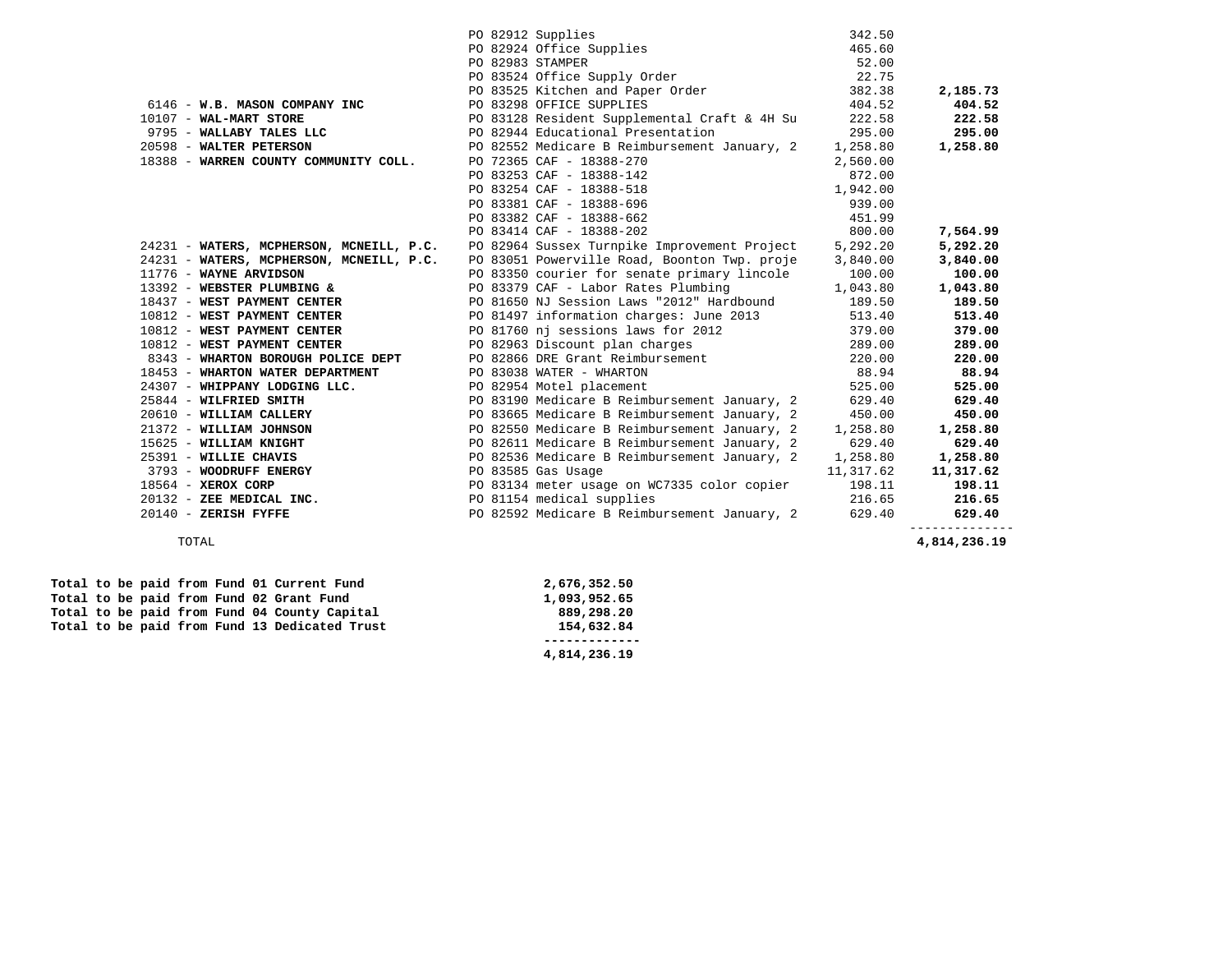## **List of Bills (Department/Account Detail) - CENTRALIZED DISBURSEMENT ACCOUNT**

|                             |                                                     | <b>Current Fund</b>                      |        |              |
|-----------------------------|-----------------------------------------------------|------------------------------------------|--------|--------------|
| <b>County Administrator</b> |                                                     |                                          |        |              |
|                             | 81836 PAPER MART INC                                | Office copy paper supply                 | 109.29 |              |
|                             | 83088 STAPLES BUSINESS ADVANTAGE                    | HP 97 Tri-Color Ink, HP Color Laserjet C | 259.03 |              |
| 01-201-20-100100-058        | Office Supplies & Stationery                        | TOTAL FOR ACCOUNT                        |        | 368.32       |
|                             | 83846 COUNTY OF MORRIS                              | 1ST HALF AUGUST 2013 METERED MAIL        | 16.38  |              |
| 01-201-20-100100-068        | Postage & Metered Mail                              | TOTAL FOR ACCOUNT                        |        | 16.38        |
|                             | 83087 LONGFELLOWS SANDWICH DELI                     | 8/7/13 breakfast meeting of the Departme | 62.00  |              |
| 01-201-20-100100-079        | Special Projects                                    | TOTAL FOR ACCOUNT                        |        | 62.00        |
|                             | 82520 NJ STATE LEAGUE OF                            | Registration for John Bonanni and Mary J | 110.00 |              |
| 01-201-20-100100-082        | Travel Expense                                      | TOTAL FOR ACCOUNT                        |        | 110.00       |
|                             |                                                     |                                          |        | ============ |
|                             | TOTAL for County Administrator                      |                                          |        | 556.70       |
|                             |                                                     |                                          |        |              |
| <b>Personnel</b>            | 77501 LEXIS NEXIS/MATTHEW BENDER                    | NJ Admin Code Title 4A Civil Service w s | 66.00  |              |
|                             | 77501 LEXIS NEXIS/MATTHEW BENDER                    | NJ Admin Code Title 4A Civil Service w s | 66.00  |              |
|                             | 77501 LEXIS NEXIS/MATTHEW BENDER                    | NJ Admin Code Title 17 Treasury          | 66.00  |              |
| 01-201-20-105100-028        | Books & Periodicals                                 | TOTAL FOR ACCOUNT                        |        | 198.00       |
|                             |                                                     |                                          |        |              |
|                             | 82520 NJ STATE LEAGUE OF                            | Registration for Cathy Burd to attend th | 55.00  |              |
|                             | $01-201-20-105100-039$ Education Schools & Training | TOTAL FOR ACCOUNT                        |        | 55.00        |
|                             | 81696 DEER PARK                                     | 0436628846 5-15-13-6-14-13               | 6.27   |              |
|                             | 81695 STAPLES BUSINESS ADVANTAGE                    | NYC 1054187 Inv#3203582249 DOS 7/2/2013  | 88.32  |              |
| 01-201-20-105100-058        | Office Supplies & Stationery                        | TOTAL FOR ACCOUNT                        |        | 94.59        |
|                             | 83846 COUNTY OF MORRIS                              | 1ST HALF AUGUST 2013 METERED MAIL        | 105.45 |              |
| 01-201-20-105100-068        | Postage & Metered Mail                              | TOTAL FOR ACCOUNT                        |        | 105.45       |
|                             | 82532 LONGFELLOWS SANDWICH DELI                     | 7/12/2013 lunch 09177                    | 99.00  |              |
|                             | 82532 LONGFELLOWS SANDWICH DELI                     | 7/29/2013 lunch 009260                   | 99.00  |              |
|                             | 01-201-20-105100-077 Social Service Costs           | TOTAL FOR ACCOUNT                        |        | 198.00       |
|                             |                                                     |                                          |        | ============ |
|                             | TOTAL for Personnel                                 |                                          |        | 651.04       |

| 82903 STAPLES BUSINESS ADVANTAGE<br>Office Supplies & Stationery<br>01-201-20-105115-058 | MEDICAL SERVICES - GENERAL OFFICE SUPPLI<br>TOTAL FOR ACCOUNT | 108.40    | 108.40    |
|------------------------------------------------------------------------------------------|---------------------------------------------------------------|-----------|-----------|
| 82833 ALTERNATIVE MICROGRAPHICS INC                                                      | SCANNING OF MEDICAL RECORDS (SEE ATTACHE                      | 209.28    |           |
| 82794 FASTER URGENT CARE                                                                 | Diagnostic Testing (see attached) Inv #5                      | 4,407.00  |           |
| 82790 FASTER URGENT CARE                                                                 | Medical Services/Fee (see attached) Inv#                      | 23,672.67 |           |
| Other Outside Services<br>01-201-20-105115-084                                           | TOTAL FOR ACCOUNT                                             |           | 28,288.95 |
| 82790 FASTER URGENT CARE                                                                 | Dianostic Tests (see attached) Inv#49                         | 585.00    |           |
| Diagnostic Tests<br>01-201-20-105115-205                                                 | TOTAL FOR ACCOUNT                                             |           | 585.00    |
|                                                                                          |                                                               |           |           |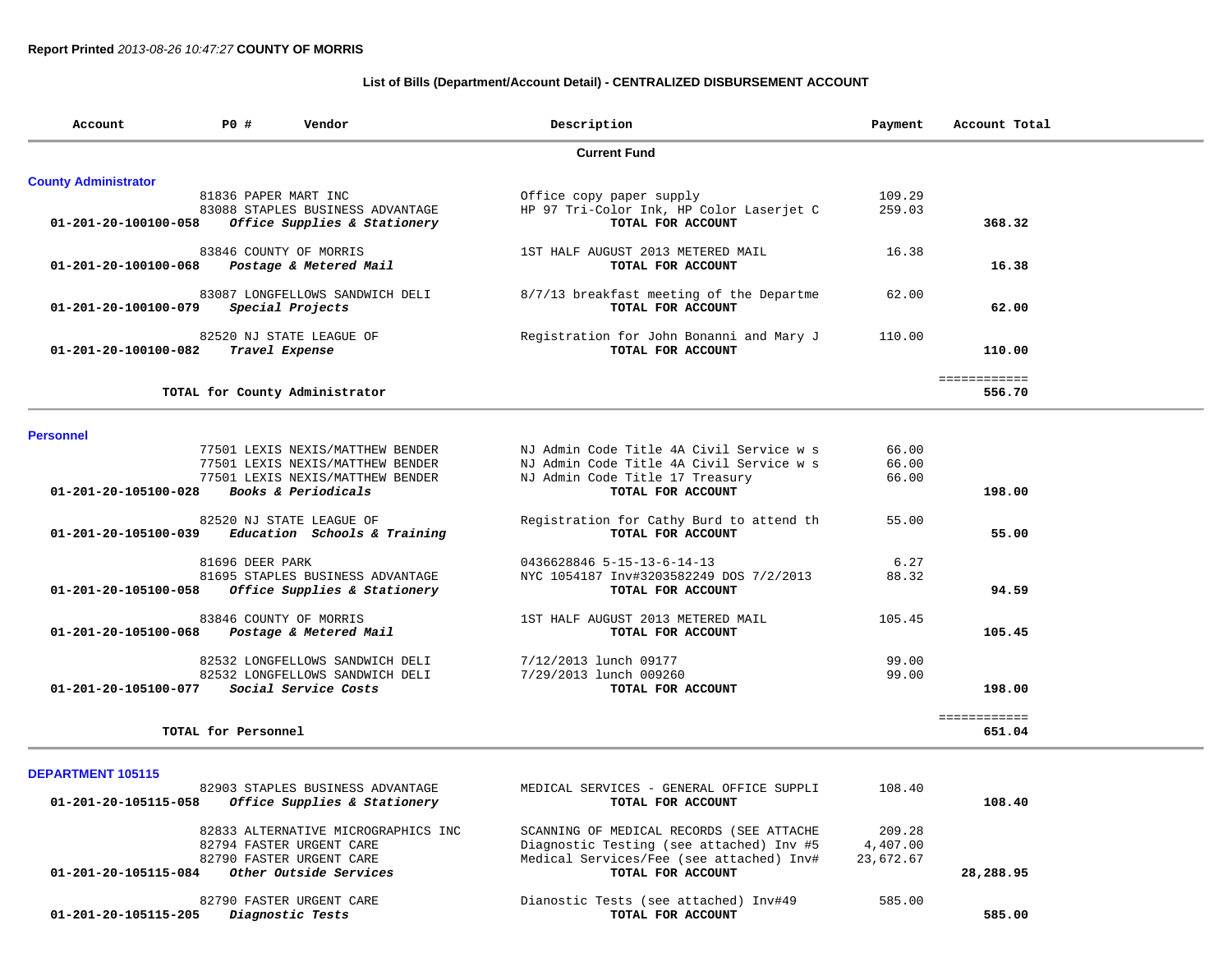|  | <b>Board of Chosen Freeholders</b> |  |  |
|--|------------------------------------|--|--|
|--|------------------------------------|--|--|

| 83846 COUNTY OF MORRIS                                                   | 1ST HALF AUGUST 2013 METERED MAIL                      | 192.28   |              |  |
|--------------------------------------------------------------------------|--------------------------------------------------------|----------|--------------|--|
| 83846 COUNTY OF MORRIS<br>01-201-20-110100-068<br>Postage & Metered Mail | 1ST HALF AUGUST 2013 METERED MAIL<br>TOTAL FOR ACCOUNT | 220.22   | 412.50       |  |
| 82978 LARRY PETERS                                                       | Public Safety Youth Academy Awards per I               | 447.49   |              |  |
| 82520 NJ STATE LEAGUE OF                                                 | Registration for the following to attend               | 385.00   |              |  |
| 82528 SUNRICE SHOPRITE                                                   | Date 8/5/13                                            | 230.94   |              |  |
| 82528 SUNRICE SHOPRITE                                                   | Date 8/6/13                                            | 235.82   |              |  |
| 82528 SUNRICE SHOPRITE                                                   | Date 8/7/13                                            | 262.93   |              |  |
| 82528 SUNRICE SHOPRITE                                                   | Date 8/8/13                                            | 414.53   |              |  |
| 82528 SUNRICE SHOPRITE                                                   | Date 8/9/13                                            | 423.69   |              |  |
| 83057 SODEXO INC & AFFILIATES                                            | Assorted Bagels                                        | 84.50    |              |  |
| 83057 SODEXO INC & AFFILIATES                                            | Mini Muffins                                           | 50.70    |              |  |
| 83057 SODEXO INC & AFFILIATES                                            | Fruit Salad                                            | 99.00    |              |  |
| 83057 SODEXO INC & AFFILIATES                                            | Coffee 100 People                                      | 40.00    |              |  |
| 83057 SODEXO INC & AFFILIATES                                            | Water                                                  | 48.00    |              |  |
| 83057 SODEXO INC & AFFILIATES                                            | Set Up                                                 | 8.00     |              |  |
| Special Projects<br>01-201-20-110100-079                                 | TOTAL FOR ACCOUNT                                      |          | 2,730.60     |  |
|                                                                          |                                                        |          |              |  |
| 83427 SUSAN ALLARD                                                       | RT Mileage - Freeholder Work Session Mee               | 12.11    |              |  |
| 01-201-20-110100-082<br>Travel Expense                                   | TOTAL FOR ACCOUNT                                      |          | 12.11        |  |
|                                                                          |                                                        |          |              |  |
|                                                                          |                                                        |          | ============ |  |
| TOTAL for Board of Chosen Freeholders                                    |                                                        |          | 3,155.21     |  |
|                                                                          |                                                        |          |              |  |
| <b>Clerk of the Board</b>                                                |                                                        |          |              |  |
| 82987 DAILY RECORD                                                       | 2012 Morris County Insurance Fund (p/d 8               | 122.88   |              |  |
| 83615 DAILY RECORD                                                       | TWO NEW, UNUSED (2) 2013 ULV AEROSOL GE                | 84.14    |              |  |
| Advertising<br>01-201-20-110105-022                                      | TOTAL FOR ACCOUNT                                      |          | 207.02       |  |
|                                                                          |                                                        |          | ============ |  |
| TOTAL for Clerk of the Board                                             |                                                        |          | 207.02       |  |
|                                                                          |                                                        |          |              |  |
| <b>County Clerk</b>                                                      |                                                        |          |              |  |
| 81760 WEST PAYMENT CENTER                                                | nj session laws 2012 hardbound vol                     | 379.00   |              |  |
| Books & Periodicals<br>01-201-20-120100-028                              | TOTAL FOR ACCOUNT                                      |          | 379.00       |  |
| 83134 XEROX CORP                                                         | meter usage on wc7335p ser. #FKA937519 6               | 29.72    |              |  |
| 83134 XEROX CORP                                                         | meter usage on 6204 wide format ser.#AGF               | 168.39   |              |  |
| Equipment Service Agreements<br>01-201-20-120100-044                     | TOTAL FOR ACCOUNT                                      |          | 198.11       |  |
|                                                                          |                                                        |          |              |  |
| 81765 THE TAB GROUP                                                      | retrieval 7/16/13 delivery and pick-up r               | 165.75   |              |  |
| Other General Expenses<br>01-201-20-120100-059                           | TOTAL FOR ACCOUNT                                      |          | 165.75       |  |
| 83846 COUNTY OF MORRIS                                                   | 1ST HALF AUGUST 2013 METERED MAIL                      | 2,513.11 |              |  |
| Postage & Metered Mail<br>01-201-20-120100-068                           | TOTAL FOR ACCOUNT                                      |          | 2,513.11     |  |
|                                                                          |                                                        |          |              |  |
|                                                                          |                                                        |          | ============ |  |
| TOTAL for County Clerk                                                   |                                                        |          | 3,255.97     |  |
|                                                                          |                                                        |          |              |  |

## **County Board of Elections**

| 82980 DAILY RECORD | English Challengers Ad for Special Prima | 46.54 |
|--------------------|------------------------------------------|-------|
| 82980 DAILY RECORD | Affidavit of Publication Charge          | 35.00 |
| 82980 DAILY RECORD | Spanish Challengers Ad for Special Prima | 57.46 |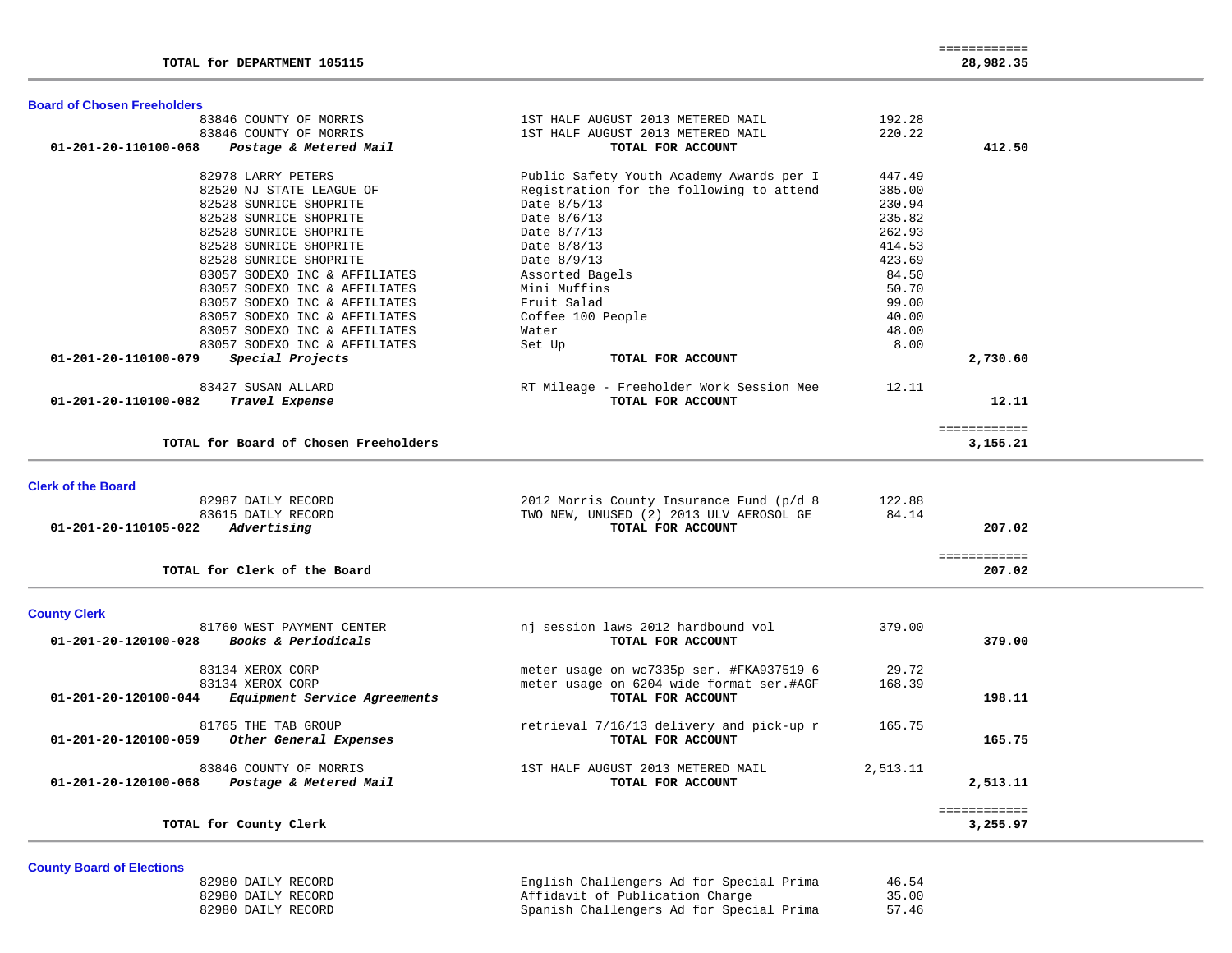|                                    | 82980 DAILY RECORD                                       | Affidavit of Publication Charge                               | 35.00          |              |  |
|------------------------------------|----------------------------------------------------------|---------------------------------------------------------------|----------------|--------------|--|
| 01-201-20-121100-022               | Advertising                                              | TOTAL FOR ACCOUNT                                             |                | 174.00       |  |
|                                    |                                                          |                                                               |                |              |  |
|                                    | 83846 COUNTY OF MORRIS                                   | 1ST HALF AUGUST 2013 METERED MAIL                             | 105.42         |              |  |
| 01-201-20-121100-068               | Postage & Metered Mail                                   | TOTAL FOR ACCOUNT                                             |                | 105.42       |  |
|                                    | 83322 BARBARASUE PRATT SCHMIDT                           | Monday-August 12, 2013 9:30AM - 4:30PM -                      | 65.00          |              |  |
|                                    | 83322 BARBARASUE PRATT SCHMIDT                           | Tuesday-August 13, 2013 Special Primary                       | 200.00         |              |  |
|                                    | 83328 DIANA KRUG                                         | Tuesday- August 13, 2013 Special Priamry                      | 250.00         |              |  |
|                                    | 83324 HELEN HACKNEY                                      | Thursday-August 8, 2013 9:30AM-4:00PM Pr                      | 60.00          |              |  |
|                                    | 83324 HELEN HACKNEY                                      | Friday-August 9, 2013 9:30AM-4:00PM Pre-                      | 60.00          |              |  |
|                                    | 83324 HELEN HACKNEY                                      | Monday-August 12, 2013 9:30AM-4:00PM Pre                      | 60.00          |              |  |
|                                    | 83324 HELEN HACKNEY                                      | Tuesday-August 13, 2013 Special Primary                       | 200.00         |              |  |
|                                    | 83325 HELEN PENNELLA                                     | Thursday-August 8, 2013 9:30AM-4:00PM Pr                      | 60.00          |              |  |
|                                    | 83325 HELEN PENNELLA                                     | Friday-August 9, 2013 9:30AM-4:00PM Pre-                      | 60.00          |              |  |
|                                    | 83325 HELEN PENNELLA                                     | Monday-August 12, 2013 9:30AM-4:00PM Pre                      | 65.00          |              |  |
|                                    | 83325 HELEN PENNELLA                                     | Tuesday-August 13, 2013 Special Primary                       | 200.00         |              |  |
|                                    | 83327 KAY FRANCES WALKER                                 | Thursday-August 8, 2013 9:30AM-4:00PM Pr                      | 60.00          |              |  |
|                                    | 83327 KAY FRANCES WALKER                                 | Friday-August 9, 2013 9:30AM-4:00PM Pre-                      | 60.00          |              |  |
|                                    | 83327 KAY FRANCES WALKER                                 | Monday-August 12, 2013 9:30AM-4:30PM Pre                      | 65.00          |              |  |
|                                    | 83327 KAY FRANCES WALKER                                 | Tuesday-August 13, 2013 Special Primary                       | 250.00         |              |  |
|                                    | 83326 ROBERTA HERSH                                      | Thursday-August 8, 2013 9:30AM-4:00PM Pr                      | 60.00          |              |  |
|                                    | 83326 ROBERTA HERSH                                      | Friday-August 9, 2013 9:30AM-4:30PM Pre-                      | 65.00          |              |  |
|                                    | 83326 ROBERTA HERSH                                      | Monday-August 12, 2013 9:30AM-4:30PM Pre                      | 65.00          |              |  |
|                                    | 83326 ROBERTA HERSH                                      | Tuesday-August 13, 2013 Special Primary                       | 250.00         |              |  |
|                                    | 83323 PHILOMENA BREDBENNER                               | Monday-August 12, 2013 9:30AM-4:00PM Pre                      | 60.00          |              |  |
|                                    | 83323 PHILOMENA BREDBENNER                               | Tuesday-August 13, 2013 Special Primary                       | 200.00         |              |  |
| 01-201-20-121100-096               | Election Officer                                         | TOTAL FOR ACCOUNT                                             |                | 2,415.00     |  |
|                                    |                                                          |                                                               |                | ============ |  |
|                                    | TOTAL for County Board of Elections                      |                                                               |                | 2,694.42     |  |
|                                    |                                                          |                                                               |                |              |  |
|                                    |                                                          |                                                               |                |              |  |
|                                    | 83319 ELIZABETH WYKA                                     | August 13, 2013 Special Primary Election                      | 100.00         |              |  |
|                                    | 83332 GEORGE COPPOLA                                     | August 13, 2013 Special Primary Election                      | 85.28          |              |  |
|                                    | 83318 MARILYN L CIOFFI                                   | August 13, 2013 Special Primary Election                      | 100.00         |              |  |
|                                    | 83316 JUDITH WOOP                                        | August 13, 2013 Special Primary Election                      | 100.00         |              |  |
|                                    | 83329 JOSEPH NOTOWICZ                                    | August 13th Special Primary Election On-                      | 387.50         |              |  |
| 01-201-20-121105-016               | 83330 VICTOR FOMCHENKO<br>Outside Salaries & Wages       | August 13th Special Primary Election On-<br>TOTAL FOR ACCOUNT | 387.50         | 1,160.28     |  |
|                                    |                                                          |                                                               |                |              |  |
|                                    | 83320 DALE KRAMER                                        | August 13, 2013 Special Primary Election                      | 180.83         |              |  |
|                                    | 83320 DALE KRAMER                                        | Delivery Charge                                               | 10.00          |              |  |
|                                    | 82660 ELECTION GRAPHICS, INC.                            | 2011 Machine Ballot Faces for 10/7/11 -                       | 200.00         |              |  |
|                                    | 82660 ELECTION GRAPHICS, INC.                            | 2011 Machine Ballot Face for $10/10/11$ -                     | 100.00         |              |  |
| <b>Superintendent of Elections</b> | 82660 ELECTION GRAPHICS, INC.                            | 2011 Machine Ballot Face for $12/1$ & $12/2$                  | 200.00         |              |  |
|                                    | 82660 ELECTION GRAPHICS, INC.                            | 2012 Machine Ballot Face for $10/5/12$ - T                    | 100.00         |              |  |
|                                    | 82660 ELECTION GRAPHICS, INC.                            | 2012 Machine Ballot Face for $10/9/12$ - T                    | 200.00         |              |  |
|                                    | 82660 ELECTION GRAPHICS, INC.                            | 2012 Machine Ballot Face for 10/11/12 -                       | 300.00         |              |  |
|                                    | 82660 ELECTION GRAPHICS, INC.                            | 2013 Coins for Cause Election 4/16/13                         | 1,000.00       |              |  |
|                                    | 82660 ELECTION GRAPHICS, INC.                            | 2013 Machine Ballot Face for 4/25/13- Mo                      | 600.00         |              |  |
|                                    | 82660 ELECTION GRAPHICS, INC.                            | 2013 Machine Ballot Face for $4/25/13$ - M                    | 300.00         |              |  |
|                                    | 82660 ELECTION GRAPHICS, INC.                            | 2013 Machine Ballot Face for 5/23/13 - M                      | 300.00         |              |  |
|                                    | 82660 ELECTION GRAPHICS, INC.                            | 2013 Machine Ballot Face for $5/24/13$ - P                    | 400.00         |              |  |
|                                    | 82660 ELECTION GRAPHICS, INC.                            | 2013 Machine Ballot Face for $6/17/13$ - P                    | 100.00         |              |  |
|                                    | 83317 LONGFELLOWS SANDWICH DELI                          | August 13th Special Primary Election Day                      | 54.00          |              |  |
|                                    | 83317 LONGFELLOWS SANDWICH DELI                          | Delivery Charge                                               | 10.00          |              |  |
|                                    | 83317 LONGFELLOWS SANDWICH DELI                          | August 13th Special Primary Election Day                      | 252.00         |              |  |
|                                    | 83317 LONGFELLOWS SANDWICH DELI<br>83127 PHYLLIS COPPOLA | Delivery Charge<br>Kohl's Purchase of new office coffee pot   | 10.00<br>17.11 |              |  |
| 01-201-20-121105-057               | National Voter Registration                              | TOTAL FOR ACCOUNT                                             |                | 4,333.94     |  |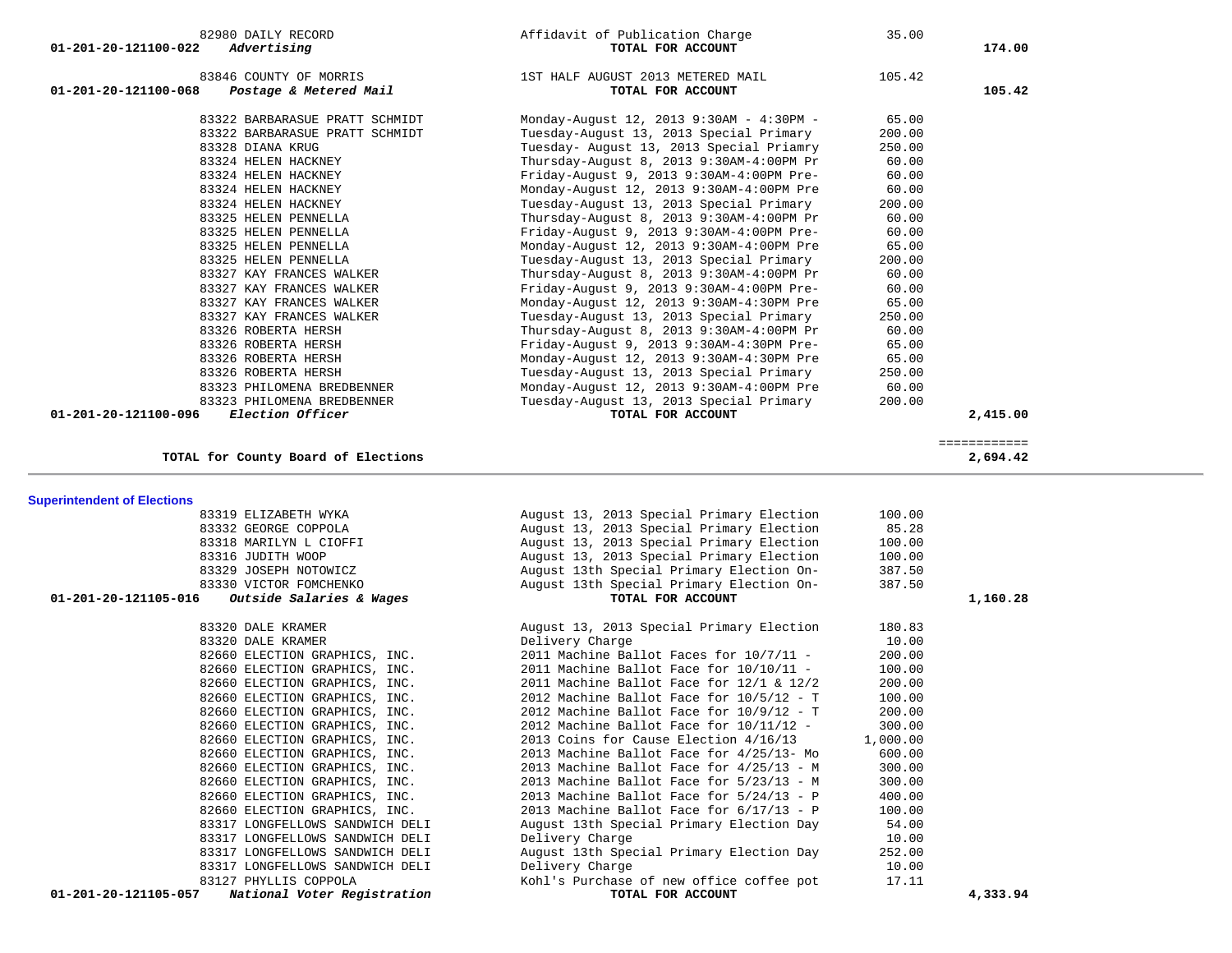| 83846 COUNTY OF MORRIS<br>01-201-20-121105-068<br>Postage & Metered Mail | 1ST HALF AUGUST 2013 METERED MAIL<br>TOTAL FOR ACCOUNT | 400.59   | 400.59      |
|--------------------------------------------------------------------------|--------------------------------------------------------|----------|-------------|
|                                                                          |                                                        |          |             |
| 82660 ELECTION GRAPHICS, INC.                                            | 2012 Machine Ballot Face for $4/17/12 - C$             | 1,000.00 |             |
| 82660 ELECTION GRAPHICS, INC.                                            | 2012 Machine Ballot Face for $4/26/12$ - M             | 600.00   |             |
| 82660 ELECTION GRAPHICS, INC.                                            | 2012 Machine Ballot Faces for 5/3/12for                | 200.00   |             |
| 82660 ELECTION GRAPHICS, INC.                                            | 2012 Machine Ballot Face for $5/11/12 - E$             | 200.00   |             |
| 82660 ELECTION GRAPHICS, INC.                                            | 2012 Machine Ballot Face for $5/24/12$ - P             | 400.00   |             |
| 82660 ELECTION GRAPHICS, INC.                                            | 2012 Machine Ballot Face for $5/31/12$ - M             | 300.00   |             |
| 82660 ELECTION GRAPHICS, INC.                                            | 2012 Machine Ballot Face for $6/14/12$ - P             | 100.00   |             |
| 82660 ELECTION GRAPHICS, INC.                                            | 2012 Machine Ballot Face for $10/11/12$ -              | 100.00   |             |
| (2012) National Voter Registration<br>01-203-20-121105-057               | TOTAL FOR ACCOUNT                                      |          | 2,900,00    |
|                                                                          |                                                        |          | ----------- |
| TOTAL for Superintendent of Elections                                    |                                                        |          | 8,794.81    |

# **County Elections (Cty Clerk)**

| TOTAL for County Elections (Cty Clerk)                                                                                                   |                  | ============<br>3,544.75 |
|------------------------------------------------------------------------------------------------------------------------------------------|------------------|--------------------------|
| 83129 NET ACCESS CORP<br>web hosting for www.morriselectionsresul<br>01-201-20-121110-084<br>Other Outside Services<br>TOTAL FOR ACCOUNT | 50.00            | 50.00                    |
| 01-201-20-121110-069<br>TOTAL FOR ACCOUNT<br>Printing                                                                                    |                  | 498.92                   |
| 81787 INTAB INC<br>large pull tite seals Item# 03-1330-002                                                                               | 82.43            |                          |
| 81787 INTAB INC<br>large pull tite seals white Item # 03-13                                                                              | 416.49           |                          |
| Postage & Metered Mail<br>01-201-20-121110-068<br>TOTAL FOR ACCOUNT                                                                      |                  | 120.83                   |
| 83846 COUNTY OF MORRIS<br>1ST HALF AUGUST 2013 METERED MAIL                                                                              | 120.83           |                          |
| 01-201-20-121110-030<br>Cartage<br>TOTAL FOR ACCOUNT                                                                                     |                  | 2,875.00                 |
| 83337 TONI SINNER<br>tempory help for the special senate prim                                                                            | 125.00           |                          |
| 83358 TERRI MCINERNEY<br>courier for delivery of cartridges for s                                                                        | 100.00           |                          |
| 83338 TARA SANTA<br>tempory help for the senate election 8/1                                                                             | 125.00           |                          |
| 83352 STEPHANIE TARNOWSKI<br>courier for delivery of cartridges for s                                                                    | 100.00           |                          |
| 83366 SAL PAOLELLA<br>courier for the delivery of cartridges f                                                                           | 100.00           |                          |
| 83357 SUSAN DOWNS<br>courier for the delivery of cartridges f                                                                            | 100.00           |                          |
| 83353 SUSAN JAEGER<br>courier for the delivery of cartridges f                                                                           | 100.00           |                          |
| 83350 WAYNE ARVIDSON<br>courier for delivery of cartridges for s                                                                         | 100.00           |                          |
| courier for delivery of the cartridges f<br>83368 PETER STROISZ                                                                          | 100.00           |                          |
| courier for the delivery of the cartridg<br>83344 ROGER KOENEN                                                                           | 100.00           |                          |
| 83373 LAUREN LAVISTA<br>tempory help for the special senate elec                                                                         | 125.00           |                          |
| 83367 LINDA ALVEN<br>courier for the delivery of the cartridg                                                                            | 100.00           |                          |
| 83365 MICHELE PUZIO<br>courier for the delivery of cartridges f                                                                          | 100.00           |                          |
| courier for delivery of cartridges for s<br>83346 JESSICA HERMANS                                                                        | 100.00           |                          |
| 83351 JAMES SCOTT HARVIN<br>courier for for delivery of cartridges f                                                                     | 100.00           |                          |
| courier for delivery of cartridges for t<br>83355 JANET TRIGGS                                                                           | 100.00           |                          |
| courier for delivery of cartridges for s<br>83360 JACQUELINE ARBOLINO                                                                    | 100.00           |                          |
| courier for the delivery of cartridges f<br>courier for delivery of cartridges for s<br>83363 JAMES SWEENEY                              | 100.00<br>100.00 |                          |
| 83340 GAETANA GENCARELLI<br>courier for delivery of cartridges for t<br>83356 JAMIE D. PETERSON                                          | 100.00           |                          |
| courier for the cartridges for the speci<br>83339 DREW PAOLELLA                                                                          | 100.00           |                          |
| 83342 DOUGLAS W. SHINNICK<br>courier for the delivery of the cartridg                                                                    | 100.00           |                          |
| courier for delivery of cartridges for s<br>83364 DAVID ROBERTS                                                                          | 100.00           |                          |
| 83359 DEIRDRE HATTON<br>courier for the delivery of cartridges s                                                                         | 100.00           |                          |
| courier for the delivery of cartridges f<br>83349 DEBORAH J MERZ                                                                         | 100.00           |                          |
| courier for delivery of cartridge for th<br>83354 CLAIRE TROGANI                                                                         | 100.00           |                          |
| 83369 BREANN BARROW<br>courier for the delivery of cartridges f                                                                          | 100.00           |                          |
| courier for delivery of cartridges for s<br>83348 BARBARA KIELY                                                                          | 100.00           |                          |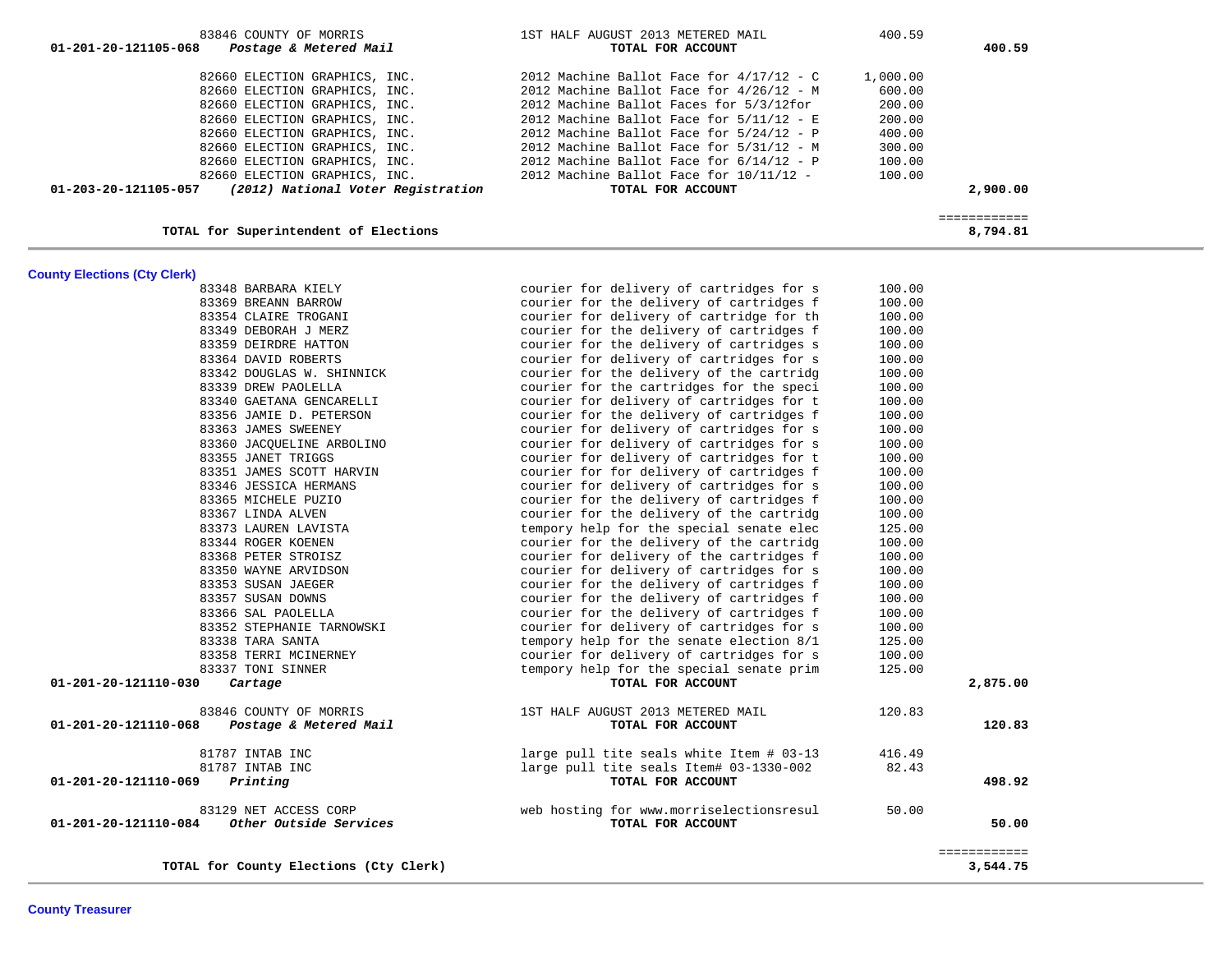| 01-201-20-130100-058                                      | 82822 STAPLES BUSINESS ADVANTAGE<br>82822 STAPLES BUSINESS ADVANTAGE<br>82822 STAPLES BUSINESS ADVANTAGE<br>Office Supplies & Stationery                                 | Binders<br>Rubberbands<br>80 Flag, 2 Index Tabs<br>TOTAL FOR ACCOUNT                                          | 31.24<br>11.04<br>17.10                       | 59.38                     |  |
|-----------------------------------------------------------|--------------------------------------------------------------------------------------------------------------------------------------------------------------------------|---------------------------------------------------------------------------------------------------------------|-----------------------------------------------|---------------------------|--|
| $01 - 201 - 20 - 130100 - 068$                            | 83846 COUNTY OF MORRIS<br>Postage & Metered Mail                                                                                                                         | 1ST HALF AUGUST 2013 METERED MAIL<br>TOTAL FOR ACCOUNT                                                        | 29.17                                         | 29.17                     |  |
| 01-201-20-130100-084                                      | 82815 POLAND SPRING<br>Other Outside Services                                                                                                                            | Water Cooler for Treasury for period of<br>TOTAL FOR ACCOUNT                                                  | 12.54                                         | 12.54                     |  |
|                                                           | TOTAL for County Treasurer                                                                                                                                               |                                                                                                               |                                               | ============<br>101.09    |  |
| <b>Purchasing Division</b>                                |                                                                                                                                                                          |                                                                                                               |                                               |                           |  |
| 01-201-20-130105-044                                      | 82947 TRITEC OFFICE EQUIPMENT INC<br>Equipment Service Agreements                                                                                                        | CC-CPC BW COPIES FROM 4/01/2013 TO 6/30/<br>TOTAL FOR ACCOUNT                                                 | 11,494.67                                     | 11,494.67                 |  |
| 01-201-20-130105-068                                      | 83846 COUNTY OF MORRIS<br>Postage & Metered Mail                                                                                                                         | 1ST HALF AUGUST 2013 METERED MAIL<br>TOTAL FOR ACCOUNT                                                        | 232.32                                        | 232.32                    |  |
| 01-201-20-130105-095                                      | 81176 MGL PRINTING SOLUTIONS<br>81176 MGL PRINTING SOLUTIONS<br>Other Administrative Supplies                                                                            | M114-13 VOUCHER/PO-LASER<br>SHIPPING<br>TOTAL FOR ACCOUNT                                                     | 710.00<br>87.00                               | 797.00                    |  |
|                                                           | TOTAL for Purchasing Division                                                                                                                                            |                                                                                                               |                                               | ============<br>12,523.99 |  |
| <b>Office Services</b><br>01-201-20-130110-069            | 83866 COUNTY COLLEGE OF MORRIS<br>Printing                                                                                                                               | Printing Services for August 2013<br>TOTAL FOR ACCOUNT                                                        | 15,333.33                                     | 15,333.33                 |  |
|                                                           | TOTAL for Office Services                                                                                                                                                |                                                                                                               |                                               | ============<br>15,333.33 |  |
| <b>Information Technology Div</b><br>01-201-20-140100-068 | 83846 COUNTY OF MORRIS<br>Postage & Metered Mail                                                                                                                         | 1ST HALF AUGUST 2013 METERED MAIL<br>TOTAL FOR ACCOUNT                                                        | 3.22                                          | 3.22                      |  |
|                                                           | TOTAL for Information Technology Div                                                                                                                                     |                                                                                                               |                                               | ============<br>3.22      |  |
| <b>County Board of Taxation</b>                           | 82924 W.B. MASON COMPANY INC<br>82924 W.B. MASON COMPANY INC<br>82925 STAPLES BUSINESS ADVANTAGE<br>82925 STAPLES BUSINESS ADVANTAGE<br>82925 STAPLES BUSINESS ADVANTAGE | Paper, Xerox Letter<br>Paper, Xerox Legal<br>HP Toner<br>HP Toner<br>Scotch Tape                              | 202.26<br>263.34<br>146.63<br>146.63<br>24.75 |                           |  |
| 01-201-20-150100-058                                      | Office Supplies & Stationery<br>83846 COUNTY OF MORRIS                                                                                                                   | TOTAL FOR ACCOUNT<br>1ST HALF AUGUST 2013 METERED MAIL                                                        | 350.28                                        | 783.61                    |  |
| 01-201-20-150100-068<br>01-201-20-150100-164              | Postage & Metered Mail<br>83053 MUNICIPAL CAPITAL CORP<br>83053 MUNICIPAL CAPITAL CORP<br>Office Machines - Rental                                                       | TOTAL FOR ACCOUNT<br>Payment for May, June, July 2013<br>Payment for Aug, Sept, Oct 2013<br>TOTAL FOR ACCOUNT | 956.43<br>956.43                              | 350.28<br>1,912.86        |  |

**TOTAL for County Board of Taxation 3,046.75**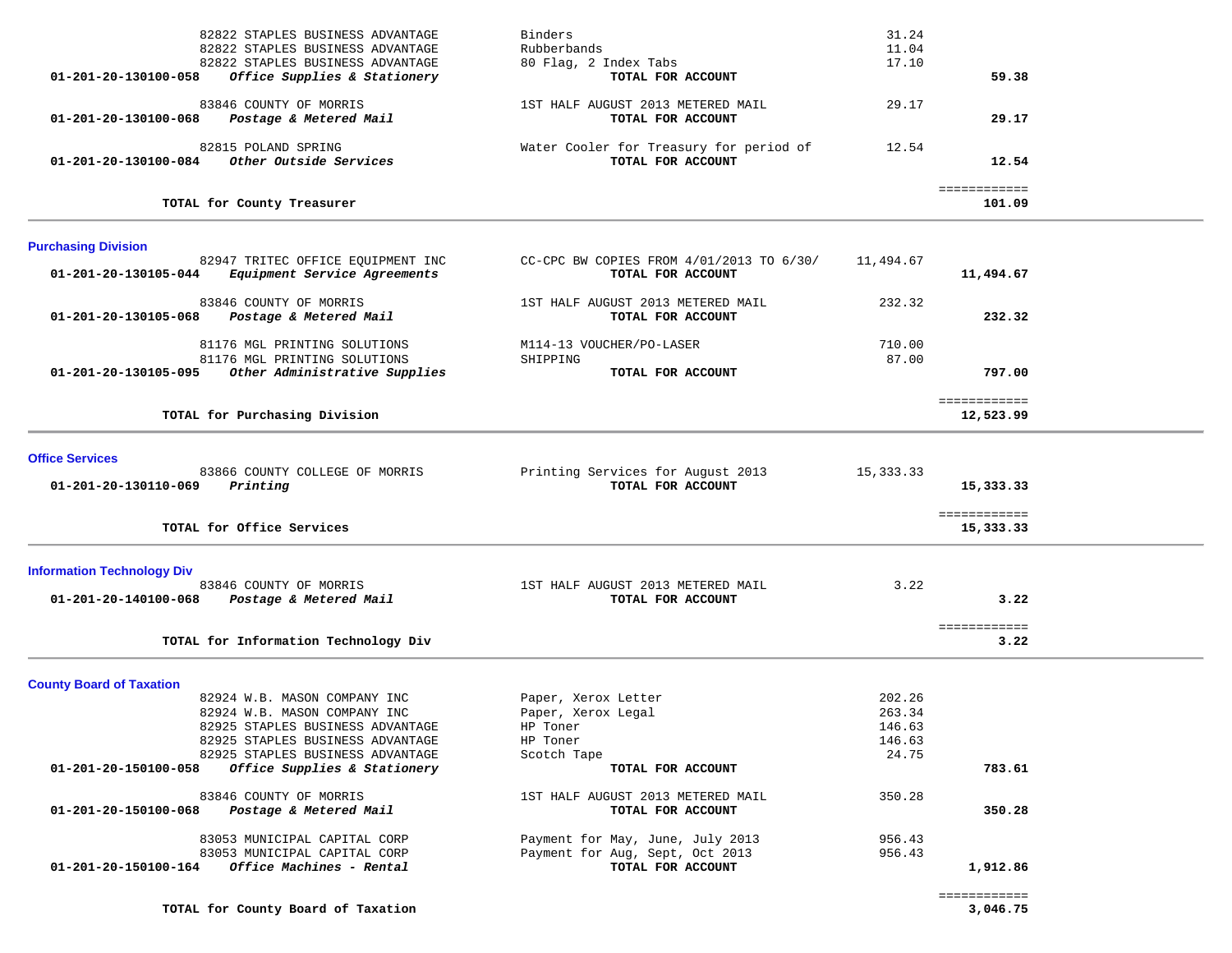| <b>County Counsel</b>                                |                                                                                                                                                                                                |                  |              |
|------------------------------------------------------|------------------------------------------------------------------------------------------------------------------------------------------------------------------------------------------------|------------------|--------------|
| 82963 WEST PAYMENT CENTER                            | Discount plan charges: $5/5 - 6/4$                                                                                                                                                             | 144.50           |              |
| 82963 WEST PAYMENT CENTER                            | Discount plan charges: 6/5 - 7/4<br>Information charges: June 2013                                                                                                                             | 144.50           |              |
| 81497 WEST PAYMENT CENTER                            |                                                                                                                                                                                                | 513.40           |              |
| Law Books<br>01-201-20-155100-050                    | TOTAL FOR ACCOUNT                                                                                                                                                                              |                  | 802.40       |
| 82977 BEVAN, MOSCA, GIUDITTA &                       | legal services                                                                                                                                                                                 | 206.36           |              |
| 82956 BARBARULA LAW OFFICES                          | Civil Commitment hrg.                                                                                                                                                                          | 516.00           |              |
| 82956 BARBARULA LAW OFFICES                          |                                                                                                                                                                                                | 288.00           |              |
| 82956 BARBARULA LAW OFFICES                          |                                                                                                                                                                                                | 60.00            |              |
| 82956 BARBARULA LAW OFFICES                          |                                                                                                                                                                                                | 1,272.00         |              |
| 82956 BARBARULA LAW OFFICES                          |                                                                                                                                                                                                | 168.00           |              |
| 82956 BARBARULA LAW OFFICES                          |                                                                                                                                                                                                | 552.00           |              |
| 82956 BARBARULA LAW OFFICES                          |                                                                                                                                                                                                | 648.00           |              |
| 82956 BARBARULA LAW OFFICES                          | Thomson v. County<br>Thomson v. County<br>Ahern Discipline<br>Bessler (2) Disc.<br>Bessler (3) Disc.<br>Burchardt (2) Disc.<br>Diaz Disc.<br>Palmer Disc.<br>Quinn (5) Disc.<br>Rojas v. MCSD. | 624.00           |              |
|                                                      |                                                                                                                                                                                                | 408.00           |              |
| 82956 BARBARULA LAW OFFICES                          |                                                                                                                                                                                                | 300.00           |              |
| 82956 BARBARULA LAW OFFICES                          |                                                                                                                                                                                                |                  |              |
| 83054 CLEARY GIACOBBE ALFIERI &                      | Research, review, analysis, etc.                                                                                                                                                               | 2,040.00         |              |
| 83735 DECOTIIS, FITZPATRICK &                        | legal services                                                                                                                                                                                 | 1,266.40         |              |
| 83294 JOHNSON & CONWAY LLP                           | Verizon                                                                                                                                                                                        | 321.94<br>869.94 |              |
| 83294 JOHNSON & CONWAY LLP                           | JG Drywall<br>Construction Bd of App.<br>Special Counsel<br>Stop & Shop<br>In re: Arturo<br>Smizaski v. Honda<br>County Administration<br>Doculeky                                             |                  |              |
| 83294 JOHNSON & CONWAY LLP                           |                                                                                                                                                                                                | 291.27           |              |
| 83294 JOHNSON & CONWAY LLP                           |                                                                                                                                                                                                | 823.96           |              |
| 82958 LAW OFFICE OF ROBERT J. GREENBAUM              |                                                                                                                                                                                                | 1,188.00         |              |
| 82958 LAW OFFICE OF ROBERT J. GREENBAUM              |                                                                                                                                                                                                | 3,732.00         |              |
| 82958 LAW OFFICE OF ROBERT J. GREENBAUM              |                                                                                                                                                                                                | 1,260.00         |              |
| 82959 O'MULLAN & BRADY P.C.                          |                                                                                                                                                                                                | 13,533.00        |              |
| 82965 THE LAW OFFICE OF                              | Poculosky                                                                                                                                                                                      | 76.00            |              |
| 82965 THE LAW OFFICE OF                              | Noclives-Hand<br>McKenna, Mary<br>Snedeker, Helen<br>Nitti, Frank<br>Ubertaccio Grievance<br>DelVecchio, Bryan<br>Dyer, Cheryl (MV)<br>Dist 119.1-Sandy Storm                                  | 290.00           |              |
| 82965 THE LAW OFFICE OF                              |                                                                                                                                                                                                | 19.00            |              |
| 82965 THE LAW OFFICE OF                              |                                                                                                                                                                                                | 120.00           |              |
| 82965 THE LAW OFFICE OF                              |                                                                                                                                                                                                | 66.50            |              |
| 82957 TRIMBOLI & PRUSINOWSKI, LLC                    |                                                                                                                                                                                                | 780.00           |              |
| 82957 TRIMBOLI & PRUSINOWSKI, LLC                    |                                                                                                                                                                                                | 264.00           |              |
| 82957 TRIMBOLI & PRUSINOWSKI, LLC                    |                                                                                                                                                                                                | 81.00            |              |
| 82957 TRIMBOLI & PRUSINOWSKI, LLC                    | Dist.119J-Sandy Storm                                                                                                                                                                          | 60.00            |              |
| 82957 TRIMBOLI & PRUSINOWSKI, LLC                    | General                                                                                                                                                                                        | 4,992.00         |              |
| 82957 TRIMBOLI & PRUSINOWSKI, LLC                    | Prosecutor's Office                                                                                                                                                                            | 108.00           |              |
| 82957 TRIMBOLI & PRUSINOWSKI, LLC                    | Sheriff's Office                                                                                                                                                                               | 371.38           |              |
| 01-201-20-155100-051<br>Legal                        | TOTAL FOR ACCOUNT                                                                                                                                                                              |                  | 37,596.75    |
| 82961 STAPLES BUSINESS ADVANTAGE                     | Order for shredder bags, files and pens                                                                                                                                                        | 43.98            |              |
| 82962 STAPLES BUSINESS ADVANTAGE                     | Order for copy paper                                                                                                                                                                           | 64.60            |              |
| 01-201-20-155100-058<br>Office Supplies & Stationery | TOTAL FOR ACCOUNT                                                                                                                                                                              |                  | 108.58       |
|                                                      |                                                                                                                                                                                                |                  |              |
| 83846 COUNTY OF MORRIS                               | 1ST HALF AUGUST 2013 METERED MAIL                                                                                                                                                              | 27.46            |              |
| Postage & Metered Mail<br>01-201-20-155100-068       | TOTAL FOR ACCOUNT                                                                                                                                                                              |                  | 27.46        |
|                                                      |                                                                                                                                                                                                |                  |              |
|                                                      |                                                                                                                                                                                                |                  | ============ |
| TOTAL for County Counsel                             |                                                                                                                                                                                                |                  | 38,535.19    |
|                                                      |                                                                                                                                                                                                |                  |              |
| <b>County Surrogate</b>                              |                                                                                                                                                                                                |                  |              |
| 83846 COUNTY OF MORRIS                               | 1ST HALF AUGUST 2013 METERED MAIL                                                                                                                                                              | 250.50           |              |
| Postage & Metered Mail<br>01-201-20-160100-068       | TOTAL FOR ACCOUNT                                                                                                                                                                              |                  | 250.50       |
|                                                      |                                                                                                                                                                                                |                  |              |
|                                                      |                                                                                                                                                                                                |                  | ============ |
| TOTAL for County Surrogate                           |                                                                                                                                                                                                |                  | 250.50       |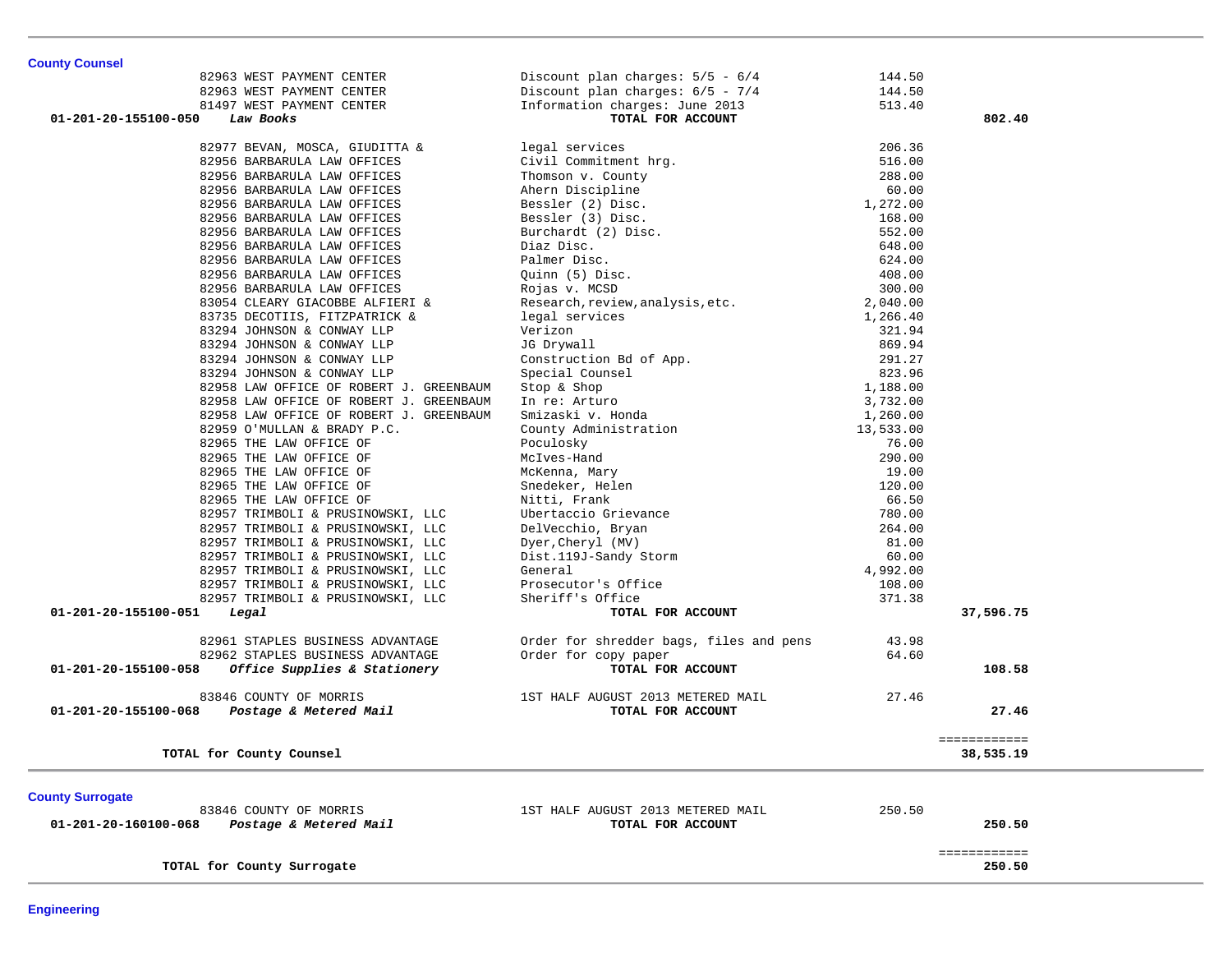| 82324 W.B. MASON COMPANY INC                                    | Sheet, Memo 500/pk                       | 12.98  |              |  |
|-----------------------------------------------------------------|------------------------------------------|--------|--------------|--|
| 82324 W.B. MASON COMPANY INC                                    | Air Efcts air spray                      | 10.44  |              |  |
|                                                                 |                                          |        |              |  |
| 82324 W.B. MASON COMPANY INC                                    | Febreeze air spray                       | 10.44  |              |  |
| 82972 W.B. MASON COMPANY INC                                    | Label, Addrs 2-5/8x1.3M                  | 27.80  |              |  |
| 82972 W.B. MASON COMPANY INC                                    | Label, Addres 4x1, 2m/bx                 | 27.40  |              |  |
| 82972 W.B. MASON COMPANY INC                                    | Wallet, expandable folders               | 72.84  |              |  |
| Office Supplies & Stationery<br>01-201-20-165100-058            | TOTAL FOR ACCOUNT                        |        | 161.90       |  |
|                                                                 |                                          |        |              |  |
|                                                                 |                                          |        |              |  |
| 83846 COUNTY OF MORRIS                                          | 1ST HALF AUGUST 2013 METERED MAIL        | 4.34   |              |  |
| 83846 COUNTY OF MORRIS                                          | 1ST HALF AUGUST 2013 METERED MAIL        | 84.74  |              |  |
| 01-201-20-165100-068<br>Postage & Metered Mail                  | TOTAL FOR ACCOUNT                        |        | 89.08        |  |
|                                                                 |                                          |        |              |  |
|                                                                 |                                          |        |              |  |
| 82325 R.S. KNAPP CO. INC.                                       | PW 300 Print EngineMonthly Base Chg Napp | 279.90 |              |  |
| <i>Office Machines - Rental</i><br>01-201-20-165100-164         | TOTAL FOR ACCOUNT                        |        | 279.90       |  |
|                                                                 |                                          |        |              |  |
| 81732 ARBORCHEM PRODUCTS                                        | Accord XRT 11                            | 630.00 |              |  |
| 81732 ARBORCHEM PRODUCTS                                        | Sahara DG $(4x10$ lb)                    | 130.00 |              |  |
|                                                                 |                                          |        |              |  |
| 81732 ARBORCHEM PRODUCTS                                        | Freight                                  | 91.61  |              |  |
| 82321 RESIDEX, LLC                                              | Wasp Freeze Wasp/horn killer             | 185.24 |              |  |
| 82321 RESIDEX, LLC                                              | Drione dust                              | 158.04 |              |  |
| 82321 RESIDEX, LLC                                              | Sterifab gallon                          | 133.79 |              |  |
|                                                                 |                                          |        |              |  |
| 82321 RESIDEX, LLC                                              | freight charge                           | 28.23  |              |  |
| 82321 RESIDEX, LLC                                              | Kills Bedbugs Plus                       | 50.16  |              |  |
| 82321 RESIDEX, LLC                                              | Duster, 530 Technician Green             | 17.86  |              |  |
| 82321 RESIDEX, LLC                                              | Centerobulb 14 oz duster                 | 52.70  |              |  |
|                                                                 |                                          |        |              |  |
| 82321 RESIDEX, LLC                                              | Drione Dust 1# Cont.                     | 79.02  |              |  |
| 82321 RESIDEX, LLC                                              | Freight Charge                           | 11.72  |              |  |
| 01-201-20-165100-225<br>Chemicals & Sprays                      | TOTAL FOR ACCOUNT                        |        | 1,568.37     |  |
|                                                                 |                                          |        |              |  |
|                                                                 |                                          |        | ============ |  |
| TOTAL for Engineering                                           |                                          |        | 2,099.25     |  |
|                                                                 |                                          |        |              |  |
|                                                                 |                                          |        |              |  |
|                                                                 |                                          |        |              |  |
|                                                                 |                                          |        |              |  |
| <b>Heritage Commission</b>                                      |                                          |        |              |  |
| 82479 STAPLES BUSINESS ADVANTAGE                                | PAPER - PAINTED BORDER                   | 6.99   |              |  |
| 82479 STAPLES BUSINESS ADVANTAGE                                | PAPER - STRIPES BORDER                   | 9.39   |              |  |
|                                                                 |                                          |        | 16.38        |  |
| Office Supplies & Stationery<br>01-201-20-175100-058            | TOTAL FOR ACCOUNT                        |        |              |  |
|                                                                 |                                          |        |              |  |
| 83846 COUNTY OF MORRIS                                          | 1ST HALF AUGUST 2013 METERED MAIL        | 6.28   |              |  |
| Postage & Metered Mail<br>01-201-20-175100-068                  | TOTAL FOR ACCOUNT                        |        | 6.28         |  |
|                                                                 |                                          |        |              |  |
| 81615 PAST PERFECT SOFTWARE, INC.                               | ANNUAL SOFTWARE SUPPORT RENEWAL (SINGLE  | 352.00 |              |  |
|                                                                 |                                          |        |              |  |
| 01-201-20-175100-079<br>Special Projects                        | TOTAL FOR ACCOUNT                        |        | 352.00       |  |
|                                                                 |                                          |        |              |  |
|                                                                 |                                          |        | ============ |  |
| TOTAL for Heritage Commission                                   |                                          |        | 374.66       |  |
|                                                                 |                                          |        |              |  |
|                                                                 |                                          |        |              |  |
|                                                                 |                                          |        |              |  |
| <b>Planning Board</b>                                           |                                          |        |              |  |
| 82520 NJ STATE LEAGUE OF                                        | Registration for Christine Marion to att | 55.00  |              |  |
| 81841 NJ SECTION AWRA                                           | Registration for Joseph Barilla to atten | 225.00 |              |  |
| Education Schools & Training<br>01-201-20-180100-039            | TOTAL FOR ACCOUNT                        |        | 280.00       |  |
|                                                                 |                                          |        |              |  |
|                                                                 |                                          |        | ============ |  |
| TOTAL for Planning Board                                        |                                          |        | 280.00       |  |
|                                                                 |                                          |        |              |  |
|                                                                 |                                          |        |              |  |
|                                                                 |                                          |        |              |  |
| <b>Transportation Management</b>                                |                                          |        |              |  |
| 83524 W.B. MASON COMPANY INC                                    | Office supply order - Transportaton Mgmt | 22.75  |              |  |
| 82829 STAPLES BUSINESS ADVANTAGE                                | Office Supplies - Invoice Date 8/1/2013  | 95.73  |              |  |
| 01-201-20-180105-058<br><i>Office Supplies &amp; Stationery</i> | TOTAL FOR ACCOUNT                        |        | 118.48       |  |
|                                                                 |                                          |        |              |  |
| 83526 UNITED PARCEL SERVICE                                     | UPS envelope mailing to Taimur Shamali,  | 53.93  |              |  |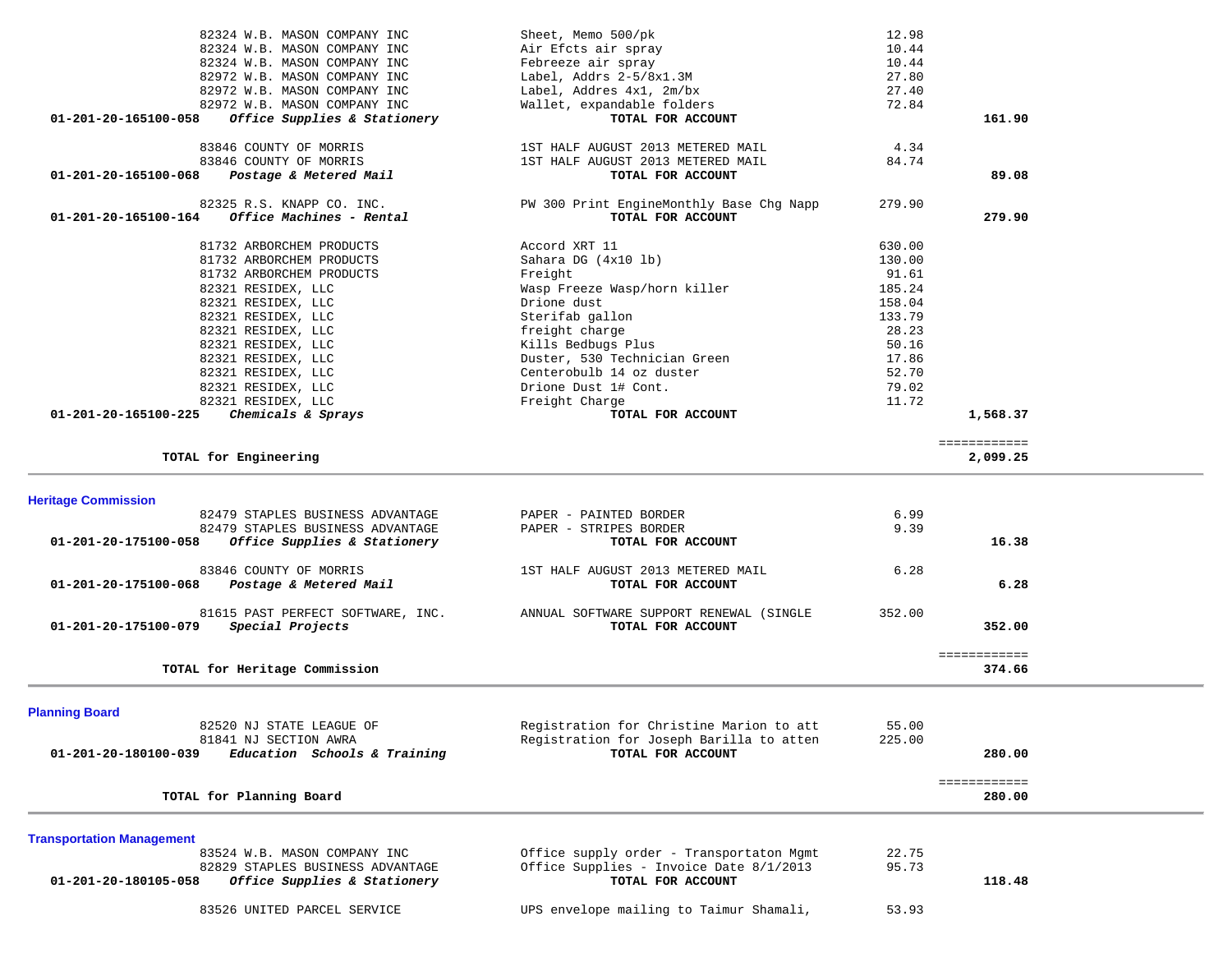| 82825 ROBERT ALVIENE                                                                                                               | 06/14-13- STAPLES- ROXBURY-MEMORY CARDS                                           | 38.50    |          |
|------------------------------------------------------------------------------------------------------------------------------------|-----------------------------------------------------------------------------------|----------|----------|
| $$\tt 82825~ROBERT~ALVIEWE$\\ 08/01/13- WALGREENS, LINCOLN {PARK-BATTER} 50.72\\ 09/01/13- WALGREENS, LINCOLN {PARK-BATTER} 50.72$ |                                                                                   |          |          |
|                                                                                                                                    |                                                                                   |          | 130.32   |
| 83846 COUNTY OF MORRIS                                                                                                             | 1ST HALF AUGUST 2013 METERED MAIL 4.34                                            |          |          |
| 01-201-22-201100-068  Postage & Metered Mail                                                                                       | TOTAL FOR ACCOUNT                                                                 |          | 4.34     |
|                                                                                                                                    |                                                                                   | 842.00   |          |
| 83007 EMPLOYMENT HORIZONS, INC.<br>83007 EMPLOYMENT HORIZONS, INC. GROUDSKEEPING/LAWN SERVICE                                      |                                                                                   | 150.00   |          |
| 82929 M.C. MUA                                                                                                                     | CUSTOMER ID: WEIGHTSM                                                             | 350.00   |          |
| 81716 SCIENTIFIC WATER CONDITIONING WATER GUARD SERVICE                                                                            |                                                                                   | 175.00   |          |
| 01-201-22-201100-084 Other Outside Services                                                                                        | TOTAL FOR ACCOUNT                                                                 |          | 1,517.00 |
|                                                                                                                                    | 83047 JERSEY CENTRAL POWER & LIGHT 10 00 07 0512 7 7/ WEIGHTS & MEASURES 2,414.67 |          |          |
| 01-201-22-201100-137 Electricity                                                                                                   | TOTAL FOR ACCOUNT                                                                 |          | 2,414.67 |
| 83850 NATIONAL FUEL OIL INC. TUEL TUEL CHARGES 7/13                                                                                |                                                                                   | 1,322.00 |          |
| 01-201-22-201100-140 Gas Purchases                                                                                                 | TOTAL FOR ACCOUNT                                                                 |          | 1,322.00 |
|                                                                                                                                    | 83046 HESS CORPORATION 695.85 (62830/612936) WEIGHTS & MEASURES (62830/612936)    |          |          |
| 01-201-22-201100-141 Natural Gas                                                                                                   | TOTAL FOR ACCOUNT                                                                 |          | 25.85    |
| 83383 UNIVERSAL SUPPLY GROUP, INC. PART # SM90426 4"90ELL 26GA                                                                     |                                                                                   | 2.25     |          |
|                                                                                                                                    | 83383 UNIVERSAL SUPPLY GROUP, INC. PART# SM5854 - 5X4 TAPER REDUCER 4.70          |          |          |
|                                                                                                                                    | 83383 UNIVERSAL SUPPLY GROUP, INC. PART# SMSL60426 SOUTHWARK 4X5 26GA 6.62        |          |          |
| $01 - 201 - 22 - 201100 - 258$ Equipment                                                                                           | TOTAL FOR ACCOUNT                                                                 |          | 13.57    |
|                                                                                                                                    | 82497 ROYAL COMMUNICATIONS INC. SERVICE REPORT 44723 -LABOR - EQUIPMENT 375.00    |          |          |
|                                                                                                                                    | 82497 ROYAL COMMUNICATIONS INC. SERVICE REPORT 44474 -INSTALL EQUIPMENT- 1,072.50 |          |          |
|                                                                                                                                    | 82497 ROYAL COMMUNICATIONS INC. SERVICE REPORT 44475- INSTALL EQUIPMENT 1,351.50  |          |          |
|                                                                                                                                    | 82497 ROYAL COMMUNICATIONS INC. SERVICE REPORT 44934 - INSTALL EOUIPMENT 245.00   |          |          |
| 82497 ROYAL COMMUNICATIONS INC.                                                                                                    | SERVICE REPORT 44477 - INSTALL EOUIPMENT                                          | 1,050.00 |          |

| 01 201 20 100119 0 <i>03</i> | Conci Administractive Duppiles                                     | 101AU FOR ACCOONT                                             | ------           |
|------------------------------|--------------------------------------------------------------------|---------------------------------------------------------------|------------------|
| 01-201-20-180115-164         | 81164 ATLANTIC TOMORROWS OFFICE<br><i>Office Machines - Rental</i> | Color print charges ID#G30550 Front Offi<br>TOTAL FOR ACCOUNT | 114.73<br>114.73 |
|                              |                                                                    |                                                               |                  |
|                              | TOTAL for PDT - General Admin                                      |                                                               | 598.47           |

**PDT - General Admin**  82520 NJ STATE LEAGUE OF Registration for Deena Leary to attend t 55.00  **01-201-20-180115-039** *Education Schools & Training* **TOTAL FOR ACCOUNT 55.00** 83525 W.B. MASON COMPANY INC Kitchen suppy order Customer #C1033751 I 59.46  **01-201-20-180115-058** *Office Supplies & Stationery* **TOTAL FOR ACCOUNT 59.46** 83846 COUNTY OF MORRIS THALF AUGUST 2013 METERED MAIL 46.36  **01-201-20-180115-068** *Postage & Metered Mail* **TOTAL FOR ACCOUNT 46.36** 83525 W.B. MASON COMPANY INC Paper Order 322.92  **01-201-20-180115-095** *Other Administrative Supplies* **TOTAL FOR ACCOUNT 322.92** 81164 ATLANTIC TOMORROWS OFFICE Color print charges ID#G30550 Front Offi 114.73  **01-201-20-180115-164** *Office Machines - Rental* **TOTAL FOR ACCOUNT 114.73**114.73

> 82825 ROBERT ALVIENE  $04/16/13$ - SEARS CEDAR KNOLLS-SPRAY PAINT  $4.81$  82825 ROBERT ALVIENE 05/10/13-CY DRAKE LOCKSMITH- KEY FOR NEW 3.42 82825 ROBERT ALVIENE 05/15/13- AIR MACHINE TEST- F.A. DAMIANO 0.75 82825 ROBERT ALVIENE 05/31/13- WALMART-CEDAR KNOLLS 32.12

**County Weights & Measures**

**TOTAL for Transportation Management 172.41**

============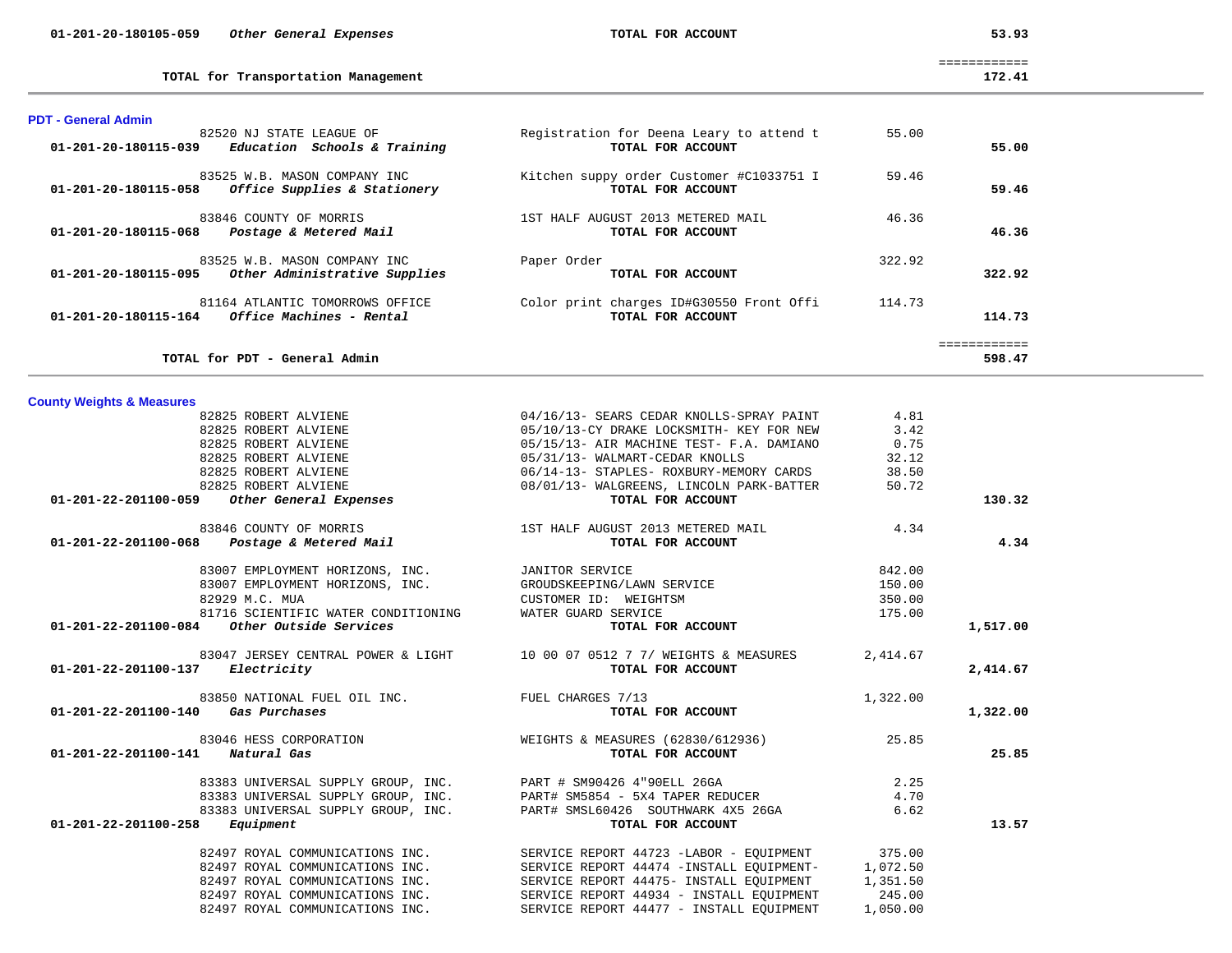82497 ROYAL COMMUNICATIONS INC. SERVICE REPORT 44478 -INSTALL EQUIPMENT 1,050.00 82497 ROYAL COMMUNICATIONS INC. SERVICE REPORT 44482 INSTALL EQUIPMENT C 252.50  **01-201-22-201100-262** *Machinery Repairs & Parts* **TOTAL FOR ACCOUNT 5,396.50**

**TOTAL for County Weights & Measures 10,824.25**

============

| <b>Employee Group Insurance</b> | 83666 ANNE CACCAMO<br>83663 ANTHONY LORI<br>83663 ANTHONY LORI<br>83663 ANTHONY LORI<br>83496 ARNE GOYTLL COYTLE<br>83496 ARNE GOYTLL ISON DEMATTEO<br>82867 ALLISON DEMATTEN<br>82865 ALMN SLAUSTETIN<br>82885 ANNE RAUST<br>82885 ANNE RAUST<br> |                                          |          |
|---------------------------------|----------------------------------------------------------------------------------------------------------------------------------------------------------------------------------------------------------------------------------------------------|------------------------------------------|----------|
|                                 |                                                                                                                                                                                                                                                    | Medicare B January, 2013 to June, 2013   | 900.00   |
|                                 |                                                                                                                                                                                                                                                    | Medicare B January, 2013 to June, 2013   | 429.90   |
|                                 |                                                                                                                                                                                                                                                    | Medicare B January, 2013 to June, 2013   | 910.80   |
|                                 |                                                                                                                                                                                                                                                    | Medicare B January, 2013 to June, 2013   | 524.50   |
|                                 |                                                                                                                                                                                                                                                    | Medicare B January, 2013 to June, 2013   | 1,258.80 |
|                                 |                                                                                                                                                                                                                                                    | Medicare B January, 2013 to June, 2013   | 629.40   |
|                                 |                                                                                                                                                                                                                                                    | Medicare B January, 2013 to June, 2013   | 629.40   |
|                                 |                                                                                                                                                                                                                                                    | Medicare B January, 2013 to June, 2013   | 629.40   |
|                                 |                                                                                                                                                                                                                                                    | Medicare B January, 2013 to June, 2013   | 629.40   |
|                                 |                                                                                                                                                                                                                                                    | Medicare B January, 2013 to June, 2013   | 629.40   |
|                                 |                                                                                                                                                                                                                                                    | Medicare B January, 2013 to June, 2013   | 1,258.80 |
|                                 |                                                                                                                                                                                                                                                    | Medicare B January, 2013 to June, 2013   | 629.40   |
|                                 |                                                                                                                                                                                                                                                    | Medicare B January, 2013 to June, 2013   | 629.40   |
|                                 |                                                                                                                                                                                                                                                    | Medicare B January, 2013 to June, 2013   | 629.40   |
|                                 |                                                                                                                                                                                                                                                    | Medicare B January, 2013 to June, 2013   | 629.40   |
|                                 |                                                                                                                                                                                                                                                    | Medicare B January, 2013 to June, 2013   | 629.40   |
|                                 |                                                                                                                                                                                                                                                    | Medicare B January, 2013 to June, 2013   | 629.40   |
|                                 |                                                                                                                                                                                                                                                    | Medicare B January, 2013 to June, 2013   | 629.40   |
|                                 |                                                                                                                                                                                                                                                    | Medicare B January, 2013 to June, 2013   | 629.40   |
|                                 |                                                                                                                                                                                                                                                    | Medicare B January, 2013 to June, 2013   | 629.40   |
|                                 |                                                                                                                                                                                                                                                    | Medicare B January, 2013 to June, 2013   | 629.40   |
|                                 |                                                                                                                                                                                                                                                    | Medicare B January, 2013 to June, 2013   | 629.40   |
|                                 |                                                                                                                                                                                                                                                    | Medicare B January, 2013 to June, 2013   | 629.40   |
|                                 |                                                                                                                                                                                                                                                    | Medicare B January, 2013 to June, 2013   | 629.40   |
|                                 |                                                                                                                                                                                                                                                    | Medicare B January, 2013 to June, 2013   | 629.40   |
|                                 |                                                                                                                                                                                                                                                    | Medicare B January, 2013 to June, 2013   | 629.40   |
|                                 |                                                                                                                                                                                                                                                    | Medicare B January, 2013 to June, 2013   | 944.10   |
|                                 |                                                                                                                                                                                                                                                    | Medicare B January, 2013 to June, 2013   | 209.80   |
|                                 |                                                                                                                                                                                                                                                    | Medicare B January, 2013 to June, 2013   | 629.40   |
|                                 |                                                                                                                                                                                                                                                    | Medicare B January, 2013 to June, 2013   | 1,258.80 |
|                                 |                                                                                                                                                                                                                                                    | Medicare B January, 2013 to June, 2013   | 629.40   |
|                                 |                                                                                                                                                                                                                                                    | Medicare B January, 2013 to June, 2013   | 629.40   |
|                                 |                                                                                                                                                                                                                                                    | Medicare B January, 2013 to June, 2013   | 629.40   |
|                                 |                                                                                                                                                                                                                                                    | Medicare B January, 2013 to June, 2013   | 629.40   |
|                                 |                                                                                                                                                                                                                                                    | Medicare B January, 2013 to June, 2013   | 629.40   |
|                                 |                                                                                                                                                                                                                                                    | Medicare B January, 2013 to June, 2013   | 629.40   |
|                                 |                                                                                                                                                                                                                                                    | Medicare B January, 2013 to June, 2013   | 629.40   |
|                                 |                                                                                                                                                                                                                                                    | Medicare B January, 2013 to June, 2013   | 1,258.80 |
|                                 |                                                                                                                                                                                                                                                    | Medicare B January, 2013 to June, 2013   | 629.40   |
|                                 |                                                                                                                                                                                                                                                    | Medicare B January, 2013 to June, 2013   | 629.40   |
|                                 |                                                                                                                                                                                                                                                    | Medicare B January, 2013 to June, 2013   | 1,258.80 |
|                                 |                                                                                                                                                                                                                                                    | Medicare B January, 2013 to June, 2013   | 1,258.80 |
|                                 |                                                                                                                                                                                                                                                    | Medicare B January, 2013 to June, 2013   | 629.40   |
|                                 |                                                                                                                                                                                                                                                    | Medicare B January, 2013 to June, 2013   | 629.40   |
|                                 |                                                                                                                                                                                                                                                    | Medicare B January, 2013 to June, 2013   | 629.40   |
|                                 |                                                                                                                                                                                                                                                    | Medicare B January, 2013 to June, 2013   | 629.40   |
|                                 |                                                                                                                                                                                                                                                    | Medicare B January, 2013 to June, 2013   | 629.40   |
|                                 |                                                                                                                                                                                                                                                    | Medicare B January, 2013 to June, 2013   | 629.40   |
|                                 |                                                                                                                                                                                                                                                    | Medicare B January, 2013 to June, 2013   | 629.40   |
|                                 |                                                                                                                                                                                                                                                    | Medicare B January, 2013 to June, 2013   | 1,258.80 |
|                                 | 83511 DISCOVERY BENEFITS INC.                                                                                                                                                                                                                      | COBRA 7/2013 Main County and Morris View | 947.60   |
|                                 | 83512 DISCOVERY BENEFITS INC.                                                                                                                                                                                                                      | COBRA 7/2013 OTA                         | 71.50    |
|                                 | 83174 DAISY WATSON                                                                                                                                                                                                                                 | Medicare B January, 2013 to June, 2013   | 1,258.80 |
|                                 | 83202 DENNIS COLDITZ                                                                                                                                                                                                                               | Medicare B January, 2013 to June, 2013   | 314.70   |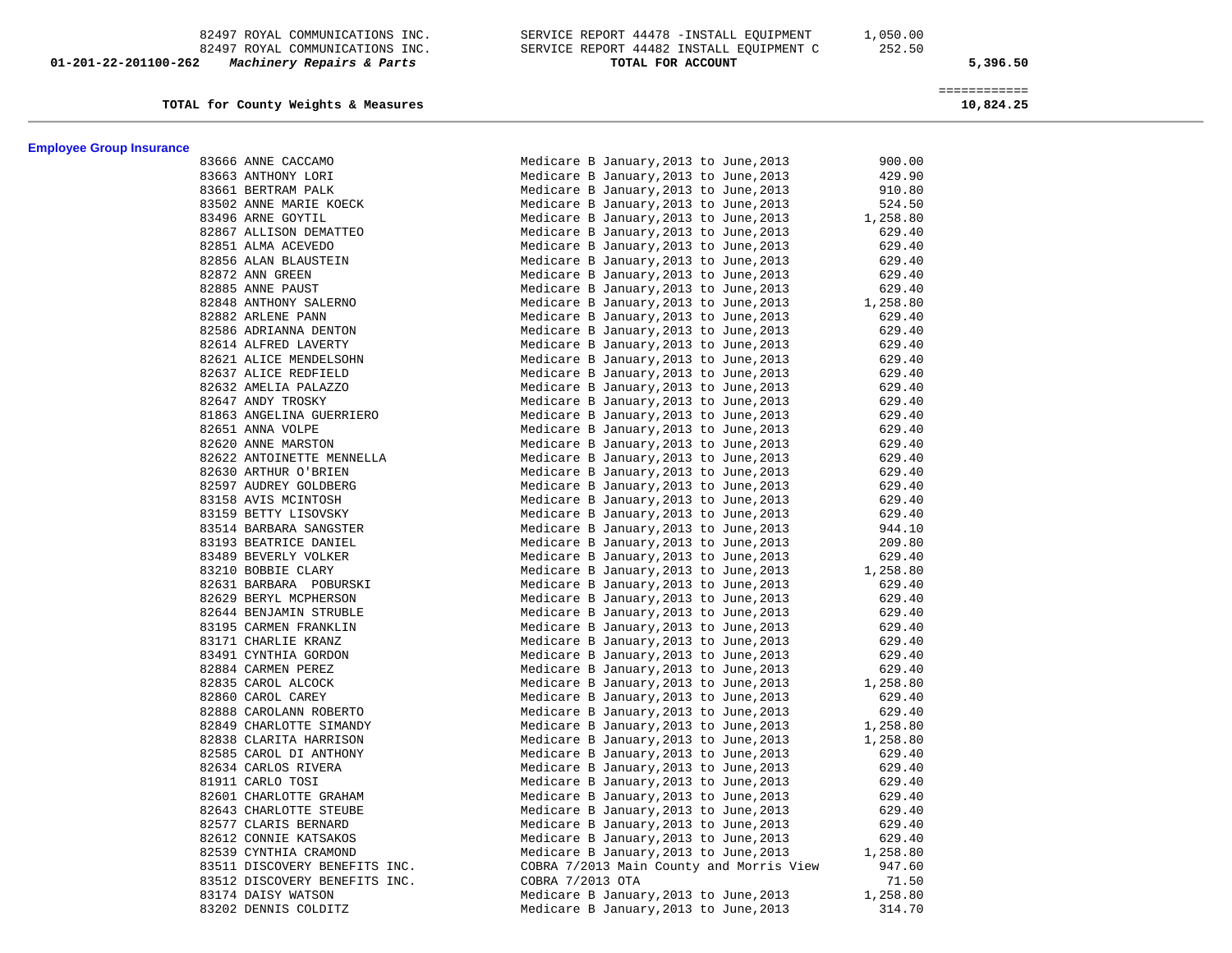|                                        | 314.70                                                                                                                                                                                                                                                                                                                                                                                                                                                                                                                                                                                                                                                                                                                                                                                                                                                                                                                                                                                                                                                                                                                                                                                                                                                                                                                                                                                                                                                                                                                                                                                                                                                                                                                                                                                                                                                                                                                                                                                                                                                                                                                                                                                                                                                                                                                                                                |
|----------------------------------------|-----------------------------------------------------------------------------------------------------------------------------------------------------------------------------------------------------------------------------------------------------------------------------------------------------------------------------------------------------------------------------------------------------------------------------------------------------------------------------------------------------------------------------------------------------------------------------------------------------------------------------------------------------------------------------------------------------------------------------------------------------------------------------------------------------------------------------------------------------------------------------------------------------------------------------------------------------------------------------------------------------------------------------------------------------------------------------------------------------------------------------------------------------------------------------------------------------------------------------------------------------------------------------------------------------------------------------------------------------------------------------------------------------------------------------------------------------------------------------------------------------------------------------------------------------------------------------------------------------------------------------------------------------------------------------------------------------------------------------------------------------------------------------------------------------------------------------------------------------------------------------------------------------------------------------------------------------------------------------------------------------------------------------------------------------------------------------------------------------------------------------------------------------------------------------------------------------------------------------------------------------------------------------------------------------------------------------------------------------------------------|
|                                        | 629.40                                                                                                                                                                                                                                                                                                                                                                                                                                                                                                                                                                                                                                                                                                                                                                                                                                                                                                                                                                                                                                                                                                                                                                                                                                                                                                                                                                                                                                                                                                                                                                                                                                                                                                                                                                                                                                                                                                                                                                                                                                                                                                                                                                                                                                                                                                                                                                |
|                                        | 629.40<br>629.40                                                                                                                                                                                                                                                                                                                                                                                                                                                                                                                                                                                                                                                                                                                                                                                                                                                                                                                                                                                                                                                                                                                                                                                                                                                                                                                                                                                                                                                                                                                                                                                                                                                                                                                                                                                                                                                                                                                                                                                                                                                                                                                                                                                                                                                                                                                                                      |
|                                        |                                                                                                                                                                                                                                                                                                                                                                                                                                                                                                                                                                                                                                                                                                                                                                                                                                                                                                                                                                                                                                                                                                                                                                                                                                                                                                                                                                                                                                                                                                                                                                                                                                                                                                                                                                                                                                                                                                                                                                                                                                                                                                                                                                                                                                                                                                                                                                       |
|                                        |                                                                                                                                                                                                                                                                                                                                                                                                                                                                                                                                                                                                                                                                                                                                                                                                                                                                                                                                                                                                                                                                                                                                                                                                                                                                                                                                                                                                                                                                                                                                                                                                                                                                                                                                                                                                                                                                                                                                                                                                                                                                                                                                                                                                                                                                                                                                                                       |
|                                        |                                                                                                                                                                                                                                                                                                                                                                                                                                                                                                                                                                                                                                                                                                                                                                                                                                                                                                                                                                                                                                                                                                                                                                                                                                                                                                                                                                                                                                                                                                                                                                                                                                                                                                                                                                                                                                                                                                                                                                                                                                                                                                                                                                                                                                                                                                                                                                       |
|                                        |                                                                                                                                                                                                                                                                                                                                                                                                                                                                                                                                                                                                                                                                                                                                                                                                                                                                                                                                                                                                                                                                                                                                                                                                                                                                                                                                                                                                                                                                                                                                                                                                                                                                                                                                                                                                                                                                                                                                                                                                                                                                                                                                                                                                                                                                                                                                                                       |
|                                        |                                                                                                                                                                                                                                                                                                                                                                                                                                                                                                                                                                                                                                                                                                                                                                                                                                                                                                                                                                                                                                                                                                                                                                                                                                                                                                                                                                                                                                                                                                                                                                                                                                                                                                                                                                                                                                                                                                                                                                                                                                                                                                                                                                                                                                                                                                                                                                       |
|                                        |                                                                                                                                                                                                                                                                                                                                                                                                                                                                                                                                                                                                                                                                                                                                                                                                                                                                                                                                                                                                                                                                                                                                                                                                                                                                                                                                                                                                                                                                                                                                                                                                                                                                                                                                                                                                                                                                                                                                                                                                                                                                                                                                                                                                                                                                                                                                                                       |
|                                        |                                                                                                                                                                                                                                                                                                                                                                                                                                                                                                                                                                                                                                                                                                                                                                                                                                                                                                                                                                                                                                                                                                                                                                                                                                                                                                                                                                                                                                                                                                                                                                                                                                                                                                                                                                                                                                                                                                                                                                                                                                                                                                                                                                                                                                                                                                                                                                       |
|                                        |                                                                                                                                                                                                                                                                                                                                                                                                                                                                                                                                                                                                                                                                                                                                                                                                                                                                                                                                                                                                                                                                                                                                                                                                                                                                                                                                                                                                                                                                                                                                                                                                                                                                                                                                                                                                                                                                                                                                                                                                                                                                                                                                                                                                                                                                                                                                                                       |
|                                        |                                                                                                                                                                                                                                                                                                                                                                                                                                                                                                                                                                                                                                                                                                                                                                                                                                                                                                                                                                                                                                                                                                                                                                                                                                                                                                                                                                                                                                                                                                                                                                                                                                                                                                                                                                                                                                                                                                                                                                                                                                                                                                                                                                                                                                                                                                                                                                       |
|                                        |                                                                                                                                                                                                                                                                                                                                                                                                                                                                                                                                                                                                                                                                                                                                                                                                                                                                                                                                                                                                                                                                                                                                                                                                                                                                                                                                                                                                                                                                                                                                                                                                                                                                                                                                                                                                                                                                                                                                                                                                                                                                                                                                                                                                                                                                                                                                                                       |
|                                        |                                                                                                                                                                                                                                                                                                                                                                                                                                                                                                                                                                                                                                                                                                                                                                                                                                                                                                                                                                                                                                                                                                                                                                                                                                                                                                                                                                                                                                                                                                                                                                                                                                                                                                                                                                                                                                                                                                                                                                                                                                                                                                                                                                                                                                                                                                                                                                       |
|                                        |                                                                                                                                                                                                                                                                                                                                                                                                                                                                                                                                                                                                                                                                                                                                                                                                                                                                                                                                                                                                                                                                                                                                                                                                                                                                                                                                                                                                                                                                                                                                                                                                                                                                                                                                                                                                                                                                                                                                                                                                                                                                                                                                                                                                                                                                                                                                                                       |
|                                        |                                                                                                                                                                                                                                                                                                                                                                                                                                                                                                                                                                                                                                                                                                                                                                                                                                                                                                                                                                                                                                                                                                                                                                                                                                                                                                                                                                                                                                                                                                                                                                                                                                                                                                                                                                                                                                                                                                                                                                                                                                                                                                                                                                                                                                                                                                                                                                       |
|                                        |                                                                                                                                                                                                                                                                                                                                                                                                                                                                                                                                                                                                                                                                                                                                                                                                                                                                                                                                                                                                                                                                                                                                                                                                                                                                                                                                                                                                                                                                                                                                                                                                                                                                                                                                                                                                                                                                                                                                                                                                                                                                                                                                                                                                                                                                                                                                                                       |
|                                        |                                                                                                                                                                                                                                                                                                                                                                                                                                                                                                                                                                                                                                                                                                                                                                                                                                                                                                                                                                                                                                                                                                                                                                                                                                                                                                                                                                                                                                                                                                                                                                                                                                                                                                                                                                                                                                                                                                                                                                                                                                                                                                                                                                                                                                                                                                                                                                       |
|                                        |                                                                                                                                                                                                                                                                                                                                                                                                                                                                                                                                                                                                                                                                                                                                                                                                                                                                                                                                                                                                                                                                                                                                                                                                                                                                                                                                                                                                                                                                                                                                                                                                                                                                                                                                                                                                                                                                                                                                                                                                                                                                                                                                                                                                                                                                                                                                                                       |
|                                        |                                                                                                                                                                                                                                                                                                                                                                                                                                                                                                                                                                                                                                                                                                                                                                                                                                                                                                                                                                                                                                                                                                                                                                                                                                                                                                                                                                                                                                                                                                                                                                                                                                                                                                                                                                                                                                                                                                                                                                                                                                                                                                                                                                                                                                                                                                                                                                       |
|                                        |                                                                                                                                                                                                                                                                                                                                                                                                                                                                                                                                                                                                                                                                                                                                                                                                                                                                                                                                                                                                                                                                                                                                                                                                                                                                                                                                                                                                                                                                                                                                                                                                                                                                                                                                                                                                                                                                                                                                                                                                                                                                                                                                                                                                                                                                                                                                                                       |
|                                        |                                                                                                                                                                                                                                                                                                                                                                                                                                                                                                                                                                                                                                                                                                                                                                                                                                                                                                                                                                                                                                                                                                                                                                                                                                                                                                                                                                                                                                                                                                                                                                                                                                                                                                                                                                                                                                                                                                                                                                                                                                                                                                                                                                                                                                                                                                                                                                       |
|                                        |                                                                                                                                                                                                                                                                                                                                                                                                                                                                                                                                                                                                                                                                                                                                                                                                                                                                                                                                                                                                                                                                                                                                                                                                                                                                                                                                                                                                                                                                                                                                                                                                                                                                                                                                                                                                                                                                                                                                                                                                                                                                                                                                                                                                                                                                                                                                                                       |
|                                        |                                                                                                                                                                                                                                                                                                                                                                                                                                                                                                                                                                                                                                                                                                                                                                                                                                                                                                                                                                                                                                                                                                                                                                                                                                                                                                                                                                                                                                                                                                                                                                                                                                                                                                                                                                                                                                                                                                                                                                                                                                                                                                                                                                                                                                                                                                                                                                       |
|                                        |                                                                                                                                                                                                                                                                                                                                                                                                                                                                                                                                                                                                                                                                                                                                                                                                                                                                                                                                                                                                                                                                                                                                                                                                                                                                                                                                                                                                                                                                                                                                                                                                                                                                                                                                                                                                                                                                                                                                                                                                                                                                                                                                                                                                                                                                                                                                                                       |
|                                        |                                                                                                                                                                                                                                                                                                                                                                                                                                                                                                                                                                                                                                                                                                                                                                                                                                                                                                                                                                                                                                                                                                                                                                                                                                                                                                                                                                                                                                                                                                                                                                                                                                                                                                                                                                                                                                                                                                                                                                                                                                                                                                                                                                                                                                                                                                                                                                       |
|                                        |                                                                                                                                                                                                                                                                                                                                                                                                                                                                                                                                                                                                                                                                                                                                                                                                                                                                                                                                                                                                                                                                                                                                                                                                                                                                                                                                                                                                                                                                                                                                                                                                                                                                                                                                                                                                                                                                                                                                                                                                                                                                                                                                                                                                                                                                                                                                                                       |
|                                        |                                                                                                                                                                                                                                                                                                                                                                                                                                                                                                                                                                                                                                                                                                                                                                                                                                                                                                                                                                                                                                                                                                                                                                                                                                                                                                                                                                                                                                                                                                                                                                                                                                                                                                                                                                                                                                                                                                                                                                                                                                                                                                                                                                                                                                                                                                                                                                       |
|                                        |                                                                                                                                                                                                                                                                                                                                                                                                                                                                                                                                                                                                                                                                                                                                                                                                                                                                                                                                                                                                                                                                                                                                                                                                                                                                                                                                                                                                                                                                                                                                                                                                                                                                                                                                                                                                                                                                                                                                                                                                                                                                                                                                                                                                                                                                                                                                                                       |
|                                        |                                                                                                                                                                                                                                                                                                                                                                                                                                                                                                                                                                                                                                                                                                                                                                                                                                                                                                                                                                                                                                                                                                                                                                                                                                                                                                                                                                                                                                                                                                                                                                                                                                                                                                                                                                                                                                                                                                                                                                                                                                                                                                                                                                                                                                                                                                                                                                       |
|                                        |                                                                                                                                                                                                                                                                                                                                                                                                                                                                                                                                                                                                                                                                                                                                                                                                                                                                                                                                                                                                                                                                                                                                                                                                                                                                                                                                                                                                                                                                                                                                                                                                                                                                                                                                                                                                                                                                                                                                                                                                                                                                                                                                                                                                                                                                                                                                                                       |
|                                        |                                                                                                                                                                                                                                                                                                                                                                                                                                                                                                                                                                                                                                                                                                                                                                                                                                                                                                                                                                                                                                                                                                                                                                                                                                                                                                                                                                                                                                                                                                                                                                                                                                                                                                                                                                                                                                                                                                                                                                                                                                                                                                                                                                                                                                                                                                                                                                       |
|                                        |                                                                                                                                                                                                                                                                                                                                                                                                                                                                                                                                                                                                                                                                                                                                                                                                                                                                                                                                                                                                                                                                                                                                                                                                                                                                                                                                                                                                                                                                                                                                                                                                                                                                                                                                                                                                                                                                                                                                                                                                                                                                                                                                                                                                                                                                                                                                                                       |
|                                        |                                                                                                                                                                                                                                                                                                                                                                                                                                                                                                                                                                                                                                                                                                                                                                                                                                                                                                                                                                                                                                                                                                                                                                                                                                                                                                                                                                                                                                                                                                                                                                                                                                                                                                                                                                                                                                                                                                                                                                                                                                                                                                                                                                                                                                                                                                                                                                       |
|                                        |                                                                                                                                                                                                                                                                                                                                                                                                                                                                                                                                                                                                                                                                                                                                                                                                                                                                                                                                                                                                                                                                                                                                                                                                                                                                                                                                                                                                                                                                                                                                                                                                                                                                                                                                                                                                                                                                                                                                                                                                                                                                                                                                                                                                                                                                                                                                                                       |
|                                        |                                                                                                                                                                                                                                                                                                                                                                                                                                                                                                                                                                                                                                                                                                                                                                                                                                                                                                                                                                                                                                                                                                                                                                                                                                                                                                                                                                                                                                                                                                                                                                                                                                                                                                                                                                                                                                                                                                                                                                                                                                                                                                                                                                                                                                                                                                                                                                       |
|                                        |                                                                                                                                                                                                                                                                                                                                                                                                                                                                                                                                                                                                                                                                                                                                                                                                                                                                                                                                                                                                                                                                                                                                                                                                                                                                                                                                                                                                                                                                                                                                                                                                                                                                                                                                                                                                                                                                                                                                                                                                                                                                                                                                                                                                                                                                                                                                                                       |
|                                        | 629.40                                                                                                                                                                                                                                                                                                                                                                                                                                                                                                                                                                                                                                                                                                                                                                                                                                                                                                                                                                                                                                                                                                                                                                                                                                                                                                                                                                                                                                                                                                                                                                                                                                                                                                                                                                                                                                                                                                                                                                                                                                                                                                                                                                                                                                                                                                                                                                |
|                                        | 1,258.80                                                                                                                                                                                                                                                                                                                                                                                                                                                                                                                                                                                                                                                                                                                                                                                                                                                                                                                                                                                                                                                                                                                                                                                                                                                                                                                                                                                                                                                                                                                                                                                                                                                                                                                                                                                                                                                                                                                                                                                                                                                                                                                                                                                                                                                                                                                                                              |
|                                        | 629.40                                                                                                                                                                                                                                                                                                                                                                                                                                                                                                                                                                                                                                                                                                                                                                                                                                                                                                                                                                                                                                                                                                                                                                                                                                                                                                                                                                                                                                                                                                                                                                                                                                                                                                                                                                                                                                                                                                                                                                                                                                                                                                                                                                                                                                                                                                                                                                |
|                                        |                                                                                                                                                                                                                                                                                                                                                                                                                                                                                                                                                                                                                                                                                                                                                                                                                                                                                                                                                                                                                                                                                                                                                                                                                                                                                                                                                                                                                                                                                                                                                                                                                                                                                                                                                                                                                                                                                                                                                                                                                                                                                                                                                                                                                                                                                                                                                                       |
|                                        |                                                                                                                                                                                                                                                                                                                                                                                                                                                                                                                                                                                                                                                                                                                                                                                                                                                                                                                                                                                                                                                                                                                                                                                                                                                                                                                                                                                                                                                                                                                                                                                                                                                                                                                                                                                                                                                                                                                                                                                                                                                                                                                                                                                                                                                                                                                                                                       |
|                                        |                                                                                                                                                                                                                                                                                                                                                                                                                                                                                                                                                                                                                                                                                                                                                                                                                                                                                                                                                                                                                                                                                                                                                                                                                                                                                                                                                                                                                                                                                                                                                                                                                                                                                                                                                                                                                                                                                                                                                                                                                                                                                                                                                                                                                                                                                                                                                                       |
|                                        |                                                                                                                                                                                                                                                                                                                                                                                                                                                                                                                                                                                                                                                                                                                                                                                                                                                                                                                                                                                                                                                                                                                                                                                                                                                                                                                                                                                                                                                                                                                                                                                                                                                                                                                                                                                                                                                                                                                                                                                                                                                                                                                                                                                                                                                                                                                                                                       |
|                                        |                                                                                                                                                                                                                                                                                                                                                                                                                                                                                                                                                                                                                                                                                                                                                                                                                                                                                                                                                                                                                                                                                                                                                                                                                                                                                                                                                                                                                                                                                                                                                                                                                                                                                                                                                                                                                                                                                                                                                                                                                                                                                                                                                                                                                                                                                                                                                                       |
|                                        | 1,258.80                                                                                                                                                                                                                                                                                                                                                                                                                                                                                                                                                                                                                                                                                                                                                                                                                                                                                                                                                                                                                                                                                                                                                                                                                                                                                                                                                                                                                                                                                                                                                                                                                                                                                                                                                                                                                                                                                                                                                                                                                                                                                                                                                                                                                                                                                                                                                              |
|                                        |                                                                                                                                                                                                                                                                                                                                                                                                                                                                                                                                                                                                                                                                                                                                                                                                                                                                                                                                                                                                                                                                                                                                                                                                                                                                                                                                                                                                                                                                                                                                                                                                                                                                                                                                                                                                                                                                                                                                                                                                                                                                                                                                                                                                                                                                                                                                                                       |
|                                        |                                                                                                                                                                                                                                                                                                                                                                                                                                                                                                                                                                                                                                                                                                                                                                                                                                                                                                                                                                                                                                                                                                                                                                                                                                                                                                                                                                                                                                                                                                                                                                                                                                                                                                                                                                                                                                                                                                                                                                                                                                                                                                                                                                                                                                                                                                                                                                       |
|                                        | 629.40                                                                                                                                                                                                                                                                                                                                                                                                                                                                                                                                                                                                                                                                                                                                                                                                                                                                                                                                                                                                                                                                                                                                                                                                                                                                                                                                                                                                                                                                                                                                                                                                                                                                                                                                                                                                                                                                                                                                                                                                                                                                                                                                                                                                                                                                                                                                                                |
|                                        |                                                                                                                                                                                                                                                                                                                                                                                                                                                                                                                                                                                                                                                                                                                                                                                                                                                                                                                                                                                                                                                                                                                                                                                                                                                                                                                                                                                                                                                                                                                                                                                                                                                                                                                                                                                                                                                                                                                                                                                                                                                                                                                                                                                                                                                                                                                                                                       |
|                                        |                                                                                                                                                                                                                                                                                                                                                                                                                                                                                                                                                                                                                                                                                                                                                                                                                                                                                                                                                                                                                                                                                                                                                                                                                                                                                                                                                                                                                                                                                                                                                                                                                                                                                                                                                                                                                                                                                                                                                                                                                                                                                                                                                                                                                                                                                                                                                                       |
|                                        |                                                                                                                                                                                                                                                                                                                                                                                                                                                                                                                                                                                                                                                                                                                                                                                                                                                                                                                                                                                                                                                                                                                                                                                                                                                                                                                                                                                                                                                                                                                                                                                                                                                                                                                                                                                                                                                                                                                                                                                                                                                                                                                                                                                                                                                                                                                                                                       |
|                                        |                                                                                                                                                                                                                                                                                                                                                                                                                                                                                                                                                                                                                                                                                                                                                                                                                                                                                                                                                                                                                                                                                                                                                                                                                                                                                                                                                                                                                                                                                                                                                                                                                                                                                                                                                                                                                                                                                                                                                                                                                                                                                                                                                                                                                                                                                                                                                                       |
|                                        |                                                                                                                                                                                                                                                                                                                                                                                                                                                                                                                                                                                                                                                                                                                                                                                                                                                                                                                                                                                                                                                                                                                                                                                                                                                                                                                                                                                                                                                                                                                                                                                                                                                                                                                                                                                                                                                                                                                                                                                                                                                                                                                                                                                                                                                                                                                                                                       |
| Medicare B January, 2013 to June, 2013 | 629.40                                                                                                                                                                                                                                                                                                                                                                                                                                                                                                                                                                                                                                                                                                                                                                                                                                                                                                                                                                                                                                                                                                                                                                                                                                                                                                                                                                                                                                                                                                                                                                                                                                                                                                                                                                                                                                                                                                                                                                                                                                                                                                                                                                                                                                                                                                                                                                |
|                                        | 1,258.80                                                                                                                                                                                                                                                                                                                                                                                                                                                                                                                                                                                                                                                                                                                                                                                                                                                                                                                                                                                                                                                                                                                                                                                                                                                                                                                                                                                                                                                                                                                                                                                                                                                                                                                                                                                                                                                                                                                                                                                                                                                                                                                                                                                                                                                                                                                                                              |
|                                        |                                                                                                                                                                                                                                                                                                                                                                                                                                                                                                                                                                                                                                                                                                                                                                                                                                                                                                                                                                                                                                                                                                                                                                                                                                                                                                                                                                                                                                                                                                                                                                                                                                                                                                                                                                                                                                                                                                                                                                                                                                                                                                                                                                                                                                                                                                                                                                       |
| Medicare B January, 2013 to June, 2013 |                                                                                                                                                                                                                                                                                                                                                                                                                                                                                                                                                                                                                                                                                                                                                                                                                                                                                                                                                                                                                                                                                                                                                                                                                                                                                                                                                                                                                                                                                                                                                                                                                                                                                                                                                                                                                                                                                                                                                                                                                                                                                                                                                                                                                                                                                                                                                                       |
| Medicare B January, 2013 to June, 2013 | 629.40                                                                                                                                                                                                                                                                                                                                                                                                                                                                                                                                                                                                                                                                                                                                                                                                                                                                                                                                                                                                                                                                                                                                                                                                                                                                                                                                                                                                                                                                                                                                                                                                                                                                                                                                                                                                                                                                                                                                                                                                                                                                                                                                                                                                                                                                                                                                                                |
| Medicare B January, 2013 to June, 2013 | 629.40                                                                                                                                                                                                                                                                                                                                                                                                                                                                                                                                                                                                                                                                                                                                                                                                                                                                                                                                                                                                                                                                                                                                                                                                                                                                                                                                                                                                                                                                                                                                                                                                                                                                                                                                                                                                                                                                                                                                                                                                                                                                                                                                                                                                                                                                                                                                                                |
| Medicare B January, 2013 to June, 2013 | 1,258.80                                                                                                                                                                                                                                                                                                                                                                                                                                                                                                                                                                                                                                                                                                                                                                                                                                                                                                                                                                                                                                                                                                                                                                                                                                                                                                                                                                                                                                                                                                                                                                                                                                                                                                                                                                                                                                                                                                                                                                                                                                                                                                                                                                                                                                                                                                                                                              |
| Medicare B January, 2013 to June, 2013 | 1,258.80                                                                                                                                                                                                                                                                                                                                                                                                                                                                                                                                                                                                                                                                                                                                                                                                                                                                                                                                                                                                                                                                                                                                                                                                                                                                                                                                                                                                                                                                                                                                                                                                                                                                                                                                                                                                                                                                                                                                                                                                                                                                                                                                                                                                                                                                                                                                                              |
| Medicare B January, 2013 to June, 2013 | 1,258.80                                                                                                                                                                                                                                                                                                                                                                                                                                                                                                                                                                                                                                                                                                                                                                                                                                                                                                                                                                                                                                                                                                                                                                                                                                                                                                                                                                                                                                                                                                                                                                                                                                                                                                                                                                                                                                                                                                                                                                                                                                                                                                                                                                                                                                                                                                                                                              |
| Medicare B January, 2013 to June, 2013 | 629.40                                                                                                                                                                                                                                                                                                                                                                                                                                                                                                                                                                                                                                                                                                                                                                                                                                                                                                                                                                                                                                                                                                                                                                                                                                                                                                                                                                                                                                                                                                                                                                                                                                                                                                                                                                                                                                                                                                                                                                                                                                                                                                                                                                                                                                                                                                                                                                |
| Medicare B January, 2013 to June, 2013 | 1,258.80                                                                                                                                                                                                                                                                                                                                                                                                                                                                                                                                                                                                                                                                                                                                                                                                                                                                                                                                                                                                                                                                                                                                                                                                                                                                                                                                                                                                                                                                                                                                                                                                                                                                                                                                                                                                                                                                                                                                                                                                                                                                                                                                                                                                                                                                                                                                                              |
| Medicare B January, 2013 to June, 2013 | 1,049.00                                                                                                                                                                                                                                                                                                                                                                                                                                                                                                                                                                                                                                                                                                                                                                                                                                                                                                                                                                                                                                                                                                                                                                                                                                                                                                                                                                                                                                                                                                                                                                                                                                                                                                                                                                                                                                                                                                                                                                                                                                                                                                                                                                                                                                                                                                                                                              |
| Medicare B January, 2013 to June, 2013 | 629.40                                                                                                                                                                                                                                                                                                                                                                                                                                                                                                                                                                                                                                                                                                                                                                                                                                                                                                                                                                                                                                                                                                                                                                                                                                                                                                                                                                                                                                                                                                                                                                                                                                                                                                                                                                                                                                                                                                                                                                                                                                                                                                                                                                                                                                                                                                                                                                |
| Medicare B January, 2013 to June, 2013 | 209.80                                                                                                                                                                                                                                                                                                                                                                                                                                                                                                                                                                                                                                                                                                                                                                                                                                                                                                                                                                                                                                                                                                                                                                                                                                                                                                                                                                                                                                                                                                                                                                                                                                                                                                                                                                                                                                                                                                                                                                                                                                                                                                                                                                                                                                                                                                                                                                |
|                                        | 83203 DOMINIC GALLO<br>83173 DONNA HARDEN<br>83167 DOROTHY BROOME<br>83186 DOROTHY COLQUHOUN<br>83185 DOROTHY WULFERS<br>83182 DUDLEY WOODBRIDGE<br>82839 DONNA KOWALSKI<br>82635 DOROTHY LALLEAU<br>82655 DOROTHY NALLEAU<br>82656 DOROTHY NALLEAU<br>82565<br>Medicare B January, 2013 to June, 2013<br>Medicare B January, 2013 to June, 2013<br>Medicare B January, 2013 to June, 2013<br>Medicare B January, 2013 to June, 2013 629.40<br>Medicare B January, 2013 to June, 2013 1, 228.80<br>Medicare B January, 2013 to June, 2013<br>Medicare B January, 2013 to June, 2013 1, 258.80<br>Medicare B January, 2013 to June, 2013 1, 258.80<br>Medicare B January, 2013 to June, 2013 629.40<br>Medicare B January, 2013 to June, 2013 629.40<br>Medicare B January, 2013 to June, 2013 629.40<br>Medicare B January, 2013 to June, 2013 629.40<br>Medicare B January, 2013 to June,<br>Medicare B January, 2013 to June, 2013 1,067.40<br>Medicare B January, 2013 to June, 2013 1429.90<br>Medicare B January, 2013 to June, 2013 429.90<br>Medicare B January, 2013 to June, 2013 419.60<br>Medicare B January, 2013 to June, 2013 209.80<br>Medicare B January, 2013 to June, 2013 419.60<br>Medicare B January, 2013 to June,<br>Medicare B January, 2013 to June, 2013 629.40<br>Medicare B January, 2013 to June, 2013 629.40<br>Medicare B January, 2013 to June, 2013 629.40<br>Medicare B January, 2013 to June, 2013 629.40<br>Medicare B January, 2013 to June,<br>Medicare B January, 2013 to June, 2013<br>Medicare B January, 2013 to June, 2013<br>Medicare B January, 2013 to June, 2013<br>Medicare B January, 2013 to June, 2013<br>Medicare B January, 2013 to June, 2013 1, 258.80<br>Medicare B January, 2013 to June, 2013 629.40<br>Medicare B January, 2013 to June, 2013 629.40<br>Medicare B January, 2013 to June, 2013 1, 258.80<br>The Theory 2013 to June, 2013 1, 258.80<br>Medicare B January, 2013 to June, 2013 $1,258.80$<br>Medicare B January, 2013 to June, 2013<br>Medicare B January, 2013 to June, 2013 $1,258.80$<br>Medicare B January, 2013 to June, 2013<br>Medicare B January, 2013 to June, 2013 $1,258.80$<br>Medicare B January, 2013 to June, 2013 629.40<br>Medicare B January, 2013 to June, 2013 629.40<br>Medicare B January, 2013 to June, 2013 209.80<br>Medicare B January, 2013 to June, 2013 629.40 |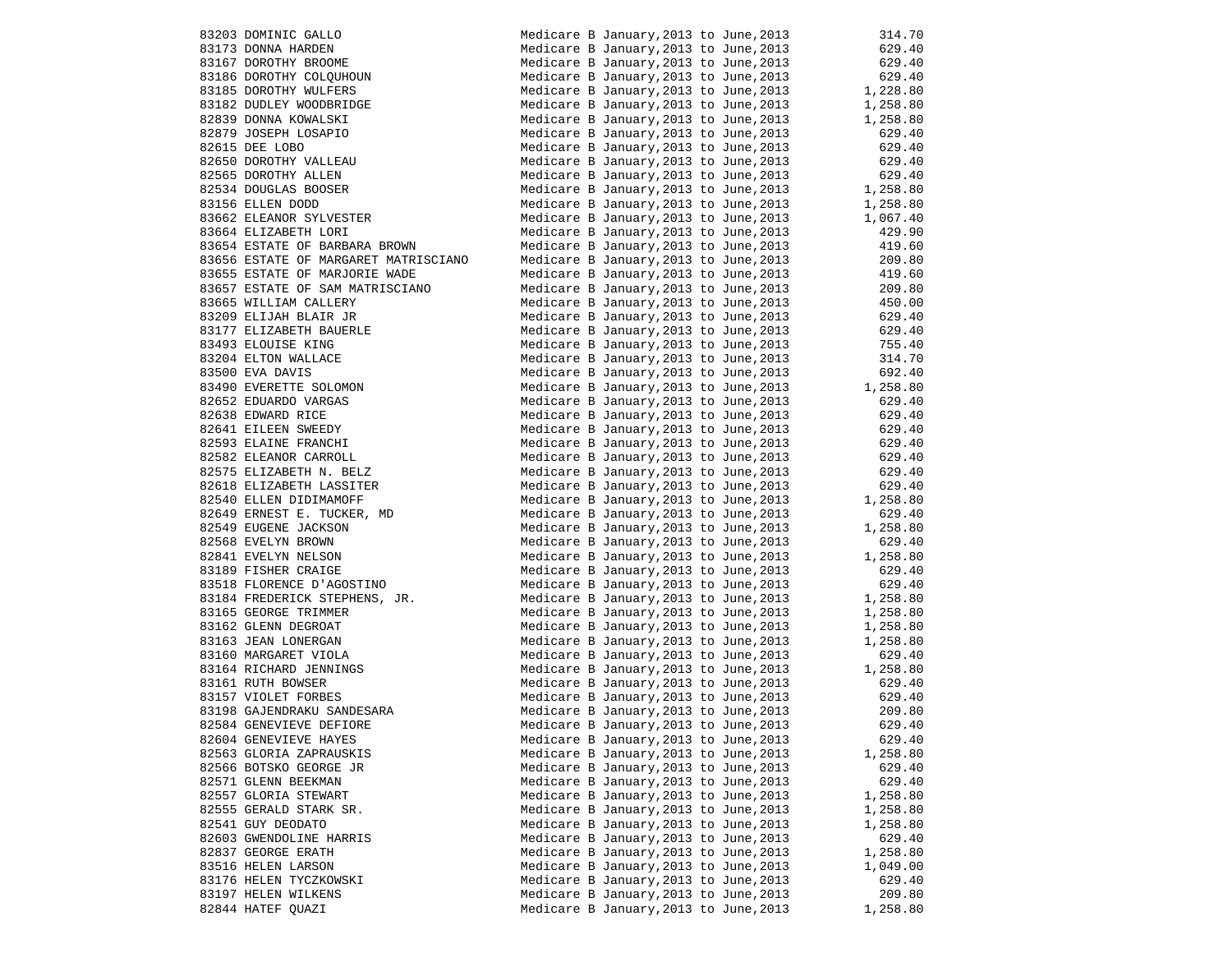| 82842 HELEN NELSON                                                                                                                                                                            | Medicare B January,2013 to June,2013   | 1,258.80                     |
|-----------------------------------------------------------------------------------------------------------------------------------------------------------------------------------------------|----------------------------------------|------------------------------|
| 82853 HENRY ARTEAGA                                                                                                                                                                           | Medicare B January, 2013 to June, 2013 | 629.40                       |
| 82596 HENRY GARTNER                                                                                                                                                                           | Medicare B January, 2013 to June, 2013 | 629.40                       |
| 82542 HENRY ELLIOTT                                                                                                                                                                           | Medicare B January, 2013 to June, 2013 | 1,258.80                     |
| 82610 HILDE KLINE                                                                                                                                                                             | Medicare B January, 2013 to June, 2013 | 629.40                       |
| 82845 ILENE M. ST. JOHN                                                                                                                                                                       | Medicare B January, 2013 to June, 2013 | 1,258.80                     |
|                                                                                                                                                                                               |                                        |                              |
| 82886 ISABEL RUIZ                                                                                                                                                                             | Medicare B January, 2013 to June, 2013 | 629.40                       |
|                                                                                                                                                                                               | Medicare B January, 2013 to June, 2013 | 629.40                       |
| 82572 IRIS BLAKE<br>82635 IDA RANDLE<br>82562 IRVING WEISS<br>82553 RUBINO IGNAZIO<br>32635 IDA<br>82562 IRVING WEISS<br>82553 RUBINO IGNAZIO<br>82389 ISABELLE SIMON<br>32389 ISABELLE SIMON | Medicare B January, 2013 to June, 2013 | 629.40                       |
|                                                                                                                                                                                               | Medicare B January, 2013 to June, 2013 | 1,258.80                     |
|                                                                                                                                                                                               | Medicare B January, 2013 to June, 2013 | 1,258.80                     |
|                                                                                                                                                                                               | Medicare B January, 2013 to June, 2013 | 629.40                       |
|                                                                                                                                                                                               | Medicare B January, 2013 to June, 2013 | 1,258.80                     |
|                                                                                                                                                                                               | Medicare B January, 2013 to June, 2013 | 419.60                       |
| 83504 JANET BEALE-GRAHAM                                                                                                                                                                      | Medicare B January, 2013 to June, 2013 | 1,153.90                     |
| 83501 JANICE TRUSZ                                                                                                                                                                            | Medicare B January, 2013 to June, 2013 | 944.10                       |
| 83503 JOANN WEINSTEIN                                                                                                                                                                         | Medicare B January, 2013 to June, 2013 | 2,517.60<br>629.40           |
| 83503 JOANN WEINSTEIN<br>83492 JOHN FOX<br>83492 JOHN FOX<br>83200 JOHN LANZARA<br>83175 JOHN MCGOVERN<br>83495 JOHN J. STEELE                                                                | Medicare B January, 2013 to June, 2013 |                              |
|                                                                                                                                                                                               | Medicare B January, 2013 to June, 2013 |                              |
|                                                                                                                                                                                               | Medicare B January, 2013 to June, 2013 | 1,762.80<br>629.40<br>629.40 |
|                                                                                                                                                                                               | Medicare B January, 2013 to June, 2013 | 629.40                       |
|                                                                                                                                                                                               | Medicare B January, 2013 to June, 2013 | 881.40                       |
|                                                                                                                                                                                               | Medicare B January, 2013 to June, 2013 | 629.40                       |
| 83168 JOHN L. VAN WINKLE<br>83201 JOYCE WALL                                                                                                                                                  |                                        | 629.40                       |
|                                                                                                                                                                                               | Medicare B January, 2013 to June, 2013 |                              |
|                                                                                                                                                                                               | Medicare B January, 2013 to June, 2013 | 629.40                       |
|                                                                                                                                                                                               | Medicare B January, 2013 to June, 2013 | 839.20                       |
| ADAMS<br>JUITH BEECHER<br>63667 MARGARET FAUST<br>82893 JAMES VOELKER JR<br>82887 JANE RAE<br>2881 JANET NIENSTADT<br>389 JANET SEEPOT<br>340 JASC                                            | Medicare B January, 2013 to June, 2013 | 1,067.40                     |
|                                                                                                                                                                                               | Medicare B January, 2013 to June, 2013 | 629.40                       |
|                                                                                                                                                                                               | Medicare B January, 2013 to June, 2013 | 629.40                       |
|                                                                                                                                                                                               | Medicare B January, 2013 to June, 2013 | 629.40                       |
|                                                                                                                                                                                               | Medicare B January, 2013 to June, 2013 | 629.40                       |
| 82889 JANET SEEBOHM<br>82840 JASCINTH MCINTOSH<br>82855 JOAN BARRY<br>82877 JOAN KING<br>82876 JOHN JUSULAVAGE<br>82843 JOHN PERRY                                                            | Medicare B January, 2013 to June, 2013 | 1,258.80                     |
|                                                                                                                                                                                               | Medicare B January, 2013 to June, 2013 | 629.40                       |
|                                                                                                                                                                                               | Medicare B January, 2013 to June, 2013 | 629.40                       |
|                                                                                                                                                                                               | Medicare B January, 2013 to June, 2013 | 629.40                       |
|                                                                                                                                                                                               | Medicare B January, 2013 to June, 2013 | 1,258.80                     |
| 82846 JOSEPHINE SIKORA                                                                                                                                                                        | Medicare B January, 2013 to June, 2013 | 1,258.80                     |
| 82854 JULIE BOLCAR                                                                                                                                                                            | Medicare B January, 2013 to June, 2013 | 629.40                       |
| 82891 JUNE TAYLOR                                                                                                                                                                             | Medicare B January, 2013 to June, 2013 |                              |
|                                                                                                                                                                                               |                                        | 629.40<br>629.40             |
| 82587 JACQUELYN M. DONNELLEY                                                                                                                                                                  | Medicare B January, 2013 to June, 2013 |                              |
| 82624 JOAN MARTIN                                                                                                                                                                             | Medicare B January, 2013 to June, 2013 | 629.40<br>629.40             |
| 82645 JENNIFER SHELL                                                                                                                                                                          | Medicare B January, 2013 to June, 2013 |                              |
| 82625 JOHN R. MCGILL                                                                                                                                                                          | Medicare B January, 2013 to June, 2013 | 629.40<br>629.40             |
| 82590 JEAN FRANCIS                                                                                                                                                                            | Medicare B January, 2013 to June, 2013 |                              |
| 83191 MARILYN WIRTZ                                                                                                                                                                           | Medicare B January, 2013 to June, 2013 | 314.70<br>629.40             |
| 82588 JOSEPH ELLIOTT                                                                                                                                                                          | Medicare B January, 2013 to June, 2013 |                              |
| 83170 MARY V SHEA                                                                                                                                                                             | Medicare B January, 2013 to June, 2013 | 629.40                       |
| 82544 JAMES GRUBBS                                                                                                                                                                            | Medicare B January, 2013 to June, 2013 | 1,258.80                     |
| 82576 JOHN BERNI JR                                                                                                                                                                           | Medicare B January, 2013 to June, 2013 | 629.40                       |
| 82543 JUDITH FYFFE                                                                                                                                                                            | Medicare B January, 2013 to June, 2013 | 1,258.80                     |
| 82556 JOSEPH STUPPIELLO                                                                                                                                                                       | Medicare B January, 2013 to June, 2013 | 1,258.80                     |
| 82535 JOHN CIARAMELLA                                                                                                                                                                         | Medicare B January, 2013 to June, 2013 | 1,258.80                     |
| 82616 JOAN LARSON                                                                                                                                                                             | Medicare B January, 2013 to June, 2013 | 629.40                       |
| 82538 JUDITH CLIFF                                                                                                                                                                            | Medicare B January, 2013 to June, 2013 | 1,258.80                     |
| 83498 MARY TOGNO                                                                                                                                                                              | Medicare B January, 2013 to June, 2013 | 881.40                       |
| 83494 MICHAEL GUADAGNO                                                                                                                                                                        | Medicare B January, 2013 to June, 2013 | 1,258.80                     |
|                                                                                                                                                                                               |                                        |                              |
| 83212 MICHAEL POPOVICH                                                                                                                                                                        | Medicare B January, 2013 to June, 2013 | 146.90                       |
| 83172 MILTON SMITH                                                                                                                                                                            | Medicare B January, 2013 to June, 2013 | 629.40                       |
| 82863 MARILYN CRANDON                                                                                                                                                                         | Medicare B January, 2013 to June, 2013 | 629.40                       |
| 82859 MARY CONKLIN                                                                                                                                                                            | Medicare B January, 2013 to June, 2013 | 629.40                       |
| 82880 MARY NORA KOLLER                                                                                                                                                                        | Medicare B January, 2013 to June, 2013 | 629.40                       |
| 82560 MARIE UGLIALORO                                                                                                                                                                         | Medicare B January, 2013 to June, 2013 | 1,258.80                     |
| 82564 MARIE ALBERT                                                                                                                                                                            | Medicare B January, 2013 to June, 2013 | 629.40                       |
|                                                                                                                                                                                               |                                        |                              |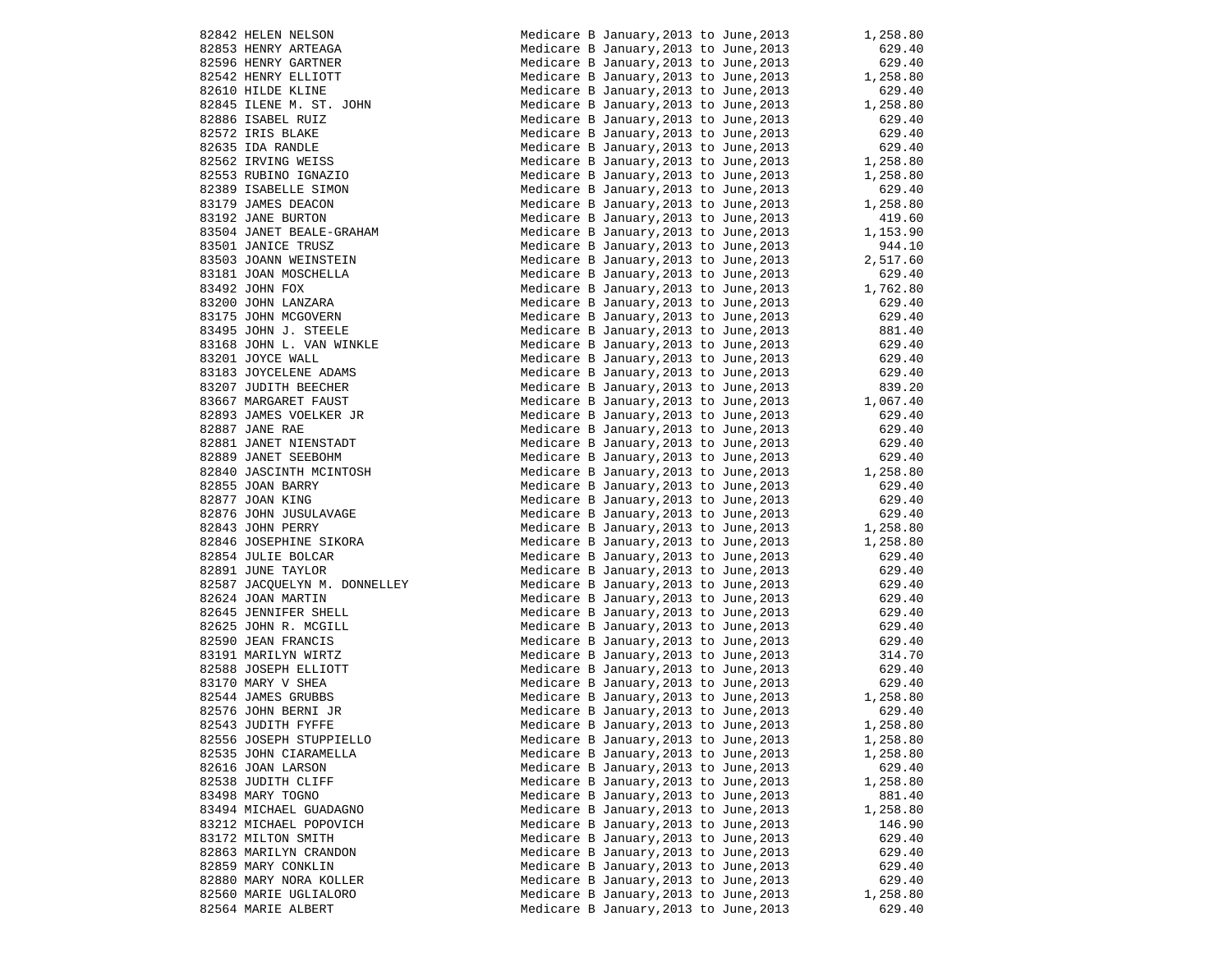|                                                                                                                                                                                                                                                              | Medicare B January, 2013 to June, 2013                                           |          | 629.40             |
|--------------------------------------------------------------------------------------------------------------------------------------------------------------------------------------------------------------------------------------------------------------|----------------------------------------------------------------------------------|----------|--------------------|
| 82606 MAMIE JACOBUS<br>82545 MAVIS GRAY<br>82646 MARY ELAINE TODD<br>82602 MARY ELAINE TODD<br>82623 MARGARET BURINN<br>82553 MARGARET BURINN<br>82594 MYRTLE GILLILAND<br>82594 MYRTLE GILLILAND<br>82533 MAVIS BROWN<br>82655 MERITSUM WHITE<br>82655 MERI | Medicare B January, 2013 to June, 2013                                           |          | 1,258.80           |
|                                                                                                                                                                                                                                                              | Medicare B January, 2013 to June, 2013                                           |          | 629.40             |
|                                                                                                                                                                                                                                                              | Medicare B January, 2013 to June, 2013                                           |          | 629.40             |
|                                                                                                                                                                                                                                                              | Medicare B January, 2013 to June, 2013                                           |          | 629.40             |
|                                                                                                                                                                                                                                                              | Medicare B January, 2013 to June, 2013                                           |          | 629.40             |
|                                                                                                                                                                                                                                                              | Medicare B January, 2013 to June, 2013                                           |          | 629.40             |
|                                                                                                                                                                                                                                                              | Medicare B January, 2013 to June, 2013                                           |          | 629.40             |
|                                                                                                                                                                                                                                                              | Medicare B January, 2013 to June, 2013                                           |          | 1,258.80           |
|                                                                                                                                                                                                                                                              | Medicare B January, 2013 to June, 2013                                           |          | 629.40             |
|                                                                                                                                                                                                                                                              | Medicare B January, 2013 to June, 2013                                           |          | 629.40             |
|                                                                                                                                                                                                                                                              |                                                                                  |          |                    |
|                                                                                                                                                                                                                                                              | Medicare B January, 2013 to June, 2013                                           |          | 1,258.80<br>629.40 |
|                                                                                                                                                                                                                                                              | Medicare B January, 2013 to June, 2013                                           |          |                    |
|                                                                                                                                                                                                                                                              | Medicare B January, 2013 to June, 2013<br>Medicare B January, 2013 to June, 2013 |          | 629.40             |
|                                                                                                                                                                                                                                                              |                                                                                  |          | 629.40             |
|                                                                                                                                                                                                                                                              | Medicare B January, 2013 to June, 2013                                           |          | 629.40             |
|                                                                                                                                                                                                                                                              | Medicare B January, 2013 to June, 2013                                           |          | 1,258.80           |
|                                                                                                                                                                                                                                                              | Medicare B January, 2013 to June, 2013                                           |          | 629.40             |
|                                                                                                                                                                                                                                                              | Medicare B January, 2013 to June, 2013                                           |          | 1,258.80           |
|                                                                                                                                                                                                                                                              |                                                                                  |          | 629.40             |
|                                                                                                                                                                                                                                                              | Medicare B January, 2013 to June, 2013<br>Medicare B January, 2013 to June, 2013 |          | 629.40             |
|                                                                                                                                                                                                                                                              |                                                                                  |          | 629.40             |
|                                                                                                                                                                                                                                                              | Medicare B January, 2013 to June, 2013<br>Medicare B January, 2013 to June, 2013 |          | 629.40<br>1,258.80 |
|                                                                                                                                                                                                                                                              |                                                                                  |          | 629.40             |
|                                                                                                                                                                                                                                                              | medicare B January, 2013 to June, 2013<br>Medicare B January, 2013 to June, 2013 |          | 629.40             |
|                                                                                                                                                                                                                                                              | Medicare B January, 2013 to June, 2013                                           |          |                    |
|                                                                                                                                                                                                                                                              | Medicare B January, 2013 to June, 2013                                           |          | 629.4∪<br>629.40   |
| 82617 LUCILLE LAWRENCE                                                                                                                                                                                                                                       | Medicare B January, 2013 to June, 2013                                           |          | 629.40             |
| 82574 LUCILLE BROWN                                                                                                                                                                                                                                          | Medicare B January, 2013 to June, 2013                                           |          | 629.40             |
|                                                                                                                                                                                                                                                              |                                                                                  |          |                    |
| 82561 LAWRENCE VAN RIPER JR.                                                                                                                                                                                                                                 | Medicare B January, 2013 to June, 2013                                           |          | 1,258.80           |
| 82551 LEONARD LAUTER                                                                                                                                                                                                                                         | Medicare B January, 2013 to June, 2013                                           |          | 1,258.80           |
| 83180 RHODA CHASE                                                                                                                                                                                                                                            | Medicare B January, 2013 to June, 2013                                           |          | 1,258.80           |
| 83205 RITA FORTENBERRY                                                                                                                                                                                                                                       | Medicare B January,2013 to June,2013                                             |          | 629.40             |
|                                                                                                                                                                                                                                                              | Medicare B January, 2013 to June, 2013                                           | 1,258.80 |                    |
|                                                                                                                                                                                                                                                              | Medicare B January, 2013 to June, 2013                                           |          | 104.90             |
|                                                                                                                                                                                                                                                              | Medicare B January, 2013 to June, 2013                                           |          | 629.40             |
| 83497 ROBERT VOELKER<br>83517 ROSA QUICENO<br>83169 NANCY MEEKER<br>82857 NANCY COLLARILE                                                                                                                                                                    | Medicare B January, 2013 to June, 2013                                           |          | 629.40             |
| 82864 NANCY DUNLEAVY                                                                                                                                                                                                                                         | Medicare B January, 2013 to June, 2013                                           |          | 629.40             |
| 82633 NATHANIEL PERRY                                                                                                                                                                                                                                        | Medicare B January, 2013 to June, 2013                                           |          | 629.40             |
| 82579 NORMAN COMLY                                                                                                                                                                                                                                           | Medicare B January, 2013 to June, 2013                                           |          | 629.40             |
| 83206 OKCHIN MEERBERGER                                                                                                                                                                                                                                      | Medicare B January, 2013 to June, 2013                                           |          | 524.50             |
| 83506 OLGA ABRAMIDES                                                                                                                                                                                                                                         | Medicare B January, 2013 to June, 2013                                           |          | 129.90             |
| 83194 OLGA BURNS                                                                                                                                                                                                                                             | Medicare B January, 2013 to June, 2013                                           |          | 1,049.00           |
| 82868 OLIVE EICK                                                                                                                                                                                                                                             | Medicare B January, 2013 to June, 2013                                           |          | 629.40             |
| 83519 PATRICIA SHERRER                                                                                                                                                                                                                                       | Medicare B January, 2013 to June, 2013                                           |          | 734.30             |
| 83519 PATRICIA SABANDA.<br>82628 PATRICIA MATHER<br>10000 DATPICIA HALLIGAN                                                                                                                                                                                  | Medicare B January, 2013 to June, 2013                                           |          | 629.40             |
|                                                                                                                                                                                                                                                              | Medicare B January, 2013 to June, 2013                                           |          | 629.40             |
| 82654 PAULA WARGO                                                                                                                                                                                                                                            | Medicare B January, 2013 to June, 2013                                           |          | 629.40             |
| 82595 PATRICIA GALLAGHER                                                                                                                                                                                                                                     | Medicare B January, 2013 to June, 2013                                           |          | 629.40             |
| 82581 PRISCILLA CONOVER                                                                                                                                                                                                                                      | Medicare B January, 2013 to June, 2013                                           |          | 629.40             |
|                                                                                                                                                                                                                                                              |                                                                                  |          |                    |
| 82547 PETER HEYWANG                                                                                                                                                                                                                                          | Medicare B January, 2013 to June, 2013                                           |          | 1,258.80           |
| 82609 PHYLLIS KELLEY                                                                                                                                                                                                                                         | Medicare B January, 2013 to June, 2013                                           |          | 629.40             |
| 83188 IRIS GREEN                                                                                                                                                                                                                                             | Medicare B January, 2013 to June, 2013                                           |          | 629.40             |
| 83196 JOSEPH NOTOWICZ                                                                                                                                                                                                                                        | Medicare B January, 2013 to June, 2013                                           |          | 629.40             |
| 82642 UNA SOARES                                                                                                                                                                                                                                             | Medicare B January, 2013 to June, 2013                                           |          | 629.40             |
| 82870 VERNA FRASER                                                                                                                                                                                                                                           | Medicare B January, 2013 to June, 2013                                           |          | 629.40             |
| 82626 VINCENT MASSALONGO                                                                                                                                                                                                                                     | Medicare B January, 2013 to June, 2013                                           |          | 629.40             |
| 82570 VICTORIA BRYANT                                                                                                                                                                                                                                        | Medicare B January, 2013 to June, 2013                                           |          | 629.40             |
| 83208 VIRGINIA FORTE                                                                                                                                                                                                                                         | Medicare B January, 2013 to June, 2013                                           |          | 629.40             |
| 83515 VIVIAN O'KEEFE                                                                                                                                                                                                                                         | Medicare B January, 2013 to June, 2013                                           |          | 839.20             |
| 82536 WILLIE CHAVIS                                                                                                                                                                                                                                          | Medicare B January, 2013 to June, 2013                                           |          | 1,258.80           |
| 82611 WILLIAM KNIGHT                                                                                                                                                                                                                                         | Medicare B January, 2013 to June, 2013                                           |          | 629.40             |
| 82550 WILLIAM JOHNSON                                                                                                                                                                                                                                        | Medicare B January, 2013 to June, 2013                                           |          | 1,258.80           |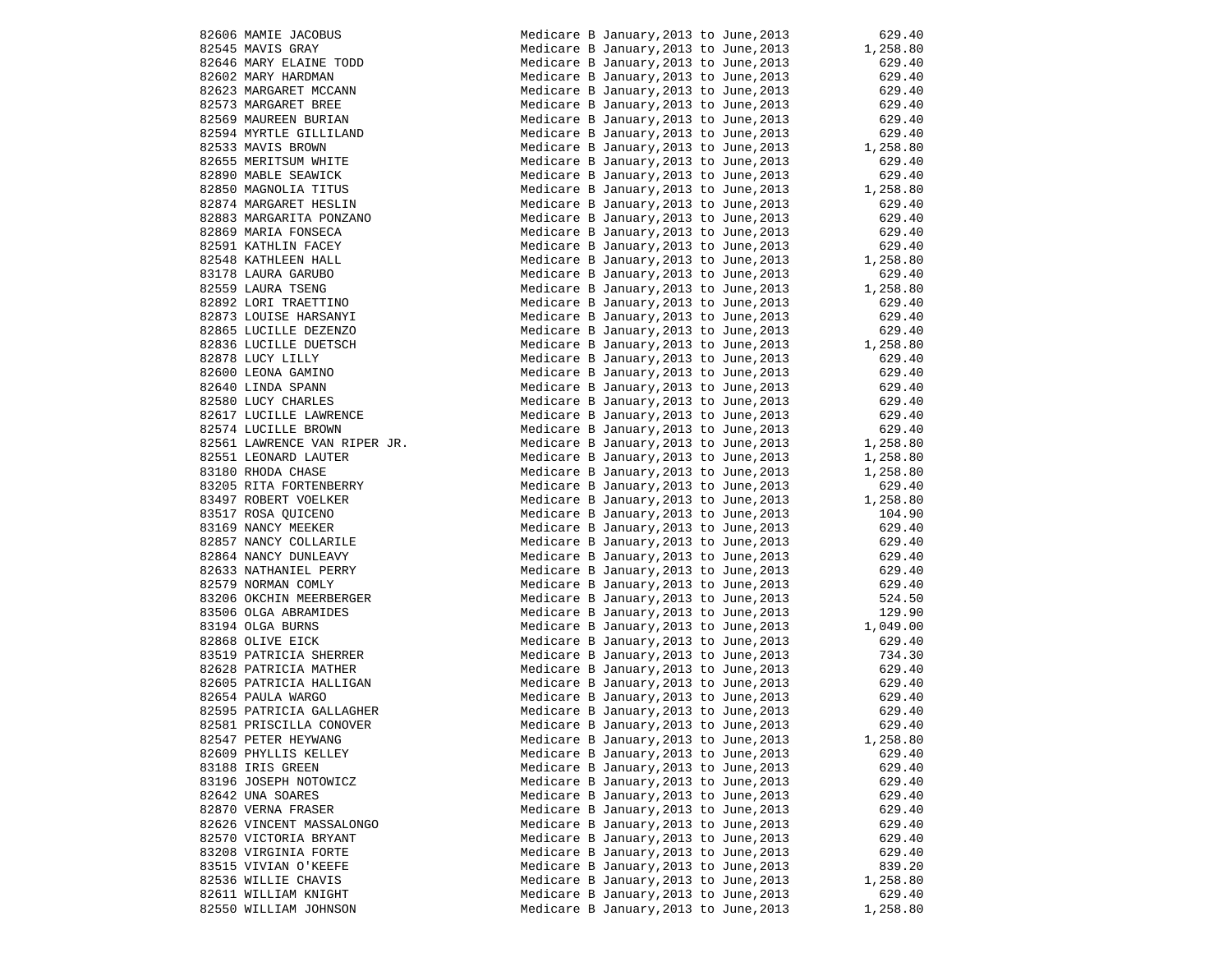| Employee Group Insurance Expenditures<br>01-201-23-220100-090 | TOTAL FOR ACCOUNT                                                                                 | 215,315.40 |
|---------------------------------------------------------------|---------------------------------------------------------------------------------------------------|------------|
| 82871 DOROTHY FONG                                            | Medicare B January, 2013 to June, 2013<br>629.40                                                  |            |
| 83187 DOROTHY COLOUHOUN                                       | Medicare B January,2013 to June,2013<br>209.80                                                    |            |
| 82639 SYBIL RALPH                                             | Medicare B January, 2013 to June, 2013<br>629.40                                                  |            |
| 82599 SUSIE GLEATON                                           | Medicare B January, 2013 to June, 2013<br>629.40                                                  |            |
| 82598 SERAFIN GONZALEZ                                        | Medicare B January, 2013 to June, 2013<br>629.40                                                  |            |
| 82861 SYLVIA CHARLES                                          | Medicare B January, 2013 to June, 2013<br>629.40                                                  |            |
| 82875 SONIA JOHNSTON                                          | Medicare B January, 2013 to June, 2013<br>629.40                                                  |            |
| 83499 SURINDER K. THAPAR                                      | Medicare B January, 2013 to June, 2013<br>2,517.60                                                |            |
| 83199 SUMITA SAKPAL                                           | Medicare B January, 2013 to June, 2013<br>1,049.00                                                |            |
| 83166 STEPHEN TURKO                                           | Medicare B January, 2013 to June, 2013<br>1,258.80                                                |            |
| 83505 TRUCHSIA HANABERGH                                      | Medicare B January, 2013 to June, 2013<br>839.20                                                  |            |
| 82608 THOMAS JANKE                                            | 629.40<br>Medicare B January, 2013 to June, 2013                                                  |            |
| 82653 THOMAS WILLIAMS                                         | Medicare B January, 2013 to June, 2013<br>629.40                                                  |            |
| 82648 THERESE TERRERI                                         | Medicare B January, 2013 to June, 2013<br>629.40                                                  |            |
| 82627 THOMAS A. MARKT                                         | Medicare B January, 2013 to June, 2013<br>629.40                                                  |            |
| 82546 TERESA GALLAGHER                                        | Medicare B January, 2013 to June, 2013<br>1,258.80                                                |            |
| 82578 TERRY CRUMP                                             | Medicare B January, 2013 to June, 2013<br>629.40                                                  |            |
| 82894 ROGER SAVAGE                                            | Medicare B January, 2013 to June, 2013<br>629.40                                                  |            |
| 82567 RUDOLPH BRIGHT                                          | Medicare B January, 2013 to June, 2013<br>629.40                                                  |            |
| 82589 RUBY FULLER                                             | Medicare B January, 2013 to June, 2013<br>629.40                                                  |            |
| 82636 ROBERT REDER                                            | Medicare B January, 2013 to June, 2013<br>629.40                                                  |            |
| 82537 RALPH CUEMAN                                            | Medicare B January, 2013 to June, 2013<br>1,258.80                                                |            |
| 82613 RICHARD KNISS                                           | Medicare B January, 2013 to June, 2013 629.40                                                     |            |
| 82619 ROSE LIVA                                               | Medicare B January, 2013 to June, 2013<br>629.40                                                  |            |
| 82607 ROBERT JORDAN                                           | Medicare B January, 2013 to June, 2013 629.40                                                     |            |
| 82558 RAMANLAL TRIVEDI                                        | Medicare B January, 2013 to June, 2013 1, 258.80                                                  |            |
| 82554 RICHARD RILEY                                           | Medicare B January, 2013 to June, 2013<br>1,258.80                                                |            |
| 82592 ZERISH FYFFE<br>82583 ROBERT DURR                       | Medicare B January, 2013 to June, 2013 629.40<br>Medicare B January, 2013 to June, 2013<br>629.40 |            |
| 83190 WILFRIED SMITH                                          | 629.40<br>Medicare B January, 2013 to June, 2013                                                  |            |
| 82552 WALTER PETERSON                                         | Medicare B January, 2013 to June, 2013 $1,258.80$                                                 |            |
|                                                               |                                                                                                   |            |

TOTAL for Employee Group Insurance

**TOTAL for Office of Emergency Management 783.51**

 ============  $\frac{215,315.40}{215,315.40}$ 

| <b>Office of Emergency Management</b>                    |                                          |        |        |
|----------------------------------------------------------|------------------------------------------|--------|--------|
| 82242 GLOBALSTAR USA                                     | Morris County OEM Satellite Phone        | 59.37  |        |
| $01 - 201 - 25 - 252100 - 031$<br>Cellular Phones/Pagers | TOTAL FOR ACCOUNT                        |        | 59.37  |
| 83008 JEFFREY PAUL                                       | Agway, 8/7/13                            | 50.26  |        |
| Office Supplies & Stationery<br>01-201-25-252100-058     | TOTAL FOR ACCOUNT                        |        | 50.26  |
| 83426 JEFFREY PAUL                                       | 5/2/13 Confirmation #0590D480            | 110.34 |        |
| 83426 JEFFREY PAUL                                       | 8/15/13 Confirmation #08F078DF           | 172.34 |        |
| 82319 MORRISTOWN LUMBER &                                | Cable, WD40, Penetrating Catalyst        | 16.64  |        |
| $01 - 201 - 25 - 252100 - 059$<br>Other General Expenses | TOTAL FOR ACCOUNT                        |        | 299.32 |
| 83846 COUNTY OF MORRIS                                   | 1ST HALF AUGUST 2013 METERED MAIL        | 0.92   |        |
| 83846 COUNTY OF MORRIS                                   | 1ST HALF AUGUST 2013 METERED MAIL        | 1.38   |        |
| $01 - 201 - 25 - 252100 - 068$<br>Postage & Metered Mail | TOTAL FOR ACCOUNT                        |        | 2.30   |
| 82913 COPPER SERVICES                                    | 7/31/13                                  | 7.48   |        |
| 01-201-25-252100-146<br>Telephone                        | TOTAL FOR ACCOUNT                        |        | 7.48   |
| 82003 LASHEN ELECTRONICS INC                             | EOC Equipment per attached invoice dated | 242.26 |        |
| 82003 LASHEN ELECTRONICS INC                             | EOC EOUIPMENT                            | 122.52 |        |
| Equipment<br>$01 - 201 - 25 - 252100 - 258$              | TOTAL FOR ACCOUNT                        |        | 364.78 |

 ============ 783.51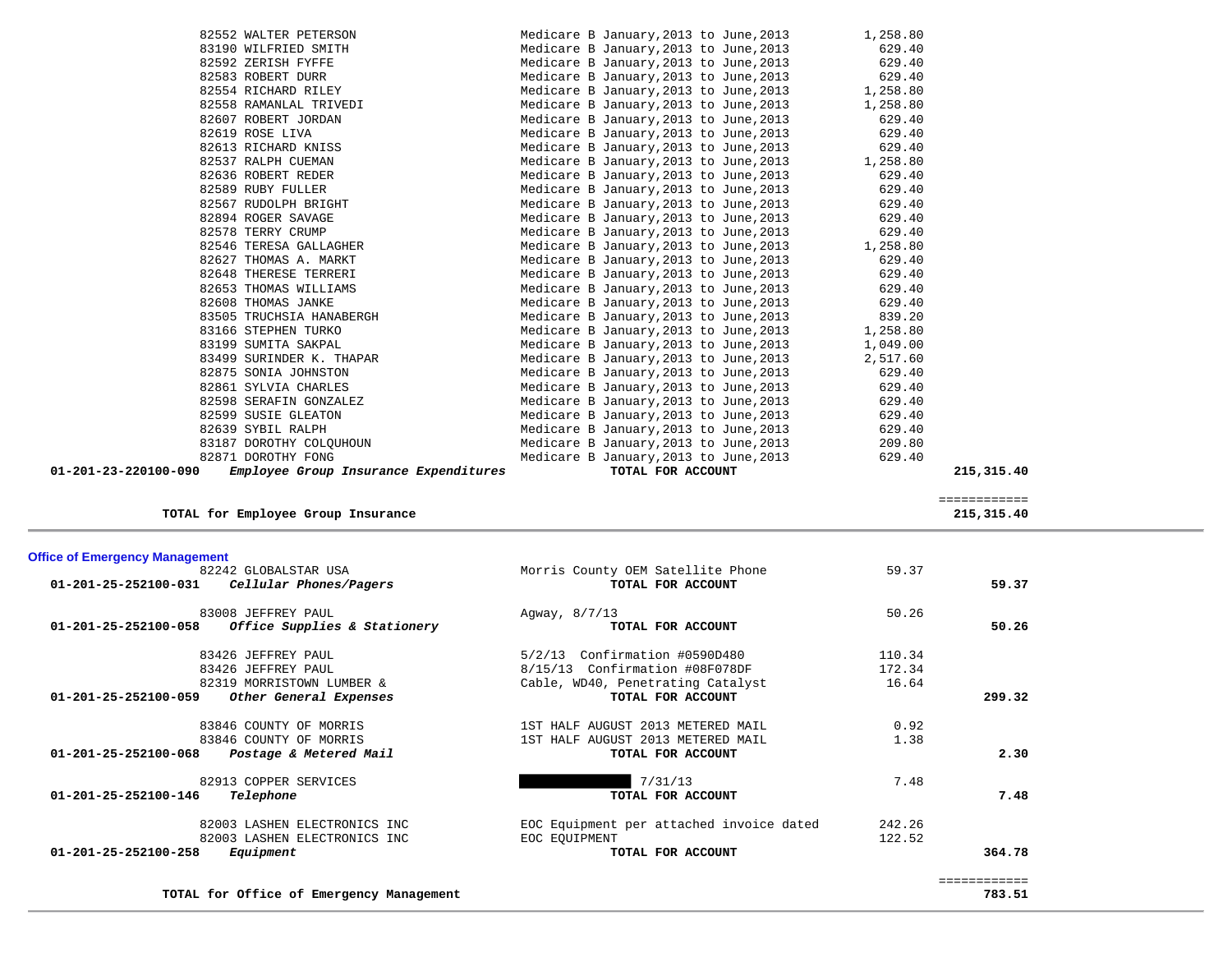| <b>Communications Center</b><br>01-201-25-252105-068 | 83846 COUNTY OF MORRIS<br>Postage & Metered Mail  | 1ST HALF AUGUST 2013 METERED MAIL<br>TOTAL FOR ACCOUNT | 33.56    | 33.56                 |
|------------------------------------------------------|---------------------------------------------------|--------------------------------------------------------|----------|-----------------------|
|                                                      | TOTAL for Communications Center                   |                                                        |          | ============<br>33.56 |
| <b>County Medical Examiner Office</b>                |                                                   |                                                        |          |                       |
| 01-201-25-254100-055                                 | 83309 MORRISTOWN MEMORIAL HOSPITAL<br>Morgue Fees | Morque Use 2nd Otr 2013, 33 cases<br>TOTAL FOR ACCOUNT | 990.00   | 990.00                |
| 01-201-25-254100-068                                 | 83846 COUNTY OF MORRIS<br>Postage & Metered Mail  | 1ST HALF AUGUST 2013 METERED MAIL<br>TOTAL FOR ACCOUNT | 16.20    | 16.20                 |
|                                                      |                                                   |                                                        |          |                       |
|                                                      | 83372 NMS LABS                                    | Morris Toxicology 7/13                                 | 3,505.17 |                       |
|                                                      | 83372 NMS LABS                                    | Sussex Toxicology 7/13                                 | 590.00   |                       |
|                                                      | 83372 NMS LABS                                    | Warren Toxicology 7/13                                 | 2,115.00 |                       |
| $01 - 201 - 25 - 254100 - 084$                       | Other Outside Services                            | TOTAL FOR ACCOUNT                                      |          | 6,210.17              |
|                                                      | 81581 CENTENNIAL PRODUCTS INC.                    | Body Bags, 7/18/13                                     | 1,033.92 |                       |
|                                                      | 81581 CENTENNIAL PRODUCTS INC.                    | freight                                                | 171.16   |                       |
|                                                      | 80616 FISHER HEALTHCARE                           | Heat Seal Pouch 8x12, 7/1/13, Order#D317               | 450.20   |                       |
|                                                      | 80616 FISHER HEALTHCARE                           | Histoprep File Drawer, 7/1/13, Order#D31               | 125.12   |                       |
|                                                      | 80616 FISHER HEALTHCARE                           | Scint Vile, 7/1/13, Order#D31795335, AC#               | 220.00   |                       |
|                                                      | 82723 FISHER HEALTHCARE                           | Heat Seal Bags AC#557815-001, 6/17/13                  | 450.20   |                       |
|                                                      | 83263 MOPEC INC.                                  | Cust#NJM200, 8/5/13                                    | 87.08    |                       |
|                                                      | 83263 MOPEC INC.                                  | Freight                                                | 12.45    |                       |
|                                                      | 82298 MOPEC INC.                                  | Order#00074504, Cust id#NJM200, 7/17/13                | 3,563.36 |                       |
|                                                      | 82298 MOPEC INC.                                  | Freight                                                | 48.54    |                       |
| $01 - 201 - 25 - 254100 - 203$                       | X-Ray & Medical Supplies                          | TOTAL FOR ACCOUNT                                      |          | 6,162.03              |

============

13,378.40

**TOTAL for County Medical Examiner Office 13,378.40**

# **County Sheriff's Department**

| 81650 WEST PAYMENT CENTER                              | $1000692998$ Billing period $6/5/12$ - $7/4/1$ | 189.50   |          |
|--------------------------------------------------------|------------------------------------------------|----------|----------|
| <i>Books &amp; Periodicals</i><br>01-201-25-270100-028 | TOTAL FOR ACCOUNT                              |          | 189.50   |
| 75752 LIFE RAFT & SURVIVAL EQUIPMENT                   | Item#CMUMJ6214T1 - Classic Flotation Bom       | 195.00   |          |
| 75752 LIFE RAFT & SURVIVAL EQUIPMENT                   | Item#CMUMJ6214T1 - Classic Flotation Bom       | 195.00   |          |
| 75752 LIFE RAFT & SURVIVAL EQUIPMENT                   | Item#CMUMJ6214T1 - Classic Flotation Bom       | 195.00   |          |
| 75752 LIFE RAFT & SURVIVAL EQUIPMENT                   | Item#CMUMJ6214T1 - Classic Flotation Bom       | 195.00   |          |
| 75752 LIFE RAFT & SURVIVAL EQUIPMENT                   | Item#CAC3995.3 - ACR Firefly3, ORANGE, U       | 539.70   |          |
| 75752 LIFE RAFT & SURVIVAL EOUIPMENT                   | Item#CMUMD3183 - Inflatable PFDS w/Hit (       | 740.00   |          |
| 75752 LIFE RAFT & SURVIVAL EOUIPMENT                   | Shipping & Handling                            | 28.00    |          |
| 80693 PROJECT LIFESAVER, INC.                          | Battery Transmitter Tester, Transmitters       | 5,104.51 |          |
| 81387 RAY ALLEN MANUFACTURING LLC                      | 15" Nylon Tracking Lead 1" (Item#57-66-1       | 39.98    |          |
| 81387 RAY ALLEN MANUFACTURING LLC                      | RAMTECH LA LEAD 1/2"x15' (Item#85180-BLA       | 83.97    |          |
| 81387 RAY ALLEN MANUFACTURING LLC                      | 3mm S/S PINCH COLLAR (Item#HS93321)            | 239.92   |          |
| 81387 RAY ALLEN MANUFACTURING LLC                      | 2.25mm SS PINCH COLLAR (Item#HS93225)          | 22.99    |          |
| 81387 RAY ALLEN MANUFACTURING LLC                      | ULTRA MINI TUG (Item#12)                       | 271.84   |          |
| 81387 RAY ALLEN MANUFACTURING LLC                      | EXTREME KONG/LG (BK) 2 3/4x4" (Item#KG78       | 207.84   |          |
| 81387 RAY ALLEN MANUFACTURING LLC                      | Ball On A Rope - Black Rope (Item#RABR-B       | 191.84   |          |
| 81387 RAY ALLEN MANUFACTURING LLC                      | SHIPPING CHARGES                               | 52.90    |          |
| 01-201-25-270100-059<br>Other General Expenses         | TOTAL FOR ACCOUNT                              |          | 8,303.49 |
| 83846 COUNTY OF MORRIS                                 | 1ST HALF AUGUST 2013 METERED MAIL              | 490.28   |          |
| $01 - 201 - 25 - 270100 - 068$ Postage & Metered Mail  | TOTAL FOR ACCOUNT                              |          | 490.28   |
| 82817 JASON DELTURCO                                   | Reimbursement for Meal & Fuel dates: 5/2       | 806.26   |          |
|                                                        |                                                |          |          |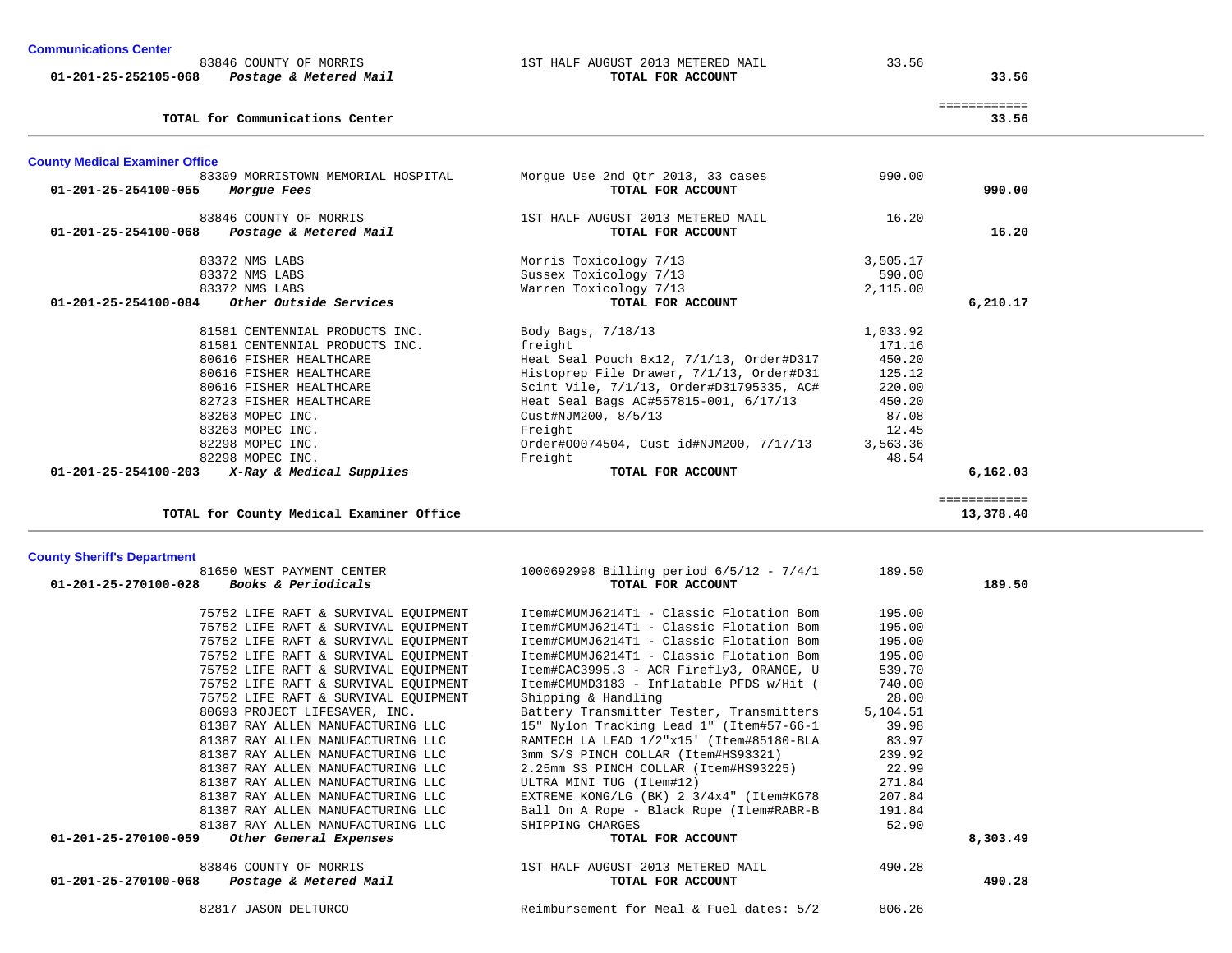| 01-201-25-270100-082           | Travel Expense                                              | TOTAL FOR ACCOUNT                                                                               |                      | 806.26       |
|--------------------------------|-------------------------------------------------------------|-------------------------------------------------------------------------------------------------|----------------------|--------------|
|                                | 81384 U.S. SECURITY ASSOCIATES, INC.<br>81750 STEVE SEIDLER | GUARDS - $6/21/13$ - $6/27/13$ , Inv dtd $6/27$<br>Dog Training - $(7/1, 2, 3, 5/13)$ & $(7/8)$ | 2,369.37<br>1,110.00 |              |
| 01-201-25-270100-084           | Other Outside Services                                      | TOTAL FOR ACCOUNT                                                                               |                      | 3,479.37     |
|                                | 82912 W.B. MASON COMPANY INC                                | S.Sepulveda - paper                                                                             | 342.50               |              |
|                                | 82911 STAPLES BUSINESS ADVANTAGE                            | S.Gonzalez - toner                                                                              | 192.97               |              |
|                                | 77980 STAPLES BUSINESS ADVANTAGE                            | A. Noboa - toner for printer                                                                    | 189.63               |              |
| 01-201-25-270100-095           | Other Administrative Supplies                               | TOTAL FOR ACCOUNT                                                                               |                      | 725.10       |
|                                | 75926 ATLANTIC TACTICAL OF NJ, INC.                         | Ranger .223 55gr Soft Point Case of 200                                                         | 1,094.39             |              |
|                                | 75926 ATLANTIC TACTICAL OF NJ, INC.                         | Win 168grSierra Matchking BTHP-Case 200                                                         | 1,582.88             |              |
| 01-201-25-270100-115           | Ammunition                                                  | TOTAL FOR ACCOUNT                                                                               |                      | 2,677.27     |
|                                | 80850 VERIZON WIRELESS                                      | 482559481-00001 6/2/13 - 7/1/13, Inv dt                                                         | 1,406.50             |              |
| 01-201-25-270100-161           | Communications Equipment                                    | TOTAL FOR ACCOUNT                                                                               |                      | 1,406.50     |
|                                | 81383 STEVEN B. HODES, DVM PA                               | HYDRO - Stool Sample, visit - 6/14/13. J                                                        | 210.20               |              |
| 01-201-25-270100-189           | Medical                                                     | TOTAL FOR ACCOUNT                                                                               |                      | 210.20       |
|                                | 81647 UNIVERSAL UNIFORM SALES CO INC                        | Rae - footwear                                                                                  | 134.00               |              |
|                                | 81647 UNIVERSAL UNIFORM SALES CO INC                        | Ohlsen - raincoat                                                                               | 125.00               |              |
|                                | 81647 UNIVERSAL UNIFORM SALES CO INC                        | Flynn - belt                                                                                    | 42.99                |              |
|                                | 81647 UNIVERSAL UNIFORM SALES CO INC                        | Dept - gold braids                                                                              | 120.00               |              |
|                                | 81647 UNIVERSAL UNIFORM SALES CO INC                        | Dunn - shirts, alterations, badges                                                              | 363.95               |              |
|                                | 81648 UNIVERSAL UNIFORM SALES CO INC                        | Crooker - belt                                                                                  | 31.00                |              |
|                                | 81648 UNIVERSAL UNIFORM SALES CO INC                        | Oennio - shirt, pants, emblems                                                                  | 128.95               |              |
|                                | 81648 UNIVERSAL UNIFORM SALES CO INC                        | Benevento - shirt                                                                               | 150.00               |              |
|                                | 81648 UNIVERSAL UNIFORM SALES CO INC                        | Marinelli - shirt, pants, belt                                                                  | 591.05               |              |
| 01-201-25-270100-202           | Uniform And Accessories                                     | TOTAL FOR ACCOUNT                                                                               |                      | 1,686.94     |
|                                | 81386 MAJOR POLICE SUPPLY                                   | Replacement equipment destroyed in fire                                                         | 3,222.42             |              |
|                                | 79473 MOTOROLA                                              | Convert APX Front Mount Radio to Remote                                                         | 431.40               |              |
| 01-201-25-270100-258           | Equipment                                                   | TOTAL FOR ACCOUNT                                                                               |                      | 3,653.82     |
|                                | 81748 INTEGRATED COMPUTER SOLUTIONS                         | HP Laserjet 4100n Printer Repair                                                                | 95.00                |              |
|                                | 81748 INTEGRATED COMPUTER SOLUTIONS                         | Eio Card                                                                                        | 279.00               |              |
|                                | 81748 INTEGRATED COMPUTER SOLUTIONS                         | Replace Pick-Up Rollers                                                                         | 30.00                |              |
|                                | 81745 ROYAL COMMUNICATIONS INC.                             | Labor on Repeator, Inv dtd 6/28/13                                                              | 150.00               |              |
| $01 - 201 - 25 - 270100 - 262$ | Machinery Repairs & Parts                                   | TOTAL FOR ACCOUNT                                                                               |                      | 554.00       |
|                                | 81374 NORTH JERSEY DETAIL, LLC                              | Window Film - lifetime warranty & window                                                        | 250.00               |              |
|                                | 81666 VINNIES AUTO BODY                                     | Contact Person - Doug Laird                                                                     | 300.00               |              |
| 01-201-25-270100-291           | Vehicle Repairs                                             | TOTAL FOR ACCOUNT                                                                               |                      | 550.00       |
|                                |                                                             |                                                                                                 |                      | ============ |
|                                | TOTAL for County Sheriff's Department                       |                                                                                                 |                      | 24,732.73    |

# **County Prosecutor's Office**

| 81515 NJ COALITION AGAINST SEXUAL<br>Education Schools & Training<br>01-201-25-275100-039 | July 11, 2013- Prosecuting Intimate Part<br>TOTAL FOR ACCOUNT | 30.00  | 30.00  |
|-------------------------------------------------------------------------------------------|---------------------------------------------------------------|--------|--------|
| Outside Salaries & Wages<br>01-201-25-275100-016                                          | TOTAL FOR ACCOUNT                                             |        | 264.00 |
| 82901 JUNE WITTY                                                                          | Supplemental Req. On Call Pay-June 2013                       | 24.00  |        |
| 82901 JUNE WITTY                                                                          | Supplemental Case Pay (#13071004MRDO 7/1                      | 50.00  |        |
| 82901 JUNE WITTY                                                                          | Supplemental Req. On Call Pay July 2013                       | 15.90  |        |
| 82902 BETTY ANN DERCO                                                                     | Supplemental Case Pay-Case #13070508MRDS                      | 100.00 |        |
| 82902 BETTY ANN DERCO                                                                     | Supplemental Reg.On Call Pay-2013                             | 26.10  |        |
| 82902 BETTY ANN DERCO                                                                     | Supplemental Req.On Call Pay-June 2013                        | 27.60  |        |
| 82902 BETTY ANN DERCO                                                                     | Supplemental Reg.On Call Pay-May 2013                         | 20.40  |        |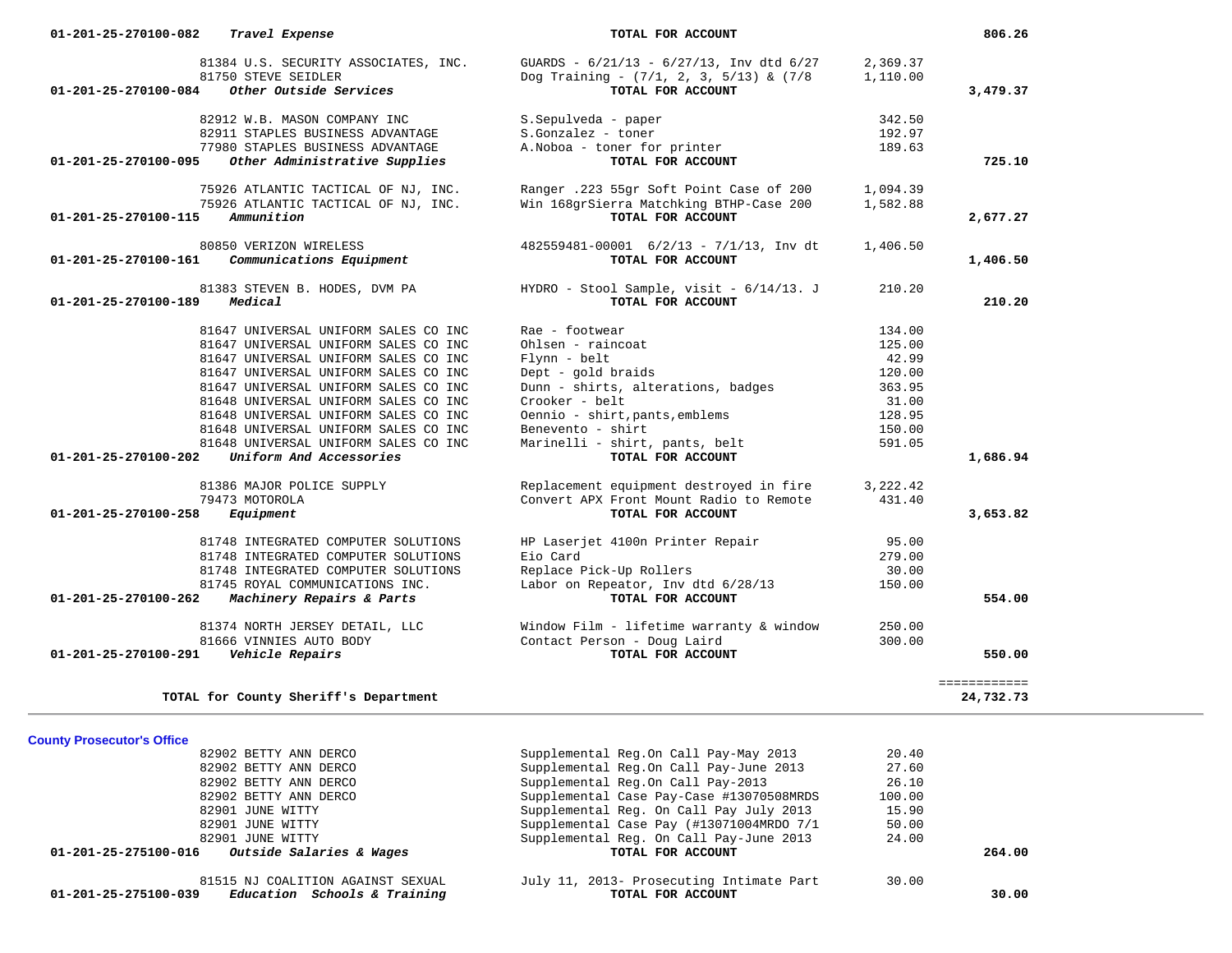|                      | 81830 HELRICK'S INC                              | FREIGHT                                                                           | 9.07     |              |  |
|----------------------|--------------------------------------------------|-----------------------------------------------------------------------------------|----------|--------------|--|
|                      | 82906 STAPLES BUSINESS ADVANTAGE                 | Customer NYC1054187-Purple Flairs                                                 | 24.68    |              |  |
|                      | 82906 STAPLES BUSINESS ADVANTAGE                 | Customer NYC1054187-Steno books & Pens, R                                         | 415.48   |              |  |
|                      | 82906 STAPLES BUSINESS ADVANTAGE                 | Customer NYC1054187-Sharpies                                                      | 9.84     |              |  |
| 01-201-25-275100-058 | Office Supplies & Stationery                     | TOTAL FOR ACCOUNT                                                                 |          | 500.73       |  |
|                      | 83846 COUNTY OF MORRIS                           | 1ST HALF AUGUST 2013 METERED MAIL                                                 | 936.42   |              |  |
| 01-201-25-275100-068 | Postage & Metered Mail                           | TOTAL FOR ACCOUNT                                                                 |          | 936.42       |  |
|                      |                                                  |                                                                                   |          |              |  |
|                      | 81200 PATRICIA NIEMIEC                           | State v Jason Campbell                                                            | 196.68   |              |  |
| 01-201-25-275100-081 | Transcripts                                      | TOTAL FOR ACCOUNT                                                                 |          | 196.68       |  |
|                      |                                                  |                                                                                   |          |              |  |
|                      | 82900 DAILY RECORD                               | Account #0147202 (8/15/13-8/14/14)M-F pl                                          | 265.45   |              |  |
|                      | 81193 DIV OF CRIMINAL JUSTICE                    | Basic Course for Investigators: Det. Thoma                                        | 2,600.00 |              |  |
|                      | 81806 SPRINT NEXTEL                              | Account #899669942-Air Cards jun $12 - j$<br>TOTAL FOR ACCOUNT                    | 161.97   |              |  |
| 01-201-25-275100-118 | Investigation Expense                            |                                                                                   |          | 3,027.42     |  |
|                      | 82828 THE INSTITUTE FOR FORENSIC                 | Psychological Evaluations for New Hire C                                          | 425.00   |              |  |
|                      | 82828 THE INSTITUTE FOR FORENSIC                 | Psychological Evaluations-3 new hires-Mu                                          | 2,125.00 |              |  |
| 01-201-25-275100-189 | Medical                                          | TOTAL FOR ACCOUNT                                                                 |          | 2,550.00     |  |
|                      |                                                  |                                                                                   |          |              |  |
|                      |                                                  |                                                                                   |          | ============ |  |
|                      | TOTAL for County Prosecutor's Office             |                                                                                   |          | 7,505.25     |  |
|                      |                                                  |                                                                                   |          |              |  |
| <b>County Jail</b>   |                                                  |                                                                                   |          |              |  |
|                      |                                                  | 81427 NJ COUNTY JAIL WARDEN'S ASSOCIATION 2013 NJ COUNTY JAIL WARDENS ASSOCIATION | 100.00   |              |  |
| 01-201-25-280100-023 | Associations and Memberships                     | TOTAL FOR ACCOUNT                                                                 |          | 100.00       |  |
|                      | 79634 VERIZON WIRELESS                           | 885699058-00001 APR 27-MAY 26 CELL PHON                                           | 293.59   |              |  |
| 01-201-25-280100-031 | Cellular Phones/Pagers                           | TOTAL FOR ACCOUNT                                                                 |          | 293.59       |  |
|                      |                                                  |                                                                                   |          |              |  |
|                      | 80641 RICHARD STOCKTON COLLEGE                   | TRAINING 03/14&15/13 NJ INTERNAL AFFAIRS                                          | 897.00   |              |  |
| 01-201-25-280100-039 | Education Schools & Training                     | TOTAL FOR ACCOUNT                                                                 |          | 897.00       |  |
|                      |                                                  |                                                                                   |          |              |  |
|                      | 81426 STANCIL SOLUTIONS                          | TELEPHONE RECORDING SYSTEM SERVICE AGREE                                          | 7,337.00 |              |  |
| 01-201-25-280100-044 | Equipment Service Agreements                     | TOTAL FOR ACCOUNT                                                                 |          | 7,337.00     |  |
|                      | 81664 ATLANTIC TOMORROWS OFFICE                  | COLOR COPIES FOR I.A. COPIER FROM 3.30.1                                          | 121.10   |              |  |
|                      | 81664 ATLANTIC TOMORROWS OFFICE                  | COLOR COPIES FOR SHIFT COMMANDER COPIER                                           | 41.72    |              |  |
|                      | 82266 TRITEC OFFICE EQUIPMENT INC                | COLOR COPIES FOR INTAKE COPIER FROM 4.1.                                          | 257.81   |              |  |
|                      | 82266 TRITEC OFFICE EQUIPMENT INC                | COLOR COPIES FOR ADMIN COPIER FROM 4.1.1                                          | 177.24   |              |  |
|                      | 81401 STAPLES BUSINESS ADVANTAGE                 | OFFICE SUPPLIES DATED 6.29.13                                                     | 199.20   |              |  |
|                      | 81401 STAPLES BUSINESS ADVANTAGE                 | OFFICE SUPPLIES DATED 6.29.13                                                     | 506.61   |              |  |
|                      | 81401 STAPLES BUSINESS ADVANTAGE                 | OFFICE SUPPLIES DATED 7.3.13                                                      | 237.84   |              |  |
|                      | 82265 STAPLES BUSINESS ADVANTAGE                 | OFFICE SUPPLIES DATED 7.17.13                                                     | 198.67   |              |  |
| 01-201-25-280100-058 | Office Supplies & Stationery                     | TOTAL FOR ACCOUNT                                                                 |          | 1,740.19     |  |
|                      |                                                  |                                                                                   |          |              |  |
|                      | 79966 BOB BARKER COMPANY, INC.                   | PROTECTIVE INMATE HEAD COVERS PLUS SHIPP                                          | 54.85    |              |  |
|                      | 01-201-25-280100-059 Other General Expenses      | TOTAL FOR ACCOUNT                                                                 |          | 54.85        |  |
|                      |                                                  |                                                                                   |          |              |  |
| 01-201-25-280100-068 | 83846 COUNTY OF MORRIS<br>Postage & Metered Mail | 1ST HALF AUGUST 2013 METERED MAIL<br>TOTAL FOR ACCOUNT                            | 101.06   | 101.06       |  |
|                      |                                                  |                                                                                   |          |              |  |
|                      | 81425 ACME AMERICAN REPAIRS INC.                 | KITCHEN KETTLE 1 REPAIR DATED 6.18.13                                             | 1,023.56 |              |  |
|                      | 81425 ACME AMERICAN REPAIRS INC.                 | KITCHEN KETTLE 2 REPAIR DATED 6.18.13                                             | 1,023.56 |              |  |
|                      | 81425 ACME AMERICAN REPAIRS INC.                 | KITCHEN KETTLE 3 REPAIR DATED 6.18.13                                             | 1,023.56 |              |  |
|                      | 81425 ACME AMERICAN REPAIRS INC.                 | KITCHEN WARMER REPAIR DATED 6.25.13                                               | 731.00   |              |  |
|                      | 81425 ACME AMERICAN REPAIRS INC.                 | KITCHEN TRAY LINE MACHINE REPAIR-CONVEYE                                          | 1,714.45 |              |  |
|                      | 81425 ACME AMERICAN REPAIRS INC.                 | TEMPERATURE CONTROL BOARD FOR KITCHEN SK                                          | 844.02   |              |  |
|                      | 81425 ACME AMERICAN REPAIRS INC.                 | KITCHEN KETTLE 1 REPAIR/PARTS DATED 6.28                                          | 619.15   |              |  |
|                      | 81425 ACME AMERICAN REPAIRS INC.                 | CONTRACT PAYMENT FROM 7.1.13 TO 9.30.13                                           | 2,788.50 |              |  |
|                      |                                                  |                                                                                   |          |              |  |

81830 HELRICK'S INC 11x14 Mat Glass 41.66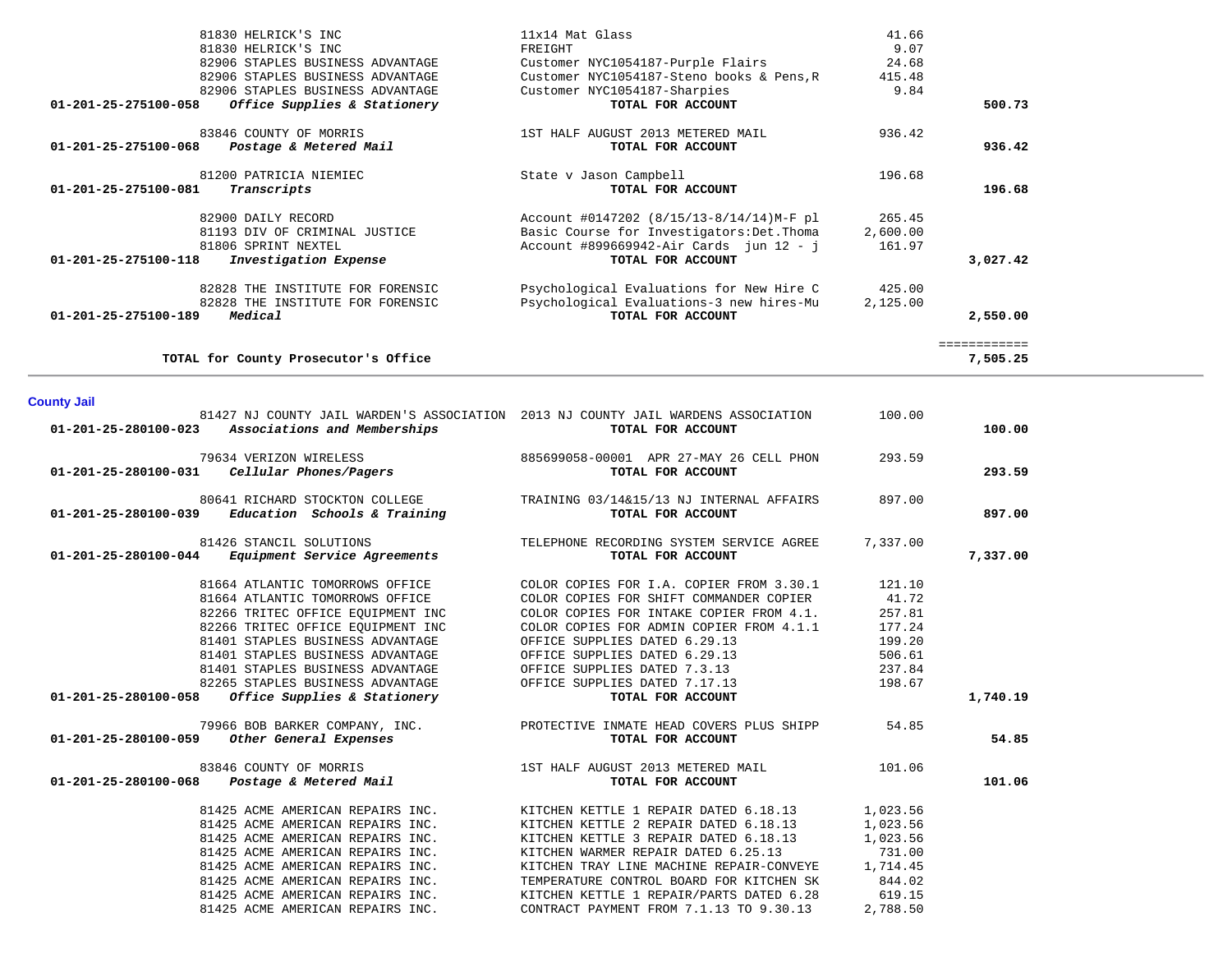|                                       |                                                                    | 81406 ADVANCE DISPOSAL SERVICES, INC. FACILITY REFUSE REMOVAL FOR JULY 2013 DA                                                                      | 2,191.25       |           |
|---------------------------------------|--------------------------------------------------------------------|-----------------------------------------------------------------------------------------------------------------------------------------------------|----------------|-----------|
|                                       |                                                                    |                                                                                                                                                     |                |           |
|                                       | $01-201-25-280100-084$ Other Outside Services                      |                                                                                                                                                     |                | 14,491.18 |
|                                       |                                                                    |                                                                                                                                                     |                |           |
|                                       |                                                                    | 81659 KURT'S LOCKSMITH SERVICE, LLC MSTALLATION OF DOOR LOCK DATED 7.18.13 461.00                                                                   |                |           |
|                                       | 81418 SUPERCIRCUITS INC<br>01-201-25-280100-128 Security Equipment | DVR'S/SECURITY SYSTEM SUPPLIES DATED 7.2 1,039.20<br>TOTAL FOR ACCOUNT                                                                              |                | 1,500.20  |
|                                       |                                                                    |                                                                                                                                                     |                |           |
|                                       |                                                                    | 81423 KYOCERA MITA AMERICA, INC. COPIER LEASE PAYMENT FOR SHIFT COMMANDER 656.85<br>01-201-25-280100-164 Office Machines - Rental TOTAL FOR ACCOUNT |                |           |
|                                       |                                                                    |                                                                                                                                                     |                | 656.85    |
|                                       |                                                                    | 81663 ARAMARK CORRECTIONAL SERVICES STAFF AND INMATE MEALS DATED 7.18.13 16,487.12                                                                  |                |           |
| $01 - 201 - 25 - 280100 - 185$ Food   |                                                                    | TOTAL FOR ACCOUNT                                                                                                                                   |                | 16,487.12 |
|                                       |                                                                    |                                                                                                                                                     |                |           |
|                                       |                                                                    |                                                                                                                                                     |                |           |
|                                       |                                                                    |                                                                                                                                                     |                |           |
|                                       |                                                                    |                                                                                                                                                     |                |           |
|                                       |                                                                    |                                                                                                                                                     |                |           |
|                                       |                                                                    |                                                                                                                                                     |                |           |
|                                       |                                                                    |                                                                                                                                                     |                |           |
|                                       |                                                                    |                                                                                                                                                     |                |           |
|                                       |                                                                    |                                                                                                                                                     |                |           |
| 01-201-25-280100-189 Medical          |                                                                    |                                                                                                                                                     |                | 34,821.90 |
|                                       |                                                                    |                                                                                                                                                     |                |           |
|                                       | 81415 FIRE FIGHTERS EQUIPMENT CO INC OXYGEN DATED 7.1.13           |                                                                                                                                                     | 240.00         |           |
| $01 - 201 - 25 - 280100 - 193$ Oxygen |                                                                    | TOTAL FOR ACCOUNT                                                                                                                                   |                | 240.00    |
|                                       |                                                                    |                                                                                                                                                     | 53.75          |           |
|                                       |                                                                    |                                                                                                                                                     | 86.01          |           |
|                                       |                                                                    |                                                                                                                                                     | 113.47         |           |
|                                       |                                                                    |                                                                                                                                                     | 50.26          |           |
|                                       |                                                                    | UNIFORM SHIRT FOR OFC SHERBURN AND 30.97<br>FLASHLIGHT HOLDERS FOR OFC SHERBURN AND 30.97                                                           |                |           |
|                                       |                                                                    |                                                                                                                                                     |                |           |
|                                       |                                                                    |                                                                                                                                                     | 99.00<br>50.00 |           |
|                                       |                                                                    |                                                                                                                                                     |                |           |
|                                       | $01-201-25-280100-202$ Uniform And Accessories                     | TOTAL FOR ACCOUNT                                                                                                                                   |                | 583.46    |
|                                       | 81662 MCMASTER-CARR SUPPLY CO DRILL BITS DATED 7.12.13             |                                                                                                                                                     | 301.88         |           |
| 01-201-25-280100-239                  | Small Tools                                                        | TOTAL FOR ACCOUNT                                                                                                                                   |                | 301.88    |
|                                       |                                                                    |                                                                                                                                                     |                |           |
|                                       |                                                                    |                                                                                                                                                     |                |           |
|                                       |                                                                    |                                                                                                                                                     |                |           |
|                                       |                                                                    |                                                                                                                                                     |                |           |
|                                       |                                                                    |                                                                                                                                                     |                |           |
|                                       |                                                                    |                                                                                                                                                     |                |           |
|                                       | 81414 SHERWIN WILLIAMS                                             | PAINT DATED 6.28.13                                                                                                                                 | 681.24         |           |
|                                       | 81414 SHERWIN WILLIAMS                                             | PAINT SUPPLIES DATED 6.28.13                                                                                                                        | 93.03          |           |
| 01-201-25-280100-249                  | Bldg Maintenance Supplies                                          | TOTAL FOR ACCOUNT                                                                                                                                   |                | 3,221.65  |
|                                       |                                                                    |                                                                                                                                                     |                |           |
|                                       | 81411 ALLEN PAPER & SUPPLY CO                                      | FACILITY PAPER PRODUCTS DATED 7.9.13                                                                                                                | 812.50         |           |
|                                       | 81411 ALLEN PAPER & SUPPLY CO                                      | FACILITY PAPER PRODUCTS dated 7.9.13                                                                                                                | 687.50         |           |
|                                       | 80628 ALLEN PAPER & SUPPLY CO                                      | Toilet Tissue dated 06/27/13                                                                                                                        | 1,389.60       |           |
|                                       | 81417 E.A. MORSE & CO. INC.                                        | FACILITY GLOVES DATED 7.5.13                                                                                                                        | 353.50         |           |
|                                       | 81417 E.A. MORSE & CO. INC.                                        | LAUNDRY SUPPLIES DATED 7-31-13                                                                                                                      | 1,104.14       |           |
|                                       | 81417 E.A. MORSE & CO. INC.                                        | JANITORIAL SUPPLIES DATED 8-6-13                                                                                                                    | 1,038.30       |           |
|                                       | 81430 E.A. MORSE & CO. INC.                                        | FACILITY GLOVES DATED 7.11.13                                                                                                                       | 707.00         |           |
|                                       | 81661 GRAINGER                                                     | CHEMICAL RESISTANT GLOVES DATED 7.10.13                                                                                                             | 19.05          |           |
| 01-201-25-280100-252                  | Janitorial Supplies                                                | TOTAL FOR ACCOUNT                                                                                                                                   |                | 6,111.59  |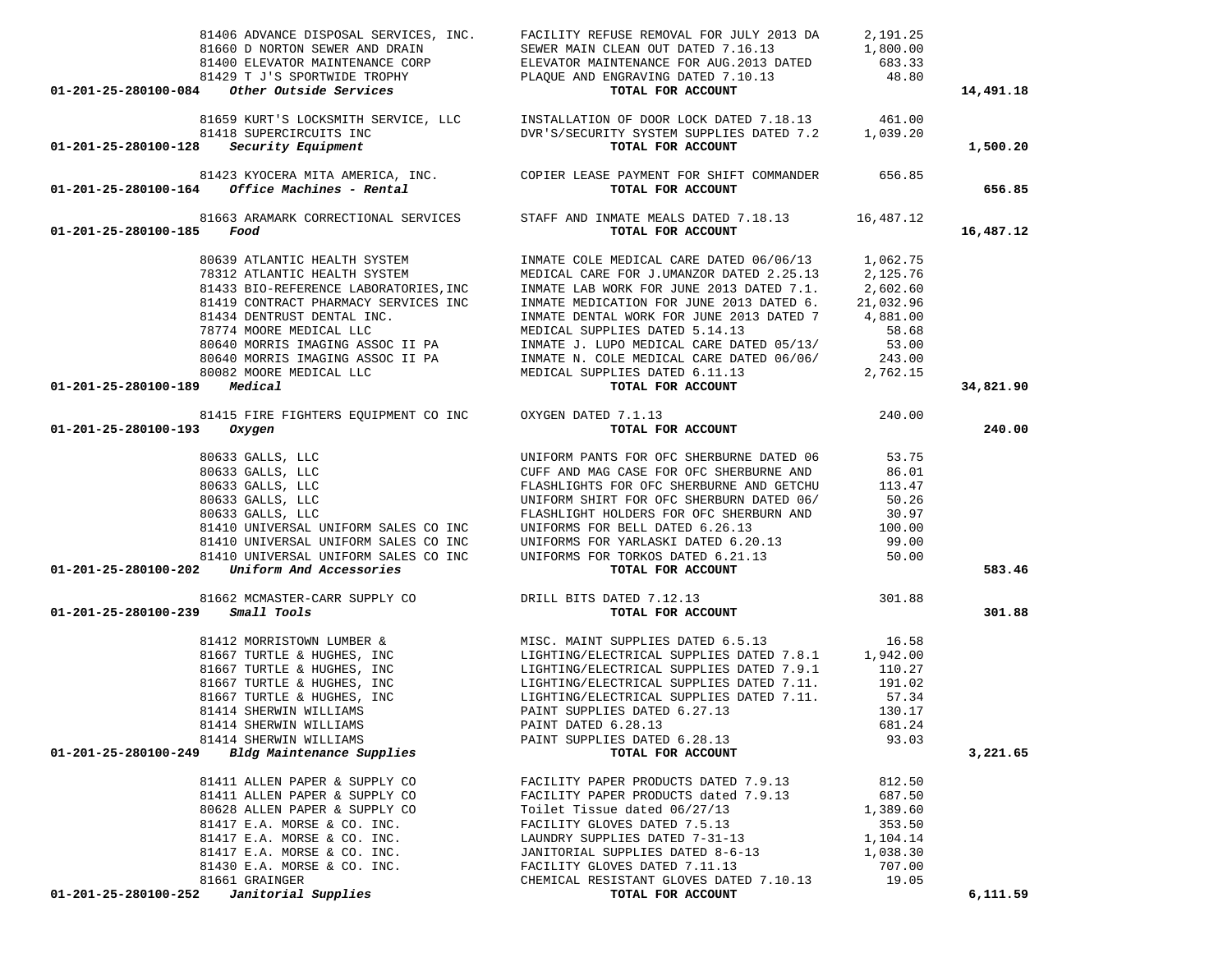81423 KYOCERA MITA AMERICA, INC. COPIER LEASE PAYMENT FOR SHIFT COMMANDER 606.31 81423 KYOCERA MITA AMERICA, INC. COPIER LEASE PAYMENT FOR SHIFT COMMANDER 656.85  **01-203-25-280100-164** *(2012) Office Machines - Rental* **TOTAL FOR ACCOUNT 1,263.16**

| TOTAL for County Jail                                                      |                                                               |          | 90,202.68 |  |
|----------------------------------------------------------------------------|---------------------------------------------------------------|----------|-----------|--|
|                                                                            |                                                               |          |           |  |
| <b>County Youth Detention Facilit</b>                                      |                                                               |          |           |  |
| 80090 BOB BARKER COMPANY, INC.                                             | Headphones for laptops                                        | 54.60    |           |  |
| 80090 BOB BARKER COMPANY, INC.                                             | freight                                                       | 8.79     |           |  |
| 82944 WALLABY TALES LLC                                                    | Educational Mammal Presention for JDC Re                      | 295.00   |           |  |
| 83142 STAPLES BUSINESS ADVANTAGE                                           | lollipop handouts for National Night Out                      | 29.57    |           |  |
| 82658 SNAKES-N-SCALES AND TURTLE                                           | Great Reptiles program on 7/29/13                             | 400.00   |           |  |
| Education Schools & Training<br>01-201-25-281100-039                       | TOTAL FOR ACCOUNT                                             |          | 787.96    |  |
| 83142 STAPLES BUSINESS ADVANTAGE                                           | Folders                                                       | 6.14     |           |  |
| 83142 STAPLES BUSINESS ADVANTAGE                                           | cleaner                                                       | 7.40     |           |  |
| 83142 STAPLES BUSINESS ADVANTAGE                                           | copier paper                                                  | 160.00   |           |  |
| 81232 STAPLES BUSINESS ADVANTAGE                                           | USB Datastick, stamp, felt pad, urinal s                      | 33.98    |           |  |
| 81232 STAPLES BUSINESS ADVANTAGE                                           | single line phone, HP 920 ink jet                             | 146.69   |           |  |
| 81232 STAPLES BUSINESS ADVANTAGE                                           | 9 Volt battery                                                | 20.44    |           |  |
| 81232 STAPLES BUSINESS ADVANTAGE                                           | credit                                                        | $-8.17$  |           |  |
| Office Supplies & Stationery<br>01-201-25-281100-058                       | TOTAL FOR ACCOUNT                                             |          | 366.48    |  |
| 80558 BOB BARKER COMPANY, INC.                                             | soap                                                          | 28.45    |           |  |
| 80558 BOB BARKER COMPANY, INC.                                             | toothpaste                                                    | 99.95    |           |  |
| 80558 BOB BARKER COMPANY, INC.                                             | Soap, Irish Spring                                            | 89.90    |           |  |
| 80558 BOB BARKER COMPANY, INC.                                             | tooth brush                                                   | 16.70    |           |  |
| 80558 BOB BARKER COMPANY, INC.                                             | Shampoo                                                       | 69.95    |           |  |
| 80558 BOB BARKER COMPANY, INC.                                             | deodorant, right guard                                        | 71.90    |           |  |
| 80558 BOB BARKER COMPANY, INC.                                             | disinfectant spray                                            | 45.95    |           |  |
|                                                                            |                                                               |          |           |  |
| 80558 BOB BARKER COMPANY, INC.                                             | freight                                                       | 96.88    |           |  |
| 80777 BOB BARKER COMPANY, INC.                                             | Towels                                                        | 137.79   |           |  |
| 80777 BOB BARKER COMPANY, INC.                                             | wash cloths                                                   | 13.80    |           |  |
| 80777 BOB BARKER COMPANY, INC.                                             | freight                                                       | 22.44    |           |  |
| Other General Expenses<br>01-201-25-281100-059                             | TOTAL FOR ACCOUNT                                             |          | 693.71    |  |
| 83846 COUNTY OF MORRIS                                                     | 1ST HALF AUGUST 2013 METERED MAIL                             | 56.13    |           |  |
| 01-201-25-281100-068<br>Postage & Metered Mail                             | TOTAL FOR ACCOUNT                                             |          | 56.13     |  |
| 83303 SODEXO INC & AFFILIATES                                              | Contractual Charge                                            | 2,188.92 |           |  |
| 83303 SODEXO INC & AFFILIATES                                              | Meals                                                         | 3,783.12 |           |  |
| 83303 SODEXO INC & AFFILIATES                                              | Snacks and Groceries                                          | 2,334.66 |           |  |
| 01-201-25-281100-185<br>Food                                               | TOTAL FOR ACCOUNT                                             |          | 8,306.70  |  |
| 81756 TREASURER-STATE OF NEW JERSEY                                        | Medical Waste Generator # 0243263 Annual                      | 85.00    |           |  |
| Medical<br>01-201-25-281100-189                                            | TOTAL FOR ACCOUNT                                             |          | 85.00     |  |
|                                                                            |                                                               |          |           |  |
| 80558 BOB BARKER COMPANY, INC.                                             | Resident shoes sz. 9                                          | 28.20    |           |  |
| 80558 BOB BARKER COMPANY, INC.                                             | Resident shoes sz. 10                                         | 35.25    |           |  |
| 80558 BOB BARKER COMPANY, INC.                                             | Resident shoes sz. 11                                         | 35.25    |           |  |
| 80558 BOB BARKER COMPANY, INC.                                             | Resident shoes sz. 12                                         | 28.20    |           |  |
| 80558 BOB BARKER COMPANY, INC.                                             | Resident shoes sz. 13                                         | 21.15    |           |  |
| 80558 BOB BARKER COMPANY, INC.                                             | Resident shoes sz. 8                                          | 21.15    |           |  |
| 80558 BOB BARKER COMPANY, INC.                                             | Resident socks                                                | 41.00    |           |  |
| Uniform And Accessories<br>01-201-25-281100-202                            | TOTAL FOR ACCOUNT                                             |          | 210.20    |  |
| 83143 ALLEN PAPER & SUPPLY CO                                              | Bleach                                                        | 21.54    |           |  |
| 83143 ALLEN PAPER & SUPPLY CO                                              | Tide liquid laundry det.                                      | 150.10   |           |  |
| 82976 JERSEY PAPER PLUS INC                                                |                                                               | 23.60    |           |  |
|                                                                            | dust mop head disposable                                      |          |           |  |
| 81953 JERSEY PAPER PLUS INC<br>01-201-25-281100-252<br>Janitorial Supplies | paper tpwels, napkins, plasticware, pape<br>TOTAL FOR ACCOUNT | 3,038.49 |           |  |
|                                                                            |                                                               |          | 3,233.73  |  |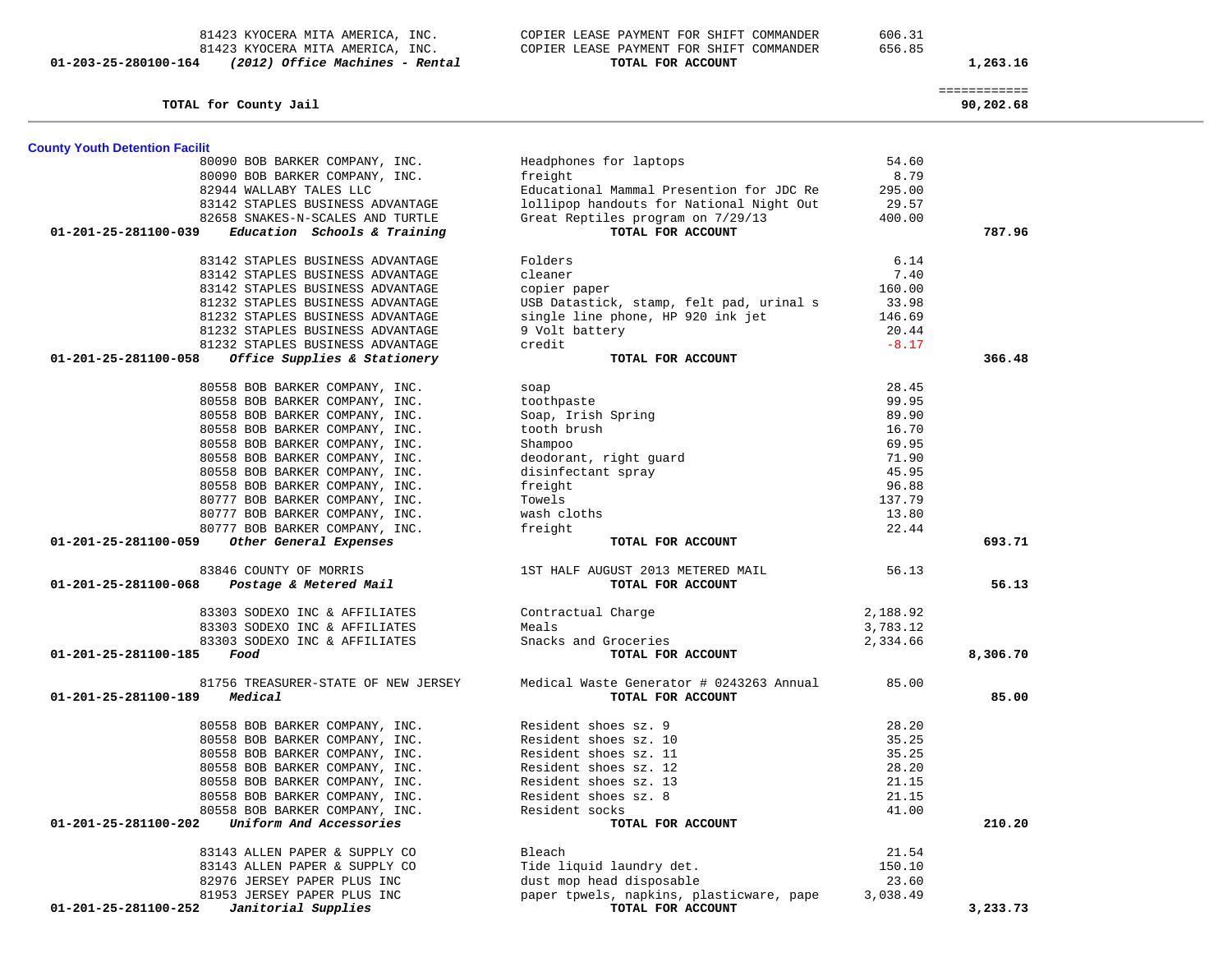|                     | TOTAL for County Youth Detention Facilit |                                   | 13,739.91 |
|---------------------|------------------------------------------|-----------------------------------|-----------|
| <b>Road Repairs</b> | 83846 COUNTY OF MORRIS                   | 1ST HALF AUGUST 2013 METERED MAIL |           |

| OJOIV COUNTI OF MUNKID<br>01-201-26-290100-068<br>Postage & Metered Mail | TAI HUT UNGUAI 2013 MBIBIND MUID<br>TOTAL FOR ACCOUNT | 11.J4    | 11.32    |
|--------------------------------------------------------------------------|-------------------------------------------------------|----------|----------|
| 83850 NATIONAL FUEL OIL INC.                                             | FUEL CHARGES 7/13                                     | 5,536.81 |          |
| 01-201-26-290100-140<br>Gas Purchases                                    | TOTAL FOR ACCOUNT                                     |          | 5,536.81 |
| 83005 THOMAS WALLACE                                                     | boots per contract                                    | 90.00    |          |
| 01-201-26-290100-207<br>Uniform & Clothing Allowance                     | TOTAL FOR ACCOUNT                                     |          | 90.00    |
| 81826 CAMPBELL FOUNDRY COMPANY                                           | Flat Grate Only                                       | 206.00   |          |
| 01-201-26-290100-224<br>Catch Basin Drainage & Pipes                     | TOTAL FOR ACCOUNT                                     |          | 206.00   |
| 81829 NORTHEASTERN HARDWARE CO INC                                       | Nylon Mason Line, Tank Sprayer                        | 71.75    |          |
| 81799 SUSSEX COUNTY MUA                                                  | Street Sweeping CTM00001CM 7/10-7/12/201              | 164.25   |          |
| 81799 SUSSEX COUNTY MUA                                                  |                                                       | 154.20   |          |
| 81799 SUSSEX COUNTY MUA                                                  |                                                       | 188.70   |          |
| 81799 SUSSEX COUNTY MUA                                                  |                                                       | 120.45   |          |
| Construction Materials<br>$01 - 201 - 26 - 290100 - 260$                 | TOTAL FOR ACCOUNT                                     |          | 699.35   |
|                                                                          |                                                       |          |          |
| TOTAL for Road Repairs                                                   |                                                       |          | 6,543.48 |

## **Bridges and Culverts**

| priugeo anu vurverto                                             |                                        |         |              |
|------------------------------------------------------------------|----------------------------------------|---------|--------------|
| 83335 VERIZON                                                    | Billing Date: 8/1/2013 973-361-6688 14 | 400.69  |              |
| 01-201-26-292100-146<br>Telephone                                | TOTAL FOR ACCOUNT                      |         | 400.69       |
| 79155 COUNTY CONCRETE CORP.                                      | NJDOT Class B                          | 570.00  |              |
| 79155 COUNTY CONCRETE CORP.                                      | Delivery Charge                        | 215.00  |              |
| 80898 COUNTY CONCRETE CORP.                                      | $4000$ #8 design                       | 679.00  |              |
| 80898 COUNTY CONCRETE CORP.                                      | Chilled Concrete                       | 10.50   |              |
| 80898 COUNTY CONCRETE CORP.                                      | Delivery Charge                        | 215.00  |              |
| $01 - 201 - 26 - 292100 - 227$<br>Concrete                       | TOTAL FOR ACCOUNT                      |         | 1,689.50     |
| 80970 SHERWIN WILLIAMS                                           | 3" Inch Economy Brush                  | 23.95   |              |
| 80970 SHERWIN WILLIAMS                                           | Discount 15%                           | $-3.59$ |              |
| 80970 SHERWIN WILLIAMS                                           | 4 inch stripe mini R                   | 20.18   |              |
| 80970 SHERWIN WILLIAMS                                           | Discount 15%                           | $-3.03$ |              |
| $01 - 201 - 26 - 292100 - 234$<br>Paint                          | TOTAL FOR ACCOUNT                      |         | 37.51        |
| 81154 ZEE MEDICAL INC.                                           | Medical supplies - see attached list   | 216.65  |              |
| $01 - 201 - 26 - 292100 - 266$<br>Safety Items                   | TOTAL FOR ACCOUNT                      |         | 216.65       |
|                                                                  |                                        |         | ============ |
| TOTAL for Bridges and Culverts                                   |                                        |         | 2,344.35     |
|                                                                  |                                        |         |              |
| <b>Shade Tree Commission</b><br>81828 MASTER GRINDING & SECURITY | double sided chipper blades sharpening | 144.00  |              |
|                                                                  |                                        |         |              |

| Machinery Repairs & Parts<br>01-201-26-300100-262                        | TOTAL FOR ACCOUNT                                         | 144.00           |  |
|--------------------------------------------------------------------------|-----------------------------------------------------------|------------------|--|
| 81827 GEN-EL SAFETY & INDUSTRIAL<br>01-201-26-300100-266<br>Safety Items | Sign, Cone Top, 2-sided, 10x14 Arrow<br>TOTAL FOR ACCOUNT | 216.20<br>216.20 |  |
| TOTAL for Shade Tree Commission                                          |                                                           | 360.20           |  |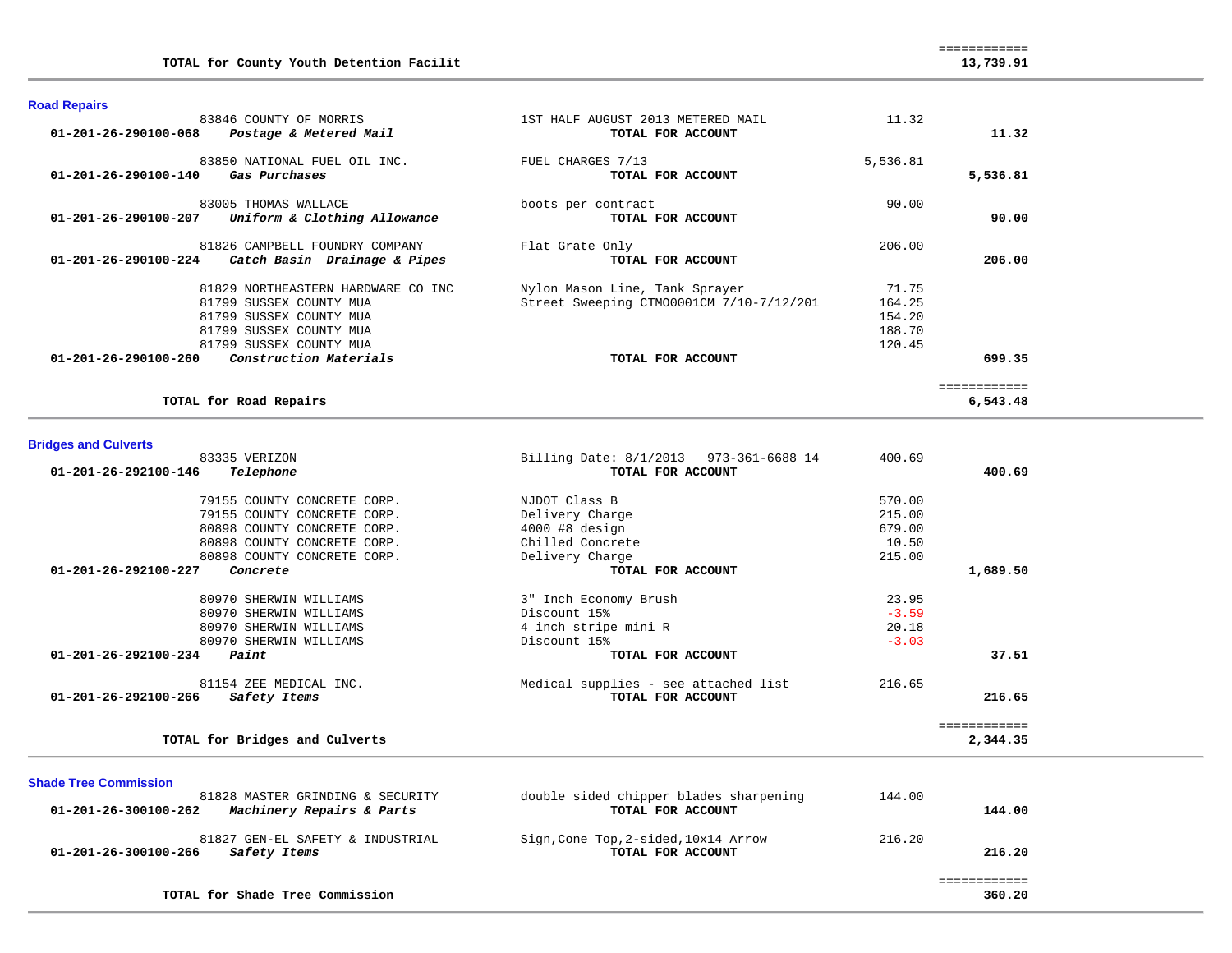|                      |                                                            |                                                                                                                                                                                                                                                                                                                                                                                                   | 1,043.80 |           |
|----------------------|------------------------------------------------------------|---------------------------------------------------------------------------------------------------------------------------------------------------------------------------------------------------------------------------------------------------------------------------------------------------------------------------------------------------------------------------------------------------|----------|-----------|
|                      |                                                            | 83379 WEBSTER PLUMBING & RE: COMM CENTER/ 06-26-13<br>01-201-26-310100-044 Equipment Service Agreements TOTAL FOR ACCOUNT                                                                                                                                                                                                                                                                         |          | 1,043.80  |
|                      |                                                            |                                                                                                                                                                                                                                                                                                                                                                                                   |          |           |
|                      |                                                            | $\begin{array}{lllllllllllllllll} 83627 & \text{MORRISTOWN} & \text{PARKING MUTHORITY} & \text{PARKING MAINTENANCE FEE} & \text{AUGUST 2013} & \text{5,216.00} \\ 83628 & \text{LAZ PARKING} & \text{3,024.00} & \text{590803109} & \text{JUROR PARKING} & - \text{JULY 2013} & 08 & 3,024.00 \\ \end{array}$                                                                                     |          |           |
|                      |                                                            |                                                                                                                                                                                                                                                                                                                                                                                                   |          |           |
| 01-201-26-310100-062 | Parking Lot Rental                                         | TOTAL FOR ACCOUNT                                                                                                                                                                                                                                                                                                                                                                                 |          | 8,240.00  |
|                      | 82708 ELEVATOR MAINTENANCE CORP                            | 749 / RE: A & R BLDG<br>757 / RE: CH<br>758 / RE: SCHUYLER<br>759 / RE: LIBRARY<br>760 / RE: LIBRARY<br>761 / RE: SEU<br>762 / RE: PSTA<br>763 / RE: H/S<br>764 / RE: H/S<br>869 / RE: H/S<br>869 / RE: MV-2<br>895/RE: CAC                                                                                                                                                                       | 711.12   |           |
|                      | 82708 ELEVATOR MAINTENANCE CORP                            |                                                                                                                                                                                                                                                                                                                                                                                                   | 533.30   |           |
|                      | 82708 ELEVATOR MAINTENANCE CORP                            |                                                                                                                                                                                                                                                                                                                                                                                                   | 355.56   |           |
|                      | 82708 ELEVATOR MAINTENANCE CORP                            |                                                                                                                                                                                                                                                                                                                                                                                                   | 355.56   |           |
|                      | 82708 ELEVATOR MAINTENANCE CORP                            |                                                                                                                                                                                                                                                                                                                                                                                                   | 177.78   |           |
|                      | 82708 ELEVATOR MAINTENANCE CORP                            |                                                                                                                                                                                                                                                                                                                                                                                                   | 177.78   |           |
|                      | 82708 ELEVATOR MAINTENANCE CORP                            |                                                                                                                                                                                                                                                                                                                                                                                                   | 177.78   |           |
|                      |                                                            |                                                                                                                                                                                                                                                                                                                                                                                                   | 177.78   |           |
|                      | 82708 ELEVATOR MAINTENANCE CORP                            |                                                                                                                                                                                                                                                                                                                                                                                                   |          |           |
|                      | 82708 ELEVATOR MAINTENANCE CORP                            |                                                                                                                                                                                                                                                                                                                                                                                                   | 177.78   |           |
|                      | 82708 ELEVATOR MAINTENANCE CORP                            |                                                                                                                                                                                                                                                                                                                                                                                                   | 177.78   |           |
|                      | 82708 ELEVATOR MAINTENANCE CORP                            |                                                                                                                                                                                                                                                                                                                                                                                                   |          |           |
|                      | 83621 EMPLOYMENT HORIZONS, INC.                            |                                                                                                                                                                                                                                                                                                                                                                                                   |          |           |
|                      |                                                            | 83621 EMPLOYMENT HORIZONS, INC. GROUNDSKEEPING SERVICES - JULY 2013/ DAT 5,848.00<br>4 Other Outside Services TOTAL FOR ACCOUNT                                                                                                                                                                                                                                                                   |          |           |
|                      |                                                            |                                                                                                                                                                                                                                                                                                                                                                                                   |          | 40,058.00 |
|                      |                                                            |                                                                                                                                                                                                                                                                                                                                                                                                   |          |           |
|                      |                                                            | 83634 DEER PARK<br>19.62 01-201-26-310100-095 <i>Other Administrative Supplies</i> 0434507703/06-15-13 THRU 07-14-13<br>TOTAL FOR ACCOUNT                                                                                                                                                                                                                                                         |          | 39.62     |
|                      |                                                            |                                                                                                                                                                                                                                                                                                                                                                                                   |          |           |
|                      |                                                            | 80690 MORRIS COUNTY ENGRAVING LLC<br>RE: LEGAL SERVICES - VINYL LETTERING/05 150.00<br>TOTAL FOR ACCOUNT                                                                                                                                                                                                                                                                                          |          | 150.00    |
|                      | 01-201-26-310100-098 Other Operating&Repair Supply         |                                                                                                                                                                                                                                                                                                                                                                                                   |          |           |
|                      |                                                            | 82714 KYOCERA MITA AMERICA, INC. 7629689-031 COPIER LEASE 06/22-13 THRU 0 634.32<br>01-201-26-310100-164 <i>Office Machines</i> - Rental TOTAL FOR ACCOUNT                                                                                                                                                                                                                                        |          |           |
|                      |                                                            |                                                                                                                                                                                                                                                                                                                                                                                                   |          | 634.32    |
|                      |                                                            |                                                                                                                                                                                                                                                                                                                                                                                                   |          |           |
|                      |                                                            |                                                                                                                                                                                                                                                                                                                                                                                                   |          |           |
|                      |                                                            |                                                                                                                                                                                                                                                                                                                                                                                                   |          |           |
|                      |                                                            |                                                                                                                                                                                                                                                                                                                                                                                                   |          |           |
|                      |                                                            | $\begin{array}{cccc} & 82715 & BAYWAY & LUMBER \\ & 82701 &  GRAINGER & 83037 &  MALDOMADONADO & X1OMARA \\ & 83037 &  MALDONADO & X1OMARA & 2012 & 8005 & 9212 & 8272 & 9000 \\ & 83037 &  MALDONADO & X1OMARA & 2012 & 8007 & -& 17-13 & 373.84 \\ & 83037 &  WMLDOMADONADO & X1OMARA & 2012 & 8007 & -& 17-12 & 373.84 \\ & 83037 &  WMLDOMADONADO$                                            |          | 703.76    |
|                      |                                                            |                                                                                                                                                                                                                                                                                                                                                                                                   |          |           |
|                      |                                                            |                                                                                                                                                                                                                                                                                                                                                                                                   |          |           |
|                      |                                                            |                                                                                                                                                                                                                                                                                                                                                                                                   |          |           |
|                      |                                                            |                                                                                                                                                                                                                                                                                                                                                                                                   |          |           |
|                      |                                                            |                                                                                                                                                                                                                                                                                                                                                                                                   |          |           |
| 01-201-26-310100-223 |                                                            | $\begin{array}{lllllllllllllllllllll} 82247 & \text{ALISTATE OF FICE INTERIOR INCE} & \text{INTE RIE: OTA - MATTE FINISH MAX} & \text{07--16--13} & \text{675.00} \\ 82716 & \text{MORRIS BRICK AND STONE CO.} & \text{W069651/ RE: CAC/ 07--09--13} & \text{265.90} \\ 82716 & \text{MORRIS BRICK AND STONE CO.} & \text{W069715/ RE: PSTA/ 07--16--13} & \text{140.75} \\ 82716 & \text{MORRIS$ |          | 1,554.40  |
|                      |                                                            |                                                                                                                                                                                                                                                                                                                                                                                                   |          |           |
|                      | 82712 RICCIARDI BROTHERS OF<br>82712 RICCIARDI BROTHERS OF | WO69215/RE: CH/ 06-06-13 178.63<br>WO6936/RE: SCHUYLER/ 06-18-13 268.74<br>WO69215/RE: CH/ 06-19-13 34.86                                                                                                                                                                                                                                                                                         |          |           |
|                      |                                                            |                                                                                                                                                                                                                                                                                                                                                                                                   |          |           |
|                      |                                                            | WO69215/RE: CH/ 06-19-13 64.86<br>WO69466/RE: 6 CT ST/ 06-18-13 186.93                                                                                                                                                                                                                                                                                                                            |          |           |
|                      |                                                            | 22712 RICCIARDI BROTHERS OF<br>82712 RICCIARDI BROTHERS OF WO69215/ RE: 6 CT ST/06-18-13<br>82712 RICCIARDI BROTHERS OF WO69466/ RE: 6 CT ST/06-18-13<br>82712 RICCIARDI BROTHERS OF WO69495/ RE: PROSECUTOR/06-27-13<br>-------------                                                                                                                                                            |          |           |
|                      |                                                            |                                                                                                                                                                                                                                                                                                                                                                                                   | 196.69   |           |
|                      |                                                            |                                                                                                                                                                                                                                                                                                                                                                                                   | 63.69    |           |
|                      |                                                            |                                                                                                                                                                                                                                                                                                                                                                                                   | 34.84    |           |
|                      | 82713 RICCIARDI BROTHERS OF                                | WO69505/ RE: B & G/ 07-02-13 157.34                                                                                                                                                                                                                                                                                                                                                               |          |           |
|                      | 82713 RICCIARDI BROTHERS OF                                | RE: CLASSROOMS/ 07-03-13                                                                                                                                                                                                                                                                                                                                                                          | 106.47   |           |
|                      | 82713 RICCIARDI BROTHERS OF                                | W069721/ RE: ITD/ 07-16-13                                                                                                                                                                                                                                                                                                                                                                        | 75.44    |           |
|                      | 82713 RICCIARDI BROTHERS OF                                | WO69743/ RE: A & R/ 07-19-13                                                                                                                                                                                                                                                                                                                                                                      | 255.87   |           |
|                      | 82713 RICCIARDI BROTHERS OF                                | WO69743/ RE: A & R/ 07-23-13                                                                                                                                                                                                                                                                                                                                                                      | 269.12   |           |
|                      | 82713 RICCIARDI BROTHERS OF                                | WO69743/ RE: A & R/ 07-23-13                                                                                                                                                                                                                                                                                                                                                                      | 61.96    |           |
|                      | 82713 RICCIARDI BROTHERS OF                                | W069543/ RE: CH/ 07-25-13                                                                                                                                                                                                                                                                                                                                                                         | 69.36    |           |
| 01-201-26-310100-234 | Paint                                                      | TOTAL FOR ACCOUNT                                                                                                                                                                                                                                                                                                                                                                                 |          | 2,009.94  |
|                      | 83642 MADISON PLUMBING SUPPLY CO                           | WO69770/ RE: A & R BLDG/ 06-27-13                                                                                                                                                                                                                                                                                                                                                                 | 16.52    |           |
|                      | 83642 MADISON PLUMBING SUPPLY CO                           | WO69802/ RE: A & R BLDG/ 07-24-13                                                                                                                                                                                                                                                                                                                                                                 | 91.97    |           |
|                      | 83642 MADISON PLUMBING SUPPLY CO                           | WO69802/ RE: A & R BLDG/ 07-31-13                                                                                                                                                                                                                                                                                                                                                                 | 25.96    |           |
|                      |                                                            |                                                                                                                                                                                                                                                                                                                                                                                                   |          |           |

**Buildings & Grounds**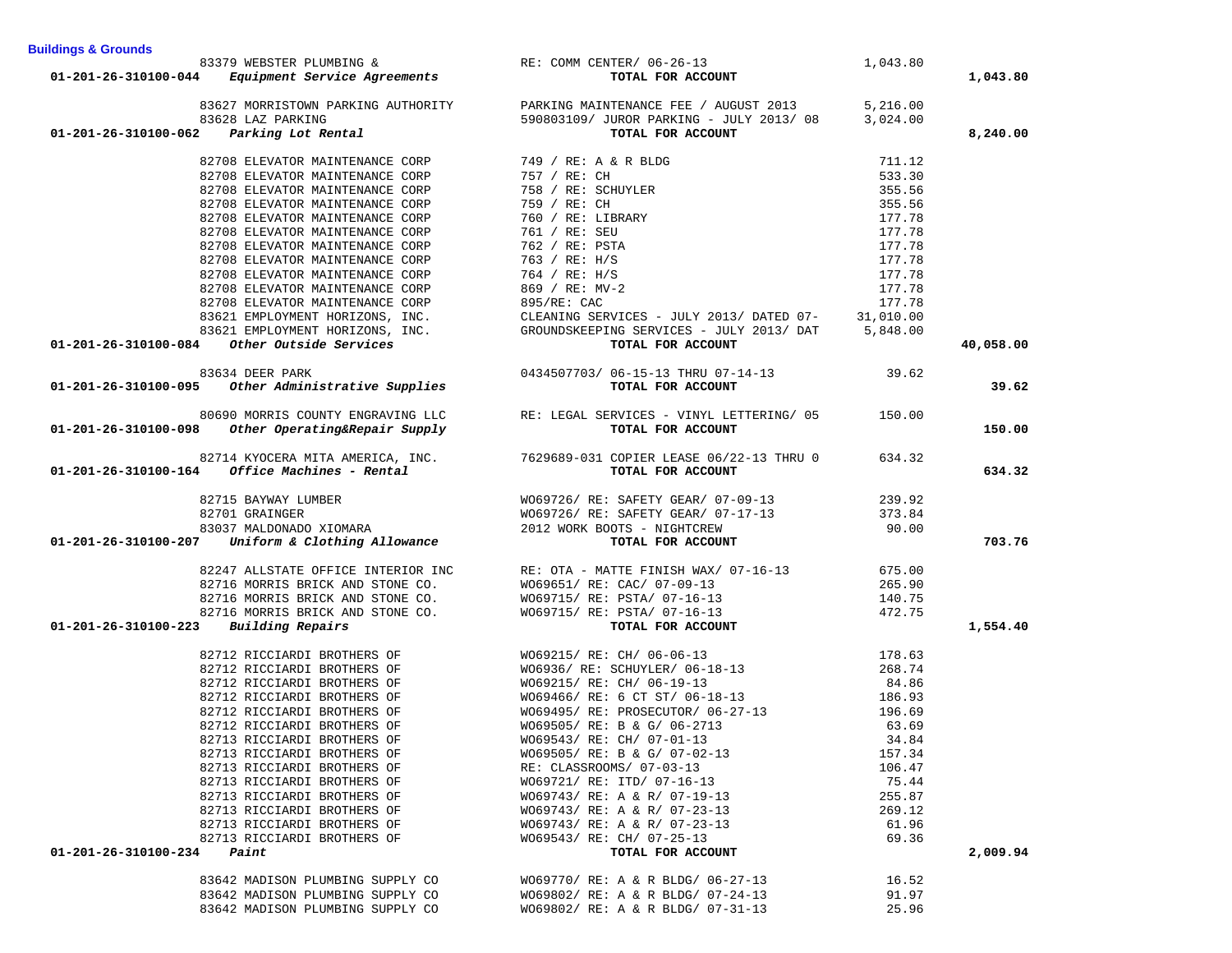|                           |                                                                                                                                                                                                                                                                                                                                                                   |        | 4,027.98 |
|---------------------------|-------------------------------------------------------------------------------------------------------------------------------------------------------------------------------------------------------------------------------------------------------------------------------------------------------------------------------------------------------------------|--------|----------|
|                           | $\begin{array}{cccccc} 83639& \text{ J.A.} & \text{SEXAUER} & & & & & & 291492 \text{/ RE: } \text{STOCK/ } 07-03-13 & & & & 280.88 \\ 83639& \text{ J.A.} & \text{SEXAUER} & & & & & 291492 \text{/ RE: } \text{STOCK/ } 07-10-13 & & & 394.15 \\ 83639& \text{ J.A.} & \text{SEXAUER} & & & & 291492 \text{/ W664642 / RE: } \text{OTA/ } 07-17-13 & & & 7$     |        |          |
|                           |                                                                                                                                                                                                                                                                                                                                                                   |        |          |
|                           |                                                                                                                                                                                                                                                                                                                                                                   |        |          |
|                           |                                                                                                                                                                                                                                                                                                                                                                   |        |          |
|                           |                                                                                                                                                                                                                                                                                                                                                                   |        |          |
|                           |                                                                                                                                                                                                                                                                                                                                                                   |        |          |
|                           |                                                                                                                                                                                                                                                                                                                                                                   |        |          |
|                           |                                                                                                                                                                                                                                                                                                                                                                   |        |          |
|                           |                                                                                                                                                                                                                                                                                                                                                                   |        |          |
|                           |                                                                                                                                                                                                                                                                                                                                                                   |        |          |
|                           |                                                                                                                                                                                                                                                                                                                                                                   |        |          |
|                           |                                                                                                                                                                                                                                                                                                                                                                   |        |          |
|                           |                                                                                                                                                                                                                                                                                                                                                                   |        |          |
|                           |                                                                                                                                                                                                                                                                                                                                                                   |        |          |
|                           |                                                                                                                                                                                                                                                                                                                                                                   |        |          |
|                           |                                                                                                                                                                                                                                                                                                                                                                   |        |          |
|                           |                                                                                                                                                                                                                                                                                                                                                                   |        | 6,314.72 |
|                           | 82703 MORRIS COUNTY FARMS INC<br>82703 MORRIS COUNTY FARMS INC 82703 WORRIS COUNTY FARMS INC 82703 MORRIS COUNTY FARMS INC<br><b>01-201-26-310100-251</b> <i>Ground Maintenance Supplies</i> room for a round for account                                                                                                                                         |        |          |
|                           |                                                                                                                                                                                                                                                                                                                                                                   |        |          |
|                           |                                                                                                                                                                                                                                                                                                                                                                   |        | 150.00   |
|                           |                                                                                                                                                                                                                                                                                                                                                                   |        |          |
|                           |                                                                                                                                                                                                                                                                                                                                                                   |        |          |
|                           |                                                                                                                                                                                                                                                                                                                                                                   |        |          |
|                           |                                                                                                                                                                                                                                                                                                                                                                   |        |          |
|                           |                                                                                                                                                                                                                                                                                                                                                                   |        |          |
|                           |                                                                                                                                                                                                                                                                                                                                                                   |        |          |
|                           |                                                                                                                                                                                                                                                                                                                                                                   |        |          |
|                           |                                                                                                                                                                                                                                                                                                                                                                   |        |          |
|                           |                                                                                                                                                                                                                                                                                                                                                                   |        | 8,732.50 |
|                           |                                                                                                                                                                                                                                                                                                                                                                   |        |          |
|                           |                                                                                                                                                                                                                                                                                                                                                                   |        |          |
|                           |                                                                                                                                                                                                                                                                                                                                                                   |        | 908.09   |
|                           |                                                                                                                                                                                                                                                                                                                                                                   |        |          |
|                           |                                                                                                                                                                                                                                                                                                                                                                   |        |          |
|                           |                                                                                                                                                                                                                                                                                                                                                                   |        |          |
|                           |                                                                                                                                                                                                                                                                                                                                                                   |        |          |
|                           |                                                                                                                                                                                                                                                                                                                                                                   |        |          |
|                           |                                                                                                                                                                                                                                                                                                                                                                   |        |          |
|                           |                                                                                                                                                                                                                                                                                                                                                                   |        |          |
|                           |                                                                                                                                                                                                                                                                                                                                                                   |        |          |
|                           |                                                                                                                                                                                                                                                                                                                                                                   |        |          |
|                           |                                                                                                                                                                                                                                                                                                                                                                   |        |          |
| 82695 R & J CONTROL, INC. | 002868/ WHARTON                                                                                                                                                                                                                                                                                                                                                   | 174.95 |          |
| 82695 R & J CONTROL, INC. | 01-201-26-310100-23<br>$\frac{2695 \text{ K L L EM}}{174.95}$<br>$\frac{22695 \text{ K L L EM}}{174.95}$<br>$\frac{22695 \text{ K L L EM}}{174.95}$<br>$\frac{22695 \text{ K L EM}}{174.95}$<br>$\frac{22695 \text{ K L EM}}{174.95}$<br>$\frac{22695 \text{ K L EM}}{174.95}$<br>$\frac{22695 \text{ K L EM}}{174.95}$<br>$\frac{22695$<br>002866/ YOUTH SHELTER | 174.95 |          |
|                           |                                                                                                                                                                                                                                                                                                                                                                   |        |          |
| 82694 R & J CONTROL, INC. | 002839/ A & R BLDG-KOHLER                                                                                                                                                                                                                                                                                                                                         | 174.95 |          |
| 82694 R & J CONTROL, INC. | 002840/ A & R BLDG - ONAN                                                                                                                                                                                                                                                                                                                                         | 174.95 |          |
| 82694 R & J CONTROL, INC. | 003113/ CAC BLDG                                                                                                                                                                                                                                                                                                                                                  | 174.95 |          |
| 82694 R & J CONTROL, INC. | 002867/ COUNTY GARAGE                                                                                                                                                                                                                                                                                                                                             | 174.95 |          |
| 82694 R & J CONTROL, INC. | 003108/ HEALTH MNGMNT                                                                                                                                                                                                                                                                                                                                             | 174.95 |          |
| 82694 R & J CONTROL, INC. | 002841/ JDC                                                                                                                                                                                                                                                                                                                                                       | 174.95 |          |
| 82694 R & J CONTROL, INC. | 003109/ MONTVILLE                                                                                                                                                                                                                                                                                                                                                 | 174.95 |          |
| 82694 R & J CONTROL, INC. | 002869/ SCHUYLER                                                                                                                                                                                                                                                                                                                                                  | 174.95 |          |
| 82694 R & J CONTROL, INC. | 003114/ SEU                                                                                                                                                                                                                                                                                                                                                       | 174.95 |          |
| 82694 R & J CONTROL, INC. | 002868/ WHARTON                                                                                                                                                                                                                                                                                                                                                   | 174.95 |          |
| 82694 R & J CONTROL, INC. | 002866/ YOUTH SHELTER                                                                                                                                                                                                                                                                                                                                             | 174.95 |          |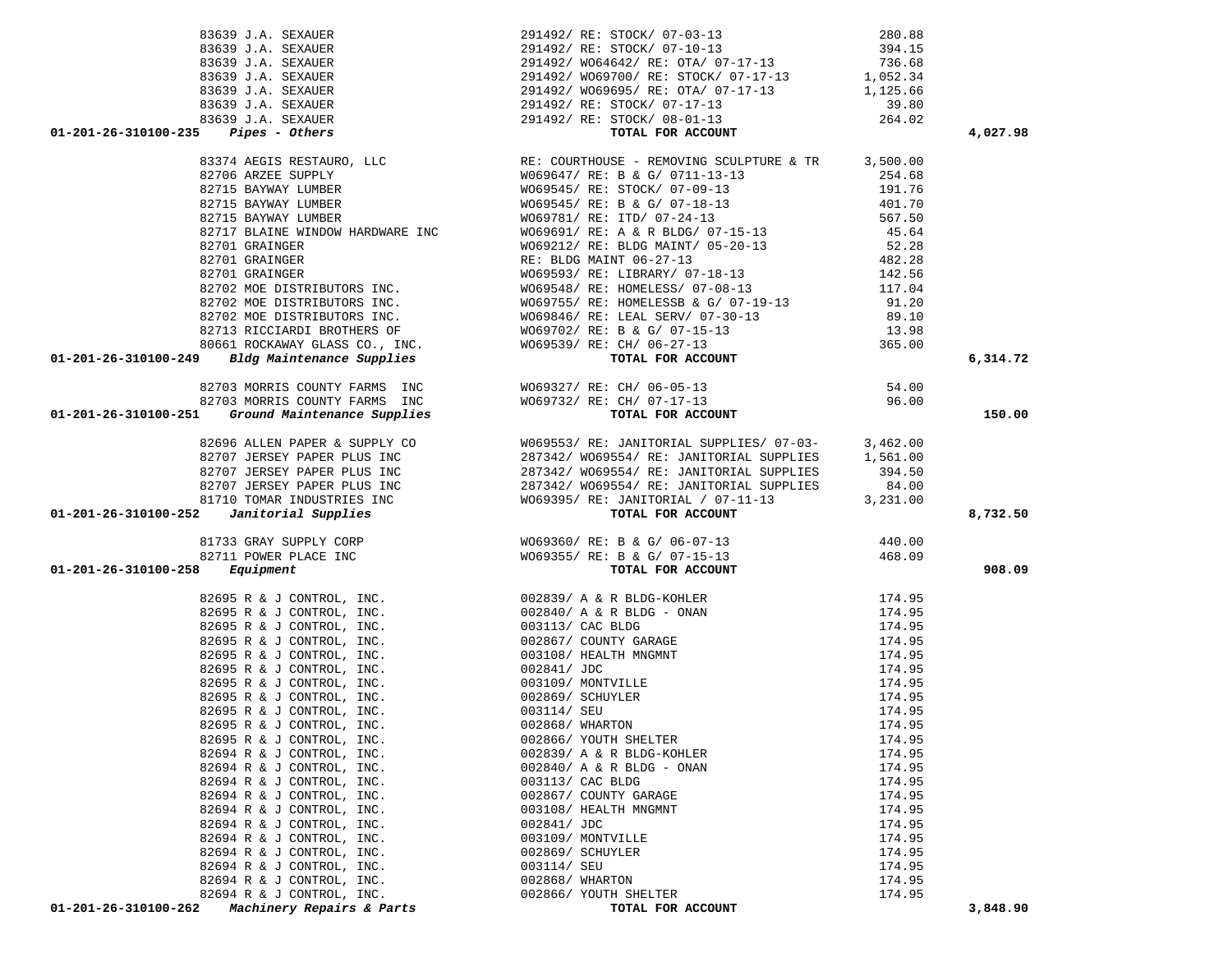|                                 | TOTAL for Buildings & Grounds                                                                            |                                                           |                 | ============<br>94,040.91 |
|---------------------------------|----------------------------------------------------------------------------------------------------------|-----------------------------------------------------------|-----------------|---------------------------|
|                                 | 83138 LIBERTY MECHANICAL CONTRACTORS, INC 05-24-13<br>01-203-26-310100-084 (2012) Other Outside Services | TOTAL FOR ACCOUNT                                         | 9,875.00        | 9,875.00                  |
| 01-201-26-310100-267            | 83632 MORRISTOWN PARKING AUTHORITY MORREMENTAL BOND / AUGUST 2013<br>Incremental Bond Costs              | TOTAL FOR ACCOUNT                                         | 1,713.95        | 1,713.95                  |
| 01-201-26-310100-265 Electrical | 82701 GRAINGER                                                                                           | W069299/ RE: BULBS/ 07-18-13<br>TOTAL FOR ACCOUNT         | 66.00           | 66.00                     |
| 01-201-26-310100-264 Heat & A/C |                                                                                                          | TOTAL FOR ACCOUNT                                         |                 | 3,969.93                  |
|                                 | 82971 MOTION INDUSTRIES INC                                                                              | W069783/ RE: HVAC/ 07-25-13                               | 1,662.74        |                           |
|                                 | 82971 MOTION INDUSTRIES INC                                                                              | WO69783/ RE: HVAC/ 07-24-13                               | 126.81          |                           |
|                                 | 81712 BLEJWAS ASSOCIATES INC.                                                                            | WO69305/ RE: HVAC/ 06-24-13                               | 238.56          |                           |
|                                 | 81712 BLEJWAS ASSOCIATES INC.                                                                            | WO69305/ RE: HVAC/ 06-05-13                               | 881.40          |                           |
|                                 | 83616 JOHNSTONE SUPPLY                                                                                   | UNAPPLIED CREDIT                                          | $-2,165.12$     |                           |
|                                 | 83616 JOHNSTONE SUPPLY                                                                                   | WO69984/ RE:A & R/ 08-13-13                               | 109.10          |                           |
|                                 | 83616 JOHNSTONE SUPPLY                                                                                   | WO69998/ RE: A & R/ 08-12-13                              | 59.03           |                           |
|                                 | 83616 JOHNSTONE SUPPLY                                                                                   | W069975/ RE: K-9/ 08-09-13                                | 25.74           |                           |
|                                 | 83616 JOHNSTONE SUPPLY                                                                                   | WO69880/ RE: W & M/ 08-09-13                              | 23.75           |                           |
|                                 | 83616 JOHNSTONE SUPPLY                                                                                   | WO69868/ RE: CTY GRG/ 08-05-13                            | 16.75           |                           |
|                                 | 83616 JOHNSTONE SUPPLY                                                                                   | WO69868/ RE: CTY GRG/ 07-31-13                            | 30.84           |                           |
|                                 | 83616 JOHNSTONE SUPPLY                                                                                   | WO69783/ RE: B & G/ 07-26-13                              | 150.53          |                           |
|                                 | 83616 JOHNSTONE SUPPLY                                                                                   | WO69783/ RE: B & G/ 07-24-13                              | 375.36          |                           |
|                                 | 83616 JOHNSTONE SUPPLY                                                                                   | W069917/ RE: STOCK/ 08-7-13                               | 252.64          |                           |
|                                 | 83616 JOHNSTONE SUPPLY<br>83616 JOHNSTONE SUPPLY                                                         | W069375/ RE: JDC/ 07-16-13<br>W069752/ RE: PSTA/ 07-19-13 | 98.03           |                           |
|                                 | 83616 JOHNSTONE SUPPLY                                                                                   | W069671/ RE: CH/ 07-10-13                                 | 135.75<br>58.77 |                           |
|                                 | 83616 JOHNSTONE SUPPLY                                                                                   | W069607/ RE: COMM CENTER/ 07-03-13                        | 165.08          |                           |
|                                 | 83616 JOHNSTONE SUPPLY                                                                                   |                                                           | 40.90           |                           |
|                                 | 83616 JOHNSTONE SUPPLY                                                                                   | W069465/ RE: CH/ 06-19-13<br>W069535/ RE: SEU/ 06-27-13   | 98.16           |                           |
|                                 | 83616 JOHNSTONE SUPPLY                                                                                   | W069412/RE: JDC/ 06-13-13                                 | 127.52          |                           |
|                                 | 83616 JOHNSTONE SUPPLY                                                                                   | WO69172/ RE: B&G - HILL/ 06-05-13 104.70                  |                 |                           |
|                                 | 83616 JOHNSTONE SUPPLY                                                                                   | WO69323/ RE: SHADE TREE/ 06-05-13 288.28                  |                 |                           |
|                                 | 83616 JOHNSTONE SUPPLY                                                                                   | W069297/ RE: YTH SHELTER/ 05-31-13                        | 364.85          |                           |
|                                 | 83616 JOHNSTONE SUPPLY                                                                                   | WO69104/ RE: MV3/ 05-31-13                                | 204.00          |                           |

83616 JOHNSTONE SUPPLY WO69104/ RE: MV3/ 04-29-13 495.76

| 83484 MC VOCATIONAL SCHOOL DISTRICT<br>Education Schools & Training<br>01-201-26-315100-039 | WELDING TECHNOLOGY 2 COURSE #3409F13, GE<br>TOTAL FOR ACCOUNT | 1,239.00 | 1,239.00 |
|---------------------------------------------------------------------------------------------|---------------------------------------------------------------|----------|----------|
| 83121 STAPLES BUSINESS ADVANTAGE                                                            | NOTE, LABELS, FILE, INK CART                                  | 96.28    |          |
| Office Supplies & Stationery<br>01-201-26-315100-058                                        | TOTAL FOR ACCOUNT                                             |          | 96.28    |
| 82756 BOONTON AUTO PARTS                                                                    | CHROMABASE, CLEARCOAT, ACTIVATOR                              | 347.76   |          |
| 82756 BOONTON AUTO PARTS                                                                    | DURAGLASS, PAPER, SANDING BLOCK, CHROMABAS                    | 369.05   |          |
| 82756 BOONTON AUTO PARTS                                                                    | METAL SPREDER SET                                             | 6.75     |          |
| 81959 BOONTON AUTO PARTS                                                                    | CHROMABASE                                                    | 106.92   |          |
| 83090 HOFFMAN SERVICES INC.                                                                 | PERFORM ANNUAL OSHA LIFT INSPECTION ON 1                      | 1,390.00 |          |
| 83112 HOFFMAN SERVICES INC.                                                                 | REPAIR LIFT AFTER ANNUAL OSHA INSP, REPL                      | 570.00   |          |
| 81464 IDENTIFIX INC                                                                         | ANNUAL DIRECT HIT SUBSCRIPTION RENEWAL                        | 1,698.60 |          |
| 81965 MORRISTOWN LUMBER &                                                                   | BULB                                                          | 8.75     |          |
| 81965 MORRISTOWN LUMBER &                                                                   | SPRAY PAINT                                                   | 38.72    |          |
| 81965 MORRISTOWN LUMBER &                                                                   | PAINT                                                         | 17.67    |          |
| 01-201-26-315100-098<br>Other Operating&Repair Supply                                       | TOTAL FOR ACCOUNT                                             |          | 4,554.22 |
| 77263 SAFCO PRODUCTS COMPANY                                                                | SAFCO 3500BL EXECUTIVE CHIAR LEATHER                          | 473.85   |          |
| <i>Furniture &amp; Fixtures</i><br>01-201-26-315100-162                                     | TOTAL FOR ACCOUNT                                             |          | 473.85   |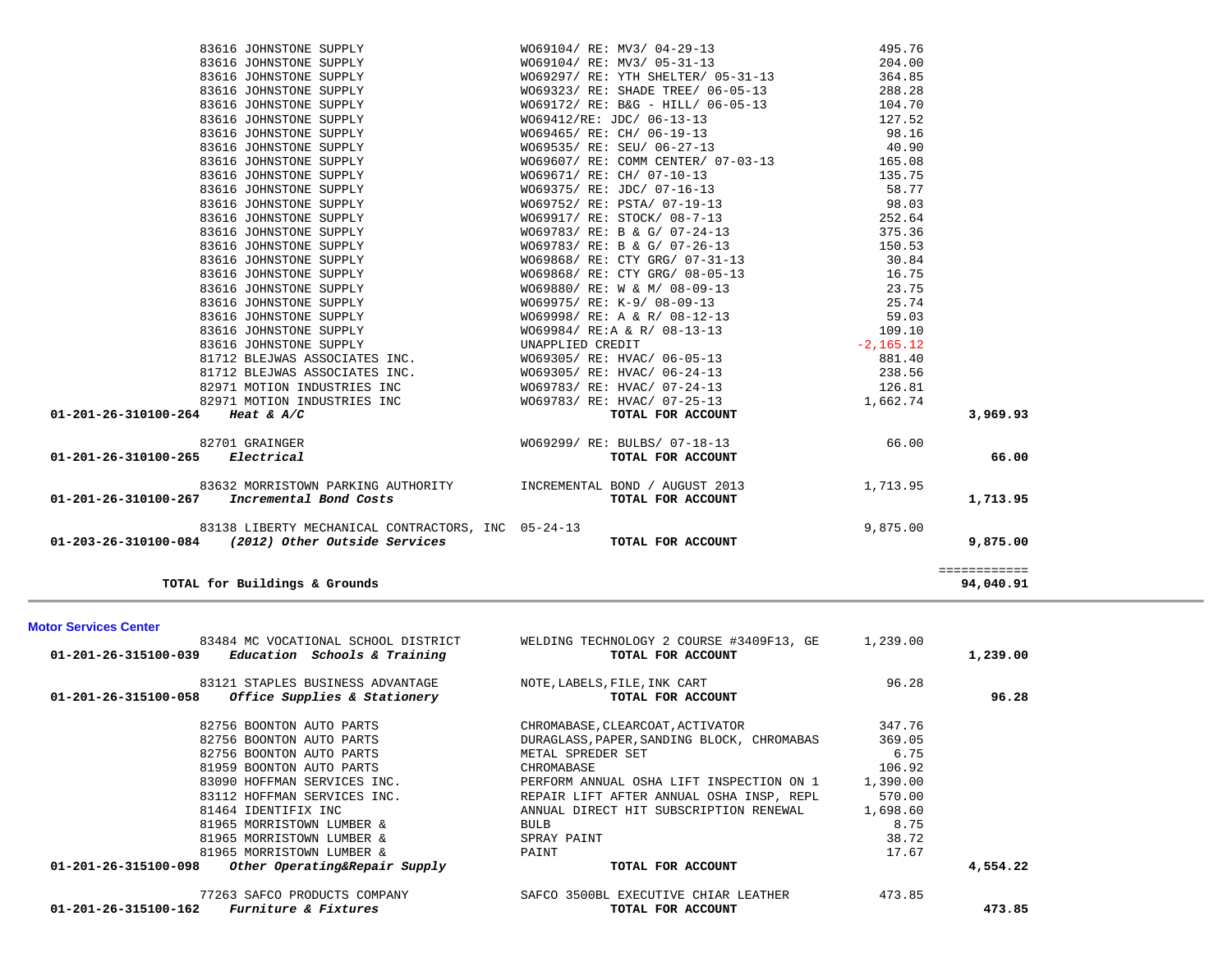|                                                                                                                                                                                                                                                |                        |                  | 1,238.74 |
|------------------------------------------------------------------------------------------------------------------------------------------------------------------------------------------------------------------------------------------------|------------------------|------------------|----------|
| 81967 MY TOOL LADY RT. ANGLE DRILL<br><b>9</b> Small Tools<br>83111 GOODYEAR AUTO SERVICE TIRES<br>83111 GOODYEAR AUTO SERVICE TIRES<br>83111 GOODYEAR AUTO SERVICE TIRES<br>8111 GOODYEAR AUTO SERVICE TIRES<br>81973 STS TIRE & AUTO CENTERS |                        |                  |          |
|                                                                                                                                                                                                                                                |                        | 187.99           |          |
| 01-201-26-315100-239 Small Tools                                                                                                                                                                                                               | TOTAL FOR ACCOUNT      |                  | 187.99   |
|                                                                                                                                                                                                                                                |                        |                  |          |
|                                                                                                                                                                                                                                                |                        | 433.28           |          |
|                                                                                                                                                                                                                                                |                        | 75.82<br>174.72  |          |
|                                                                                                                                                                                                                                                |                        | 525.60           |          |
|                                                                                                                                                                                                                                                |                        | 298.60           |          |
|                                                                                                                                                                                                                                                |                        | 488.88           |          |
|                                                                                                                                                                                                                                                |                        |                  |          |
|                                                                                                                                                                                                                                                |                        | 196.00<br>196.00 |          |
| Tires<br>01-201-26-315100-245                                                                                                                                                                                                                  | TOTAL FOR ACCOUNT      |                  | 2,388.90 |
|                                                                                                                                                                                                                                                |                        |                  |          |
|                                                                                                                                                                                                                                                |                        | 25.00            |          |
|                                                                                                                                                                                                                                                |                        | 166.00           |          |
|                                                                                                                                                                                                                                                |                        | 140.40           |          |
| 82763 TOMAR INDUSTRIES INC<br>81976 TOMAR INDUSTRIES INC<br>81976 TOMAR INDUSTRIES INC<br>81976 TOMAR INDUSTRIES INC<br>91-201-26-315100-252 Janitorial Supplies<br>TOTAL FOR ACCOUNT                                                          |                        |                  | 331.40   |
|                                                                                                                                                                                                                                                |                        |                  |          |
|                                                                                                                                                                                                                                                |                        |                  |          |
|                                                                                                                                                                                                                                                |                        |                  |          |
|                                                                                                                                                                                                                                                |                        |                  |          |
|                                                                                                                                                                                                                                                |                        |                  |          |
|                                                                                                                                                                                                                                                |                        |                  |          |
|                                                                                                                                                                                                                                                |                        |                  |          |
|                                                                                                                                                                                                                                                |                        |                  |          |
|                                                                                                                                                                                                                                                |                        |                  |          |
|                                                                                                                                                                                                                                                |                        |                  |          |
|                                                                                                                                                                                                                                                |                        |                  |          |
|                                                                                                                                                                                                                                                |                        |                  |          |
|                                                                                                                                                                                                                                                |                        |                  |          |
|                                                                                                                                                                                                                                                |                        |                  |          |
|                                                                                                                                                                                                                                                |                        |                  |          |
|                                                                                                                                                                                                                                                |                        |                  |          |
|                                                                                                                                                                                                                                                |                        |                  |          |
|                                                                                                                                                                                                                                                |                        |                  |          |
|                                                                                                                                                                                                                                                |                        |                  |          |
| 01 EVALUATION ENGINEES AIR BAKE & EUITPINET (95 1) STEV 325<br>81955 AIR BAKE & EUITPINET (95 -1) 19.45<br>81458 BEVER BROS CORP HENDLE (95 -1) 19.45<br>81458 BEVER BROS CORP AUTO REPAIR TOWING (95 -1) 19.45<br>82755 DOVER SRAKE           |                        |                  | 4,930.76 |
| 82743 AMERICAN COACHWERKS LLC VEHICLE REPAIR (6-77)                                                                                                                                                                                            |                        | 1,822.60         |          |
| 82743 AMERICAN COACHWERKS LLC                                                                                                                                                                                                                  | FITTING                | 42.44            |          |
| 82745 AYERS CHEVROLET OLDS                                                                                                                                                                                                                     | VEHICLE REPAIR (8-29)  | 47.08            |          |
| 82745 AYERS CHEVROLET OLDS                                                                                                                                                                                                                     | VEHICLE REPAIR (12-19) | 50.00            |          |
| 82748 BEYER FORD                                                                                                                                                                                                                               | FAN AND MOTOR          | 70.24            |          |
| 82748 BEYER FORD                                                                                                                                                                                                                               | OIL-REAR               | 11.58            |          |
| 82748 BEYER FORD                                                                                                                                                                                                                               | REGUALTOR              | 91.96            |          |
| 82748 BEYER FORD                                                                                                                                                                                                                               | SENSOR ASY             | 24.91            |          |
| 81957 BEYER CHRYSLER JEEP                                                                                                                                                                                                                      | SENSOR                 | 106.62           |          |
| 81958 BEYER FORD                                                                                                                                                                                                                               | STUD                   | 7.19             |          |
| 81958 BEYER FORD                                                                                                                                                                                                                               | PUMP                   | 140.71           |          |
| 81958 BEYER FORD                                                                                                                                                                                                                               | O-RING                 | 8.88             |          |
| 81958 BEYER FORD                                                                                                                                                                                                                               | AIR CONDIT             | 2.41             |          |
| 81958 BEYER FORD                                                                                                                                                                                                                               | AIR CONDIT             | 9.64             |          |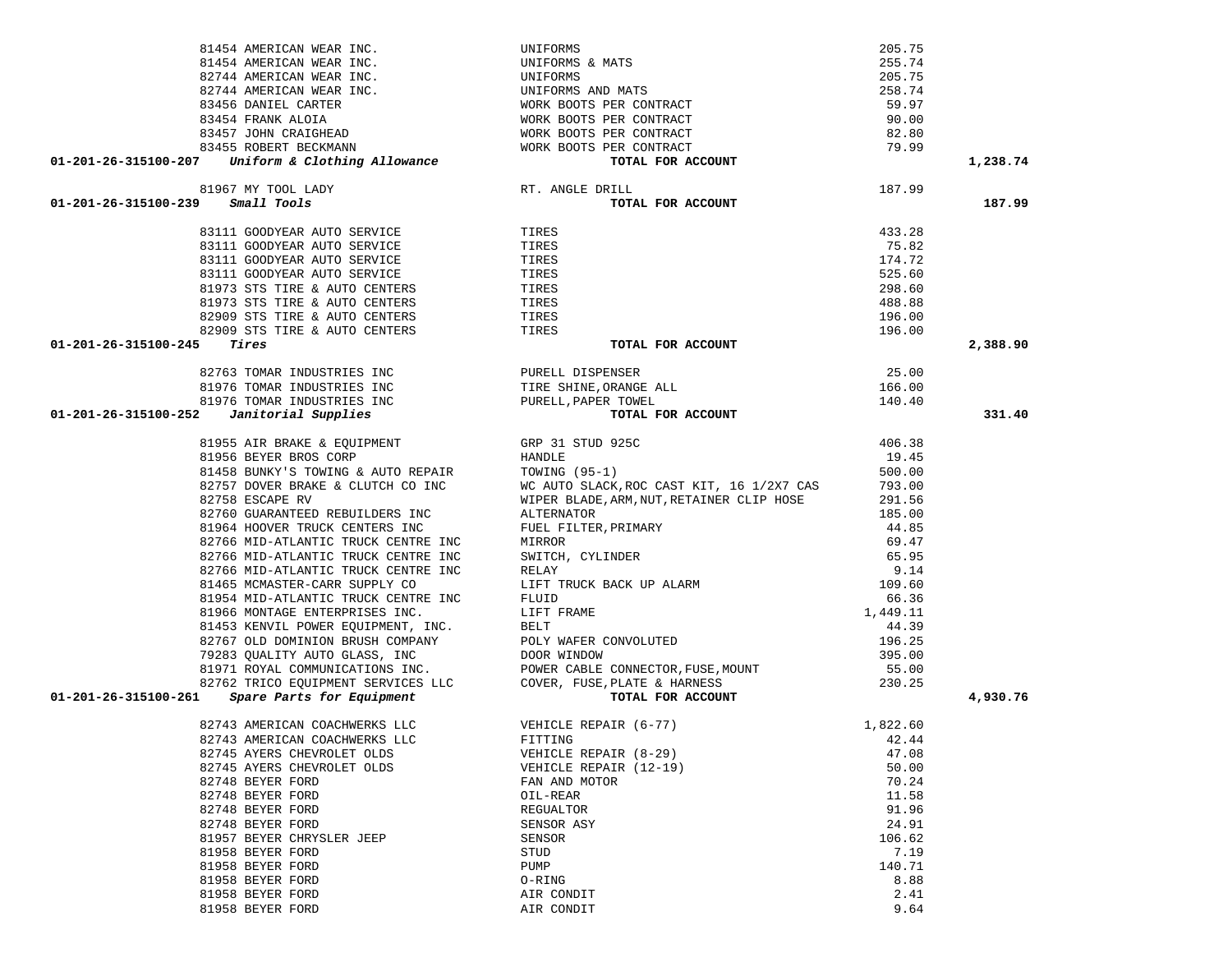| 81549 BOMARK INSTRUMENTS INC<br>81549 BOMARK INSTRUMENTS INC                                                  | Quote 714-MorCo dated 7/16/2013Inspect,<br>Inspect, Calibrate and Test Instrument Q  | 420.00<br>200.00   |                            |  |
|---------------------------------------------------------------------------------------------------------------|--------------------------------------------------------------------------------------|--------------------|----------------------------|--|
| 82969 ATLANTIC HEALTH SERVICES<br>Special Projects<br>01-201-27-330100-079                                    | TB Clinic Services - July 2013<br>TOTAL FOR ACCOUNT                                  | 10,000.00          | 10,000.00                  |  |
| <b>Health Management</b><br>83849 COUNTY OF MORRIS<br>Postage & Metered Mail<br>01-201-27-330100-068          | 1ST HALF AUGUST 2013 METERED MAIL<br>TOTAL FOR ACCOUNT                               | 30.05              | 30.05                      |  |
| TOTAL for Mosquito Extermination Commiss                                                                      |                                                                                      |                    | 200,000.00                 |  |
| <b>Mosquito Extermination Commiss</b><br>83840 MORRIS COUNTY MOSOUITO<br>Expenditures<br>01-201-26-320105-090 | 2013 APPROPRIATION<br>TOTAL FOR ACCOUNT                                              | 200,000.00         | 200,000.00<br>============ |  |
| TOTAL for Motor Services Center                                                                               |                                                                                      |                    | ============<br>23,681.15  |  |
| 79283 QUALITY AUTO GLASS, INC<br>01-203-26-315100-291 (2012) Vehicle Repairs                                  | WINDSHIELD<br>TOTAL FOR ACCOUNT                                                      | 277.78             | 277.78                     |  |
| 82747 SMITH MOTOR CO., INC.<br>01-201-26-315100-291    Vehicle Repairs                                        | END, ROD & TUBE ASY.<br>TOTAL FOR ACCOUNT                                            | 206.35             | 7,962.23                   |  |
| 82764 SUMMIT TRANSMISSION BRAKE<br>81975 SMITH MOTOR CO., INC.                                                | TRANSMISSION COOLER<br>ACCUMULATOR                                                   | 122.66             |                            |  |
| 82824 PLAINSMAN AUTO SUPPLY                                                                                   | AIR FLOW SENSOR, TRL, RIVET, WINDOW, WIND                                            | $-21.37$<br>225.00 |                            |  |
| 82824 PLAINSMAN AUTO SUPPLY<br>82824 PLAINSMAN AUTO SUPPLY                                                    | BRAKE ROTOR, BRAKE, BLOWER BLOWER, SENSO<br>BLOWER MOTOR, BRAKE PADS, BRAKE ROTOR, B | 345.02             |                            |  |
| 82824 PLAINSMAN AUTO SUPPLY                                                                                   | AIR FILTER, OXYGEN SENSOR, EXPANSION VAL                                             | 201.15<br>314.77   |                            |  |
| 82824 PLAINSMAN AUTO SUPPLY                                                                                   | WINDOW MOTOR, BRAKE PADS, BOND GLUE, LIT                                             | 145.26             |                            |  |
| 82824 PLAINSMAN AUTO SUPPLY<br>82824 PLAINSMAN AUTO SUPPLY                                                    | BRAKE ROTOR, BATTERY, CORE DEPOSIT, STEER<br>BRAKE SHOES, OUTER TIE ROD, CREDIT      | 226.09<br>98.79    |                            |  |
| 82823 POLITI AUTO PARTS INC.                                                                                  | HVAC BLOWER                                                                          | 69.26              |                            |  |
| 81970 ROUTE 23 AUTO MALL LLC<br>82823 POLITI AUTO PARTS INC.                                                  | CREDIT<br>BRAKE CALIPER                                                              | $-17.32$<br>98.25  |                            |  |
| 81970 ROUTE 23 AUTO MALL LLC                                                                                  | ACTUATOR, CONNECTOR                                                                  | 293.86             |                            |  |
| 81970 ROUTE 23 AUTO MALL LLC                                                                                  | GLASS ASY                                                                            | 39.93              |                            |  |
| 81970 ROUTE 23 AUTO MALL LLC<br>81970 ROUTE 23 AUTO MALL LLC                                                  | MOTOR, REGULATOR<br>O RING, FILTER                                                   | 193.17<br>79.72    |                            |  |
| 81970 ROUTE 23 AUTO MALL LLC                                                                                  | BATTERY                                                                              | 287.88             |                            |  |
| 82765 ROYAL COMMUNICATIONS INC.<br>81970 ROUTE 23 AUTO MALL LLC                                               | REWIRED CORNER STROBES<br>VALVE, TUBE                                                | 75.00<br>191.85    |                            |  |
| 82908 ROUTE 23 AUTO MALL LLC                                                                                  | CREDIT                                                                               | $-52.86$           |                            |  |
| 82908 ROUTE 23 AUTO MALL LLC                                                                                  | FILTER                                                                               | 57.72              |                            |  |
| 82908 ROUTE 23 AUTO MALL LLC<br>82908 ROUTE 23 AUTO MALL LLC                                                  | SHEILD<br>PANEL                                                                      | 11.28<br>51.49     |                            |  |
| 82908 ROUTE 23 AUTO MALL LLC                                                                                  | FENDER, ORNAMENT, DOOR, HINGE, RIVET, WEATHE                                         | 837.75             |                            |  |
| 82908 ROUTE 23 AUTO MALL LLC                                                                                  | SLEEVE                                                                               | 49.70              |                            |  |
| 83113 MORRISTOWN AUTO BODY INC<br>82761 MAJOR POLICE SUPPLY                                                   | TOWING (9-14) 85-09<br>HAL BULB                                                      | 115.00<br>15.90    |                            |  |
| 81963 GUARANTEED REBUILDERS INC                                                                               | ALTERNATOR                                                                           | 135.00             |                            |  |
| 81962 FLEMINGTON BUICK CHEVROLET                                                                              | PIPE                                                                                 | 180.21             |                            |  |
| 83108 FLEMINGTON BUICK CHEVROLET<br>82759 FLEMINGTON BUICK CHEVROLET                                          | HOSE, PIPE, ADAPTER, MOUNT, CONNECTOR<br>LOCK                                        | 366.03<br>129.00   |                            |  |
| 83108 FLEMINGTON BUICK CHEVROLET                                                                              | CABLE, ANTENNA                                                                       | 38.57              |                            |  |
| 83108 FLEMINGTON BUICK CHEVROLET                                                                              | CLEANER                                                                              | 49.05              |                            |  |
| 81958 BEYER FORD<br>80994 DELIVERY CONCEPTS EAST                                                              | SENSOR<br>FITTINGS                                                                   | 87.55<br>194.25    |                            |  |
| 81958 BEYER FORD                                                                                              | FILTER                                                                               | 85.01              |                            |  |
|                                                                                                               |                                                                                      |                    |                            |  |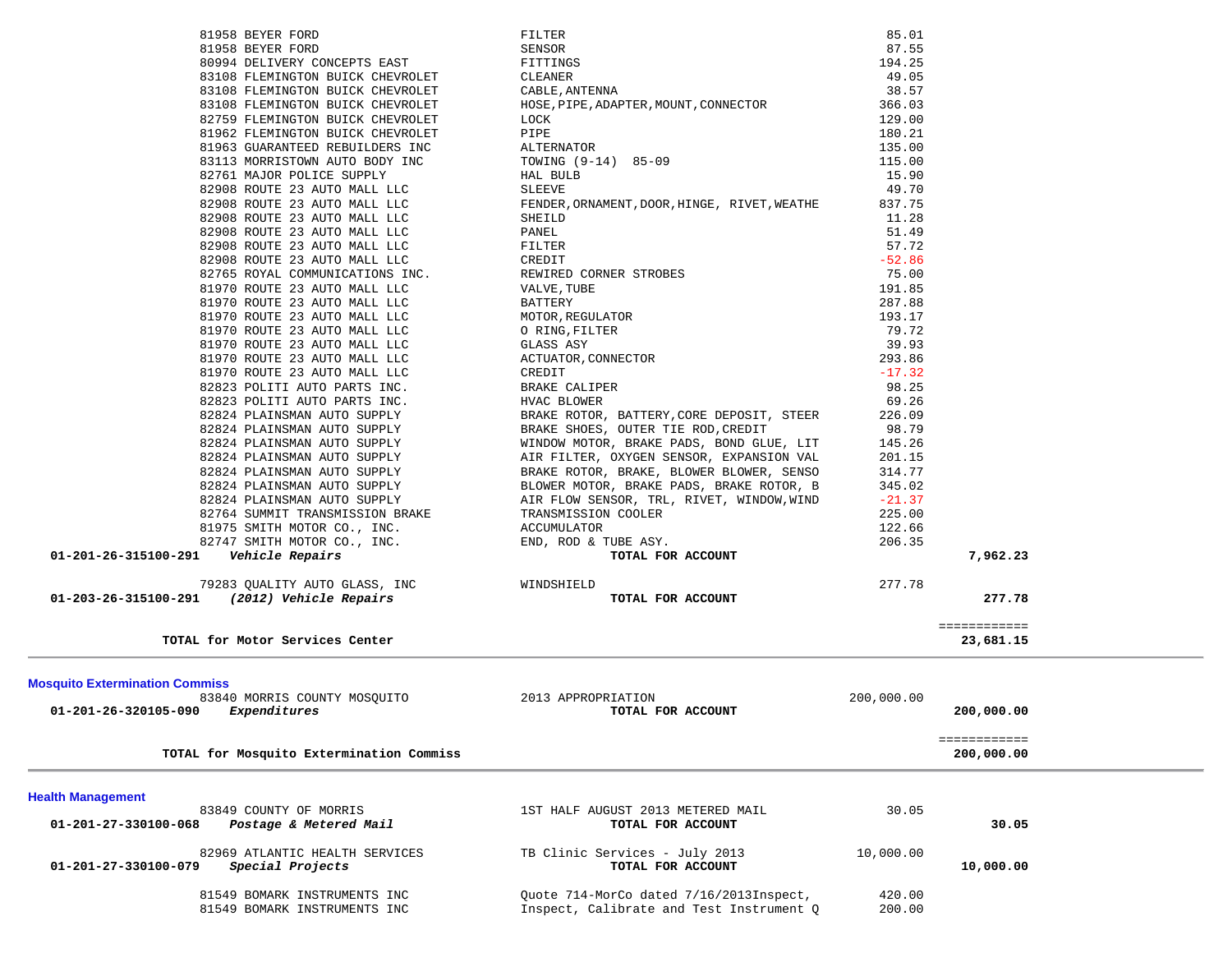| 01-201-27-330100-210                                                   | 81549 BOMARK INSTRUMENTS INC<br>81550 TREASURER-STATE OF NJ<br>83310 FIREFIGHTER ONE LLC<br>83331 FEDEX<br>83846 COUNTY OF MORRIS<br>Environmental Compliance                                                                                                                                    | Inspect, Calibrate and Test Instrument O<br>ID 454405 7/1/2013-6/30/2014<br>Embroider Name Tape for Uniforms<br>$\text{acct}$ # 4326 9584 0invoice dated 8/5/13<br>1ST HALF AUGUST 2013 METERED MAIL<br>TOTAL FOR ACCOUNT                                                                                                                                                                                                                                             | 205.00<br>205.00<br>36.00<br>82.46<br>12.22                                          | 1,160.68                  |  |
|------------------------------------------------------------------------|--------------------------------------------------------------------------------------------------------------------------------------------------------------------------------------------------------------------------------------------------------------------------------------------------|-----------------------------------------------------------------------------------------------------------------------------------------------------------------------------------------------------------------------------------------------------------------------------------------------------------------------------------------------------------------------------------------------------------------------------------------------------------------------|--------------------------------------------------------------------------------------|---------------------------|--|
|                                                                        | TOTAL for Health Management                                                                                                                                                                                                                                                                      |                                                                                                                                                                                                                                                                                                                                                                                                                                                                       |                                                                                      | ============<br>11,190.73 |  |
| <b>Human Services</b>                                                  |                                                                                                                                                                                                                                                                                                  |                                                                                                                                                                                                                                                                                                                                                                                                                                                                       |                                                                                      |                           |  |
| 01-201-27-331100-068                                                   | 83846 COUNTY OF MORRIS<br>Postage & Metered Mail                                                                                                                                                                                                                                                 | 1ST HALF AUGUST 2013 METERED MAIL<br>TOTAL FOR ACCOUNT                                                                                                                                                                                                                                                                                                                                                                                                                | 127.40                                                                               | 127.40                    |  |
| 01-201-27-331100-088                                                   | 83345 SODEXO INC & AFFILIATES<br>82282 SODEXO INC & AFFILIATES<br>82986 SODEXO INC & AFFILIATES<br>Meeting Exp Advisory Board Etc                                                                                                                                                                | Refreshments for Advisory committe on wo<br>Catering for MHSAAB Mtg for 18 people he<br>Refreshments for the July 25 2013 meetin<br>TOTAL FOR ACCOUNT                                                                                                                                                                                                                                                                                                                 | 56.90<br>132.80<br>102.10                                                            | 291.80                    |  |
|                                                                        | TOTAL for Human Services                                                                                                                                                                                                                                                                         |                                                                                                                                                                                                                                                                                                                                                                                                                                                                       |                                                                                      | ============<br>419.20    |  |
| <b>Youth Shelter</b>                                                   |                                                                                                                                                                                                                                                                                                  |                                                                                                                                                                                                                                                                                                                                                                                                                                                                       |                                                                                      |                           |  |
| 01-201-27-331110-039                                                   | 82659 DEIRDRE'S HOUSE<br>Education Schools & Training                                                                                                                                                                                                                                            | Violence Prevention in School<br>TOTAL FOR ACCOUNT                                                                                                                                                                                                                                                                                                                                                                                                                    | 40.00                                                                                | 40.00                     |  |
| $01 - 201 - 27 - 331110 - 058$                                         | 82733 W.B. MASON COMPANY INC<br>Office Supplies & Stationery                                                                                                                                                                                                                                     | Envelopes, copier toner & drum<br>TOTAL FOR ACCOUNT                                                                                                                                                                                                                                                                                                                                                                                                                   | 758.60                                                                               | 758.60                    |  |
| 01-201-27-331110-068                                                   | 83846 COUNTY OF MORRIS<br>Postage and Metered Mail                                                                                                                                                                                                                                               | 1ST HALF AUGUST 2013 METERED MAIL<br>TOTAL FOR ACCOUNT                                                                                                                                                                                                                                                                                                                                                                                                                | 17.62                                                                                | 17.62                     |  |
| 01-201-27-331110-185                                                   | 83301 ALBERTSON INC<br>83128 WAL-MART STORE<br>83300 SODEXO INC & AFFILIATES<br>83300 SODEXO INC & AFFILIATES<br>83300 SODEXO INC & AFFILIATES<br>83300 SODEXO INC & AFFILIATES<br>Food                                                                                                          | 6030 3751 0002 6118 Closing date 8/5/13<br>6032202020168804 Closing date 8/3/13<br>Contractual Charges<br>lunch meals<br>dinner meals<br>Snacks & Groceries<br>TOTAL FOR ACCOUNT                                                                                                                                                                                                                                                                                      | 33.95<br>222.58<br>2,812.56<br>852.72<br>924.00<br>1,427.74                          | 6,273.55                  |  |
|                                                                        | TOTAL for Youth Shelter                                                                                                                                                                                                                                                                          |                                                                                                                                                                                                                                                                                                                                                                                                                                                                       |                                                                                      | ============<br>7,089.77  |  |
| <b>Office on Aging</b><br>01-201-27-333100-048<br>01-201-27-333100-059 | 82967 ANDREA BATISTONI<br>83030 BETH DENMEAD<br>83306 CARMEN N. AYALA<br>83304 KRISTINE A. BEIRNE<br>83305 KELLY-ANN FREY<br>82968 LUCY CANNIZZO<br>83033 OPHELIA V. CRUSE<br>83032 RENATA STOKES<br>Insurance<br>82256 PATRICIA ZAKRZESKI<br>82256 PATRICIA ZAKRZESKI<br>Other General Expenses | Car Insurance Reimbursement for Jul2013<br>Car Insurance Reimbursement for Jul2013<br>Car Insurance Reimbursement for Jul2013<br>Car Insurance Reimbursement for Jul2013<br>Car Insurance Reimbursement for Jul2013<br>Car Insurance Reimbursement for Jul2013<br>Car Insurance reimbursement for Jul2013<br>Car Insurance Reimbursement for Jul2013<br>TOTAL FOR ACCOUNT<br>Refreshment for ACT Meeting<br>Postage for return of PASP Documents<br>TOTAL FOR ACCOUNT | 12.00<br>12.00<br>12.00<br>12.00<br>12.00<br>12.00<br>12.00<br>12.00<br>2.59<br>8.74 | 96.00<br>11.33            |  |
| 01-201-27-333100-068                                                   | 83846 COUNTY OF MORRIS<br>Postage & Metered Mail                                                                                                                                                                                                                                                 | 1ST HALF AUGUST 2013 METERED MAIL<br>TOTAL FOR ACCOUNT                                                                                                                                                                                                                                                                                                                                                                                                                | 267.03                                                                               | 267.03                    |  |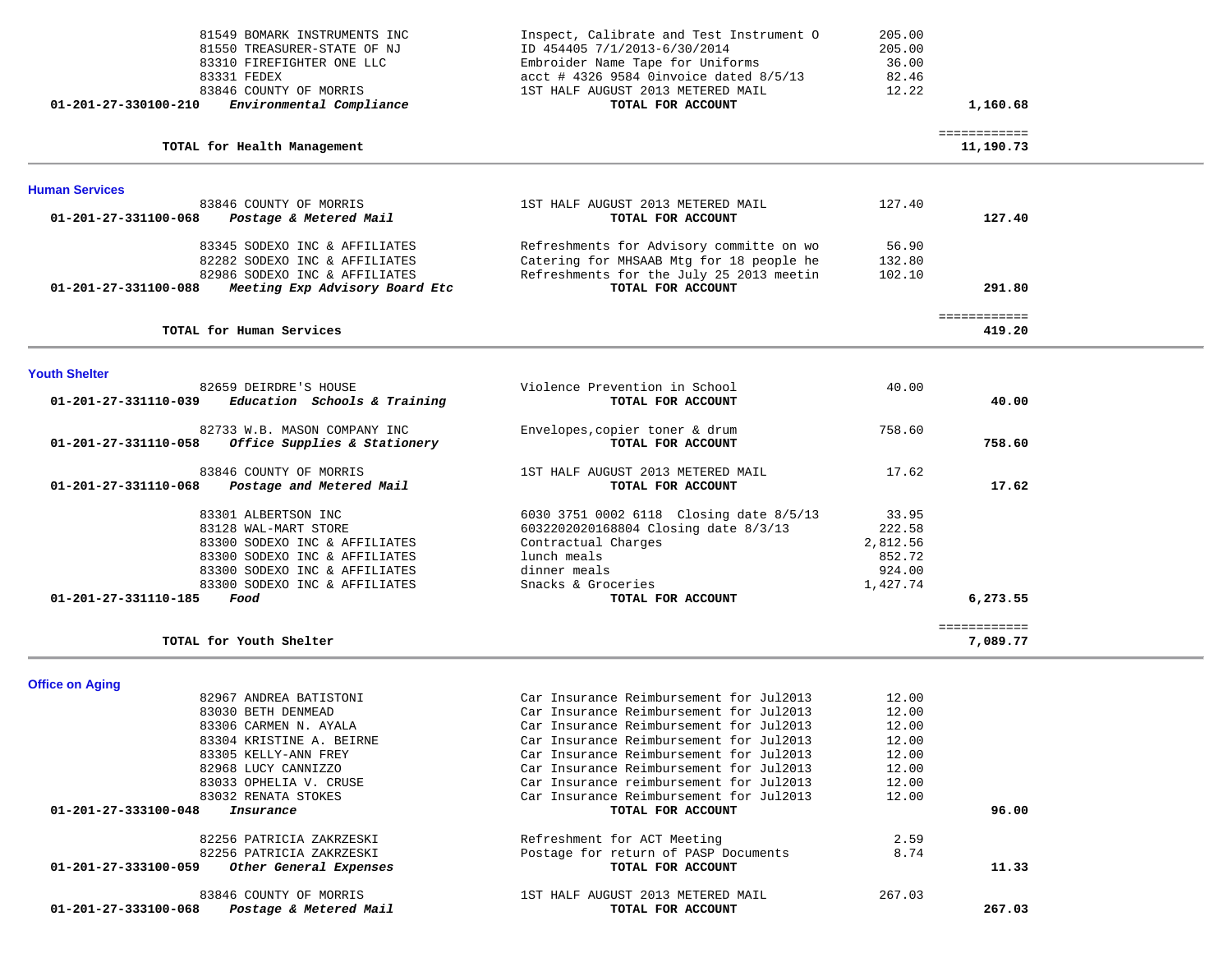| 82967 ANDREA BATISTONI                                                                           | Miles Reimbursement for Jul2013.                              | 66.15     |                           |  |
|--------------------------------------------------------------------------------------------------|---------------------------------------------------------------|-----------|---------------------------|--|
| 83030 BETH DENMEAD                                                                               | Miles reimbursement for Jul2013                               | 115.15    |                           |  |
| 83306 CARMEN N. AYALA                                                                            | Miles reimbursement for Hul2013                               | 35.00     |                           |  |
| 82974 KAREN WEBSTER                                                                              | Miles reimbursement for Jul, 2013                             | 19.60     |                           |  |
| 82974 KAREN WEBSTER                                                                              | Car Insurance Reimbursement for Jul, 2013                     | 12.00     |                           |  |
| 83304 KRISTINE A. BEIRNE                                                                         | Miles reimbursement for July2013                              | 24.15     |                           |  |
| 83305 KELLY-ANN FREY                                                                             | Miles Reimbursement for Jul2013                               | 63.35     |                           |  |
| 82968 LUCY CANNIZZO                                                                              | Miles reimbursement for Jul2013                               | 87.15     |                           |  |
| 82968 LUCY CANNIZZO                                                                              | Parking Garage @Morristown Memorial Hosp                      | 4.00      |                           |  |
| 83033 OPHELIA V. CRUSE                                                                           | Miles reimbursement for Jul2013                               | 33.25     |                           |  |
| 82256 PATRICIA ZAKRZESKI                                                                         | Miles reimbursement for July2013                              | 41.61     |                           |  |
| 82256 PATRICIA ZAKRZESKI                                                                         | Parking                                                       | 6.00      |                           |  |
| 83032 RENATA STOKES                                                                              | Miles reimbursement for Jul2013                               | 60.20     |                           |  |
| 01-201-27-333100-082<br>Travel Expense                                                           | TOTAL FOR ACCOUNT                                             |           | 567.61                    |  |
| 83031 JUST JIM CLEANING SERVICE<br>Other Outside Services<br>01-201-27-333100-084                | Assessment of cleaning & sanitizin for c<br>TOTAL FOR ACCOUNT | 375.00    | 375.00                    |  |
|                                                                                                  |                                                               |           | ============              |  |
| TOTAL for Office on Aging                                                                        |                                                               |           | 1,316.97                  |  |
| <b>Grant in Aid</b>                                                                              |                                                               |           |                           |  |
| 83531 VISITING NURSE ASSOC. OF                                                                   | CHAP 1319<br>Period $4/1/$                                    | 14,131.00 |                           |  |
| Grant in Aid GIA: VNAANJ<br>01-201-27-342000-481                                                 | TOTAL FOR ACCOUNT                                             |           | 14,131.00                 |  |
|                                                                                                  |                                                               |           |                           |  |
| 82199 NEWBRIDGE SERVICES INC<br>01-201-27-342000-483<br>Grant in Aid Aid Ment Hlth Cnt-New Bridg | Services rendered for the NewBridge Clin<br>TOTAL FOR ACCOUNT | 17,656.00 | 17,656.00                 |  |
| 82988 CHILDREN ON THE GREEN<br>Grant in Aid: Children of the Green<br>01-201-27-342000-494       | TRAINING AND WORK HOURS FOR CHILDREN ON<br>TOTAL FOR ACCOUNT  | 2,781.00  | 2,781.00                  |  |
| TOTAL for Grant in Aid                                                                           |                                                               |           | ============<br>34,568.00 |  |
|                                                                                                  |                                                               |           |                           |  |
| <b>Seniors, Disabled &amp; Veterans</b>                                                          |                                                               |           |                           |  |
| 83530 CORNERSTONE FAMILY PROGRAMS                                                                | <b>MVADC</b><br>Period $7/1/$                                 | 15,461.11 |                           |  |
| 01-201-27-343100-036<br>Contracted Services - Adult Day Care                                     | TOTAL FOR ACCOUNT                                             |           | 15,461.11                 |  |
|                                                                                                  |                                                               |           |                           |  |
| TOTAL for Seniors, Disabled & Veterans                                                           |                                                               |           | ============<br>15,461.11 |  |
|                                                                                                  |                                                               |           |                           |  |
| <b>County Board of Social Service</b><br>82955 ANNA KRAUZE                                       | Insurance reimb. for July through Decemb                      | 90.00     |                           |  |
| Other Allowances<br>01-201-27-345100-333                                                         | TOTAL FOR ACCOUNT                                             |           | 90.00                     |  |
|                                                                                                  |                                                               |           |                           |  |
| 82951 MOLNAR PHARMACY                                                                            |                                                               | 490.63    |                           |  |
| 82951 MOLNAR PHARMACY                                                                            |                                                               | 50.59     |                           |  |
| Health Related Services<br>01-201-27-345100-338                                                  | TOTAL FOR ACCOUNT                                             |           | 541.22                    |  |
|                                                                                                  |                                                               |           |                           |  |
| 82952 NJ TAXI & BLACK CAR SERVICES LLC                                                           |                                                               | 84.73     |                           |  |
| 82952 NJ TAXI & BLACK CAR SERVICES LLC                                                           |                                                               | 54.26     |                           |  |
| 82952 NJ TAXI & BLACK CAR SERVICES LLC                                                           |                                                               | 39.51     |                           |  |
| Transportation Services<br>01-201-27-345100-340                                                  | TOTAL FOR ACCOUNT                                             |           | 178.50                    |  |
|                                                                                                  |                                                               |           |                           |  |
| 82953 PARSIPPANY INN                                                                             |                                                               | 1,050.00  |                           |  |
| 82954 WHIPPANY LODGING LLC.                                                                      |                                                               | 525.00    |                           |  |
| 01-201-27-345100-365<br>Emergency Assistance                                                     | TOTAL FOR ACCOUNT                                             |           | 1,575.00                  |  |
|                                                                                                  |                                                               |           |                           |  |
|                                                                                                  |                                                               |           |                           |  |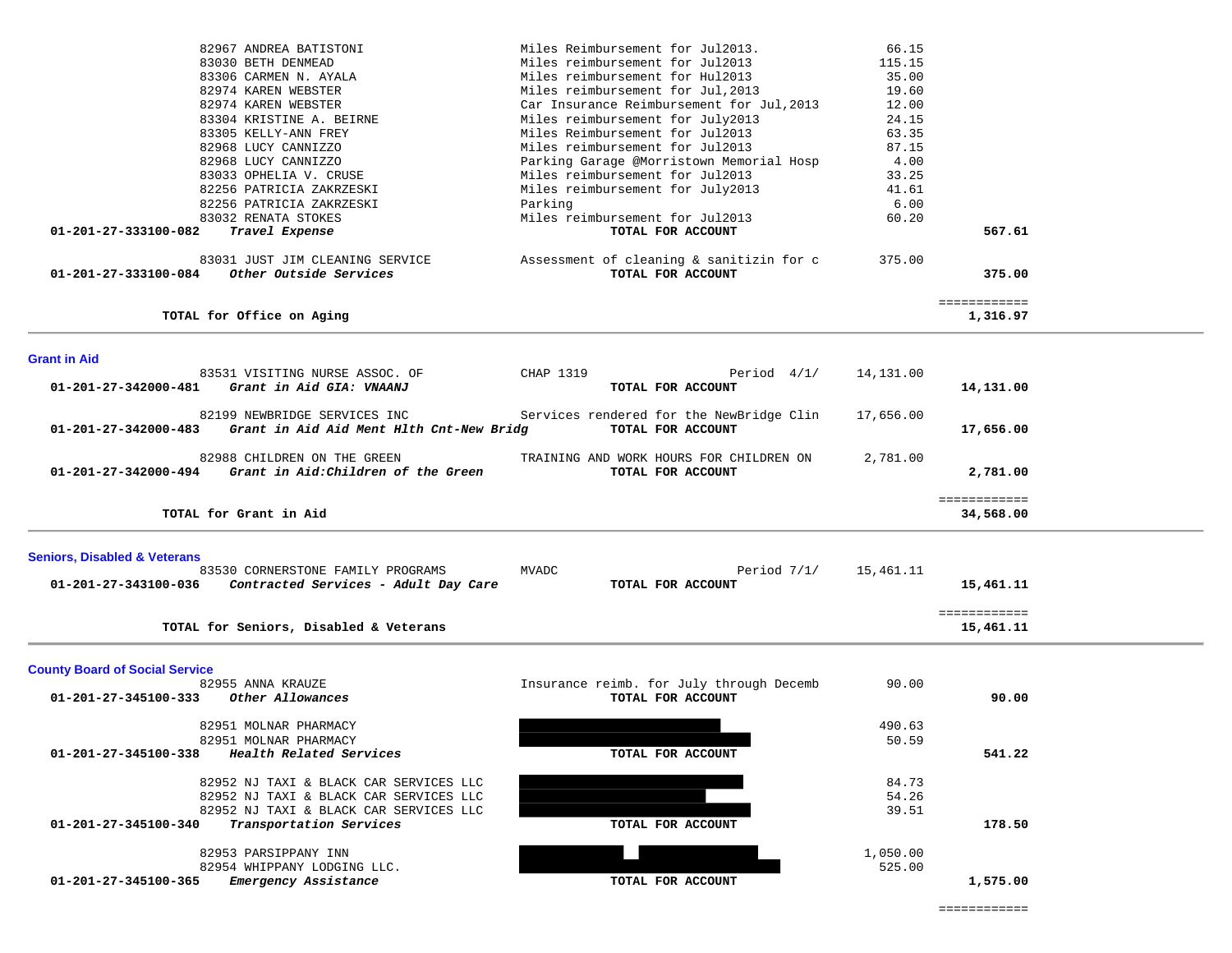**DEPARTMENT 349110** 

| 82819 ESSEX COUNTY HOSPITAL                              |                                 | 3,477.58   |                           |
|----------------------------------------------------------|---------------------------------|------------|---------------------------|
| 82819 ESSEX COUNTY HOSPITAL                              |                                 | 3,141.04   |                           |
| 82819 ESSEX COUNTY HOSPITAL                              |                                 | 3,365.40   |                           |
| 82819 ESSEX COUNTY HOSPITAL                              |                                 | 3,365.40   |                           |
| 82819 ESSEX COUNTY HOSPITAL                              |                                 | 3, 253. 22 |                           |
| 82819 ESSEX COUNTY HOSPITAL                              |                                 | 3,141.04   |                           |
| 01-201-27-349110-090<br>Program Expenditures             | TOTAL FOR ACCOUNT               |            | 19,743.68                 |
| TOTAL for DEPARTMENT 349110                              |                                 |            | ============<br>19,743.68 |
|                                                          |                                 |            |                           |
| <b>MV:Administration</b><br>83586 ARNEL P GARCIA         | LPN, 8/4/2013 thru 8/17/2013    | 1,344.00   |                           |
| 83587 BARKEL FLEMMING                                    | LPN, 8/4/2013 thru 8/17/2013    | 1,344.00   |                           |
| 83588 BINU ILLIMOOTTIL JOSEPH                            | RN, 8/4/2013 thru 8/17/2013     | 280.00     |                           |
| 83589 CARRELLE L CALIXTE                                 | LPN, 8/4/2013 thru 8/17/2013    | 2,499.00   |                           |
| 83590 CHARLES NADARAJAH                                  | RN, 8/4/2013 thru 8/17/2013     | 1,680.00   |                           |
| 83592 DANILO LAPID                                       | RN, 8/4/2013 thru 8/17/2013     | 1,680.00   |                           |
| 83593 DAVID JEAN-LOUIS                                   | LPN, 8/4/2013 thru 8/17/2013    | 2,093.00   |                           |
| 83594 EVELYN TOLENTINO                                   | RN, 8/4/2013 thru 8/17/2013     | 1,695.75   |                           |
| 83591 EDITHA MARQUEZ                                     | RN, 8/4/2013 thru 8/17/2013     | 280.00     |                           |
| 83596 GEORGINA GRAY-HORSLEY                              | LPN, 8/4/2013 thru 8/17/2013    | 1,120.00   |                           |
| 83597 HARRIET VALLECER RN                                | RN, 8/4/2013 thru 8/17/2013     | 560.00     |                           |
| 83598 ILLIENE CHARLES, RN                                | RN, 8/4/2013 thru 8/17/2013     | 1,400.00   |                           |
| 83599 JESSY JACOB                                        | LPN, 8/4/2013 thru 8/17/2013    | 210.00     |                           |
| 83601 MADUKWE IMO IBOKO, RN                              | RN, 8/4/2013 thru 8/17/2013     | 560.00     |                           |
| 83550 MA. LIZA IMPERIAL                                  | RN, 8/4/2013 thru 8/17/2013     | 837.90     |                           |
| 83603 MARIA CARMELITA OBLINA                             | LPN, 8/4/2013 thru 8/17/2013    | 924.00     |                           |
| 83605 MARY JANE M. ARCINAS                               | RN, 8/4/2013 thru 8/17/2013     | 560.00     |                           |
| 83604 MARTHA YAGHI                                       | RN, 8/4/2013 thru 8/17/2013     | 560.00     |                           |
| 83602 MARIA CAMPOS                                       | RN, 8/4/2013 thru 8/17/2013     | 280.00     |                           |
| 83606 MELOJANE CELESTINO                                 | RN, 8/4/2013 thru 8/17/2013     | 1,400.00   |                           |
| 83607 MICHELLE CAPILI                                    | RN, 8/4/2013 thru 8/17/2013     | 1,120.00   |                           |
| 83608 MIRLENE ESTRIPLET                                  | RN, 8/4/2013 thru 8/17/2013     | 3,937.50   |                           |
| 83600 LOUISE R. MACCHIA                                  | RN, 8/4/2013 thru 8/17/2013     | 2,712.50   |                           |
| 83613 VIVIAN BLANDURA                                    | RN, 8/4/2013 thru 8/17/2013     | 280.00     |                           |
| 83609 RINCY M PAZBAYATTIL JOSE                           | RN, 8/4/2013 thru 8/17/2013     | 560.00     |                           |
| 83610 ROSE DUMAPIT                                       | RN, 8/4/2013 thru 8/17/2013     | 1,400.00   |                           |
| 83611 ROSEMARY BATANE COBCOBO                            | RN, 8/4/2013 thru 8/17/2013     | 1,400.00   |                           |
| 83612 SUZIE COLLIN                                       | RN, 8/4/2013 thru 8/17/2013     | 2,896.25   |                           |
| 01-201-27-350100-013<br>Temporary Help - Per Diem Nurses | TOTAL FOR ACCOUNT               |            | 35,613.90                 |
| 83541 AEQUOR HEALTHCARE SERVICES, LLC                    | Nursing 7/23 thru 7/25          | 1,074.15   |                           |
| 83541 AEQUOR HEALTHCARE SERVICES, LLC                    | Nursing 7/14 thru 7/20          | 940.00     |                           |
| 83541 AEQUOR HEALTHCARE SERVICES, LLC                    | Nursing 7/29 thru 8/3/2013      | 2,191.75   |                           |
| 83544 BARON HR HEALTHCARE LLC                            | 30510, 7/21 thru 7/27/2013      | 951.60     |                           |
| 83544 BARON HR HEALTHCARE LLC                            | 30510,8/3/2013                  | 317.20     |                           |
| Outside Salaries & Wages<br>01-201-27-350100-016         | TOTAL FOR ACCOUNT               |            | 5,474.70                  |
| 83545 CORNERSTONE FAMILY PROGRAMS                        | Social Work Services~July, 2013 | 21,000.00  |                           |
| Contracted Services<br>01-201-27-350100-036              | TOTAL FOR ACCOUNT               |            | 21,000.00                 |
| 82293 DEER PARK                                          | 0435619937, 5/15/13-6/14/13     | 8.36       |                           |
| 01-201-27-350100-046<br>General Stores                   | TOTAL FOR ACCOUNT               |            | 8.36                      |

 83551 FEDEX 3684-02060,8/5/2013 33.53 83846 COUNTY OF MORRIS 1ST HALF AUGUST 2013 METERED MAIL  **01-201-27-350100-068** *Postage & Metered Mail* **TOTAL FOR ACCOUNT 223.40**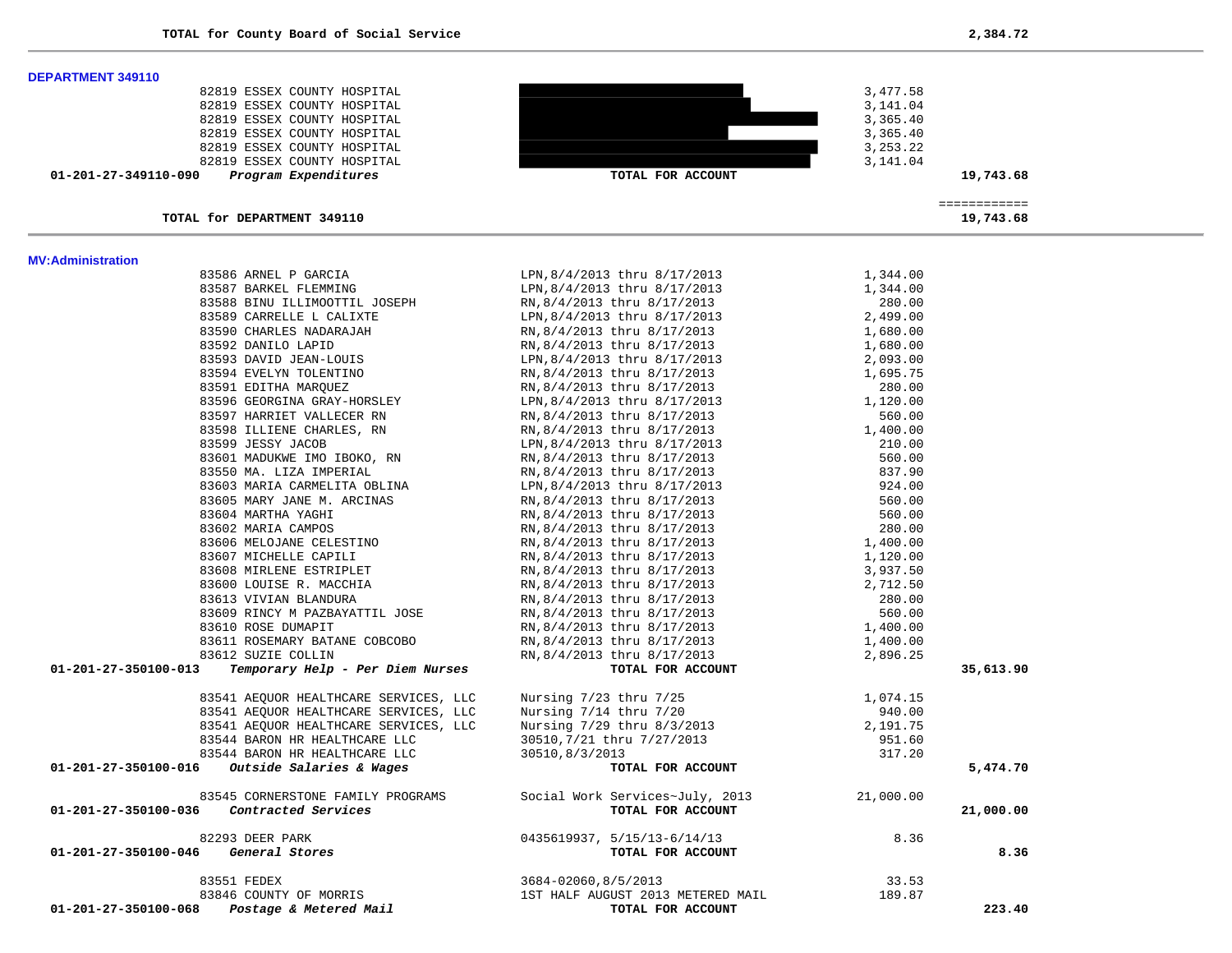**TOTAL for MV:Administration 62,635.22**

**MV:Building Services**  83584 VIKING TERMITE & PEST 1310641,August~2013 870.00 83568 SODEXO INC & AFFILIATES 100022833,July~2013 173,288.65  **01-201-27-350110-036** *Contracted Services* **TOTAL FOR ACCOUNT 174,158.65** 83563 SCHINDLER ELEVATOR CORPORATION 5000013604, August~2013 2,334.14<br>Baulinment Service Agreements  **01-201-27-350110-044** *Equipment Service Agreements* **TOTAL FOR ACCOUNT 2,334.14** 83542 AES-NJ COGEN CO INC Electricity for June-July,2013 6,248.67 83562 JERSEY CENTRAL POWER & LIGHT 100 004 803 738,July~2013 71,086.73  **01-201-27-350110-137** *Electricity* **TOTAL FOR ACCOUNT 77,335.40** 82514 FINCH FUEL OIL COMPANY, INC. 1999-01, 7/22/13 793.38  **01-201-27-350110-139** *Fuel Oil* **TOTAL FOR ACCOUNT 793.38** 83585 WOODRUFF ENERGY 508579,6/25/2013~7/24/2013 9,001.59 83585 WOODRUFF ENERGY 508584,6/25/2013~7/24/2013 2,316.03  **01-201-27-350110-141** *Natural Gas* **TOTAL FOR ACCOUNT 11,317.62** 83581 SOUTHEAST MORRIS COUNTY 20-999918709,6/11/2013~7/12/2013 6,356.70  **01-201-27-350110-147** *Water* **TOTAL FOR ACCOUNT 6,356.70** 82495 BAYWAY LUMBER 202440, 7/9/13 200.21 82495 BAYWAY LUMBER 202440, 6/28/13 840.44 82495 BAYWAY LUMBER 202440, 6/28/13 197.69 82677 TURTLE & HUGHES, INC  $132425$ ,  $6/25/13$   $5.88$  82677 TURTLE & HUGHES, INC 132425, 6/25/13 11.76 82677 TURTLE & HUGHES, INC 132425, 6/29/13 120.00 82677 TURTLE & HUGHES, INC 132425, 6/29/13 452.02 82677 TURTLE & HUGHES, INC 132425, 6/29/13 133.55 82677 TURTLE & HUGHES, INC  $132425, 7/1/13$  61.32 82677 TURTLE & HUGHES, INC 132425, 7/15/13 187.14 82677 TURTLE & HUGHES, INC 132425, 7/15/13 88.06 82493 TURTLE & HUGHES, INC 132425, 6/18/13 125.36 82493 TURTLE & HUGHES, INC 13425, 6/13/13 501.25 83567 SHERWIN WILLIAMS 6657-3842-3 100.39  **01-201-27-350110-204** *Plant Operation* **TOTAL FOR ACCOUNT 3,025.07** 83546 CSL WATER QUALITY INC Neutralizing Solution,8/6/2013 45.00 82297 CSL WATER QUALITY INC Chemicals for Boiler Room, 6/27/13 1,104.50  **01-201-27-350110-225** *Chemicals & Sprays* **TOTAL FOR ACCOUNT 1,149.50** 83548 DIRECT SUPPLY INC 29406,7/22/2013 1,548.26  **01-201-27-350110-258** *Equipment* **TOTAL FOR ACCOUNT 1,548.26** 83540 ACME AMERICAN REPAIRS INC. 0118615,7/30/2013 470.91 83561 J.A. SEXAUER 276829,7/31/2013 307.51  **01-201-27-350110-262** *Machinery Repairs & Parts* **TOTAL FOR ACCOUNT 778.42** 82495 BAYWAY LUMBER 202440, 11/26/12 322.95  **01-203-27-350110-204** *(2012) Plant Operation* **TOTAL FOR ACCOUNT 322.95** ============

============

**TOTAL for MV:Building Services 279,120.09**

```
279,120.09
```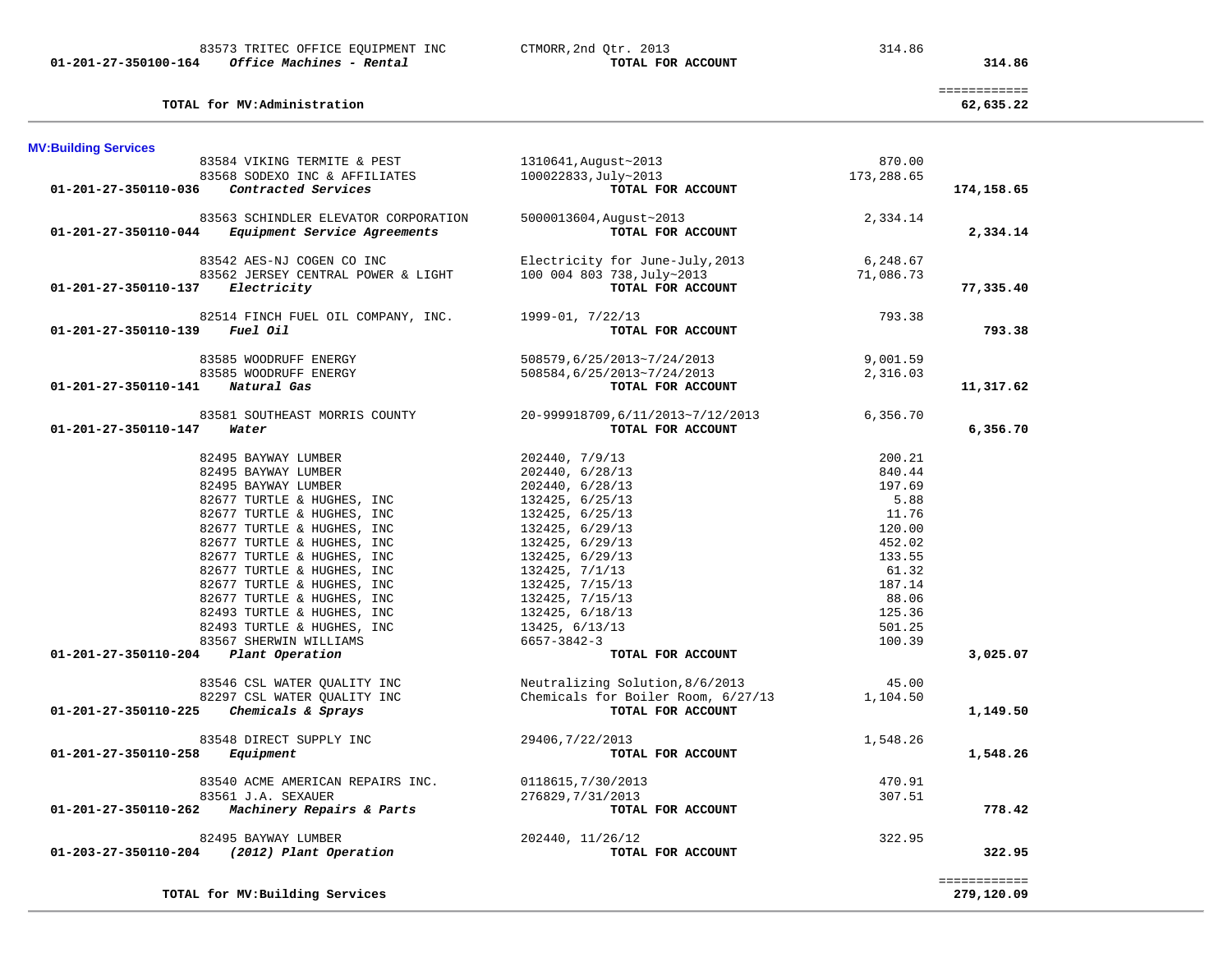| <b>MV:Dietary</b>                                   |                                           |             |                            |  |
|-----------------------------------------------------|-------------------------------------------|-------------|----------------------------|--|
| 83570 SODEXO INC & AFFILIATES                       | 100005746, July~2013                      | 266,179.07  |                            |  |
| Contracted Services<br>01-201-27-350115-036         | TOTAL FOR ACCOUNT                         |             | 266,179.07                 |  |
|                                                     |                                           | 40.04       |                            |  |
| 83572 STAR LEDGER                                   | 947758, w/e~7/27/2013                     |             |                            |  |
| 83572 STAR LEDGER                                   | $947758$ , w/e~8/3/2013                   | 68.25       |                            |  |
| 83572 STAR LEDGER                                   | 947758, w/e~8/10/2013                     | 68.25       |                            |  |
| 01-201-27-350115-186<br>Coffee / Gift Shop          | TOTAL FOR ACCOUNT                         |             | 176.54                     |  |
| TOTAL for MV: Dietary                               |                                           |             | ============<br>266,355.61 |  |
|                                                     |                                           |             |                            |  |
| <b>MV:Laundry</b>                                   |                                           |             |                            |  |
| 83569 SODEXO INC & AFFILIATES                       | 100011720, July~2013                      | 83,318.72   |                            |  |
| Contracted Services<br>01-201-27-350125-036         | TOTAL FOR ACCOUNT                         |             | 83,318.72                  |  |
| 83533 EMERALD PROFESSIONAL                          | 285632, 7/23/2013                         | 22,868.50   |                            |  |
| 01-201-27-350125-182<br>Diapers                     | TOTAL FOR ACCOUNT                         |             | 22,868.50                  |  |
|                                                     |                                           |             | ============               |  |
| TOTAL for MV: Laundry                               |                                           |             | 106,187.22                 |  |
|                                                     |                                           |             |                            |  |
| <b>MV:Nursing</b>                                   |                                           |             |                            |  |
| 83559 PHARMA CARE INC                               | Pharmaceutical Consultation for July, 201 | 3,756.72    |                            |  |
| Consultation Fee<br>01-201-27-350130-035            | TOTAL FOR ACCOUNT                         |             | 3,756.72                   |  |
| 83537 JENNIFER MOAN                                 | Mileage/Parking to Atlantic Health-Morri  | 102.50      |                            |  |
| 83538 JENNIFER MOAN                                 | Parking Fees at Atlantic Health-Morristo  | 72.00       |                            |  |
| 83558 JAGDISH DANG                                  | Psychiatric Services, July~2013           | 2,200.00    |                            |  |
| 83557 JAMES H WOLF                                  | Medical Director, 7/25 thru 8/12/2013     | 2,210.00    |                            |  |
| 01-201-27-350130-036<br>Contracted Services         | TOTAL FOR ACCOUNT                         |             | 4,584.50                   |  |
|                                                     |                                           |             |                            |  |
| 83543 AGL WELDING SUPPLY CO INC                     | 584500,8/2 thru 9/1/2013                  | 250.00      |                            |  |
| 83543 AGL WELDING SUPPLY CO INC                     | 584500,8/9 thru 9/8/2013                  | 250.00      |                            |  |
| 83543 AGL WELDING SUPPLY CO INC                     | 584500,8/10 thru 9/9/2013                 | 200.00      |                            |  |
| 83582 SPECIALTY MEDICAL PRODUCTS INC.               | MOVMN, July~2013                          | 663.10      |                            |  |
| 83582 SPECIALTY MEDICAL PRODUCTS INC.               | MOVMN, July~2013                          | 110.00      |                            |  |
| 01-201-27-350130-046<br>General Stores              | TOTAL FOR ACCOUNT                         |             | 1,473.10                   |  |
| 83549 DISCOVER RX                                   | 5338, July~2013                           | 26, 263. 70 |                            |  |
| Legend Drugs (Prescription)<br>01-201-27-350130-171 | TOTAL FOR ACCOUNT                         |             | 26,263.70                  |  |
|                                                     |                                           |             |                            |  |
| 83549 DISCOVER RX                                   | 5338, July~2013                           | 5,865.00    |                            |  |
| Non-Legend Drugs (OTC)<br>01-201-27-350130-172      | TOTAL FOR ACCOUNT                         |             | 5,865.00                   |  |
| 83535 DONNA A JOHNSON                               | CNA Re-Certification, 8/6/2013            | 30.00       |                            |  |
| 83536 ROSA CUARTAS                                  | CNA Re-Certification, 8/8/2013            | 30.00       |                            |  |
| 01-201-27-350130-191<br>Nursing                     | TOTAL FOR ACCOUNT                         |             | 60.00                      |  |
|                                                     |                                           |             |                            |  |
| 83555 GTS WELCO                                     | LM714, July~2013                          | 217.55      |                            |  |
| 83555 GTS WELCO                                     | LM714, July~2013                          | 108.74      |                            |  |
| 83555 GTS WELCO                                     | LM714, July~2013                          | 249.14      |                            |  |
| 83555 GTS WELCO                                     | LM714, July~2013                          | 910.81      |                            |  |
| 83555 GTS WELCO                                     | LM714, July~2013                          | 249.14      |                            |  |
| 01-201-27-350130-193<br>Oxygen                      | TOTAL FOR ACCOUNT                         |             | 1,735.38                   |  |
|                                                     |                                           |             |                            |  |
| 83575 MOBILEX USA                                   | 281776, July~2013                         | 1,417.36    |                            |  |
| X-Ray & Medical Supplies<br>01-201-27-350130-203    | TOTAL FOR ACCOUNT                         |             | 1,417.36                   |  |
| 82491 ON TIME TRANSPORT INC.                        | RESIDENT TRANSPORTATION, 6/25/13          | 112.00      |                            |  |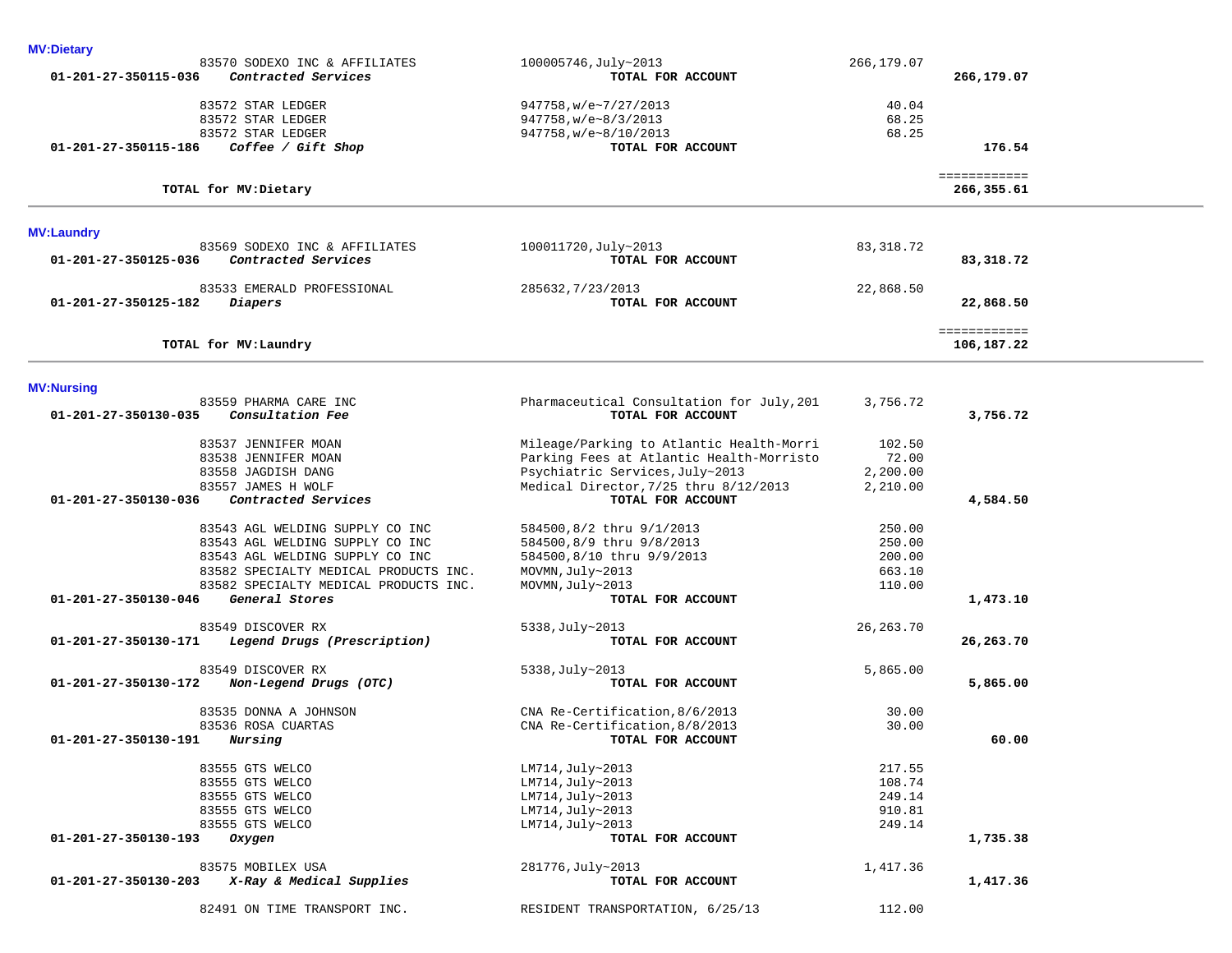| 82491 ON TIME TRANSPORT INC.                                              | RESIDENT TRANSPORTATION, 6/21/13                                                     | 422.00          |                            |  |
|---------------------------------------------------------------------------|--------------------------------------------------------------------------------------|-----------------|----------------------------|--|
| 82491 ON TIME TRANSPORT INC.                                              | RESIDENT TRANSPORTATION, 6/21/13                                                     | 422.00          |                            |  |
| 82491 ON TIME TRANSPORT INC.                                              | RESIDENT TRANSPORTATION, 6/19/13                                                     | 422.00          |                            |  |
| 82491 ON TIME TRANSPORT INC.                                              | RESIDENT TRANSPORTATION, 6/21/13                                                     | 142.00          |                            |  |
| 82491 ON TIME TRANSPORT INC.                                              | RESIDENT TRANSPORTATION, 6/27/13                                                     | 112.00          |                            |  |
| 82491 ON TIME TRANSPORT INC.                                              | RESIDENT TRANSPORTATION, 7/1/13                                                      | 106.00          |                            |  |
| 82491 ON TIME TRANSPORT INC.                                              | RESIDENT TRANSPORTATION, 6/13/13                                                     | 112.00          |                            |  |
| 01-201-27-350130-340<br>Transportation Services                           | TOTAL FOR ACCOUNT                                                                    |                 | 1,850.00                   |  |
| TOTAL for MV: Nursing                                                     |                                                                                      |                 | ============<br>47,005.76  |  |
| <b>MV:Recreation/Volunteer Svc</b>                                        |                                                                                      |                 |                            |  |
| 83547 DENNIS GRAU                                                         | Music Therapy on 8/7/2013                                                            | 150.00          |                            |  |
| 83576 MOONLIGHT DESIGNS                                                   | Art Class, 8/9/2013                                                                  | 165.00          |                            |  |
| 83578 FRANK PINTO                                                         | Resident Activites & Reimbursements for                                              | 294.20          |                            |  |
| 83574 KEN ROBERTS                                                         | Music Entertainment, 8/12/2013                                                       | 75.00           |                            |  |
| 83579 NASCO                                                               | 157-631-00,6/19/2013                                                                 | 226.23          |                            |  |
| 83580 PRECIOUSGEMS MUSIC, LLC                                             | Music Enrichment on 2D, 8/9/2013                                                     | 125.00          |                            |  |
| 83583 VALARIE WOORTMAN                                                    | Music Entertainment on 8/12/2013                                                     | 75.00           |                            |  |
| Patient Activities<br>01-201-27-350135-194                                | TOTAL FOR ACCOUNT                                                                    |                 | 1,110.43                   |  |
|                                                                           |                                                                                      |                 | ============               |  |
| TOTAL for MV: Recreation/Volunteer Svc                                    |                                                                                      |                 | 1,110.43                   |  |
| <b>MV:Rehabilitation</b>                                                  |                                                                                      |                 |                            |  |
| 83564 SELECT REHABILITATION INC.                                          | Physical Therapy for July, 2013                                                      | 72,050.92       |                            |  |
| Contracted Services<br>01-201-27-350140-036                               | TOTAL FOR ACCOUNT                                                                    |                 | 72,050.92                  |  |
| 83564 SELECT REHABILITATION INC.                                          | Occupational Therapy for July, 2013                                                  | 49,172.63       |                            |  |
| Patient Activities<br>01-201-27-350140-194                                | TOTAL FOR ACCOUNT                                                                    |                 | 49,172.63                  |  |
| 83564 SELECT REHABILITATION INC.<br>01-201-27-350140-199<br>Rehab Therapy | Speech Therapy for July, 2013<br>TOTAL FOR ACCOUNT                                   | 19,586.04       | 19,586.04                  |  |
|                                                                           |                                                                                      |                 |                            |  |
| TOTAL for MV: Rehabilitation                                              |                                                                                      |                 | ============<br>140,809.59 |  |
|                                                                           |                                                                                      |                 |                            |  |
| <b>County Adjuster</b>                                                    |                                                                                      |                 |                            |  |
| 82816 TELESEARCH INC                                                      | Adjuster's Office Temp Donella Harlee fo                                             | 672.75          |                            |  |
| 82787 TELESEARCH INC                                                      | Adjuster Temp Donella Harlee for week en<br>Adjuster Temp Donella Harlee for week en | 682.50          |                            |  |
| 82787 TELESEARCH INC<br>82787 TELESEARCH INC                              | Adjuster Temp Donella Harlee for week en                                             | 633.75<br>75.00 |                            |  |
| 82787 TELESEARCH INC                                                      | Adjuster Temp Donella Harlee for week en                                             | 546.00          |                            |  |
| 82787 TELESEARCH INC                                                      | Adjuster Temp Donella Harlee for week en                                             | 682.50          |                            |  |
| 01-201-27-357100-016<br>Outside Salaries & Wages                          | TOTAL FOR ACCOUNT                                                                    |                 | 3,292.50                   |  |
|                                                                           |                                                                                      |                 |                            |  |
| 83846 COUNTY OF MORRIS<br>01-201-27-357100-068<br>Postage & Metered Mail  | 1ST HALF AUGUST 2013 METERED MAIL<br>TOTAL FOR ACCOUNT                               | 226.66          | 226.66                     |  |
|                                                                           |                                                                                      |                 |                            |  |
| 82819 ESSEX COUNTY HOSPITAL                                               |                                                                                      | 3,303.67        |                            |  |
| 82819 ESSEX COUNTY HOSPITAL                                               | Discharge - Recoveries                                                               | $-79.30$        |                            |  |
| (2012) Other Oustide Service<br>01-203-27-357100-084                      | TOTAL FOR ACCOUNT                                                                    |                 | 3,224.37                   |  |
|                                                                           |                                                                                      |                 | ============               |  |
| TOTAL for County Adjuster                                                 |                                                                                      |                 | 6,743.53                   |  |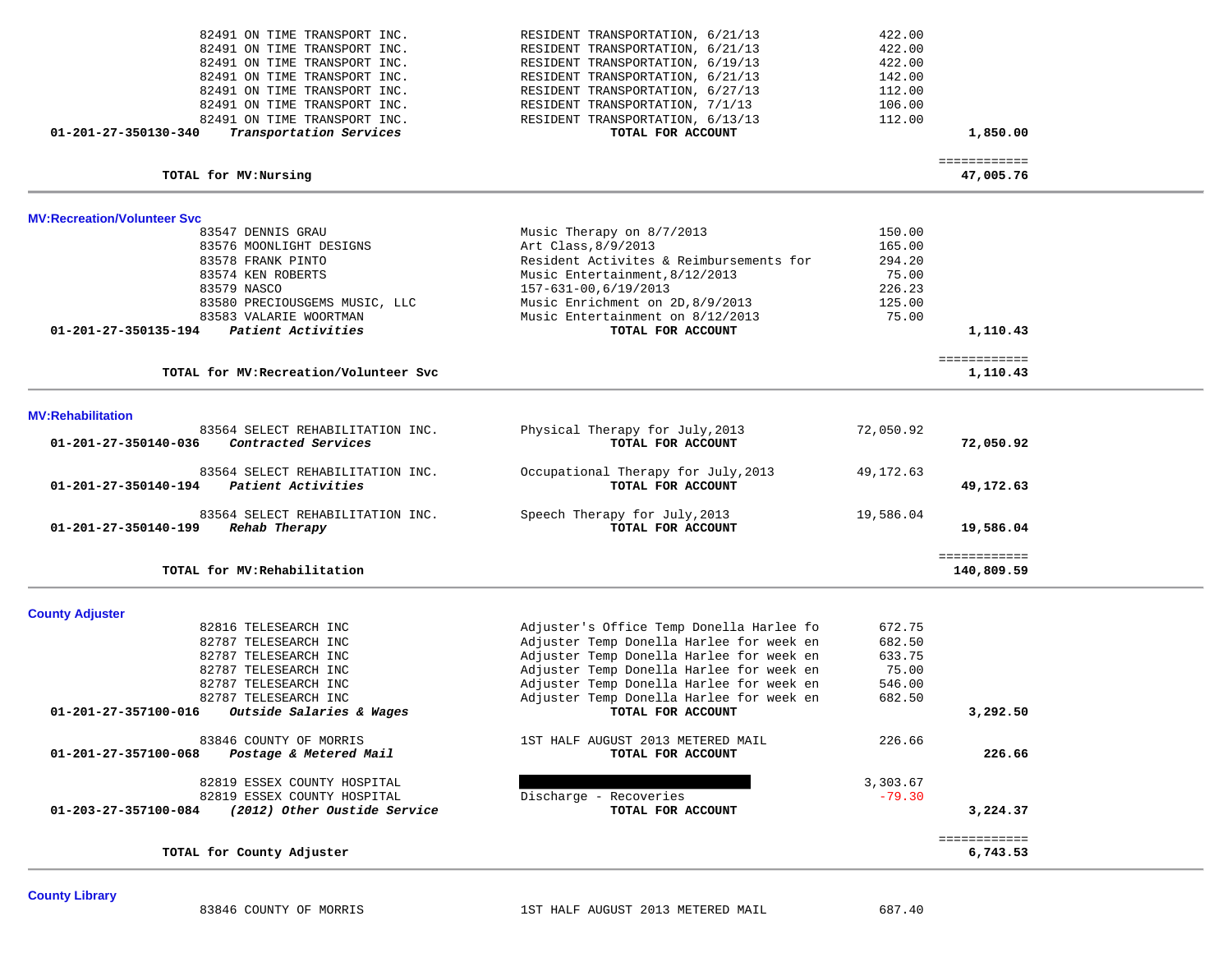**TOTAL for County Library 687.40**

============

687.40

| <b>County Superintendent of Schoo</b>                                    |                                                                |                |                        |  |
|--------------------------------------------------------------------------|----------------------------------------------------------------|----------------|------------------------|--|
| 80323 GANN LAW BOOKS                                                     | SUBSCRIPTION RENEWAL - 2013-2014 EDITION                       | 270.00         |                        |  |
| 80323 GANN LAW BOOKS<br>81617 NJ COUNTY SUPERINTENDENT ASSOC             | POSTAGE & HANDLING<br>ANNUAL DUES ASSESMENT PERIOD COVERING 7- | 7.00<br>250.00 |                        |  |
| 01-201-29-392100-039<br>Education Schools & Training                     | TOTAL FOR ACCOUNT                                              |                | 527.00                 |  |
|                                                                          |                                                                |                |                        |  |
| 82983 W.B. MASON COMPANY INC                                             | SIGNATURE STAMPS CUST SELFINK,                                 | 52.00          |                        |  |
| 82982 STAPLES BUSINESS ADVANTAGE                                         | SUPPLIES                                                       | 19.51          |                        |  |
| 82982 STAPLES BUSINESS ADVANTAGE                                         | VARIOUS SUPPLIES                                               | 69.88          |                        |  |
| 82982 STAPLES BUSINESS ADVANTAGE                                         | HEAVY DUTY DATE STAMP                                          | 49.71          |                        |  |
| Office Supplies & Stationery<br>01-201-29-392100-058                     | TOTAL FOR ACCOUNT                                              |                | 191.10                 |  |
| 83846 COUNTY OF MORRIS                                                   | 1ST HALF AUGUST 2013 METERED MAIL                              | 83.70          |                        |  |
| Postage & Metered Mail<br>01-201-29-392100-068                           | TOTAL FOR ACCOUNT                                              |                | 83.70                  |  |
| 82984 DEER PARK                                                          | 0434565933 6-15-13-7-14-13                                     | 14.04          |                        |  |
| Furniture & Fixtures<br>01-201-29-392100-162                             | TOTAL FOR ACCOUNT                                              |                | 14.04                  |  |
|                                                                          |                                                                |                |                        |  |
|                                                                          |                                                                |                | ============           |  |
| TOTAL for County Superintendent of Schoo                                 |                                                                |                | 815.84                 |  |
|                                                                          |                                                                |                |                        |  |
| <b>Contribution to County College</b>                                    |                                                                |                |                        |  |
| 83146 COUNTY COLLEGE OF MORRIS                                           | 2ND HALF 8/13 OPERATING BUDGET                                 | 398,409.91     |                        |  |
| 01-201-29-395100-090<br>Expenditures                                     | TOTAL FOR ACCOUNT                                              |                | 398,409.91             |  |
|                                                                          |                                                                |                | ============           |  |
| TOTAL for Contribution to County College                                 |                                                                |                | 398,409.91             |  |
| <b>Rutgers Extension Service</b>                                         |                                                                |                |                        |  |
| 82657 STAPLES BUSINESS ADVANTAGE                                         | office supplies                                                | 578.91         |                        |  |
| Office Supplies & Stationery<br>01-201-29-396100-058                     | TOTAL FOR ACCOUNT                                              |                | 578.91                 |  |
|                                                                          |                                                                |                |                        |  |
| 83846 COUNTY OF MORRIS<br>Postage & Metered Mail<br>01-201-29-396100-068 | 1ST HALF AUGUST 2013 METERED MAIL<br>TOTAL FOR ACCOUNT         | 165.03         | 165.03                 |  |
|                                                                          |                                                                |                |                        |  |
| 82725 DEER PARK                                                          | 0434680872 6-23-13-7-22-13                                     | 16.13          |                        |  |
| Other Administrative Supplies<br>01-201-29-396100-095                    | TOTAL FOR ACCOUNT                                              |                | 16.13                  |  |
|                                                                          |                                                                |                |                        |  |
| TOTAL for Rutgers Extension Service                                      |                                                                |                | ============<br>760.07 |  |
|                                                                          |                                                                |                |                        |  |
|                                                                          |                                                                |                |                        |  |
| <b>Rmb Out of Cty Two Yr Coll</b><br>82814 ESSEX COUNTY COLLEGE          | Summer I, 2013 Chargeback for Jennifer W                       | 203.50         |                        |  |
| 01-201-29-397100-090<br>Rmb Out of Cty Two Yr Coll Expenditures          | TOTAL FOR ACCOUNT                                              |                | 203.50                 |  |
|                                                                          |                                                                |                |                        |  |
|                                                                          |                                                                |                | ============<br>203.50 |  |
| TOTAL for Rmb Out of Cty Two Yr Coll                                     |                                                                |                |                        |  |
|                                                                          |                                                                |                |                        |  |
|                                                                          |                                                                |                |                        |  |
| <b>Fire and Police Academy</b><br>80928 NFPA INTERNATIONAL               | Annual Membership                                              | 165.00         |                        |  |

83050 STAPLES BUSINESS ADVANTAGE Dry Erase Markers 24.94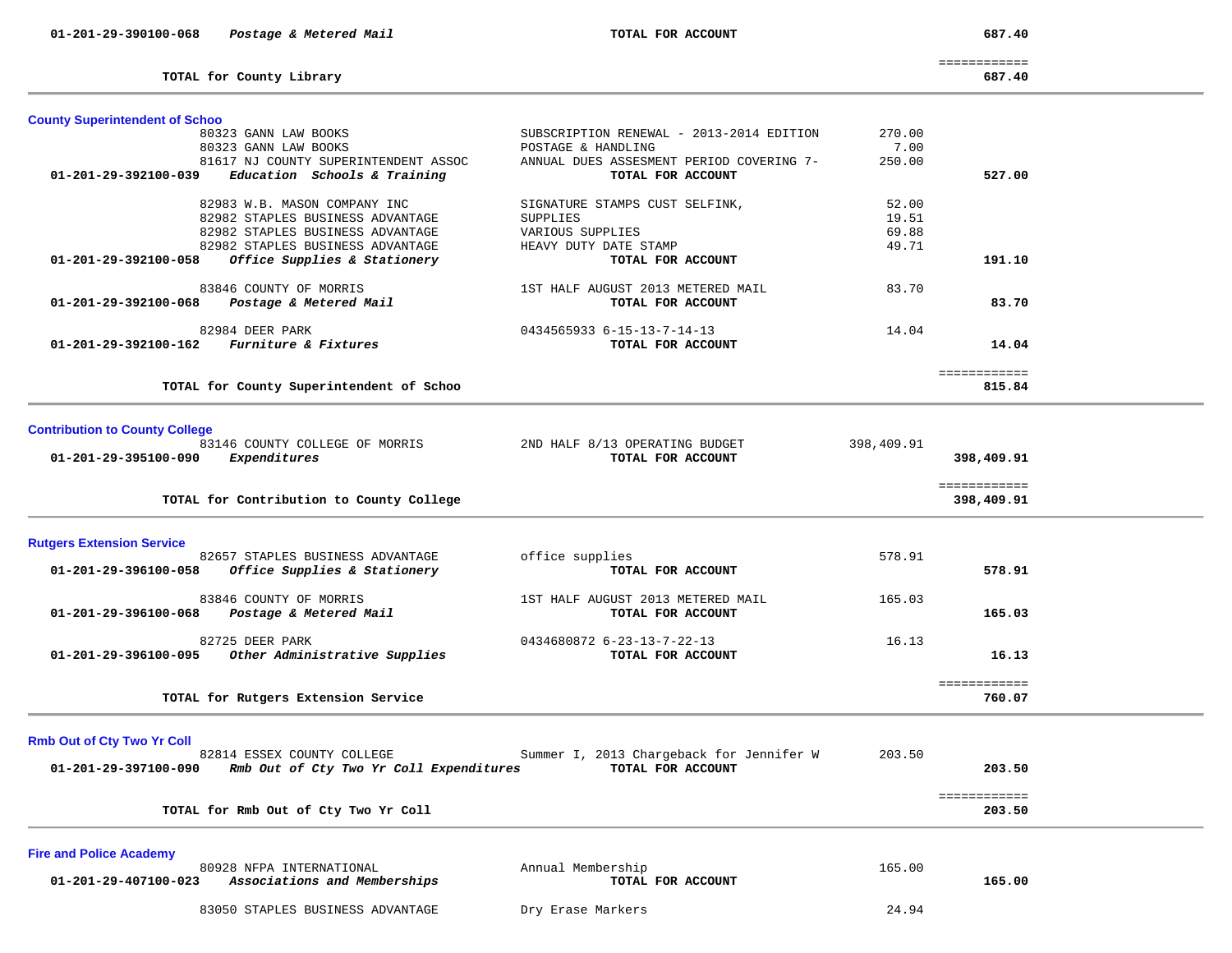|                                                   |                                                                                                                                                                                                                                                                                                                                                                                                                                            | ============                                                                                       |
|---------------------------------------------------|--------------------------------------------------------------------------------------------------------------------------------------------------------------------------------------------------------------------------------------------------------------------------------------------------------------------------------------------------------------------------------------------------------------------------------------------|----------------------------------------------------------------------------------------------------|
|                                                   |                                                                                                                                                                                                                                                                                                                                                                                                                                            | 1,343.15                                                                                           |
|                                                   |                                                                                                                                                                                                                                                                                                                                                                                                                                            |                                                                                                    |
|                                                   | 59.82                                                                                                                                                                                                                                                                                                                                                                                                                                      |                                                                                                    |
|                                                   |                                                                                                                                                                                                                                                                                                                                                                                                                                            |                                                                                                    |
| 8495-0 Rt 23 So Light Pole #144                   | 101.34                                                                                                                                                                                                                                                                                                                                                                                                                                     |                                                                                                    |
| 20-00-00-0528-1-7 MASTER ACCOUNT / MORRI          | 83,609.86                                                                                                                                                                                                                                                                                                                                                                                                                                  |                                                                                                    |
| REVERSED INVOICE CREDIT 100 006 483 422           | $-22,024.73$                                                                                                                                                                                                                                                                                                                                                                                                                               |                                                                                                    |
| 10-00-44-7627-6-1 8/06/2013                       | 38.33                                                                                                                                                                                                                                                                                                                                                                                                                                      |                                                                                                    |
| 136242003/ RE: VOTING MACHINE                     | 1,096.84                                                                                                                                                                                                                                                                                                                                                                                                                                   |                                                                                                    |
| 136242003/ RE: SCHUYLER BLDG                      | 481.71                                                                                                                                                                                                                                                                                                                                                                                                                                     |                                                                                                    |
| 136242003/ RE: SCHUYLER GRG                       | 722.57                                                                                                                                                                                                                                                                                                                                                                                                                                     |                                                                                                    |
| 136242003/ RE: VOTING MACHINE                     | 1,126.46                                                                                                                                                                                                                                                                                                                                                                                                                                   |                                                                                                    |
| 136242003/ RE: SCHUYLER BLDG                      | 479.37                                                                                                                                                                                                                                                                                                                                                                                                                                     |                                                                                                    |
| 136242003/ RE: SCHUYLER GRG                       |                                                                                                                                                                                                                                                                                                                                                                                                                                            |                                                                                                    |
|                                                   |                                                                                                                                                                                                                                                                                                                                                                                                                                            | 66,491.41                                                                                          |
| 83850 NATIONAL FUEL OIL INC.<br>FUEL CHARGES 7/13 | 66,012.12                                                                                                                                                                                                                                                                                                                                                                                                                                  |                                                                                                    |
| TOTAL FOR ACCOUNT                                 |                                                                                                                                                                                                                                                                                                                                                                                                                                            | 66,012.12                                                                                          |
| 1317 - SUMMARY GROUP #/ MORRIS COUNTY (6          | 35.83                                                                                                                                                                                                                                                                                                                                                                                                                                      |                                                                                                    |
|                                                   |                                                                                                                                                                                                                                                                                                                                                                                                                                            |                                                                                                    |
|                                                   |                                                                                                                                                                                                                                                                                                                                                                                                                                            |                                                                                                    |
|                                                   |                                                                                                                                                                                                                                                                                                                                                                                                                                            |                                                                                                    |
|                                                   |                                                                                                                                                                                                                                                                                                                                                                                                                                            |                                                                                                    |
|                                                   |                                                                                                                                                                                                                                                                                                                                                                                                                                            |                                                                                                    |
|                                                   |                                                                                                                                                                                                                                                                                                                                                                                                                                            |                                                                                                    |
|                                                   |                                                                                                                                                                                                                                                                                                                                                                                                                                            |                                                                                                    |
|                                                   |                                                                                                                                                                                                                                                                                                                                                                                                                                            | 6,934.11                                                                                           |
|                                                   |                                                                                                                                                                                                                                                                                                                                                                                                                                            |                                                                                                    |
| 2083-0 / COURTHOUSE                               | 5,987.52                                                                                                                                                                                                                                                                                                                                                                                                                                   |                                                                                                    |
| 513-0 / 8 COURT ST                                | 126.75                                                                                                                                                                                                                                                                                                                                                                                                                                     |                                                                                                    |
| 2593-0 / SCHUYLER                                 | 1,763.52                                                                                                                                                                                                                                                                                                                                                                                                                                   |                                                                                                    |
| 512-0 / 6 COURT ST                                | 126.75                                                                                                                                                                                                                                                                                                                                                                                                                                     |                                                                                                    |
| 3688-0 / W & M                                    | 142.48                                                                                                                                                                                                                                                                                                                                                                                                                                     |                                                                                                    |
| 5537-0 / CORRECTION FACILITY                      | 55,682.88                                                                                                                                                                                                                                                                                                                                                                                                                                  |                                                                                                    |
| TOTAL FOR ACCOUNT                                 |                                                                                                                                                                                                                                                                                                                                                                                                                                            | 70,165.90                                                                                          |
|                                                   | 8496-0 Rt 23 & Decker Ave<br>8495-1 Rt 23 Traffic Light<br>TOTAL FOR ACCOUNT<br>1316 - SUMMARY GROUP #/ MORRIS COUNTY (6<br>06-1126-4174-12 RE: WHARTON OFF/ 07-03-1<br>12-1157-4515-09 RE: DOVER PROBATION/ 07-<br>06-1126-4370-18 RE: WHARTON ROADS/ 07-03<br>22-0009-8231-77 RE: WHARTON BRIDGE GEN/<br>06-1126-4355-14 RE: WHARTON BRIDGES / 07<br>69-811-138-05/ COMM CENTER/ REF # MOMBAG<br>TOTAL FOR ACCOUNT<br>502-0 / A & R BLDG | 80.86<br>718.98<br>4,895.57<br>26.91<br>28.81<br>155.69<br>26.93<br>234.83<br>1,529.54<br>6,336.00 |

**Utilities** 

| Colored Markers<br>TOTAL FOR ACCOUNT                   | 16.47  | 41.41                    |
|--------------------------------------------------------|--------|--------------------------|
| JR FF 1306 Card Fees<br>TOTAL FOR ACCOUNT              | 127.50 | 127.50                   |
| 1ST HALF AUGUST 2013 METERED MAIL<br>TOTAL FOR ACCOUNT | 91.00  | 91.00                    |
| 1/4 HEX Nuts                                           | 3.79   |                          |
| $1/2$ HX Nuts                                          | 38.98  |                          |
| Machine Screws                                         | 20.98  |                          |
| $3/8"$ Dowels                                          | 7.90   |                          |
| $1/2$ " Dowels                                         | 9.90   |                          |
| TOTAL FOR ACCOUNT                                      |        | 81.55                    |
| Toner                                                  | 116.66 |                          |
| Sheetrock                                              | 243.75 |                          |
| 200236224 Answer Sheets                                | 462.50 |                          |
| Shipping                                               | 13.78  |                          |
| TOTAL FOR ACCOUNT                                      |        | 836.69                   |
|                                                        |        | ============<br>1,343.15 |
|                                                        |        |                          |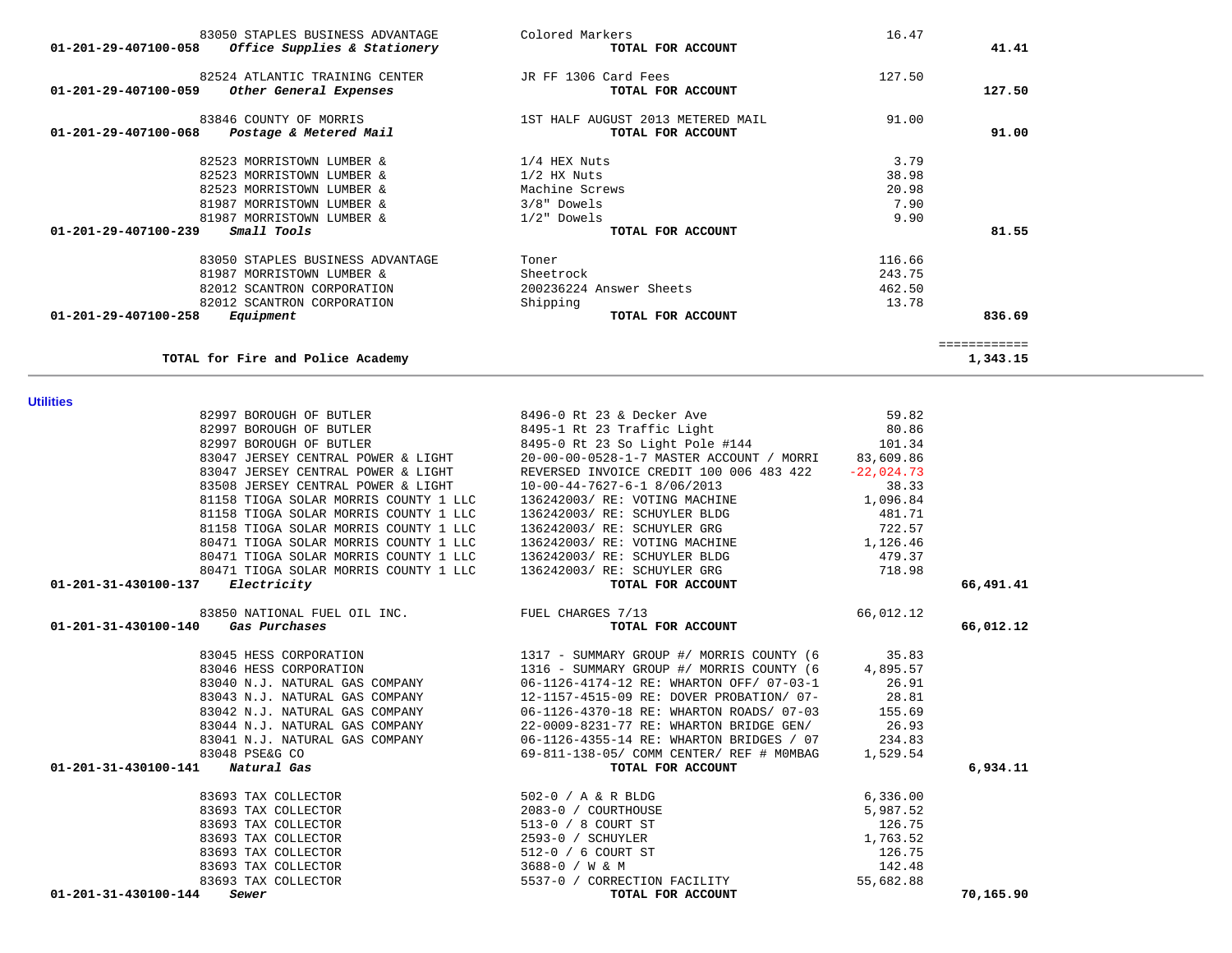| 82938 VERIZON                                                         | 973 267-4026 874 69Y<br>7/19/13                        | 78.67      |                            |  |
|-----------------------------------------------------------------------|--------------------------------------------------------|------------|----------------------------|--|
| 81995 VERIZON                                                         | 973 292-0327 155 30Y<br>7/07/13                        | 30.59      |                            |  |
| 82155 VERIZON                                                         | 201 V03-1289 703 57Y, 7/16/13 (7/16-8/15               | 210.14     |                            |  |
| 82155 VERIZON                                                         | 201 V03-1541 818 53Y, 7/16/13 (7/16-8/15               | 200.95     |                            |  |
| 82154 VERIZON                                                         | 201 V03-7261 127 66Y 7/16/13                           | 10,305.75  |                            |  |
| 81602 VERIZON BUSINESS                                                | Y2618812, 7/10/13 for July Mgt Network                 | 5,037.10   |                            |  |
| 81596 VERIZON BUSINESS                                                | 6000057810 X26 - Dtd 7/1/13 Mthly charge               | 459.00     |                            |  |
| 01-201-31-430100-146<br>Telephone                                     | TOTAL FOR ACCOUNT                                      |            | 16,358.47                  |  |
| 83038 WHARTON WATER DEPARTMENT                                        | 10841 / 2465 - WHARTON OFFICE                          | 5.57       |                            |  |
| 83038 WHARTON WATER DEPARTMENT                                        | 10859 / 2465A - WHARTON ROAD                           | 27.13      |                            |  |
| 83038 WHARTON WATER DEPARTMENT                                        | 10866 / 2465B - WHARTON ROAD                           | 17.90      |                            |  |
| 83038 WHARTON WATER DEPARTMENT                                        | 10873 / 2465C - WHARTON BRIDGE                         | 38.34      |                            |  |
| 01-201-31-430100-147<br>Water                                         | TOTAL FOR ACCOUNT                                      |            | 88.94                      |  |
| 70070 TIOGA SOLAR MORRIS COUNTY 1 LLC                                 | 136242003/ RE: VOTING MACHINE                          | 166.78     |                            |  |
| 70070 TIOGA SOLAR MORRIS COUNTY 1 LLC                                 | 136242003/ RE: SCHUYLER BLDG                           | 171.86     |                            |  |
| 70070 TIOGA SOLAR MORRIS COUNTY 1 LLC                                 | 136242003/ RE: SCHUYLER GRG                            | 257.80     |                            |  |
| (2012) Electricity<br>01-203-31-430100-137                            | TOTAL FOR ACCOUNT                                      |            | 596.44                     |  |
|                                                                       |                                                        |            | ============               |  |
| TOTAL for Utilities                                                   |                                                        |            | 226,647.39                 |  |
|                                                                       |                                                        |            |                            |  |
| <b>Nutrition</b>                                                      |                                                        | 27.98      |                            |  |
| 83302 STAPLES BUSINESS ADVANTAGE<br>83302 STAPLES BUSINESS ADVANTAGE  | CBBT1008 Cordless baterry<br>Gloves Nitrile exam PF lg | 45.56      |                            |  |
| 83302 STAPLES BUSINESS ADVANTAGE                                      | Refund item ATT dect 2pk cid/t                         | $-28.39$   |                            |  |
| Office Supplies & Stationery<br>01-201-41-716100-058                  | TOTAL FOR ACCOUNT                                      |            | 45.15                      |  |
|                                                                       |                                                        |            |                            |  |
| 83850 NATIONAL FUEL OIL INC.<br>01-201-41-716100-140<br>Gas Purchases | FUEL CHARGES 7/13<br>TOTAL FOR ACCOUNT                 | 4,014.49   | 4,014.49                   |  |
|                                                                       |                                                        |            |                            |  |
| 83475 SODEXO INC & AFFILIATES                                         | Daily Meals. Services for 7/6/13 through               | 165,602.56 |                            |  |
| 83475 SODEXO INC & AFFILIATES                                         | Weekend Meals                                          | 8,144.00   |                            |  |
| 83475 SODEXO INC & AFFILIATES                                         | Frozen Meals                                           | 5,149.00   |                            |  |
| 83475 SODEXO INC & AFFILIATES                                         | Boxed Meals                                            | 17,679.50  |                            |  |
| 83475 SODEXO INC & AFFILIATES                                         | Kosher Meals                                           | 156.48     |                            |  |
| 83475 SODEXO INC & AFFILIATES                                         | Coffee                                                 | 684.06     |                            |  |
| 83475 SODEXO INC & AFFILIATES                                         | Other                                                  | 493.46     |                            |  |
| 01-201-41-716100-185<br>Food                                          | TOTAL FOR ACCOUNT                                      |            | 197,909.06                 |  |
| TOTAL for Nutrition                                                   |                                                        |            | ============<br>201,968.70 |  |
|                                                                       |                                                        |            |                            |  |
| <b>Area Plan Grant</b>                                                |                                                        |            |                            |  |
| 82950 VISITING NURSE ASSOC. OF                                        | CGI OAA 13-14-076<br>Period $4/1/$                     | 7,685.00   |                            |  |
| 82926 VMC                                                             | OAA Access ServicesPeriod 7/1/13-7/31/13               | 7,043.00   |                            |  |
| 01-201-41-716110-090<br>Expenditures                                  | TOTAL FOR ACCOUNT                                      |            | 14,728.00                  |  |
| TOTAL for Area Plan Grant                                             |                                                        |            | ============<br>14,728.00  |  |
|                                                                       |                                                        |            |                            |  |

82936 VERIZON 973 267-2255 164 81Y 7/19/13 36.27

**Grant Fund**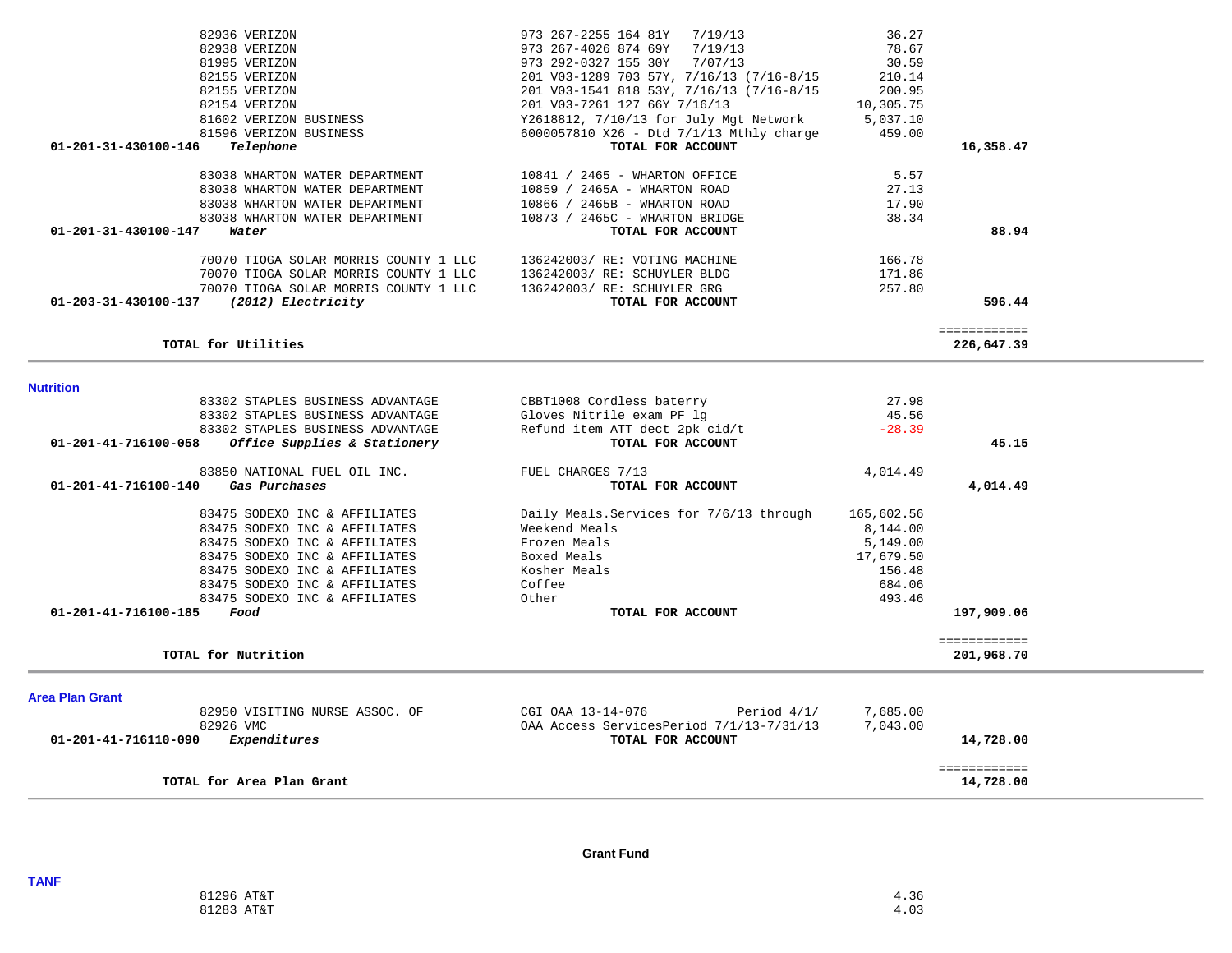| 82187 DEER PARK                                                   |                                        | 4.82        |                       |  |
|-------------------------------------------------------------------|----------------------------------------|-------------|-----------------------|--|
| 81278 EDI/ERGOSPACE DESIGN INC                                    | 804-42L 4 Drawer Lateral File cabinet. | 5,656.00    |                       |  |
| 81278 EDI/ERGOSPACE DESIGN INC                                    | Less NJ Contract Discount 34%.         | $-1,923.04$ |                       |  |
| 81277 EDI/ERGOSPACE DESIGN INC                                    | PA57-KR21 Task chairs                  | 2,235.00    |                       |  |
| 81277 EDI/ERGOSPACE DESIGN INC                                    | Less NJ Contract Discount 40%          | $-894.00$   |                       |  |
| 81405 MANPOWER                                                    | Bobbi White; W/E 7/7/2013              | 403.01      |                       |  |
| 81395 MANPOWER                                                    | Bobbi White; W/E 6/30/13               | 465.78      |                       |  |
| 81402 LANGUAGE LINE SERVICES                                      |                                        | 8.50        |                       |  |
| 81294 NJ HERALD                                                   |                                        | 18.04       |                       |  |
| 81409 US LIFE INSURANCE COMPANY                                   |                                        | 41.59       |                       |  |
| 82186 VERIZON                                                     |                                        | 2.96        |                       |  |
| 81398 TELESEARCH INC                                              |                                        | 53.33       |                       |  |
| 81399 TELESEARCH INC                                              | Jason Duccini; W/E 6/30/2013           | 308.43      |                       |  |
| 81408 TELESEARCH INC                                              | Jason Duccini; W/E 6/26/13             | 351.99      |                       |  |
| 02-213-41-741015-392 TANF State Share                             | TOTAL FOR ACCOUNT                      |             | 6,765.47              |  |
|                                                                   |                                        |             | ============          |  |
| TOTAL for TANF                                                    |                                        |             | 6,765.47              |  |
|                                                                   |                                        |             |                       |  |
| <b>General Assistance</b><br>81296 AT&T                           |                                        | 2.62        |                       |  |
| 81283 AT&T                                                        |                                        | 2.42        |                       |  |
| 81282 CENTURYLINK                                                 |                                        | 14.80       |                       |  |
| 82187 DEER PARK                                                   |                                        | 2.89        |                       |  |
| 81405 MANPOWER                                                    | Barry Laird; W/E 7/7/2013              | 810.32      |                       |  |
| 81395 MANPOWER                                                    | Barry Laird; W/E 6/30/13               | 1,022.00    |                       |  |
| 81402 LANGUAGE LINE SERVICES                                      |                                        | 5.10        |                       |  |
| 81294 NJ HERALD                                                   |                                        | 10.82       |                       |  |
| 81409 US LIFE INSURANCE COMPANY                                   |                                        | 24.96       |                       |  |
| 82186 VERIZON                                                     |                                        | 1.78        |                       |  |
| 81398 TELESEARCH INC                                              |                                        | 32.00       |                       |  |
| 81399 TELESEARCH INC                                              |                                        | 233.67      |                       |  |
| 81408 TELESEARCH INC                                              |                                        | 293.60      |                       |  |
| 02-213-41-741020-392<br>General Assistance State Share            | TOTAL FOR ACCOUNT                      |             | 2,456.98              |  |
|                                                                   |                                        |             | ============          |  |
| TOTAL for General Assistance                                      |                                        |             | 2,456.98              |  |
| <b>DEPARTMENT 741415</b>                                          |                                        |             |                       |  |
| 81327 AT&T                                                        |                                        | 5.99        |                       |  |
| 81300 TELESEARCH INC                                              |                                        | 50.79       |                       |  |
| 81299 TELESEARCH INC                                              |                                        | 55.30       |                       |  |
| $02 - 213 - 41 - 741415 - 392$ WFNJ-TANF $(7/1/13 - 12/31/14)$    | TOTAL FOR ACCOUNT                      |             | 112.08                |  |
|                                                                   |                                        |             | ============          |  |
| TOTAL for DEPARTMENT 741415                                       |                                        |             | 112.08                |  |
|                                                                   |                                        |             |                       |  |
| DEPARTMENT 741420<br>81327 AT&T                                   |                                        | 3.59        |                       |  |
| 81300 TELESEARCH INC                                              |                                        | 30.47       |                       |  |
| 81299 TELESEARCH INC                                              |                                        | 33.18       |                       |  |
| 02-213-41-741420-392     WFNJ-General Assistance(7/1/13-12/31/14) | TOTAL FOR ACCOUNT                      |             | 67.24                 |  |
|                                                                   |                                        |             |                       |  |
| TOTAL for DEPARTMENT 741420                                       |                                        |             | ============<br>67.24 |  |
|                                                                   |                                        |             |                       |  |

81282 CENTURYLINK 24.67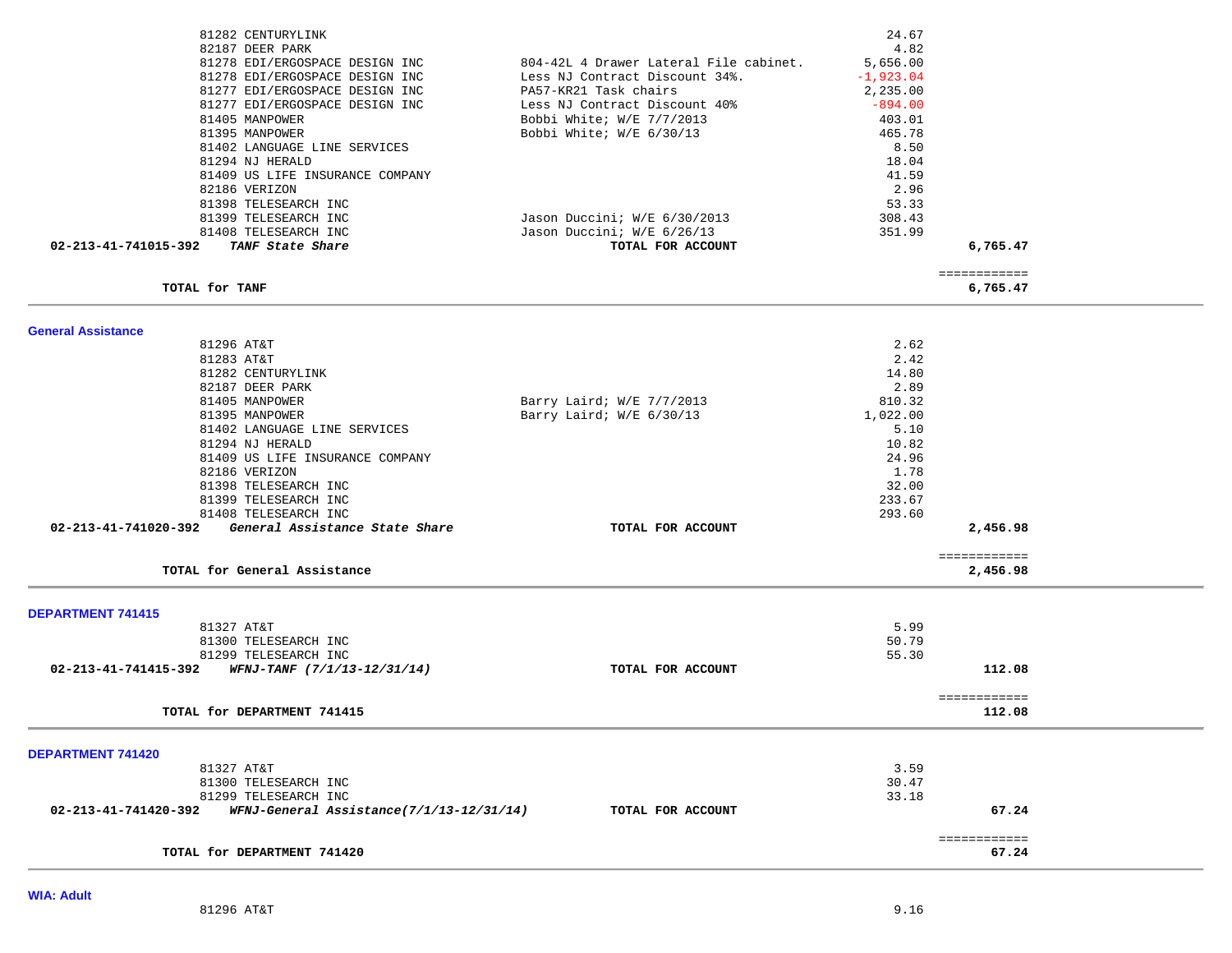| 81283 AT&T                                       |                                   | 8.45      |  |
|--------------------------------------------------|-----------------------------------|-----------|--|
| 83247 AVTECH INSTITUTE                           |                                   | 750.00    |  |
| 81282 CENTURYLINK                                |                                   | 51.82     |  |
| 83250 CHRISTINE VALMY INTERNATIONAL              |                                   | 799.50    |  |
| 82187 DEER PARK                                  |                                   | 10.13     |  |
| 83419 INFORMATION & TECHNOLOGY                   |                                   | 780.00    |  |
| 83418 INFORMATION & TECHNOLOGY                   |                                   | 840.00    |  |
| 83149 INFORMATION & TECHNOLOGY                   |                                   | 773.00    |  |
| 83150 INFORMATION & TECHNOLOGY                   |                                   | 840.00    |  |
| 83151 INFORMATION & TECHNOLOGY                   |                                   | 780.00    |  |
| 83152 INFORMATION & TECHNOLOGY                   |                                   | 750.00    |  |
| 83153 INFORMATION & TECHNOLOGY                   |                                   | 840.00    |  |
| 83154 INFORMATION & TECHNOLOGY                   |                                   | 750.00    |  |
| 83217 INFORMATION & TECHNOLOGY                   |                                   | 840.00    |  |
| 83218 INFORMATION & TECHNOLOGY                   |                                   | 840.00    |  |
| 83220 INFORMATION & TECHNOLOGY                   |                                   | 840.00    |  |
| 81402 LANGUAGE LINE SERVICES                     |                                   | 17.85     |  |
| 83248 RUTGERS CENTER FOR CONTINUING              |                                   | 2,596.00  |  |
| 83850 NATIONAL FUEL OIL INC.                     | FUEL CHARGES 7/13                 | 38.42     |  |
| 81294 NJ HERALD                                  |                                   | 37.88     |  |
| 83849 COUNTY OF MORRIS                           | 1ST HALF AUGUST 2013 METERED MAIL | 332.09    |  |
| 82186 VERIZON                                    |                                   | 6.22      |  |
| 83414 WARREN COUNTY COMMUNITY COLL.              |                                   | 800.00    |  |
| 83381 WARREN COUNTY COMMUNITY COLL.              |                                   | 939.00    |  |
| 83382 WARREN COUNTY COMMUNITY COLL.              |                                   | 451.99    |  |
| 81398 TELESEARCH INC                             |                                   | 111.98    |  |
| 81408 TELESEARCH INC                             |                                   | 135.83    |  |
| 02-213-41-742005-391<br>WIA: Adult Federal Share | TOTAL FOR ACCOUNT                 | 15,969.32 |  |
|                                                  |                                   |           |  |

### **TOTAL for WIA: Adult 15,969.32**

**WIA: Disclocated Worker** 

| ____________<br>_____________ |                         |
|-------------------------------|-------------------------|
| 15 969 32<br>,,,,,            | Adult<br>TOTAL for WIA: |

| OTAJO HIQI |                                  |
|------------|----------------------------------|
| 81283 AT&T |                                  |
|            | 83412 ANTHEM INSTITUTE           |
|            | 83236 AVTECH INSTITUTE           |
|            | 83237 AVTECH INSTITUTE           |
|            | 83238 AVTECH INSTITUTE           |
|            | 83239 AVTECH INSTITUTE           |
|            | 83240 AVTECH INSTITUTE           |
|            | 83241 AVTECH INSTITUTE           |
|            | 83242 AVTECH INSTITUTE           |
|            | 83243 AVTECH INSTITUTE           |
|            | 83244 AVTECH INSTITUTE           |
|            | 83265 AMERICAN INSTITUTE OF      |
|            | 81282 CENTURYLINK                |
|            | 83257 CUTTING EDGE ACADEMY       |
|            | 82187 DEER PARK                  |
|            | 83094 D & D SPORTS & MARINE I    |
|            | 83423 EASTWICK COLLEGE           |
|            | 83155 INFORMATION & TECHNOLOG    |
|            | 83213 INFORMATION & TECHNOLOG    |
|            | 83214 INFORMATION & TECHNOLOG    |
|            | 83215 INFORMATION & TECHNOLOG    |
|            | & TECHNOLOG<br>83216 INFORMATION |
|            | 83219 INFORMATION & TECHNOLOG    |
|            | 83409 M.C. SCHOOL OF TECHNOLO    |
| 83410      | M.C. SCHOOL OF TECHNOL(          |
|            | 83413 M.C. SCHOOL OF TECHNOLO    |
|            | 83420 M.C. SCHOOL OF TECHNOLO    |
|            | 83393 JUMBOOL DRIVING SCHOOL     |
|            |                                  |

| WIA: Disclocated Worker |                                 |                            |          |
|-------------------------|---------------------------------|----------------------------|----------|
|                         | 81296 AT&T                      | 973-383-1048               | 21.81    |
|                         | 81283 AT&T                      | $908 - 859 - 3220$         | 20.13    |
|                         | 83412 ANTHEM INSTITUTE          |                            | 3,200.00 |
|                         | 83236 AVTECH INSTITUTE          |                            | 820.00   |
|                         | 83237 AVTECH INSTITUTE          |                            | 736.00   |
|                         | 83238 AVTECH INSTITUTE          |                            | 1,930.67 |
|                         | 83239 AVTECH INSTITUTE          |                            | 1,300.00 |
|                         | 83240 AVTECH INSTITUTE          |                            | 793.33   |
|                         | 83241 AVTECH INSTITUTE          |                            | 2,069.33 |
|                         | 83242 AVTECH INSTITUTE          |                            | 896.00   |
|                         | 83243 AVTECH INSTITUTE          |                            | 1,578.66 |
|                         | 83244 AVTECH INSTITUTE          |                            | 1,546.66 |
|                         | 83265 AMERICAN INSTITUTE OF     |                            | 1,936.00 |
|                         | 81282 CENTURYLINK               | 973-383-1048 - June bill.  | 123.37   |
|                         | 83257 CUTTING EDGE ACADEMY      |                            | 360.45   |
|                         | 82187 DEER PARK                 | 0434508545 6-15-13-7-14-13 | 24.11    |
|                         | 83094 D & D SPORTS & MARINE INC |                            | 4,000.00 |
|                         | 83423 EASTWICK COLLEGE          |                            | 800.00   |
|                         | 83155 INFORMATION & TECHNOLOGY  |                            | 840.00   |
|                         | 83213 INFORMATION & TECHNOLOGY  |                            | 840.00   |
|                         | 83214 INFORMATION & TECHNOLOGY  |                            | 840.00   |
|                         | 83215 INFORMATION & TECHNOLOGY  |                            | 810.00   |
|                         | 83216 INFORMATION & TECHNOLOGY  |                            | 1,152.00 |
|                         | 83219 INFORMATION & TECHNOLOGY  |                            | 810.00   |
|                         | 83409 M.C. SCHOOL OF TECHNOLOGY |                            | 431.30   |
|                         | 83410 M.C. SCHOOL OF TECHNOLOGY |                            | 472.16   |
|                         | 83413 M.C. SCHOOL OF TECHNOLOGY |                            | 578.85   |
|                         | 83420 M.C. SCHOOL OF TECHNOLOGY |                            | 417.68   |
|                         | 83393 JUMBOOL DRIVING SCHOOL    |                            | 3,140.00 |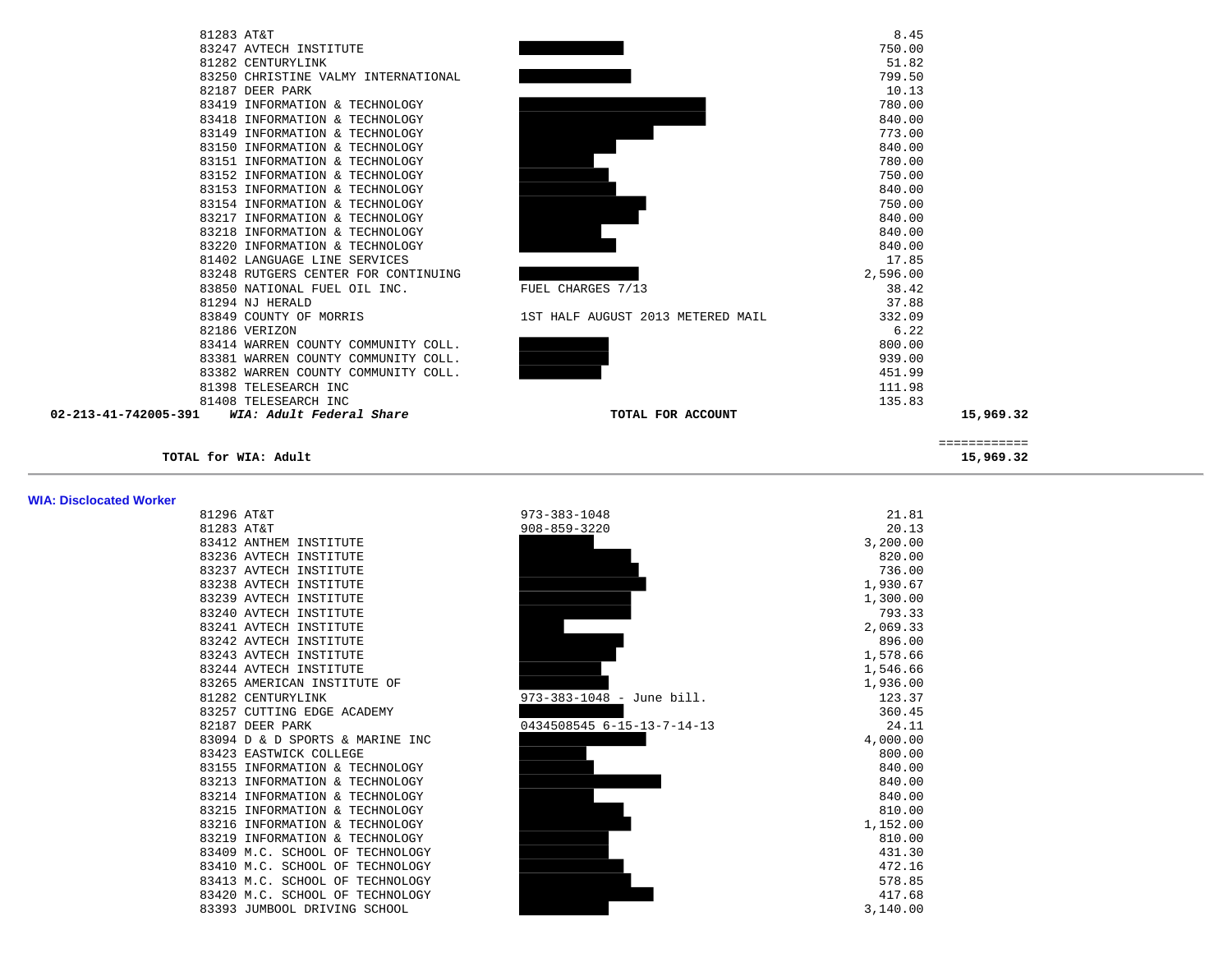| 82186 VERIZON<br>72365 WARREN COUNTY COMMUNITY COLL.    | 973644953617055Y 7-13-13-8-12-13    | 14.82             |  |
|---------------------------------------------------------|-------------------------------------|-------------------|--|
| 83389 POOR BOY TRADING                                  |                                     | 3,997.50          |  |
| 83251 NATIONAL CAREER INSTITUTE<br>81294 NJ HERALD      | Classified ad                       | 3,200.00<br>90.17 |  |
| 83258 RUTGERS CENTER FOR CONTINUING                     |                                     | 1,756.00          |  |
| 83256 RUTGERS, THE STATE UNIVERSITY                     |                                     | 800.00            |  |
| 83255 RUTGERS CENTER FOR CONTINUING                     |                                     | 1,038.00          |  |
| 83406 RUTGERS CENTER FOR CONTINUING                     |                                     | 1,298.00          |  |
| 83405 RARITAN VALLEY COMMUNITY                          |                                     | 2,080.00          |  |
| 83408 QTECH-SOL PROFESSIONAL                            |                                     | 3,200.00          |  |
| 81402 LANGUAGE LINE SERVICES<br>83246 LASCOMP INSTITUTE | Over-phone interpretation services. | 42.50<br>3,200.00 |  |
| 83249 JERSEY TRACTOR-TRAILER                            |                                     | 800.00            |  |
| 83245 JERSEY TRACTOR-TRAILER                            |                                     | 3,200.00          |  |
| 83252 JERSEY TRACTOR-TRAILER                            |                                     | 3,200.00          |  |

**TOTAL for WIA: Disclocated Worker 67,413.52**

 ============ 

75.00<br>471.80

#### **WIA: Youth**

| 81296 AT&T                                       |                                     | 5.67     |
|--------------------------------------------------|-------------------------------------|----------|
| 81283 AT&T                                       |                                     | 5.23     |
| 81282 CENTURYLINK                                |                                     | 32.08    |
| 82187 DEER PARK                                  |                                     | 6.27     |
| 82970 KIMBERLY JOHNSON                           | June 12, 2013 through Jul. 11, 2013 | 57.75    |
| 81402 LANGUAGE LINE SERVICES                     |                                     | 11.05    |
| 83416 NEWBRIDGE SERVICES INC                     |                                     | 740.00   |
| 83417 NEWBRIDGE SERVICES INC                     |                                     | 1,215.00 |
| 83395 NEWBRIDGE SERVICES INC                     |                                     | 205.00   |
| 83396 NEWBRIDGE SERVICES INC                     |                                     | 205.00   |
| 83397 NEWBRIDGE SERVICES INC                     |                                     | 205.00   |
| 83394 NEWBRIDGE SERVICES INC                     |                                     | 205.00   |
| 83392 NEWBRIDGE SERVICES INC                     |                                     | 205.00   |
| 83398 NEWBRIDGE SERVICES INC                     |                                     | 205.00   |
| 83399 NEWBRIDGE SERVICES INC                     |                                     | 205.00   |
| 83400 NEWBRIDGE SERVICES INC                     |                                     | 740.00   |
| 83401 NEWBRIDGE SERVICES INC                     |                                     | 1,215.00 |
| 81294 NJ HERALD                                  |                                     | 23.45    |
| 82186 VERIZON                                    |                                     | 3.85     |
| 81398 TELESEARCH INC                             |                                     | 69.32    |
| 81408 TELESEARCH INC                             |                                     | 84.09    |
| 02-213-41-742020-391<br>WIA: Youth Federal Share | TOTAL FOR ACCOUNT                   |          |

| TOTAL for WIA: Youth |                                                  |                                     |          | ============<br>5,643.76 |
|----------------------|--------------------------------------------------|-------------------------------------|----------|--------------------------|
|                      |                                                  |                                     |          |                          |
| 02-213-41-742020-391 | 81408 TELESEARCH INC<br>WIA: Youth Federal Share | TOTAL FOR ACCOUNT                   | 84.09    | 5,643.76                 |
|                      | 81398 TELESEARCH INC                             |                                     | 69.32    |                          |
|                      | 82186 VERIZON                                    |                                     | 3.85     |                          |
|                      | 81294 NJ HERALD                                  |                                     | 23.45    |                          |
|                      | 83401 NEWBRIDGE SERVICES INC                     |                                     | 1,215.00 |                          |
|                      | 83400 NEWBRIDGE SERVICES INC                     |                                     | 740.00   |                          |
|                      | 83399 NEWBRIDGE SERVICES INC                     |                                     | 205.00   |                          |
|                      | 83398 NEWBRIDGE SERVICES INC                     |                                     | 205.00   |                          |
|                      | 83392 NEWBRIDGE SERVICES INC                     |                                     | 205.00   |                          |
|                      | 83394 NEWBRIDGE SERVICES INC                     |                                     | 205.00   |                          |
|                      | 83397 NEWBRIDGE SERVICES INC                     |                                     | 205.00   |                          |
|                      | 83396 NEWBRIDGE SERVICES INC                     |                                     | 205.00   |                          |
|                      | 83395 NEWBRIDGE SERVICES INC                     |                                     | 205.00   |                          |
|                      | 83417 NEWBRIDGE SERVICES INC                     |                                     | 1,215.00 |                          |
|                      | 83416 NEWBRIDGE SERVICES INC                     |                                     | 740.00   |                          |
|                      |                                                  |                                     |          |                          |
|                      | 81402 LANGUAGE LINE SERVICES                     |                                     | 11.05    |                          |
|                      | 82970 KIMBERLY JOHNSON                           | June 12, 2013 through Jul. 11, 2013 | 57.75    |                          |
|                      | 82187 DEER PARK                                  |                                     | 6.27     |                          |
|                      | 81282 CENTURYLINK                                |                                     | 32.08    |                          |
| 81283 AT&T           |                                                  |                                     | 5.23     |                          |

#### **DEPARTMENT 742135**

| 83411 ANTHEM INSTITUTE          |  |  |                           |                             |
|---------------------------------|--|--|---------------------------|-----------------------------|
| 83137 CLINICAL RESEARCH ACADEMY |  |  |                           |                             |
| 81398 TELESEARCH INC            |  |  |                           | Lauren Lukacs; W/E 6/30/201 |
| 77881 TELESEARCH INC            |  |  | Lauren Lukacs             |                             |
| 81300 TELESEARCH INC            |  |  | Lauren Lukacs; W/E 7/7/13 |                             |
| 81300 TELESEARCH INC            |  |  |                           |                             |
| 81393 TELESEARCH INC            |  |  |                           | Lauren Lukacs; W/E 6/23/13  |

| PEL ARTIVIERT 174199 |                                 |                                |          |
|----------------------|---------------------------------|--------------------------------|----------|
|                      | 83411 ANTHEM INSTITUTE          |                                | 5,000.00 |
|                      | 83137 CLINICAL RESEARCH ACADEMY |                                | 5,000.00 |
|                      | 81398 TELESEARCH INC            | Lauren Lukacs; $W/E$ 6/30/2013 | 589.75   |
|                      | 77881 TELESEARCH INC            | Lauren Lukacs                  | 589.75   |
|                      | 81300 TELESEARCH INC            | Lauren Lukacs; W/E 7/7/13      | 353.85   |
|                      | 81300 TELESEARCH INC            |                                | 75.00    |
|                      | R1202 TELECEADOU INC            | $[supp T_1]$ $\sim$ $[1]$      | 471 80   |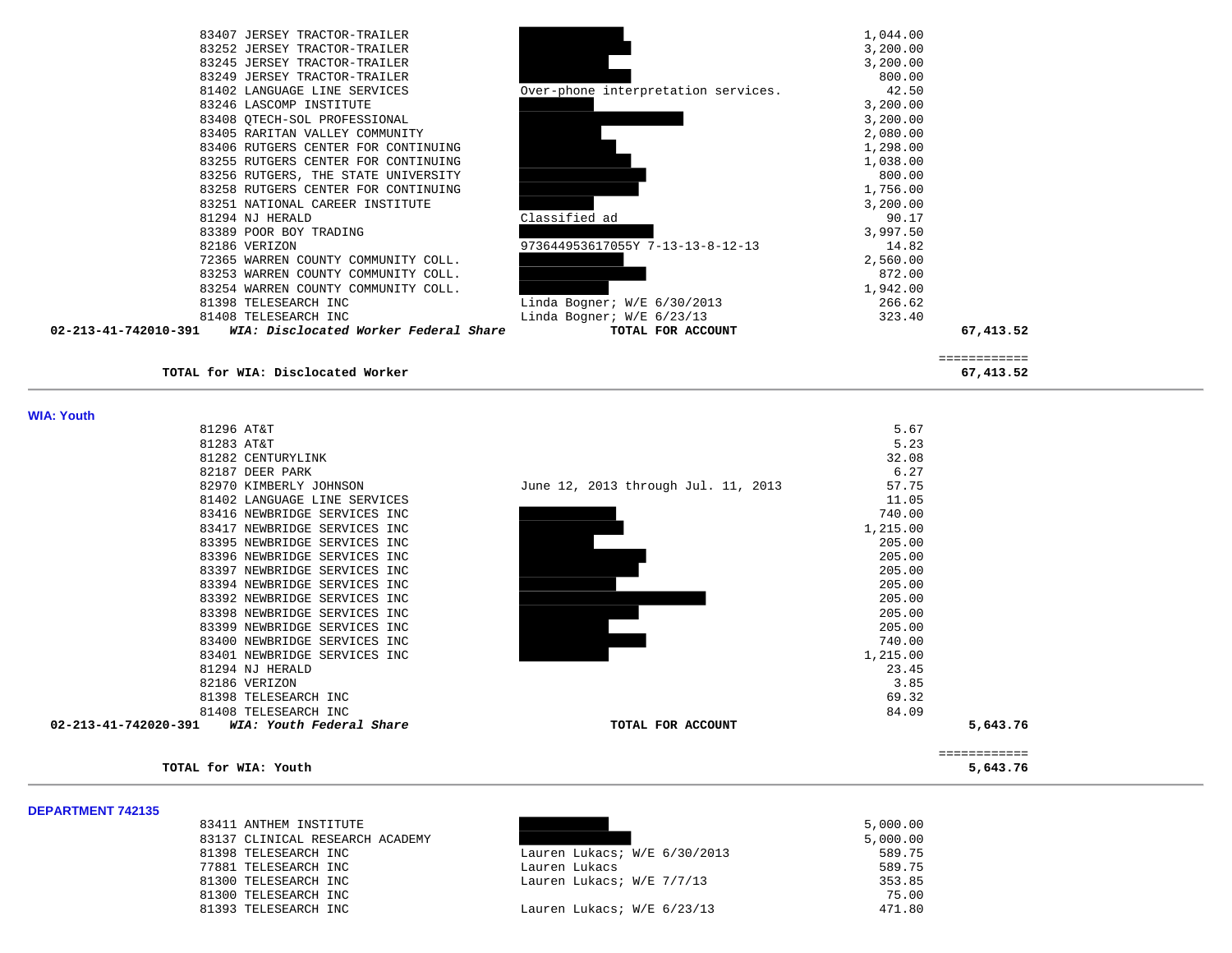| 81393 TELESEARCH INC                                                                | Overpayment of 0.25                      | $-4.21$    |                           |
|-------------------------------------------------------------------------------------|------------------------------------------|------------|---------------------------|
| 02-213-41-742135-391 WIA/Ntnl Emrgncy Grant (10/1/10-9/30/13)                       | TOTAL FOR ACCOUNT                        |            | 12,075.94                 |
|                                                                                     |                                          |            |                           |
|                                                                                     |                                          |            | ============              |
| TOTAL for DEPARTMENT 742135                                                         |                                          |            | 12,075.94                 |
|                                                                                     |                                          |            |                           |
| <b>DEPARTMENT 742505</b>                                                            |                                          |            |                           |
| 81327 AT&T                                                                          |                                          | 12.58      |                           |
| 81397 GSETA                                                                         |                                          | 350.00     |                           |
| 81288 MII PUBLICATIONS                                                              |                                          | 224.25     |                           |
| 81409 US LIFE INSURANCE COMPANY                                                     |                                          | 87.34      |                           |
| 81300 TELESEARCH INC                                                                |                                          | 106.66     |                           |
| 81299 TELESEARCH INC                                                                |                                          | 116.13     |                           |
| WIA Adult (7/1/13-6/30/15)<br>02-213-41-742505-391                                  | TOTAL FOR ACCOUNT                        |            | 896.96                    |
|                                                                                     |                                          |            | ============              |
| TOTAL for DEPARTMENT 742505                                                         |                                          |            | 896.96                    |
|                                                                                     |                                          |            |                           |
| <b>DEPARTMENT 742510</b><br>81327 AT&T                                              | $908 - 359 - 3220$                       | 29.95      |                           |
| 81327 AT&T                                                                          |                                          | 7.79       |                           |
| 81397 GSETA                                                                         | Jack Patten & Donna Buchanan's annual du | 826.00     |                           |
| 81288 MII PUBLICATIONS                                                              | Annual subscription                      | 529.23     |                           |
| 83415 JERSEY TRACTOR-TRAILER                                                        |                                          | 3,200.00   |                           |
|                                                                                     |                                          |            |                           |
| 83402 PATRICIA MAGEE                                                                | Legal Ad                                 | 84.89      |                           |
| 81409 US LIFE INSURANCE COMPANY                                                     | G026433 July-Aug. premium                | 207.96     |                           |
| 81300 TELESEARCH INC                                                                | Jason Duccini; W/E 7/7/13                | 253.95     |                           |
| 81299 TELESEARCH INC                                                                | Linda Bogner; W/E 7/7/13                 | 276.50     |                           |
| WIA Dislocated Worker (7/1/13-6/30/15)<br>02-213-41-742510-391                      | TOTAL FOR ACCOUNT                        |            | 5,416.27                  |
| TOTAL for DEPARTMENT 742510                                                         |                                          |            | ============<br>5,416.27  |
|                                                                                     |                                          |            |                           |
|                                                                                     |                                          |            |                           |
|                                                                                     |                                          |            |                           |
|                                                                                     |                                          |            |                           |
| 81397 GSETA                                                                         |                                          | 224.00     |                           |
| 81288 MII PUBLICATIONS                                                              |                                          | 143.52     |                           |
| 81409 US LIFE INSURANCE COMPANY                                                     |                                          | 54.07      |                           |
| 81300 TELESEARCH INC                                                                |                                          | 66.03      |                           |
| 81299 TELESEARCH INC                                                                |                                          | 71.89      |                           |
| 02-213-41-742520-391 WIA Youth $(7/1/13-6/30/15)$                                   | TOTAL FOR ACCOUNT                        |            | 559.51                    |
|                                                                                     |                                          |            | ============              |
| TOTAL for DEPARTMENT 742520                                                         |                                          |            | 559.51                    |
|                                                                                     |                                          |            |                           |
|                                                                                     |                                          |            |                           |
| 82453 BOROUGH OF BUTLER                                                             | 2013 Butler Municipal Alliance Q2 Expend | 4,310.11   |                           |
| 82451 CHATHAM TOWNSHIP                                                              | 2013 Chatham Municipal Alliance Q2 Expen | 733.71     |                           |
| 82452 MORRIS PLAINS MUNICIPAL ALL.                                                  | 2013 Morris Plains Municipal Alliance Q2 | 1,532.46   |                           |
| 82258 TOWNSHIP OF RANDOLPH                                                          | 2013 Randolph Municipal Alliance Q2 Expe | 310.87     |                           |
| 83343 TOWNSHIP OF MORRIS                                                            | 2013 Q1 Morristown/Morris Township Munic | 16, 113.55 |                           |
| 83336 TOWNSHIP OF ROXBURY                                                           | 2013 Roxbury Municipal Alliance Q2 Expen | 3,926.72   |                           |
| Municipal Alliance (1/1/13-12/31/13)<br>02-213-41-758310-392                        | TOTAL FOR ACCOUNT                        |            | 26,927.42                 |
| <b>DEPARTMENT 742520</b><br><b>DEPARTMENT 758310</b><br>TOTAL for DEPARTMENT 758310 |                                          |            | ============<br>26,927.42 |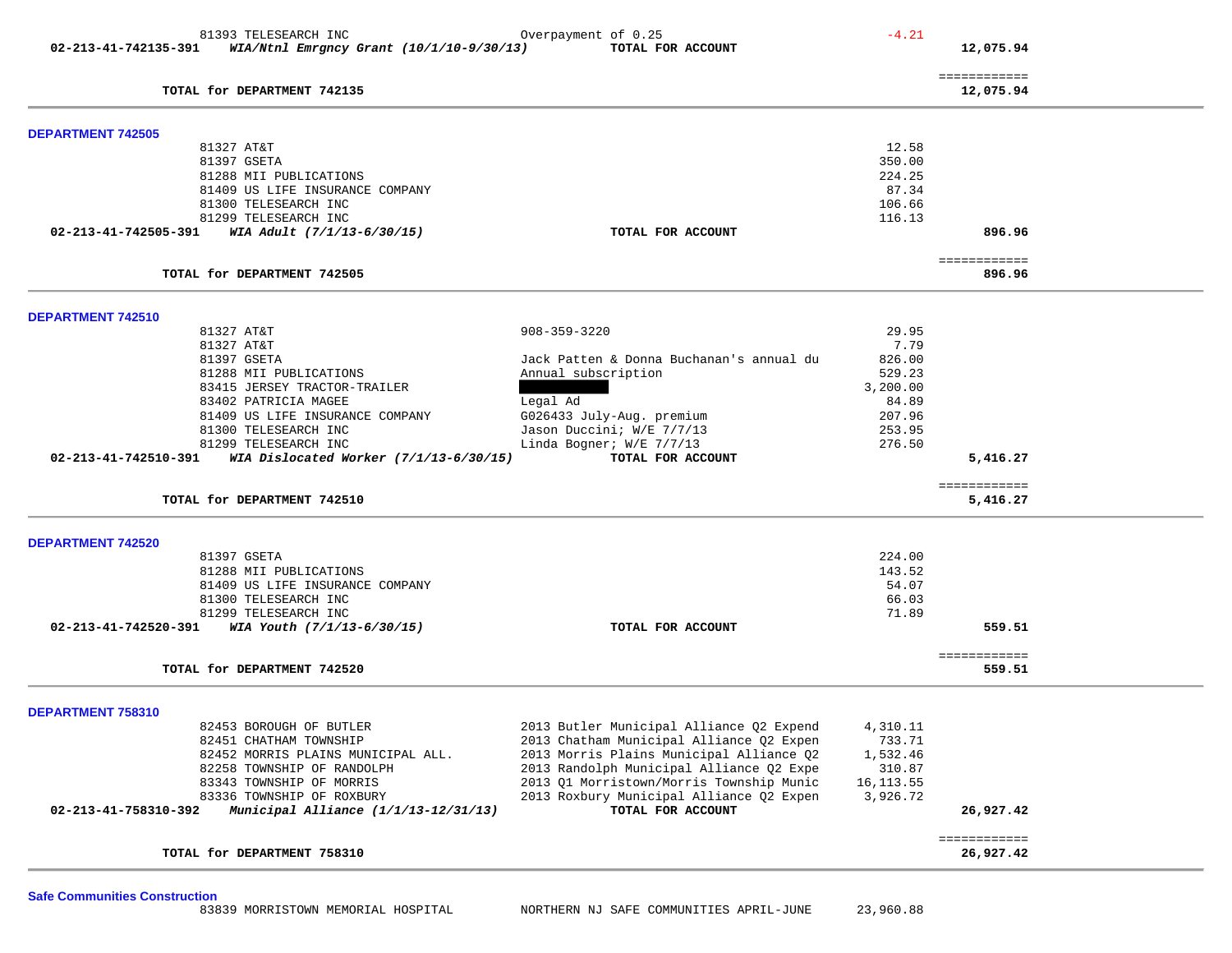| TOTAL for Safe Communities Construction                |                                          |            | 23,960.88                  |
|--------------------------------------------------------|------------------------------------------|------------|----------------------------|
| <b>Vehicular Homicide Unit</b>                         |                                          |            |                            |
| 82832 ANDOVER TOWNSHIP                                 | $4/25/13$ Court                          | 275.00     |                            |
| 82832 ANDOVER TOWNSHIP                                 | 4/28/13 Call Out                         | 275.00     |                            |
| 82832 ANDOVER TOWNSHIP                                 | 5/5/13 Call Out                          | 275.00     |                            |
| 82832 ANDOVER TOWNSHIP                                 | 5/17/13 Call Out                         | 275.00     |                            |
| 82832 ANDOVER TOWNSHIP                                 | 5/24/13 Recert Eval                      | 220.00     |                            |
| 82832 ANDOVER TOWNSHIP                                 | 5/30/13 Court                            | 440.00     |                            |
| 82832 ANDOVER TOWNSHIP                                 | $6/4/13$ Court                           | 220.00     |                            |
| 82832 ANDOVER TOWNSHIP                                 | $6/4/13$ Call Out                        | 275.00     |                            |
| 82832 ANDOVER TOWNSHIP                                 | $6/7/13$ Call Out                        | 220.00     |                            |
| 82832 ANDOVER TOWNSHIP                                 | $6/17/13$ Call Out                       | 220.00     |                            |
| 82832 ANDOVER TOWNSHIP                                 | 6/24/13 Court*Per Agent Gouck 4 hours de | 55.00      |                            |
| 82852 FLORHAM PARK POLICE DEPT.                        | $5/4/13$ Call Out                        | 220.00     |                            |
| 82852 FLORHAM PARK POLICE DEPT.                        | $6/20/13$ Call Out                       | 220.00     |                            |
| 82862 MENDHAM BOROUGH                                  | $6/1/13$ Call Out                        | 220.00     |                            |
| 82866 WHARTON BOROUGH POLICE DEPT                      | 6/17/13 Call Out                         | 220.00     |                            |
| 02-213-41-774305-391<br>DRE Call Out (10/1/12-9/30/13) | TOTAL FOR ACCOUNT                        |            | 3,630.00                   |
| TOTAL for Vehicular Homicide Unit                      |                                          |            | ============<br>3,630.00   |
| <b>DEPARTMENT 784330</b>                               |                                          |            |                            |
| 71909 KOVATCH MOBILE EQUIPMENT CORP.                   | Vehicle Order per Bid Specifications / C | 291,713.00 |                            |
| 77066 KOVATCH MOBILE EQUIPMENT CORP.                   | Vehicle Contract Change Order per attach | 4,375.00   |                            |
| 02-213-41-784330-391<br>FFY10 UASI (1/5/11-9/15/13)    | TOTAL FOR ACCOUNT                        |            | 296,088.00                 |
| TOTAL for DEPARTMENT 784330                            |                                          |            | ============<br>296,088.00 |
|                                                        |                                          |            |                            |
| <b>DEPARTMENT 784430</b>                               |                                          |            |                            |
| 81992 TETRA TECH INC.                                  | Inv Date 7/23/13                         | 6,908.55   |                            |
| 81991 TETRA TECH INC.                                  | Inv Date 7/23/13                         | 12,176.28  |                            |
| FFY11 UASI(12/27/11-8/31/14)<br>02-213-41-784430-391   | TOTAL FOR ACCOUNT                        |            | 19,084.83                  |
| TOTAL for DEPARTMENT 784430                            |                                          |            | ============<br>19,084.83  |
| <b>MAPS</b>                                            |                                          |            |                            |
| 83850 NATIONAL FUEL OIL INC.                           | FUEL CHARGES 7/13                        | 11,418.45  |                            |
| 02-213-41-786305-392<br>MAPS (1/1/13-12/31/13)         | TOTAL FOR ACCOUNT                        |            | 11,418.45                  |

============

 83035 NJ COST NJ Cost Expo Sep20,2013Registration Fee 65.00 83298 W.B. MASON COMPANY INC WBM21200 PAPER XEROX/DUP, WE, LTR 20# 404.52 82255 TAYLOR & FRIEDBERG, LLC SCDRTAP-Public Hearing.Invoice#14503, Da 312.25  **02-213-41-786305-394** *MAPS (1/1/13-12/31/13)* **TOTAL FOR ACCOUNT 781.77**

#### TOTAL for MAPS

**NYS&W Bicycle/Pedestrian Path**

CAF#4593 Professional services rendered 11,740.16  **02-213-41-790015-391** *Federal Share* **TOTAL FOR ACCOUNT 11,740.16**

12,200.22

============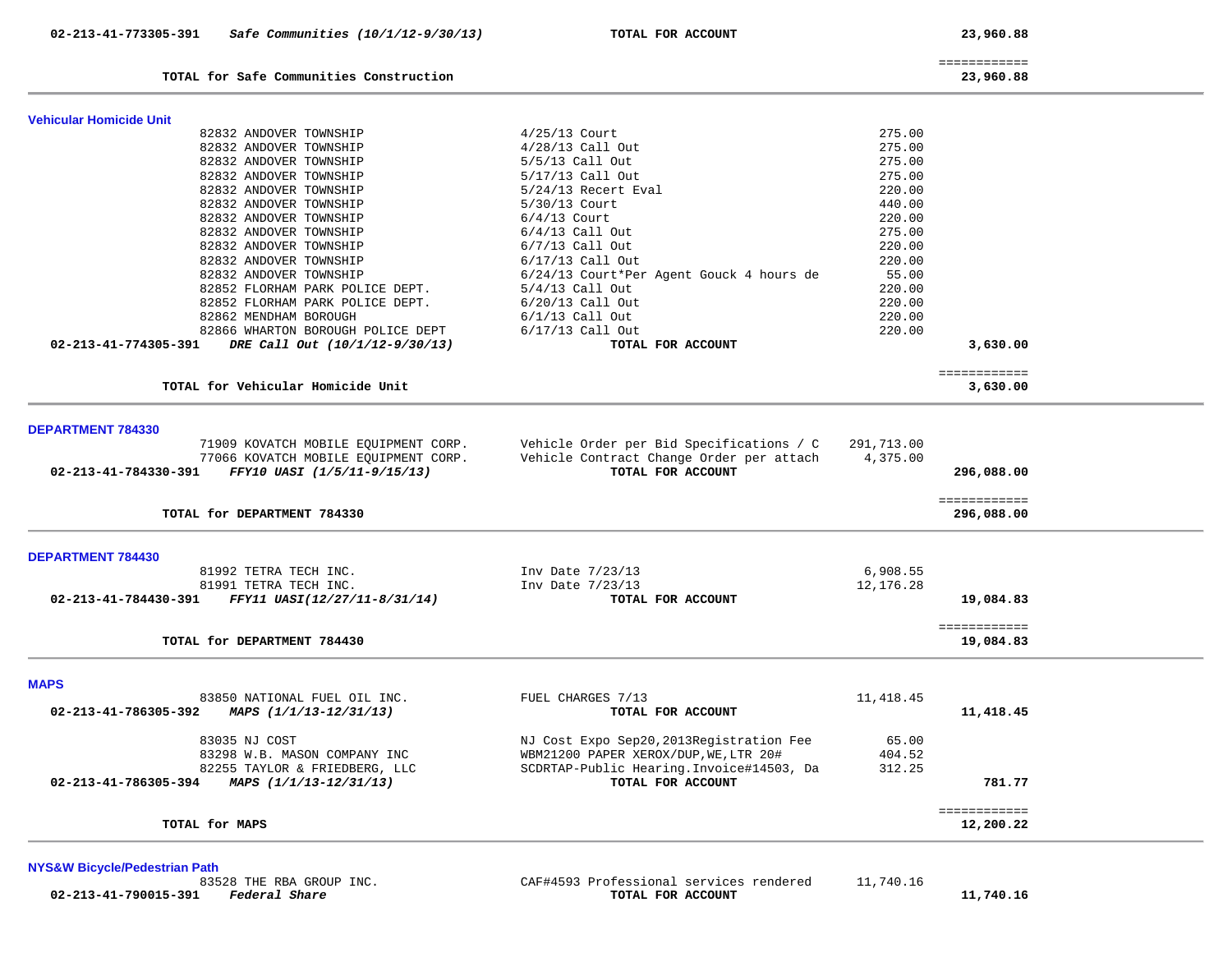| TOTAL for NYS&W Bicycle/Pedestrian Path                                                                                                                                                                                                                    |                      | ============<br>11,740.16  |  |
|------------------------------------------------------------------------------------------------------------------------------------------------------------------------------------------------------------------------------------------------------------|----------------------|----------------------------|--|
| <b>DEPARTMENT 792410</b><br>83422 STATE SHUTTLE INC<br>Transportation from July 22, 2013 to Jul<br>Service from July 15, 2013 to July 19,20<br>83221 STATE SHUTTLE INC<br>TOTAL FOR ACCOUNT<br>02-213-41-792410-391<br>JARC Grant Round 12(7/1/12-6/30/14) | 3,650.20<br>3,650.20 | 7,300.40                   |  |
| TOTAL for DEPARTMENT 792410                                                                                                                                                                                                                                |                      | ============<br>7,300.40   |  |
| <b>Body Armor Replacement-Prosec.</b><br>79371 LANIGAN ASSOCIATES INC<br>Armor Express Halo IIIA Vests with 5x8 A<br>02-213-41-801105-391<br>Body Armor-Prosecutor(11/15/11-11/14/16)<br>TOTAL FOR ACCOUNT                                                 | 4,189.55             | 4,189.55                   |  |
| TOTAL for Body Armor Replacement-Prosec.                                                                                                                                                                                                                   |                      | ============<br>4,189.55   |  |
| <b>Body Armor Replacement-Prosec.</b><br>79371 LANIGAN ASSOCIATES INC<br>02-213-41-801205-392<br>Body Armor-Prosecutor(11/20/12-11/19/17)<br>TOTAL FOR ACCOUNT                                                                                             | 103.20               | 103.20<br>============     |  |
| TOTAL for Body Armor Replacement-Prosec.                                                                                                                                                                                                                   |                      | 103.20                     |  |
| <b>FY08 SCAAP</b><br>80638 ATLANTIC HEALTH SYSTEM<br>INMATE PEGUERO MEDICAL CARE DATED 05/28/<br>02-213-41-806815-391 FY08 SCAAP Federal Share<br>TOTAL FOR ACCOUNT                                                                                        | 11,161.50            | 11,161.50<br>============  |  |
| TOTAL for FY08 SCAAP                                                                                                                                                                                                                                       |                      | 11,161.50                  |  |
| <b>DEPARTMENT 808305</b><br>80378 RADIO SHACK<br>Garmin- for Megan's Law Vehicles<br>02-213-41-808305-391<br>Megan's Law & LLEA $(4/1/12-6/30/13)$<br>TOTAL FOR ACCOUNT                                                                                    | 449.97               | 449.97<br>============     |  |
| TOTAL for DEPARTMENT 808305                                                                                                                                                                                                                                |                      | 449.97                     |  |
| DEPARTMENT 864201<br>83710 KONKUS CORPORATION<br>Replacement of Bridge No. 629 on Mendham<br>FY11 Mendham Rd Brdg 1400-629 (8/8/14)<br>TOTAL FOR ACCOUNT<br>02-213-41-864201-392                                                                           | 90,872.27            | 90,872.27                  |  |
| TOTAL for DEPARTMENT 864201                                                                                                                                                                                                                                |                      | ============<br>90,872.27  |  |
| <b>DEPARTMENT 864295</b><br>Milling & Resurfacing of Green Village R<br>83712 SCHIFANO CONSTRUCTION CORP.<br>TOTAL FOR ACCOUNT<br>2012 ATP - County Aid<br>02-213-41-864295-391                                                                            | 422,023.93           | 422,023.93                 |  |
| TOTAL for DEPARTMENT 864295                                                                                                                                                                                                                                |                      | ============<br>422,023.93 |  |
|                                                                                                                                                                                                                                                            |                      |                            |  |

**DEPARTMENT 864405**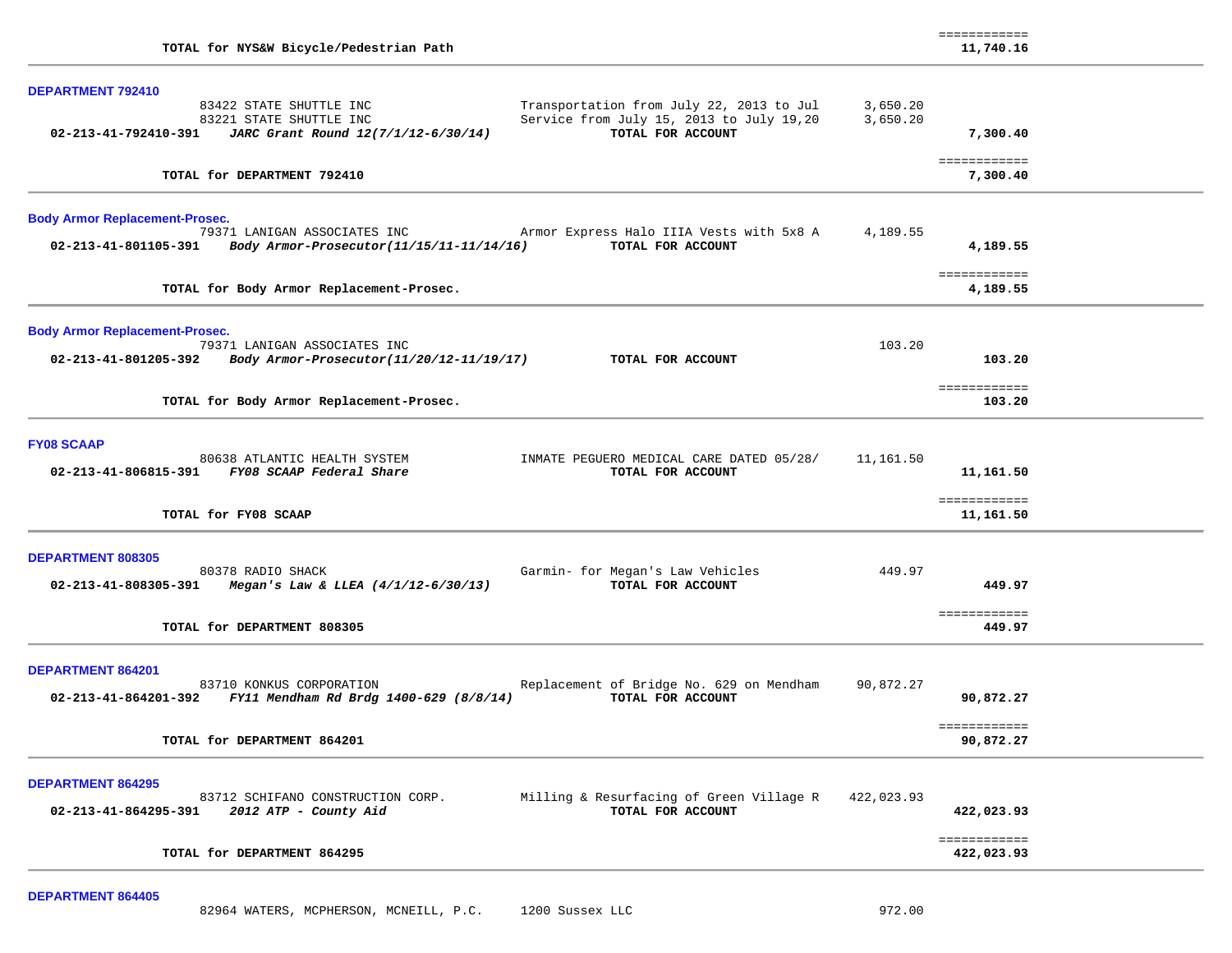| 82964 WATERS, MCPHERSON, MCNEILL, P.C.                                                                     | 1196 Sussex LLC                          | 798.00            |                           |  |
|------------------------------------------------------------------------------------------------------------|------------------------------------------|-------------------|---------------------------|--|
| 82964 WATERS, MCPHERSON, MCNEILL, P.C.<br>82964 WATERS, MCPHERSON, MCNEILL, P.C.                           | Randolph Town Center<br>Abraham Zion     | 72.00<br>1,140.00 |                           |  |
| 82964 WATERS, MCPHERSON, MCNEILL, P.C.                                                                     | GRMAE, LLC                               | 36.00             |                           |  |
| 82964 WATERS, MCPHERSON, MCNEILL, P.C.                                                                     | GU Randolph                              | 480.00            |                           |  |
| 82964 WATERS, MCPHERSON, MCNEILL, P.C.                                                                     | Sussex Randolph Bldg., LP                | 120.00            |                           |  |
| 82964 WATERS, MCPHERSON, MCNEILL, P.C.                                                                     | Hebrew Cong. of Mount Freedom            | 1,482.20          |                           |  |
| 82964 WATERS, MCPHERSON, MCNEILL, P.C.<br>02-213-41-864405-391<br>CR 617/STP-0350(106)ROW(6/27/12-6/27/14) | Naomi Silberberg<br>TOTAL FOR ACCOUNT    | 192.00            | 5,292.20                  |  |
|                                                                                                            |                                          |                   |                           |  |
| TOTAL for DEPARTMENT 864405                                                                                |                                          |                   | ============<br>5,292.20  |  |
| <b>DEPARTMENT 864505</b>                                                                                   |                                          |                   |                           |  |
| 83709 KONKUS CORPORATION                                                                                   | Replacement of Bi County Bridge No. 1401 | 9,800.00          |                           |  |
| 02-213-41-864505-391<br>Nwbrgh Rd STP-C00S(211)(9/11/12-9/11/15)                                           | TOTAL FOR ACCOUNT                        |                   | 9,800.00                  |  |
|                                                                                                            |                                          |                   | ============              |  |
| TOTAL for DEPARTMENT 864505                                                                                |                                          |                   | 9,800.00                  |  |
|                                                                                                            |                                          |                   |                           |  |
| <b>DEPARTMENT 864510</b>                                                                                   |                                          |                   |                           |  |
| 83711 RITACCO CONSTRUCTION INC                                                                             | Replacement of Bridge No. 1400-832 on Be | 31,751.07         |                           |  |
| 02-213-41-864510-391<br>STP-C00S(242)(9/11/12-9/11/15)                                                     | TOTAL FOR ACCOUNT                        |                   | 31,751.07                 |  |
|                                                                                                            |                                          |                   | ============              |  |
| TOTAL for DEPARTMENT 864510                                                                                |                                          |                   | 31,751.07                 |  |
|                                                                                                            | <b>County Capital</b>                    |                   |                           |  |
| <b>Bridge Design &amp; Constr Proj</b>                                                                     |                                          |                   |                           |  |
| 83321 SUBURBAN CONSULTING<br>04-216-55-953027-909<br>Miscellaneous - Other                                 | TOTAL FOR ACCOUNT                        | 2,435.56          | 2,435.56                  |  |
|                                                                                                            |                                          |                   |                           |  |
|                                                                                                            |                                          |                   | ============              |  |
| TOTAL for Bridge Design & Constr Proj                                                                      |                                          |                   | 2,435.56                  |  |
|                                                                                                            |                                          |                   |                           |  |
| <b>Enrgy savng instal-var Cty fac</b><br>83138 LIBERTY MECHANICAL CONTRACTORS, INC APPLICATION # 8         |                                          | 10,012.30         |                           |  |
| 04-216-55-953064-951 Building & Improvements                                                               | TOTAL FOR ACCOUNT                        |                   | 10,012.30                 |  |
|                                                                                                            |                                          |                   |                           |  |
| TOTAL for Enrgy savng instal-var Cty fac                                                                   |                                          |                   | ============<br>10,012.30 |  |
|                                                                                                            |                                          |                   |                           |  |
| <b>Roof RpImnt at Var Cty Fac</b>                                                                          |                                          |                   |                           |  |
| 82005 QUALITY CONSTRUCTION &                                                                               | RE: 8 COURT STREET - ROOF REPLACEMENT    | 16,900.00         |                           |  |
| Building & Improvements<br>04-216-55-953076-951                                                            | TOTAL FOR ACCOUNT                        |                   | 16,900.00                 |  |
|                                                                                                            |                                          |                   | ============              |  |
| TOTAL for Roof Rplmnt at Var Cty Fac                                                                       |                                          |                   | 16,900.00                 |  |
|                                                                                                            |                                          |                   |                           |  |
| Cty roadwy drainage improv<br>82229 REIVAX CONTRACTING CORP                                                | Emergency Repairs to Inlet on Lakeside B | 8,500.00          |                           |  |

 **04-216-55-953098-940** *Hard Costs* **TOTAL FOR ACCOUNT 8,500.00**

============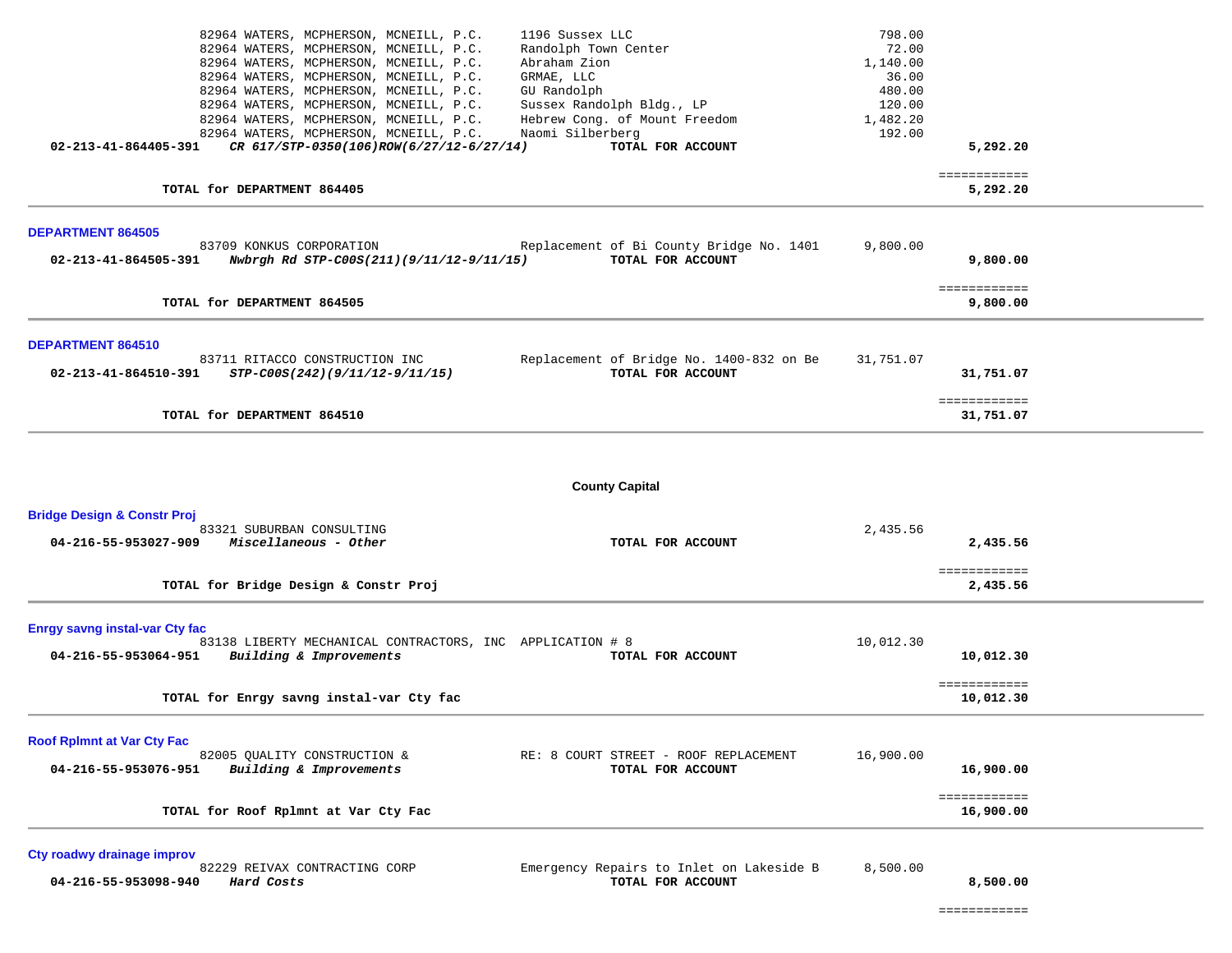| Analy dam condition, rehab dams                 |                                          |          |                          |  |
|-------------------------------------------------|------------------------------------------|----------|--------------------------|--|
| 83670 LEVITT'S LLC                              | STRAW EROSION BLANKET JUL 10,2013        | 236.25   |                          |  |
| 83670 LEVITT'S LLC                              | <b>JULY 17,2013</b>                      | 35.00    |                          |  |
| 83670 LEVITT'S LLC                              | <b>JULY 16,2013</b>                      | 54.00    |                          |  |
| 83707 NATIONAL SEED                             | ECOLOGY MIXTURE GRASS SEED               | 257.00   |                          |  |
|                                                 |                                          |          |                          |  |
| 83675 TOMCO CONSTRUCTION                        | SCREENED TOPSOIL DELIVERED JUL 16,2013   | 452.00   |                          |  |
| 83675 TOMCO CONSTRUCTION                        | JULY 16, 2013                            | 452.00   |                          |  |
| 83675 TOMCO CONSTRUCTION                        | JULY 11, 2013                            | 452.00   |                          |  |
| 83675 TOMCO CONSTRUCTION                        | JULY 11, 2013                            | 452.00   |                          |  |
| 83675 TOMCO CONSTRUCTION                        | JULY 11, 2013                            | 452.00   |                          |  |
| Building & Improvements<br>04-216-55-953113-951 | TOTAL FOR ACCOUNT                        |          | 2,842.25                 |  |
|                                                 |                                          |          |                          |  |
|                                                 |                                          |          | ============             |  |
| TOTAL for Analy dam condition, rehab dams       |                                          |          | 2,842.25                 |  |
| <b>Upgrd Fire/Sprnklr Sys-var fac</b>           |                                          |          |                          |  |
| 83009 VOLKER CRANE LLC                          | Courthouse Fire Door ProjectQUOTE # 13-4 | 6,850.00 |                          |  |
| 04-216-55-953132-909<br>Miscellaneous - Other   | TOTAL FOR ACCOUNT                        |          | 6,850.00                 |  |
|                                                 |                                          |          |                          |  |
| TOTAL for Upgrd Fire/Sprnklr Sys-var fac        |                                          |          | ============<br>6,850.00 |  |
|                                                 |                                          |          |                          |  |
| <b>Bridge DesignConstr varCty Loc</b>           |                                          |          |                          |  |
| 83313 T. Y. LIN INTERNATIONAL                   | Eagle Rock Avenue Bridge over the Passai | 1,189.25 |                          |  |
| Miscellaneous - Other<br>04-216-55-953137-909   | TOTAL FOR ACCOUNT                        |          | 1,189.25                 |  |
| 81633 CONTECH CONSTRUCTION PRODUCTS             | Morris Cty Bridge Proj. # 131 on Bellvie | 5,256.00 |                          |  |
| Building & Improvements<br>04-216-55-953137-951 | TOTAL FOR ACCOUNT                        |          | 5,256.00                 |  |
| TOTAL for Bridge DesignConstr varCty Loc        |                                          |          | ============<br>6,445.25 |  |
|                                                 |                                          |          |                          |  |
| <b>Rehab/conect Cty utility Greys</b>           |                                          |          |                          |  |
| 82975 T & M ASSOCIATES                          |                                          | 4,774.52 |                          |  |
| 04-216-55-953139-909<br>Miscellaneous - Other   | TOTAL FOR ACCOUNT                        |          | 4,774.52                 |  |
|                                                 |                                          |          | ============             |  |
| TOTAL for Rehab/conect Cty utility Greys        |                                          |          | 4,774.52                 |  |
| <b>InstallCty Roadway Drain Imprv</b>           |                                          |          |                          |  |
| 83295 JOHNSON & CONWAY LLP                      | Legal services                           | 139.43   |                          |  |
| 04-216-55-953141-909<br>Miscellaneous - Other   | TOTAL FOR ACCOUNT                        |          | 139.43                   |  |
|                                                 |                                          |          |                          |  |
|                                                 |                                          |          | ============             |  |
| TOTAL for InstallCty Roadway Drain Imprv        |                                          |          | 139.43                   |  |
| <b>Renov CentralAveBldg Greystone</b>           |                                          |          |                          |  |
| 83036 THE MUSIAL GROUP PA                       | Final Design and Construction Documents  | 3,350.00 |                          |  |
| Miscellaneous - Other<br>04-216-55-953146-909   | TOTAL FOR ACCOUNT                        |          | 3,350.00                 |  |
|                                                 |                                          |          |                          |  |
|                                                 |                                          |          | ============             |  |
| TOTAL for Renov CentralAveBldg Greystone        |                                          |          | 3,350.00                 |  |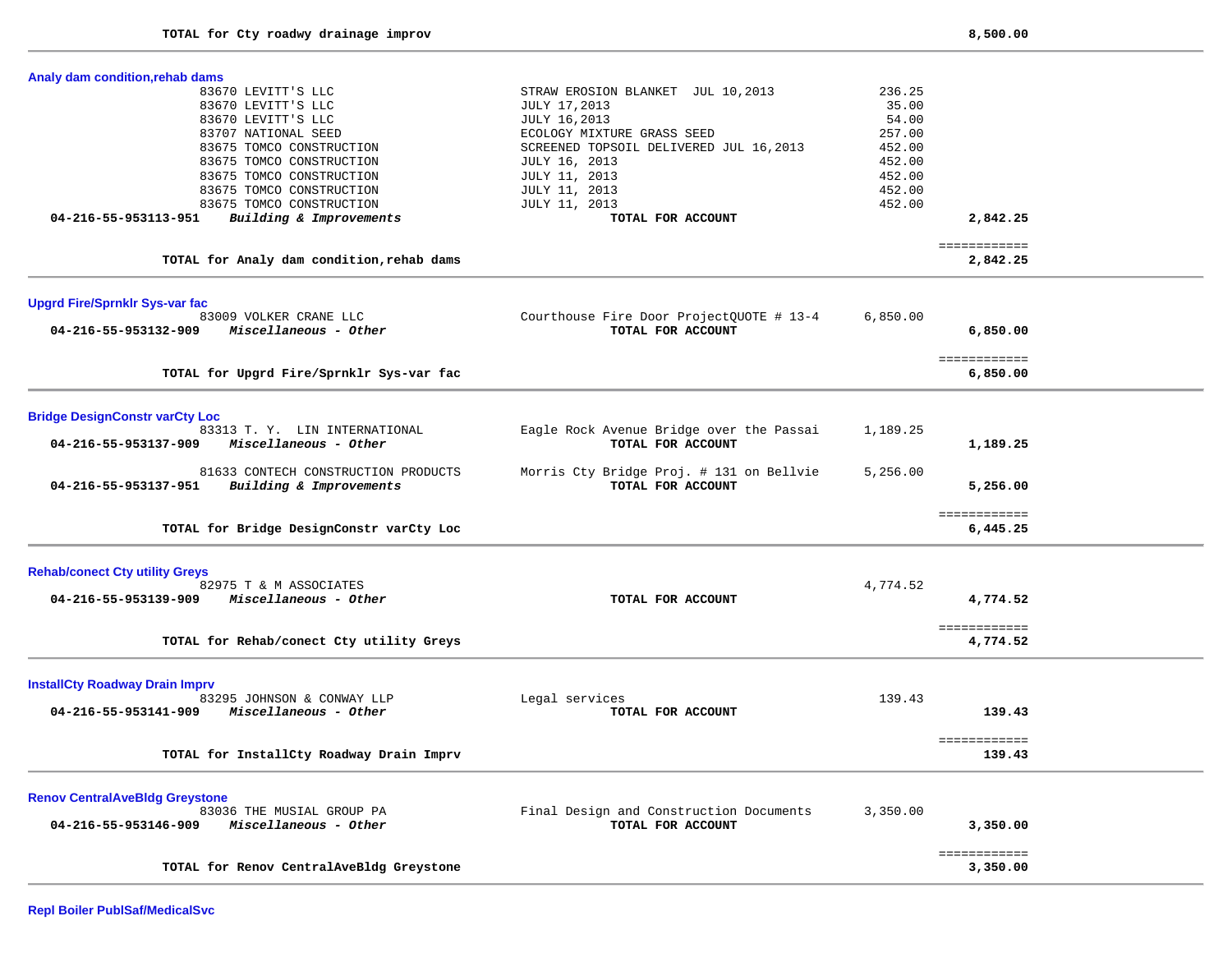| 83138 LIBERTY MECHANICAL CONTRACTORS, INC CHILLER REPLACEMENT -<br>04-216-55-953171-951 Building & Improvements<br>TOTAL FOR ACCOUNT                                                             | 4,794.55         | 4,794.55                             |  |
|--------------------------------------------------------------------------------------------------------------------------------------------------------------------------------------------------|------------------|--------------------------------------|--|
| TOTAL for Repl Boiler PublSaf/MedicalSvc                                                                                                                                                         |                  | ============<br>4,794.55             |  |
| DEPARTMENT 953193<br>Ref: 220379 Construction Mangement Servi<br>83713 EPIC MANAGEMENT INC.                                                                                                      | 21,037.00        |                                      |  |
| TOTAL FOR ACCOUNT<br>04-216-55-953193-909 Design/Consult Costs-PublicSafetyComplex                                                                                                               |                  | 21,037.00                            |  |
| TOTAL for DEPARTMENT 953193                                                                                                                                                                      |                  | ============<br>21,037.00            |  |
| <b>DEPARTMENT 953202</b>                                                                                                                                                                         |                  |                                      |  |
| 82320 R.S. KNAPP CO. INC.<br>Plans and Spec for the Milling and Resur<br>82320 R.S. KNAPP CO. INC.                                                                                               | 319.75<br>396.60 |                                      |  |
| 83051 WATERS, MCPHERSON, MCNEILL, P.C.<br>Johanson Holding<br>Road Resurfacing/Construction/Imprvments<br>04-216-55-953202-909<br>TOTAL FOR ACCOUNT                                              | 3,840.00         | 4,556.35                             |  |
| 83712 SCHIFANO CONSTRUCTION CORP.<br>04-216-55-953202-951 Road Resurfacing/Construction/Imprvments<br>TOTAL FOR ACCOUNT                                                                          | 16,300.00        | 16,300.00                            |  |
|                                                                                                                                                                                                  |                  | ============                         |  |
| TOTAL for DEPARTMENT 953202                                                                                                                                                                      |                  | 20,856.35                            |  |
| <b>DEPARTMENT 953207</b><br>82975 T & M ASSOCIATES<br>T & M Project: MOCY-00051<br>04-216-55-953207-909 Design Phase II Rec Fields-Central Park TOTAL FOR ACCOUNT<br>TOTAL for DEPARTMENT 953207 | 4,748.88         | 4,748.88<br>============<br>4,748.88 |  |
| <b>DEPARTMENT 953225</b>                                                                                                                                                                         |                  |                                      |  |
| Morris Twp.-Replacement of County Bridge<br>83321 SUBURBAN CONSULTING<br>TOTAL FOR ACCOUNT<br>Bridge Design, Renov, Construc - Var Loc<br>04-216-55-953225-909                                   | 929.44           | 929.44                               |  |
| 83710 KONKUS CORPORATION<br>04-216-55-953225-951 Bridge Design, Renov, Construc - Var Loc TOTAL FOR ACCOUNT                                                                                      | 8,450.05         | 8,450.05                             |  |
| TOTAL for DEPARTMENT 953225                                                                                                                                                                      |                  | ============<br>9,379.49             |  |
| <b>DEPARTMENT 953234</b><br>83653 KONKUS CORPORATION<br>FINAL INSTALLMENT APP#8 DATED JUNE 28,<br>Analysis Dam Conditions/Rehab Dams<br>04-216-55-953234-951<br>TOTAL FOR ACCOUNT                | 82,301.04        | 82,301.04                            |  |
| TOTAL for DEPARTMENT 953234                                                                                                                                                                      |                  | ============<br>82,301.04            |  |
| <b>DEPARTMENT 953269</b>                                                                                                                                                                         |                  |                                      |  |
| 83711 RITACCO CONSTRUCTION INC<br>04-216-55-953269-951<br>Bridge Design/Constr - var locations<br>TOTAL FOR ACCOUNT                                                                              | 1,350.00         | 1,350.00                             |  |
| TOTAL for DEPARTMENT 953269                                                                                                                                                                      |                  | ============<br>1,350.00             |  |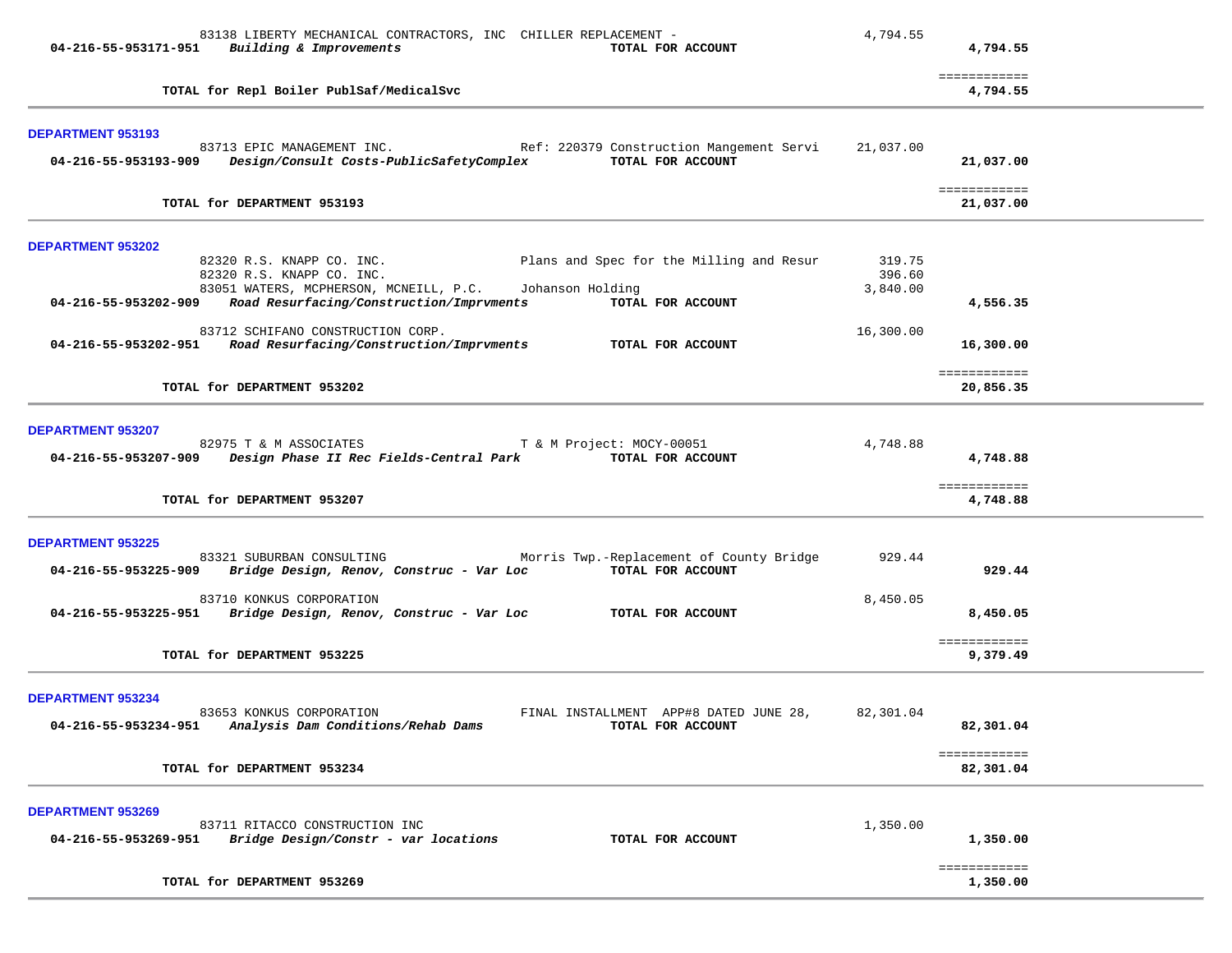| <b>DEPARTMENT 953274</b>                                                                                                                                                                                                                  |                      |                          |
|-------------------------------------------------------------------------------------------------------------------------------------------------------------------------------------------------------------------------------------------|----------------------|--------------------------|
| 82248 G- FORCE CONSTRUCTION LLC RE: HOMELESS - INSTALL NEW METAL AROUND<br>04-216-55-953274-951     Window Rplcmnt Var Bldgs-Bldgs & Grounds<br>TOTAL FOR ACCOUNT                                                                         | 3,900.00             | 3,900.00                 |
| TOTAL for DEPARTMENT 953274                                                                                                                                                                                                               |                      | ============<br>3,900.00 |
| <b>DEPARTMENT 953275</b>                                                                                                                                                                                                                  |                      |                          |
| 83138 LIBERTY MECHANICAL CONTRACTORS, INC ADMIN & RECORDS BLDG<br>04-216-55-953275-951 HVAC Equip Var Bldgs - Bldgs & Grounds<br>TOTAL FOR ACCOUNT                                                                                        | 2,601.42             | 2,601.42                 |
| TOTAL for DEPARTMENT 953275                                                                                                                                                                                                               |                      | ============<br>2,601.42 |
| <b>DEPARTMENT 953282</b>                                                                                                                                                                                                                  |                      |                          |
| 82718 CAPOZZI OVERHEAD DOORS, INC. WO69688/ RE: CTY GRG/ 07-23-13                                                                                                                                                                         | 455.00               |                          |
| 82718 CAPOZZI OVERHEAD DOORS, INC. WO69689/RE: A & R/ 07-23-13<br>04-216-55-953282-951 Door Replacmnt Var Facil-Bldgs & Grounds TOTAL FOR ACCOUNT                                                                                         | 337.00               | 792.00                   |
| TOTAL for DEPARTMENT 953282                                                                                                                                                                                                               |                      | ============<br>792.00   |
| <b>DEPARTMENT 953291</b>                                                                                                                                                                                                                  |                      |                          |
| 83311 D.R. JOHNSON & ASSOCIATES, LLC General Engineering Services for the per<br>04-216-55-953291-909 Var Roadway Drainage Proj - Public Works TOTAL FOR ACCOUNT                                                                          | 2,295.87             | 2,295.87                 |
| TOTAL for DEPARTMENT 953291                                                                                                                                                                                                               |                      | ============<br>2,295.87 |
| <b>DEPARTMENT 953292</b>                                                                                                                                                                                                                  |                      |                          |
| 83376 PANCIELLO CONSTRUCTION LLC RE: HILL - BELGIUM BLOCK CURB REPAIR / 0<br>83376 PANCIELLO CONSTRUCTION LLC RE: PSTA - BELGIUM BLOCK REMOVAL & REPLA<br>04-216-55-953292-951 Restore Masonry & Sidewlk/Curb-BldgGrnds TOTAL FOR ACCOUNT | 1,280.00<br>8,960.00 | 10,240.00                |
| TOTAL for DEPARTMENT 953292                                                                                                                                                                                                               |                      | ============             |
|                                                                                                                                                                                                                                           |                      | 10,240.00                |
| <b>DEPARTMENT 953323</b><br>83841 DRINKER, BIDDLE & REATH, LLP BOND COUNSEL SERVICES 5/22/13-7/10/13<br>04-216-55-953323-909 Bridge Design/Constr VarLoc-Public Works TOTAL FOR ACCOUNT                                                   | 270.00               | 270.00                   |
|                                                                                                                                                                                                                                           |                      | ============             |
| TOTAL for DEPARTMENT 953323                                                                                                                                                                                                               |                      | 270.00                   |
| <b>DEPARTMENT 953328</b><br>83841 DRINKER, BIDDLE & REATH, LLP<br>BOND COUNSEL SERVICES 5/22/13-7/10/13                                                                                                                                   | 270.00               |                          |
| Purchase of Various Equip - PublicWorks<br>04-216-55-953328-909<br>TOTAL FOR ACCOUNT                                                                                                                                                      |                      | 270.00                   |
| TOTAL for DEPARTMENT 953328                                                                                                                                                                                                               |                      | ============<br>270.00   |
| <b>DEPARTMENT 953329</b>                                                                                                                                                                                                                  |                      |                          |
| 83841 DRINKER, BIDDLE & REATH, LLP<br>BOND COUNSEL SERVICES 5/22/13-7/10/13<br>Design, Building, Rehab of Roads-PublWorks<br>04-216-55-953329-909<br>TOTAL FOR ACCOUNT                                                                    | 270.00               | 270.00                   |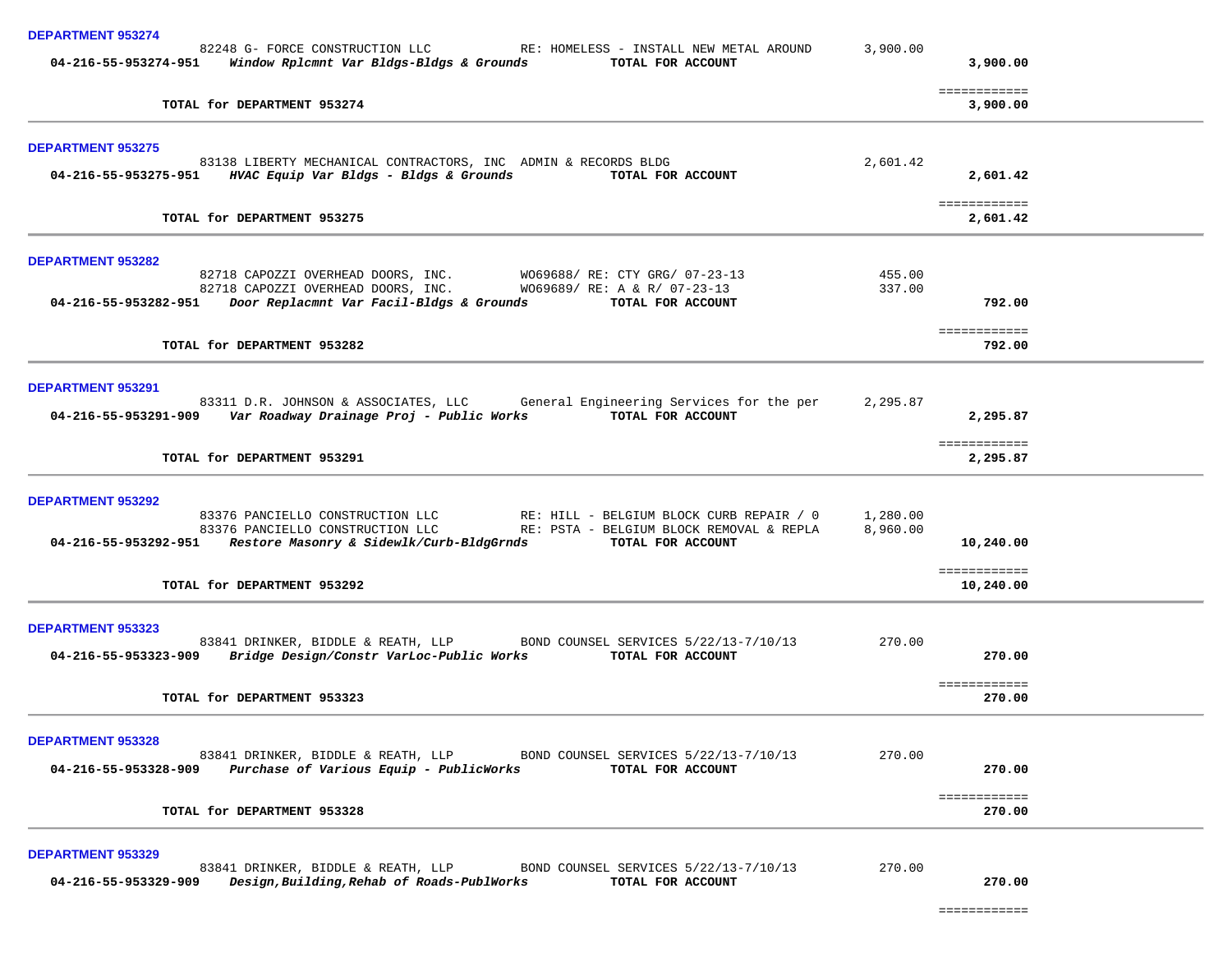| <b>Bridge Improvements</b><br>82323 METALS USA PLATES &<br>04-216-55-953604-940<br>Hard Costs                                                                 | Morris County Bridge # 131 on Bellview A<br>TOTAL FOR ACCOUNT                                                                                                                                                                              | 1,576.00                                               | 1,576.00                               |  |
|---------------------------------------------------------------------------------------------------------------------------------------------------------------|--------------------------------------------------------------------------------------------------------------------------------------------------------------------------------------------------------------------------------------------|--------------------------------------------------------|----------------------------------------|--|
| TOTAL for Bridge Improvements                                                                                                                                 |                                                                                                                                                                                                                                            |                                                        | ============<br>1,576.00               |  |
| <b>Brdg Design &amp; Constr Var Local</b><br>83312 T. Y. LIN INTERNATIONAL<br>Miscellaneous - Other<br>04-216-55-953862-909                                   | Construction support for Middle Valley R<br>TOTAL FOR ACCOUNT                                                                                                                                                                              | 5,533.64                                               | 5,533.64<br>============               |  |
| TOTAL for Brdg Design & Constr Var Local                                                                                                                      |                                                                                                                                                                                                                                            |                                                        | 5,533.64                               |  |
| <b>Cty Bridge Design&amp;Construction</b><br>83314 T. Y. LIN INTERNATIONAL<br>04-216-55-953908-909<br>Miscellaneous - Other                                   | In House Bridge Design/Survey for Eagle<br>TOTAL FOR ACCOUNT                                                                                                                                                                               | 2,315.07                                               | 2,315.07<br>============               |  |
| TOTAL for Cty Bridge Design&Construction                                                                                                                      |                                                                                                                                                                                                                                            |                                                        | 2,315.07                               |  |
| <b>DEPARTMENT 954200</b><br>78701 BFI<br>78701 BFI<br>78701 BFI<br>78701 BFI<br>78701 BFI<br>Acq Shelve/Ladder/Fridge/Freezer-Sheriff<br>04-216-55-954200-956 | Willow Dual Wide LCD Arm Clamp/Grom Mnt<br>920 CPU Holder "T" Slide Swivel Mount, T<br>Letter Size Organizer, 48W x 12D X 36H,<br>ADDER POWER/DATA MODULE, CLEAR ANODIZED<br>FIVE DRAWER FINGER PRINT CARD CABINET W/<br>TOTAL FOR ACCOUNT | 3,146.80<br>368.20<br>1,109.00<br>6,950.00<br>3,976.00 | 15,550.00                              |  |
| TOTAL for DEPARTMENT 954200                                                                                                                                   |                                                                                                                                                                                                                                            |                                                        | ============<br>15,550.00              |  |
| <b>DEPARTMENT 954304</b><br>81174 NORITSU AMERICA CORPORATION<br>Var Capital Projects-Sheriff<br>04-216-55-954304-956<br>TOTAL for DEPARTMENT 954304          | D1005HR WITH HS-1800 FILM SCANNER FULLY<br>TOTAL FOR ACCOUNT                                                                                                                                                                               | 89,970.98                                              | 89,970.98<br>============<br>89,970.98 |  |
| <b>DEPARTMENT 963327</b><br>83841 DRINKER, BIDDLE & REATH, LLP<br>Acq of Radios & Accesor-Law&PublicSafety<br>04-216-55-963327-909                            | BOND COUNSEL SERVICES 5/22/13-7/10/13<br>TOTAL FOR ACCOUNT                                                                                                                                                                                 | 270.00                                                 | 270.00<br>============                 |  |
| TOTAL for DEPARTMENT 963327                                                                                                                                   |                                                                                                                                                                                                                                            |                                                        | 270.00                                 |  |
| <b>DEPARTMENT 964331</b><br>83841 DRINKER, BIDDLE & REATH, LLP<br>04-216-55-964331-909<br>1Call/1ClickSys&NutriVeh/RadioSys-HumSvc                            | BOND COUNSEL SERVICES 5/22/13-7/10/13<br>TOTAL FOR ACCOUNT                                                                                                                                                                                 | 270.00                                                 | 270.00                                 |  |
| TOTAL for DEPARTMENT 964331                                                                                                                                   |                                                                                                                                                                                                                                            |                                                        | ============<br>270.00                 |  |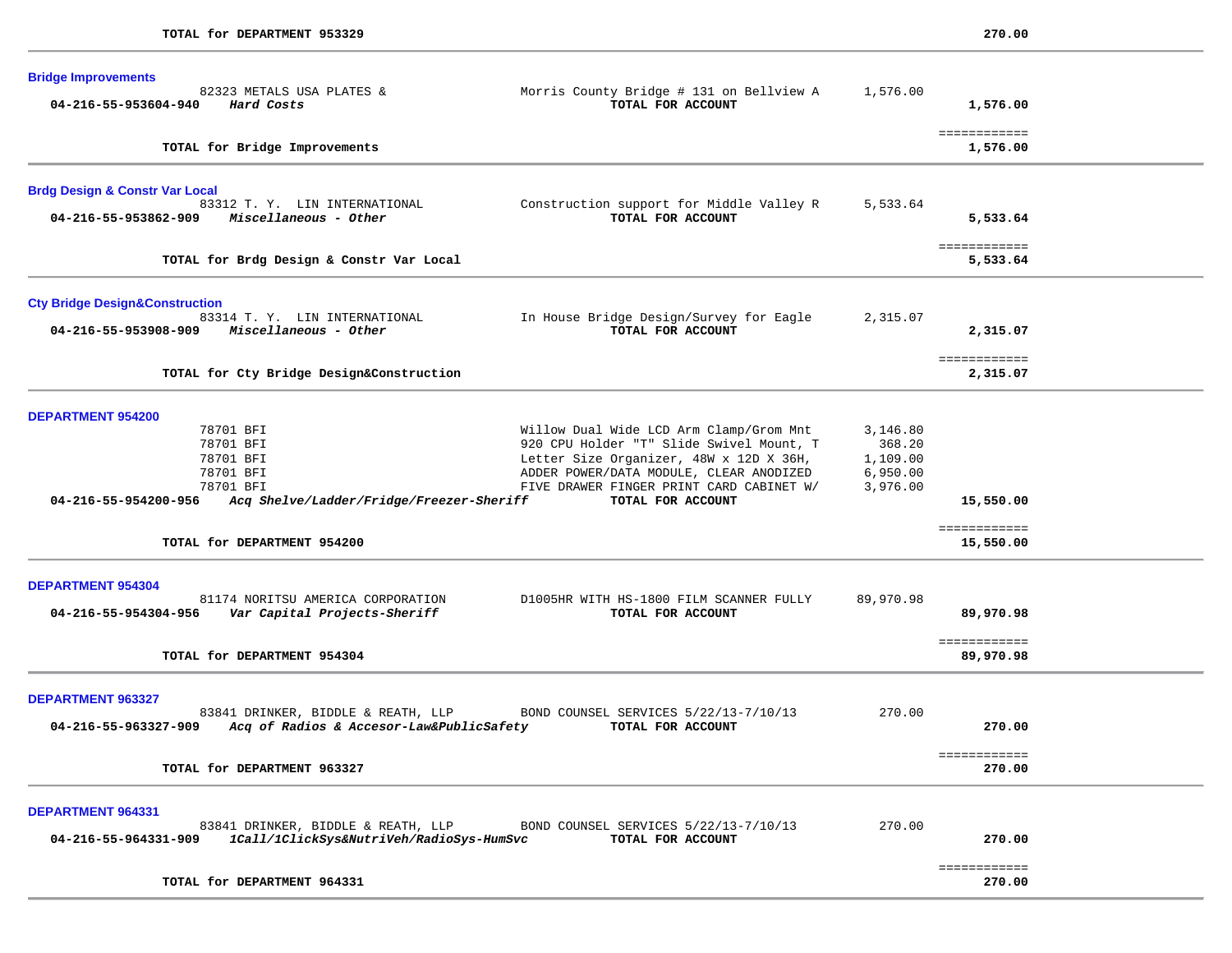TOTAL for DEPARTMENT 969261

 ============ 546,456.60

**Dedicated Trust** 

| <b>Weights &amp; Measures</b>                         |                                           |            |                            |  |
|-------------------------------------------------------|-------------------------------------------|------------|----------------------------|--|
| 82152 CONSOLIDATED STEEL                              | CONTRACT #- 74881 - INSTALL SLIDE GATE O  | 7,920.00   |                            |  |
| 82153 VANORE ELECTRIC INC                             | MATERIAL PURCHASED                        | 1,877.47   |                            |  |
| 82153 VANORE ELECTRIC INC                             | EXCAVATION CONTRACTOR                     | 3,500.00   |                            |  |
| 82153 VANORE ELECTRIC INC                             | MATERIAL SUPPLIED                         | 220.65     |                            |  |
| 82153 VANORE ELECTRIC INC                             | LIFT                                      | 400.00     |                            |  |
| 82153 VANORE ELECTRIC INC                             | LIFT DELIVERY                             | 350.00     |                            |  |
| 82153 VANORE ELECTRIC INC                             | LABOR- 49 HOURS OF LABOR, TWO MEN @ \$73. | 7,212.80   |                            |  |
| 80317 ROYAL COMMUNICATIONS INC.                       | SOUNDOFF PINNACLE FRONT HEADLINER RED/BL  | 1,492.00   |                            |  |
| 80317 ROYAL COMMUNICATIONS INC.                       | WHELEN HANDHELD SIREN/LIGHT CONTROL PKG.  | 1,023.00   |                            |  |
| 80317 ROYAL COMMUNICATIONS INC.                       | SOUNDOFF GHOST RED LEDS GRILL LIGHTS W/   | 300.00     |                            |  |
|                                                       |                                           |            |                            |  |
| 80317 ROYAL COMMUNICATIONS INC.                       | SOUNDOFF GOST SPLIT RED/WHITE LEDS 2EAC   | 600.00     |                            |  |
| 80317 ROYAL COMMUNICATIONS INC.                       | WHELEN LIN 3 RED LEDS FOR REAR LICENSE P  | 332.00     |                            |  |
| 80317 ROYAL COMMUNICATIONS INC.                       | LABOR/INSTALL                             | 3,028.00   |                            |  |
| Weights & Measures<br>13-290-56-575801-888            | TOTAL FOR ACCOUNT                         |            | 28,255.92                  |  |
| TOTAL for Weights & Measures                          |                                           |            | ============<br>28,255.92  |  |
|                                                       |                                           |            |                            |  |
| <b>Tax Board</b>                                      |                                           |            |                            |  |
| 82519 NJCTBA, PATRICIA MARSH,                         | Registration-William Kersey               | 435.00     |                            |  |
| 82519 NJCTBA, PATRICIA MARSH,                         | Registration-Patricia Marsh               | 435.00     |                            |  |
| 82519 NJCTBA, PATRICIA MARSH,                         | Registration-Kim Roggenkamp               | 435.00     |                            |  |
| 82519 NJCTBA, PATRICIA MARSH,                         | Registration-Ralph T. Meloro, IV          | 435.00     |                            |  |
| 82519 NJCTBA, PATRICIA MARSH,                         | Registration-Bernard Tyson                | 435.00     |                            |  |
| 82519 NJCTBA, PATRICIA MARSH,                         | Registration-Matthew Petracca             | 435.00     |                            |  |
| 80977 OFFICE TEAM                                     | Professional services w/e 6/21/13         | 382.42     |                            |  |
| 80372 OFFICE TEAM                                     | professional services w/e 3/22/13         | 705.51     |                            |  |
| 80372 OFFICE TEAM                                     | professional services w/e 6/14/13         | 578.88     |                            |  |
| 81169 OFFICE TEAM                                     | Professional services w/e 6/28/13         | 615.06     |                            |  |
| 81169 OFFICE TEAM                                     | Professional services w/e 7/5/13          | 488.43     |                            |  |
| 13-290-56-577101-888<br>Tax Board                     | TOTAL FOR ACCOUNT                         |            | 5,380.30                   |  |
|                                                       |                                           |            | ============               |  |
| TOTAL for Tax Board                                   |                                           |            | 5,380.30                   |  |
| <b>DEPARTMENT 578001</b>                              |                                           |            |                            |  |
| 83307 COUNTY OF MORRIS                                | RMB CURRENT FUND FOR COMPENSATED ABSENCE  | 117,514.09 |                            |  |
| Accumulated Absences<br>13-290-56-578001-888          | TOTAL FOR ACCOUNT                         |            | 117,514.09                 |  |
|                                                       |                                           |            |                            |  |
| TOTAL for DEPARTMENT 578001                           |                                           |            | ============<br>117,514.09 |  |
| <b>Environ Quality &amp; Enforcement</b>              |                                           |            |                            |  |
| 80370 GEN-EL SAFETY & INDUSTRIAL                      | Quote 22658 dated 6/26/2013Item 20 029 7  | 483.12     |                            |  |
| Environ Quality & Enforcement<br>13-290-56-578901-888 | TOTAL FOR ACCOUNT                         |            | 483.12                     |  |